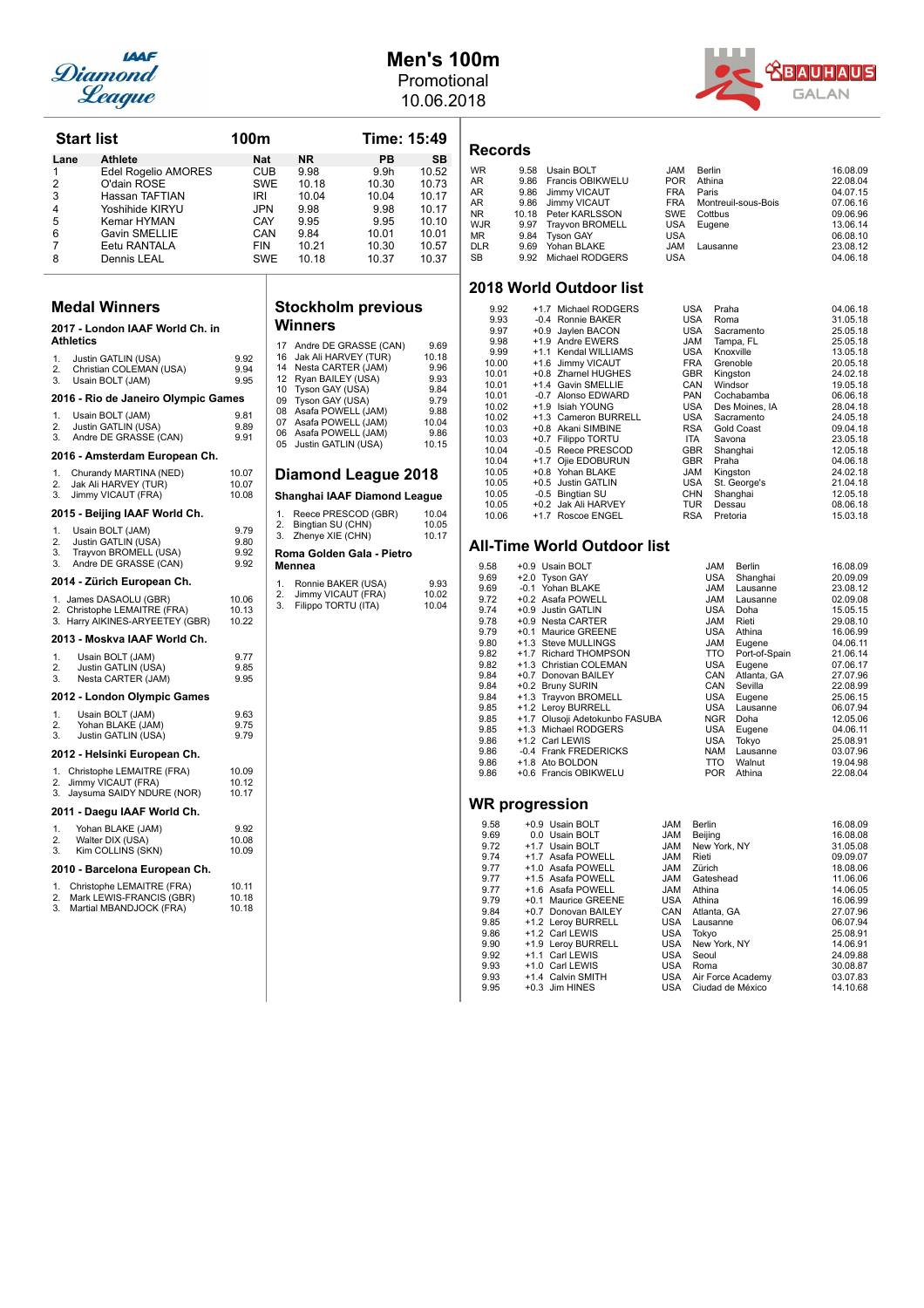| Men's 100m                                                                                                                                                                                                                                                                                                                                                                                                                                                                                                                                                                                                                                                                        |                 | Promotional                                                       | 10.06.2018                                                              |
|-----------------------------------------------------------------------------------------------------------------------------------------------------------------------------------------------------------------------------------------------------------------------------------------------------------------------------------------------------------------------------------------------------------------------------------------------------------------------------------------------------------------------------------------------------------------------------------------------------------------------------------------------------------------------------------|-----------------|-------------------------------------------------------------------|-------------------------------------------------------------------------|
| <b>Edel Rogelio AMORES (CUB)</b><br>1                                                                                                                                                                                                                                                                                                                                                                                                                                                                                                                                                                                                                                             | 19 <sub>V</sub> | SB: 10.52 Sollentuna (SWE) 01.06                                  | PB: 10.38 La Habana (CUB) 15.03.2017                                    |
| <b>OTHER PB'S:</b> 21.04 200m(15) - 40.00 4x100m(17)<br>2018: 100m La Habana h 10.73 - 100m La Habana 2. 10.58 - 200m La Habana h 22.4h - 200m La Habana 1. 21.73 - 100m Sollentuna h 10.56 - 100m Sollentuna 2. 10.52 -<br>200m Sollentuna 2, 21.22                                                                                                                                                                                                                                                                                                                                                                                                                              |                 |                                                                   |                                                                         |
| $\mathbf{2}$<br>O'dain ROSE (SWE)                                                                                                                                                                                                                                                                                                                                                                                                                                                                                                                                                                                                                                                 | 25y             |                                                                   | SB: 10.73 Sollentuna (SWE) 01.06    PB: 10.30 Göteborg (SWE) 13.06.2014 |
| GENERAL: 2 times European Indoor Championships finalist 60m ind. (17)   3 times National Indoor champion 60m ind. (16, 14, 13)<br><b>OTHER PB'S: 39.34 4x100m(15)</b><br>HONOURS: NCH (1xWin)   NICH (3xWin)<br>2018: 60m ind. Reykjavík h 6.72 - 60m ind. Reykjavík 1. 6.72 - 60m ind. Uppsala 2. 6.76 - 60m ind. Gävle h 6.86 - 60m ind. Birmingham h 6.75 - 60m ind. Birmingham sf 6.74<br>- 100m Sollentuna h 10.77 - 100m Sollentuna 3. 10.73<br><b>INFO:</b> Born in Port Antonio, Jamaica.                                                                                                                                                                                 |                 |                                                                   |                                                                         |
| 3<br>Hassan TAFTIAN (IRI)                                                                                                                                                                                                                                                                                                                                                                                                                                                                                                                                                                                                                                                         | 25y             | SB: 10.17 Forbach (FRA) 27.05                                     | PB: 10.04 Madrid (ESP) 23.06.2016                                       |
| <b>GENERAL:</b> 2 times Asian Indoor champion 60m ind. (18, 16)   Asian champion 100m (17)<br>OTHER PB'S: 20.82 200m(13) - 20.76w 200m(15) - 39.69 4x100m(13)   Current Records: 2xNR: NR 10.04 100m Madrid(16) - NR 39.69 4x100m Tehran(13)<br>HONOURS: Asi. Ch. (1xGold)   Asi. Ind. Ch. (2xGold)<br>2018: 60m ind. Tehran h 6.71 - 60m ind. Tehran 1. 6.51 - 60m ind. Metz h 6.69 - 60m ind. Metz 3. 6.63 - 60m ind. Liévin 4. 6.68 - 60m ind. Liévin h 6.67 - 60m<br>ind. Birmingham h 6.74 - 60m ind. Birmingham sf 6.57 - 60m ind. Birmingham 5. 6.53 - 100m Montgeron 1. 10.22w - 100m Forbach 1. 10.19 - 100m Forbach h 10.17<br><b>INFO:</b> Born in Torbat-e Heydarieh. |                 |                                                                   |                                                                         |
| 4<br>Yoshihide KIRYU (JPN)                                                                                                                                                                                                                                                                                                                                                                                                                                                                                                                                                                                                                                                        | 22 <sub>V</sub> | SB: 10.17 Osaka (JPN) 20.05                                       | PB: 9.98 Fukuroi (JPN) 09.09.2017                                       |
| NR 9.98 100m Fukuroi(17) - NR 15.35 150m Gold Coast(17)<br>HONOURS: World Jun. Ch. (1xBronze)<br>2018: 200m Fukuroi 5. 21.13 - 200m Fukuroi h 20.69 - 100m Shanghai DL 9. 10.26 - 100m Osaka WC 4. 10.17<br>INFO: Born in Hikone; 1st Japanese to break the 10-sec on the 100m. 175cm; played soccer before track and field. Studies: Toyo University.                                                                                                                                                                                                                                                                                                                            |                 |                                                                   |                                                                         |
| 5<br>Kemar HYMAN (CAY)                                                                                                                                                                                                                                                                                                                                                                                                                                                                                                                                                                                                                                                            | 28v             | SB: 10.10 Gold Coast (AUS) 08.04 PB: 9.95 Madrid (ESP) 07.07.2012 |                                                                         |
| <b>GENERAL:</b> Commonwealth Games finalist   World U20 Championships finalist<br>OTHER PB'S: 38.57 4x100m(12) - 54.23 4x110mH Shuttle(13) - 1:22.22 4x200m(13)   Current Records: 3xNR: NR 9.95 100m Madrid(12) - NR 39.76 4x100m Nassau(14) -<br>NR 1:24.91 4x200m Nassau(14)<br><b>HONOURS:</b><br>2018: 60m ind. Clemson, SC 2. 6.73 - 60m ind. Clemson, SC h 6.76 - 60m ind. Clemson, SC 5. 6.74 - 60m ind. Clemson, SC 4. 6.75 - 60m ind. Clemson, SC h 6.73 -                                                                                                                                                                                                              |                 |                                                                   |                                                                         |
| 100m Atlanta, GA 1. 10.33 - 100m Columbia 2. 10.31w - 100m Gold Coast CWG h 10.24 - 100m Gold Coast CWG sf 10.10 - 100m Gold Coast CWG 5. 10.21 - 100m Des<br>Moines, IA 7. 10.24 - 100m Dessau 4. 10.36                                                                                                                                                                                                                                                                                                                                                                                                                                                                          |                 |                                                                   |                                                                         |
| INFO: Born in George Town . Studies: Florida State University; Economic degree. His twin brother, Maxwell, is also an athlete.                                                                                                                                                                                                                                                                                                                                                                                                                                                                                                                                                    |                 |                                                                   |                                                                         |
| 6<br><b>Gavin SMELLIE (CAN)</b>                                                                                                                                                                                                                                                                                                                                                                                                                                                                                                                                                                                                                                                   | 31y             | SB and PB: 10.01 Windsor (CAN) 19.05                              |                                                                         |
| <b>GENERAL:</b> World Championships Bronze medallist 4x100m (13)   World Championships finalist<br>OTHER PB'S: 20.16w 200m(15) - 37.92 4x100m(13) - 1:19.20 4x200m(16)   Current Records: 1xNR: NR 1:19.20 4x200m Gainesville(16)<br>HONOURS: NCH (1xWin)   NICH (1xWin)<br>2018: 60m ind. Windsor h 6.75 - 60m ind. Windsor sf 6.72 - 60m ind. Istanbul 4. 6.74 - 100m Gold Coast CWG h 10.45 - 100m Gold Coast CWG sf 10.32 -                                                                                                                                                                                                                                                   |                 |                                                                   |                                                                         |
| 1000 1.1017 - 100m Clermont h 10.19 - 200m Clermont 1. 20.39 - 100m Clermont 1. 10.10 - 200m Windsor h 20.63 - 100m Windsor h 10.17 - 100m Windsor 1. 10.01<br>100m Eugene DL 8. 10.16w                                                                                                                                                                                                                                                                                                                                                                                                                                                                                           |                 |                                                                   |                                                                         |
| INFO: Born in Kingston. 180cm / 80kg; loves reading, watching video games. Studies: Western Kentucky University; role model is Michael Jordan. Motto: "Go hard or go<br>home.".                                                                                                                                                                                                                                                                                                                                                                                                                                                                                                   |                 |                                                                   |                                                                         |
| $\overline{7}$<br>Eetu RANTALA (FIN)                                                                                                                                                                                                                                                                                                                                                                                                                                                                                                                                                                                                                                              | 25v             | SB: 10.57 Turku (FIN) 05.06                                       | PB: 10.30 Lahti (FIN) 15.06.2014                                        |
| GENERAL: 2 times National champion 100m (14), 200m (14)   National Indoor champion 200m ind. (14)<br>OTHER PB'S: 21.08 200m(14) - 39.33 4x100m(14)<br>HONOURS: NCH (2xWin)   NICH (1xWin)<br>2018: 60m ind. Jyväskylä 2. 6.95 - 60m ind. Jyväskylä 2. 6.83 - 60m ind. Jyväskylä h 6.92 - 60m ind. Jyväskylä 1. 6.86 - 60m ind. Helsinki 3. 6.81 - 60m ind. Helsinki h 6.80 -<br>200m ind. Helsinki h 21.92 - 100m Turku h 10.71 - 100m Turku 2. 10.57                                                                                                                                                                                                                             |                 |                                                                   |                                                                         |

**8** Dennis LEAL (SWE) 23y SB: 10.37 Skara (SWE) 06.06 PB: 10.37 Göteborg (SWE) 01.07.2017

**OTHER PB'S:** 21.23 200m(17) **2018:** 60m ind. Sätra h 6.84 - 60m ind. Sätra 1. 6.82 - 60m ind. Sätra 2. 6.81 - 60m ind. Gävle h 6.83 - 60m ind. Gävle 4. 0.84 - 6.47 - 4.57 - 200m 2.<br>ind. Gävle h 21.54 - 100m Sollentuna h 10.44 - 100m Sollentuna 1. 10.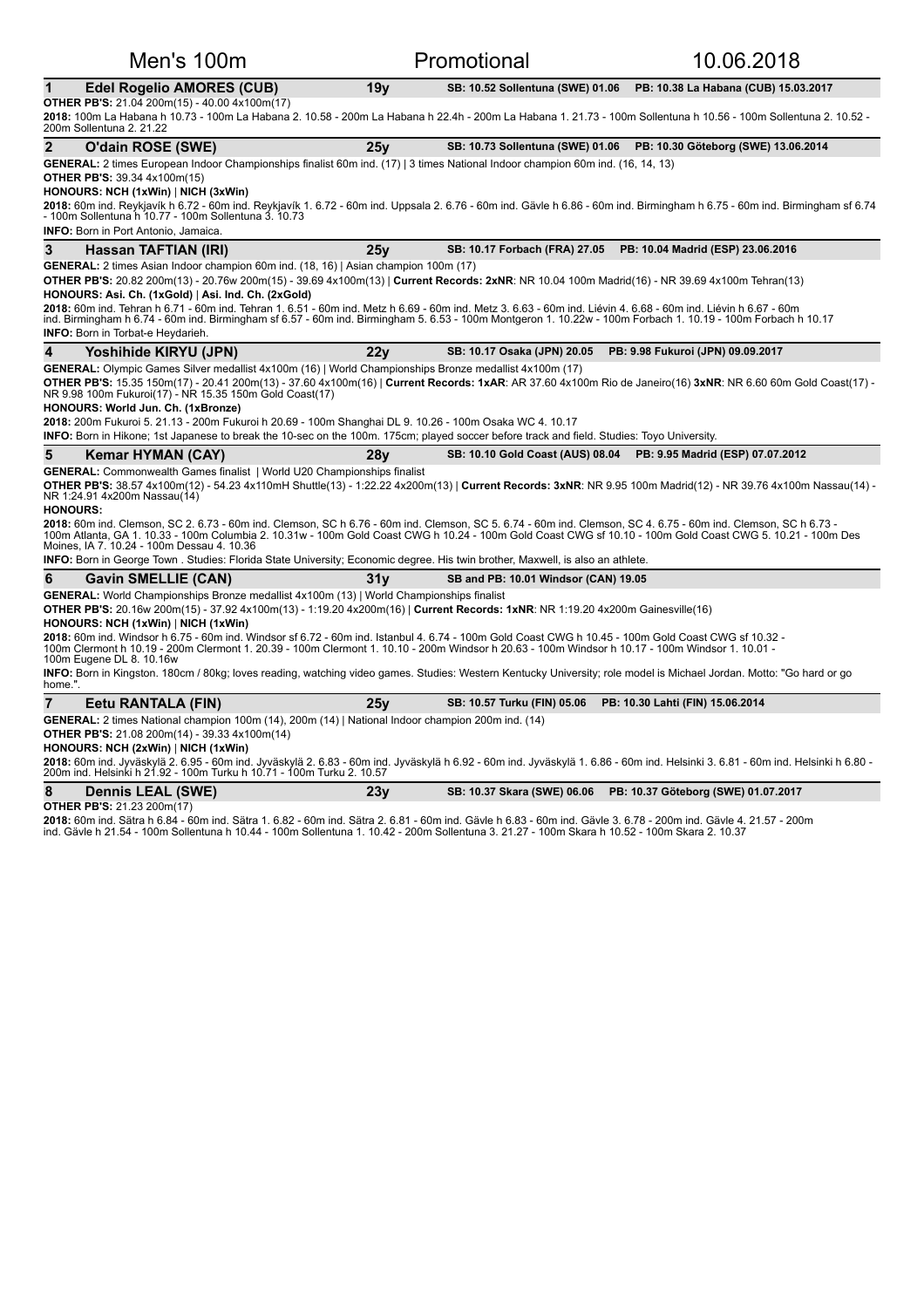

## **Men's 200m** Diamond Discipline

10.06.2018

**Start 20.01**<br> **Start 20.01**<br> **Start 20.58**<br> **Start 20.58**<br> **Start 20.58**<br> **Start 20.37**<br> **Start 20.37** 

| . . | <b>ABAUHAUS</b> |
|-----|-----------------|
|     | <b>GALAN</b>    |

| <b>Start list</b>                                                                                                                                                                                                                                                          |                                                    | 200m                                                       |                                                                           |                                                                                                                                                                                                                                                                                        | Time: 17:40                                                                |                                                                                                                                  |
|----------------------------------------------------------------------------------------------------------------------------------------------------------------------------------------------------------------------------------------------------------------------------|----------------------------------------------------|------------------------------------------------------------|---------------------------------------------------------------------------|----------------------------------------------------------------------------------------------------------------------------------------------------------------------------------------------------------------------------------------------------------------------------------------|----------------------------------------------------------------------------|----------------------------------------------------------------------------------------------------------------------------------|
| <b>Athlete</b><br>Lane<br>1<br>Luxolo ADAMS<br>$\overline{2}$<br>Churandy MARTINA<br>3<br>Nethaneel MITCHELL-BLAKE<br>4<br>Aaron BROWN<br>5<br>Ramil GULIYEV<br>6<br><b>Steven GARDINER</b><br>7<br>Ameer WEBB<br>8<br><b>Henrik LARSSON</b>                               |                                                    |                                                            | Nat<br>RSA<br>NED<br>GBR<br>CAN<br>TUR<br><b>BAH</b><br><b>USA</b><br>SWE | <b>NR</b><br>19.69<br>19.81<br>19.94<br>19.80<br>19.88<br>19.75<br>19.32<br>20.30                                                                                                                                                                                                      | PВ<br>20.01<br>19.81<br>19.95<br>19.98<br>19.88<br>19.75<br>19.85<br>20.94 | SB<br>20.01<br>20.58<br>20.37<br>19.98<br>19.90<br>19.75<br>20.45<br>21.44                                                       |
| <b>Medal Winners</b>                                                                                                                                                                                                                                                       |                                                    |                                                            |                                                                           | <b>Road To The Final</b>                                                                                                                                                                                                                                                               |                                                                            |                                                                                                                                  |
| 2017 - London IAAF World Ch. in<br><b>Athletics</b><br>1. Ramil GULIYEV (TUR)<br>2. Wayde VAN NIEKERK (RSA)<br>3.<br>Jereem RICHARDS (TTO)<br>2016 - Rio de Janeiro Olympic<br>Games<br>1. Usain BOLT (JAM)<br>2. Andre DE GRASSE (CAN)<br>Christophe LEMAITRE (FRA)<br>3. | 20.09<br>20.11<br>20.11<br>19.78<br>20.02<br>20.12 | 1<br>2<br>3<br>3<br>5<br>6<br>7<br>7<br>9<br>9<br>11<br>11 |                                                                           | Jereem RICHARDS (TTO)<br>Aaron BROWN (CAN)<br>Ramil GULIYEV (TUR)<br>Noah LYLES (USA)<br>Ameer WEBB (USA)<br>Anaso JOBODWANA (RSA)<br>Adam GEMILI (GBR)<br>Jonathan QUARCOO (NOR)<br>Andre DE GRASSE (CAN)<br>Brandon CARNES (USA)<br>Churandy MARTINA (NED)<br>13 Rasheed DWYER (JAM) | Nethaneel MITCHELL-BLAKE (GBR)                                             | 20<br>18<br>16<br>16<br>8<br>$\overline{7}$<br>5<br>5<br>3<br>$\overline{3}$<br>$\overline{2}$<br>$\overline{2}$<br>$\mathbf{1}$ |
| 2016 - Amsterdam European Ch.                                                                                                                                                                                                                                              |                                                    |                                                            |                                                                           |                                                                                                                                                                                                                                                                                        |                                                                            |                                                                                                                                  |
| 1. Bruno HORTELANO-ROIG (ESP) 20.45<br>2. Ramil GULIYEV (TUR)<br>3. Daniel TALBOT (GBR)                                                                                                                                                                                    | 20.51<br>20.56                                     |                                                            | Winners                                                                   |                                                                                                                                                                                                                                                                                        | <b>Stockholm previous</b>                                                  |                                                                                                                                  |
| 2015 - Beijing IAAF World Ch.<br>Usain BOLT (JAM)<br>1.<br>Justin GATLIN (USA)<br>2.<br>Anaso JOBODWANA (RSA)<br>3.<br>2014 - Zürich European Ch.<br>1. Adam GEMILI (GBR)<br>2. Christophe LEMAITRE (FRA)<br>3. Serhiy SMELYK (UKR)                                        | 19.55<br>19.74<br>19.87<br>19.98<br>20.15<br>20.30 | 15<br>13<br>11<br>07<br>06<br>97<br>96<br>95<br>94<br>93   |                                                                           | Alonso EDWARD (PAN)<br>Serhiy SMELYK (UKR)<br>Usain BOLT (JAM)<br>Joshua J. JOHNSON (USA)<br>Wallace SPEARMON (USA)<br>Ato BOLDON (TTO)<br>Michael JOHNSON (USA)<br>Michael JOHNSON (USA)<br>Jeff WILLIAMS (USA)<br>Frank FREDERICKS (NAM)                                             |                                                                            | 20.04<br>20.54<br>20.03<br>20.32<br>20.08<br>19.82<br>19.77<br>20.15<br>20.19<br>20.21                                           |
| 2013 - Moskva IAAF World Ch.                                                                                                                                                                                                                                               |                                                    |                                                            |                                                                           |                                                                                                                                                                                                                                                                                        |                                                                            |                                                                                                                                  |
| Usain BOLT (JAM)<br>1.<br>2.<br>Warren WEIR (JAM)<br>3.<br>Curtis MITCHELL (USA)                                                                                                                                                                                           | 19.66<br>19.79<br>20.04                            |                                                            |                                                                           | Doha IAAF Diamond League                                                                                                                                                                                                                                                               | <b>Diamond League 2018</b>                                                 |                                                                                                                                  |
| 2012 - London Olympic Games<br>1.<br>Usain BOLT (JAM)<br>2.<br>Yohan BLAKE (JAM)<br>3.<br>Warren WEIR (JAM)                                                                                                                                                                | 19.32<br>19.44<br>19.84                            | 1.<br>2.<br>3.                                             |                                                                           | Noah LYLES (USA)<br>Jereem RICHARDS (TTO)<br>Ramil GULIYEV (TUR)<br>Eugene Prefontaine Classic                                                                                                                                                                                         |                                                                            | 19.83<br>19.99<br>20.11                                                                                                          |
| 2012 - Helsinki European Ch.                                                                                                                                                                                                                                               |                                                    | 1.                                                         |                                                                           | Noah LYLES (USA)                                                                                                                                                                                                                                                                       |                                                                            | 19.69                                                                                                                            |
| Churandy MARTINA (NED)<br>1.<br>2.<br>Patrick VAN LUIJK (NED)<br>3.<br>Daniel TALBOT (GBR)<br>2011 - Daegu IAAF World Ch.<br>1. Usain BOLT (JAM)<br>2. Walter DIX (USA)<br>3. Christophe LEMAITRE (FRA)<br>2010 - Barcelona European Ch.                                   | 20.42<br>20.87<br>20.95<br>19.40<br>19.70<br>19.80 | 2.<br>3.<br>1.<br>2.<br>3.                                 |                                                                           | Jereem RICHARDS (TTO)<br>Aaron BROWN (CAN)<br>Oslo Bislett Games<br>Ramil GULIYEV (TUR)<br>Aaron BROWN (CAN)<br>Jereem RICHARDS (TTO)                                                                                                                                                  |                                                                            | 20.05<br>20.07<br>19.90<br>19.98<br>20.19                                                                                        |
| 1. Christophe LEMAITRE (FRA)<br>2. Christian MALCOLM (GBR)<br>Martial MBANDJOCK (FRA)<br>3.                                                                                                                                                                                | 20.37<br>20.38<br>20.42                            |                                                            |                                                                           |                                                                                                                                                                                                                                                                                        |                                                                            |                                                                                                                                  |

| Jereem RICHARDS (TTO)          | 20 |
|--------------------------------|----|
| Aaron BROWN (CAN)              | 18 |
| Ramil GULIYEV (TUR)            | 16 |
| Noah LYLES (USA)               | 16 |
| Nethaneel MITCHELL-BLAKE (GBR) | 8  |
| Ameer WEBB (USA)               | 7  |
| Anaso JOBODWANA (RSA)          | 5  |
| Adam GEMILI (GBR)              | 5  |
| Jonathan QUARCOO (NOR)         | 3  |
| Andre DE GRASSE (CAN)          | 3  |
| Brandon CARNES (USA)           | 2  |
| Churandy MARTINA (NED)         | 2  |
| Rasheed DWYER (JAM)            |    |
|                                |    |

## revious

| 15                         | Alonso EDWARD (PAN)      | 20.04 |  |  |
|----------------------------|--------------------------|-------|--|--|
| 13                         | Serhiy SMELYK (UKR)      | 20.54 |  |  |
| 11                         | Usain BOLT (JAM)         | 20.03 |  |  |
| 07                         | Joshua J. JOHNSON (USA)  | 20.32 |  |  |
| 06                         | Wallace SPEARMON (USA)   | 20.08 |  |  |
| 97                         | Ato BOLDON (TTO)         | 19.82 |  |  |
| 96                         | Michael JOHNSON (USA)    | 19.77 |  |  |
| 95                         | Michael JOHNSON (USA)    | 20.15 |  |  |
| 94                         | Jeff WILLIAMS (USA)      | 20.19 |  |  |
| 93                         | Frank FREDERICKS (NAM)   | 20.21 |  |  |
| <b>Diamond League 2018</b> |                          |       |  |  |
|                            | Doha IAAE Diamond League |       |  |  |

### **nd League**

| 1.             | Noah LYLES (USA)                  | 19.83 |
|----------------|-----------------------------------|-------|
| 2.             | Jereem RICHARDS (TTO)             | 19.99 |
| 3.             | Ramil GULIYEV (TUR)               | 20.11 |
|                | <b>Eugene Prefontaine Classic</b> |       |
| 1.             | Noah LYLES (USA)                  | 19.69 |
| 2.             | Jereem RICHARDS (TTO)             | 20.05 |
| 3.             | Aaron BROWN (CAN)                 | 20.07 |
|                | <b>Oslo Bislett Games</b>         |       |
| $\mathbf{1}$ . | Ramil GULIYEV (TUR)               | 19.90 |
| 2.             | Aaron BROWN (CAN)                 | 19.98 |
| 3.             | Jereem RICHARDS (TTO)             | 20.19 |

### **Records**

| <b>WR</b>  | 19.19 Usain BOLT      | <b>MAL</b> | Berlin           | 20.08.09 |
|------------|-----------------------|------------|------------------|----------|
| AR         | 19.72 Pietro MENNEA   | <b>ITA</b> | Ciudad de México | 12.09.79 |
| NR.        | 20.30 Johan WISSMAN   |            | SWE Stuttgart    | 23.09.07 |
| WJR        | 19.93 Usain BOLT      | JAM        | Hamilton         | 11.04.04 |
| МR         | 19.77 Michael JOHNSON | <b>USA</b> |                  | 08.07.96 |
| <b>DLR</b> | 19.26 Yohan BLAKE     | <b>JAM</b> | <b>Bruxelles</b> | 16.09.11 |
| SB         | 19.69 Clarence MUNYAI | <b>RSA</b> | Pretoria         | 16.03.18 |
| <b>SB</b>  | 19.69 Noah LYLES      | <b>USA</b> |                  | 26.05.18 |
|            |                       |            |                  |          |

### **2018 World Outdoor list**

|       | 19.69 -0.5 Clarence MUNYAI              |            | RSA Pretoria         | 16.03.18 |
|-------|-----------------------------------------|------------|----------------------|----------|
| 19.69 | +2.0 Noah LYLES                         |            | USA Eugene           | 26.05.18 |
| 19.75 | +0.3 Steven GARDINER                    |            | BAH Coral Gables, FL | 07.04.18 |
| 19.90 | +1.0 Ramil GULIYEV                      | TUR        | Oslo                 | 07.06.18 |
|       | 19.93 -0.5 Alex QUIÑÓNEZ                | ECU        | Cochabamba           | 07.06.18 |
| 19.96 | +0.9 Isaac MAKWALA                      | <b>BOT</b> | Osaka                | 20.05.18 |
| 19.98 | +1.0 Aaron BROWN                        | CAN        | Oslo                 | 07.06.18 |
| 19.99 | +1.3 Jereem RICHARDS                    | TTO        | Doha                 | 04.05.18 |
|       | 20.00 +1.9 Ncincihli TITI               | RSA        | Columbia             | 21.04.18 |
| 20.01 | +1.9 Luxolo ADAMS                       | RSA        | Paarl                | 22.03.18 |
|       | 20.06 -1.4 Michael NORMAN               |            | USA Tempe, AZ        | 07.04.18 |
| 20.07 | +1.9 Anaso JOBODWANA                    |            | RSA Paarl            | 22.03.18 |
| 20.08 | +0.8 Kyle GREAUX                        | TTO        | Clermont             | 12.05.18 |
| 20.11 | +1.6 Elijah HALL-THOMPSON               |            | USA Austin, TX       | 31.03.18 |
| 20.13 | +1.3 Divine Ejowvokoghene ODUDURU       | <b>NGR</b> | Waco                 | 13.05.18 |
| 20.15 | -0.2 Alonso EDWARD                      | PAN        | Clermont             | 28.04.18 |
| 20.15 | +0.8 Kendal WILLIAMS                    |            | USA Knoxville        | 13.05.18 |
| 20.16 | +0.9 Zhenye XIE                         | <b>CHN</b> | Osaka                | 20.05.18 |
| 20.21 | +1.0 Adam GEMILI                        | GBR        | Oslo                 | 07.06.18 |
| 20.21 | -0.5 Vitor Hugo SILVA MOURAO DOS SANTOS | BRA        | Cochabamba           | 07.06.18 |
|       |                                         |            |                      |          |

### **All-Time World Outdoor list**

| 19.19 |        | -0.3 Usain BOLT       | <b>JAM</b> | Berlin           | 20.08.09 |
|-------|--------|-----------------------|------------|------------------|----------|
| 19.26 |        | +0.7 Yohan BLAKE      | <b>JAM</b> | <b>Bruxelles</b> | 16.09.11 |
| 19.32 | +0.4   | Michael JOHNSON       | <b>USA</b> | Atlanta, GA      | 01.08.96 |
| 19.53 |        | +0.7 Walter DIX       | <b>USA</b> | <b>Bruxelles</b> | 16.09.11 |
| 19.57 |        | +0.4 Justin GATLIN    | <b>USA</b> | Eugene           | 28.06.15 |
| 19.58 |        | +1.3 Tyson GAY        | USA        | New York, NY     | 30.05.09 |
| 19.63 |        | +0.4 Xavier CARTER    | USA        | Lausanne         | 11.07.06 |
| 19.65 |        | +0.0 Wallace SPEARMON | USA        | Daegu            | 28.09.06 |
| 19.68 |        | +0.4 Frank FREDERICKS | <b>NAM</b> | Atlanta, GA      | 01.08.96 |
| 19.69 |        | -0.5 Clarence MUNYAI  | <b>RSA</b> | Pretoria         | 16.03.18 |
| 19.69 |        | +2.0 Noah LYLES       | <b>USA</b> | Eugene           | 26.05.18 |
| 19.72 |        | +1.8 Pietro MENNEA    | <b>ITA</b> | Ciudad de México | 12.09.79 |
| 19.73 |        | -0.2 Michael MARSH    | USA        | Barcelona        | 05.08.92 |
| 19.74 |        | +1.4 LaShawn MERRITT  | <b>USA</b> | Eugene           | 08.07.16 |
| 19.75 |        | +1.5 Carl LEWIS       | USA        | Indianapolis, IN | 19.06.83 |
| 19.75 |        | +1.7 Joe DELOACH      | <b>USA</b> | Seoul            | 28.09.88 |
| 19.75 |        | +0.3 Steven GARDINER  | BAH        | Coral Gables, FL | 07.04.18 |
| 19.77 |        | +0.7 Ato BOLDON       | TTO        | Stuttgart        | 13.07.97 |
| 19.77 | $+0.0$ | Isaac MAKWALA         | <b>BOT</b> | Madrid           | 14.07.17 |
| 19.79 |        | +1.2 Shawn CRAWFORD   | <b>USA</b> | Athina           | 26.08.04 |
|       |        |                       |            |                  |          |

| 19.19 | -0.3 Usain BOLT      | JAM        | Berlin               | 20.08.09 |
|-------|----------------------|------------|----------------------|----------|
| 19.30 | -0.9 Usain BOLT      | JAM        | Beiiina              | 20.08.08 |
| 19.32 | +0.4 Michael JOHNSON |            | USA Atlanta, GA      | 01.08.96 |
| 19.66 | +1.7 Michael JOHNSON |            | USA Atlanta, GA      | 23.06.96 |
| 19.72 | +1.8 Pietro MENNEA   | <b>ITA</b> | Ciudad de México     | 12.09.79 |
| 19.83 | +0.9 Tommie SMITH    |            | USA Ciudad de México | 16.10.68 |
|       |                      |            |                      |          |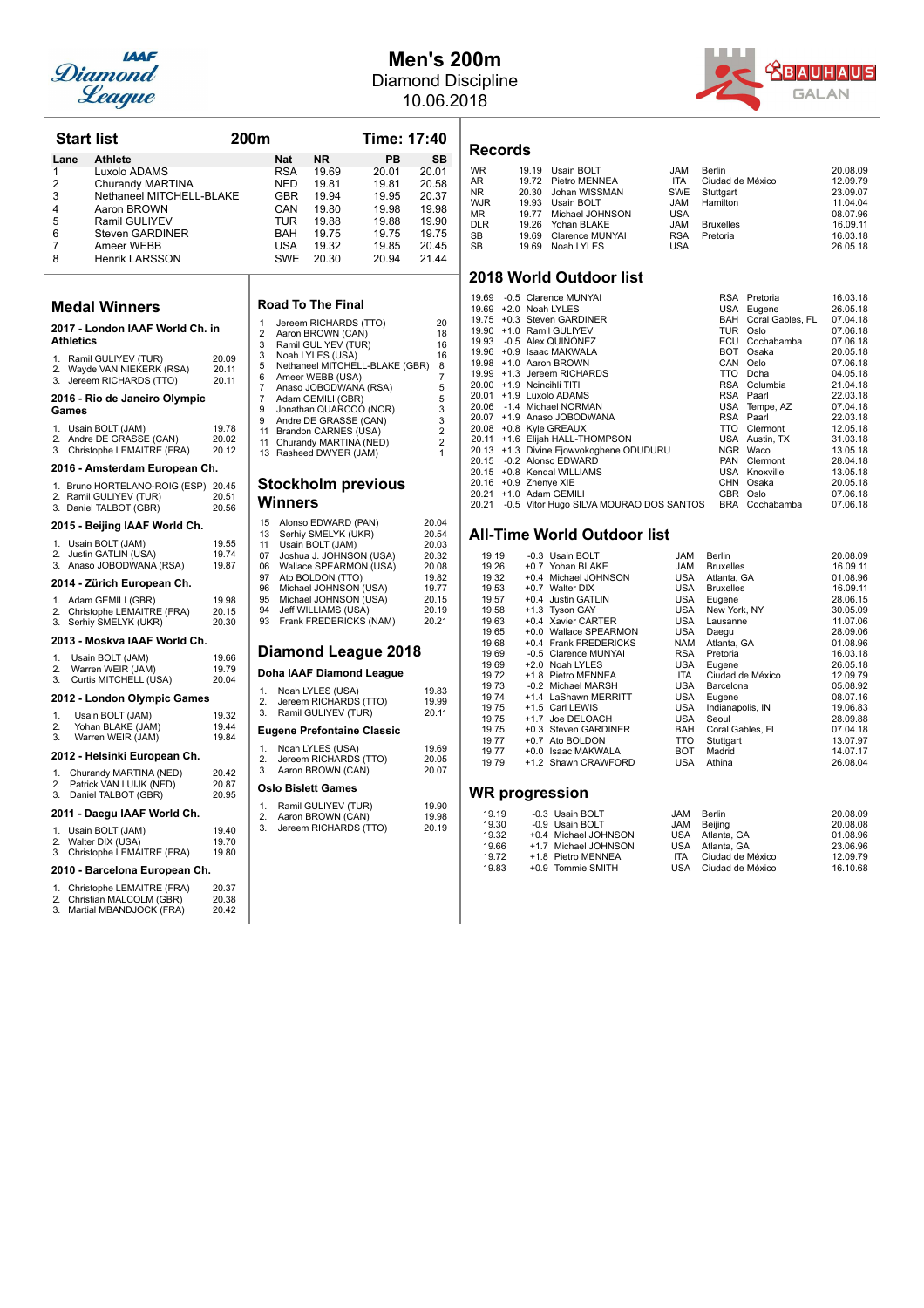## Men's 200m **Diamond Discipline** 10.06.2018

### 1 Luxolo ADAMS (RSA) 21y SB and PB: 20.01 Paarl (RSA) 22.03

**GENERAL:** National champion 200m (18) **OTHER PB'S:** 15.18 150m(18) - 46.37 400m(15) - 40.97 4x100m(16)

**HONOURS: NCH (1xWin)** 

**2018:** 200m Johannesburg 3. 20.45 - 150m Pretoria 3. 15.18 - 200m Pretoria NCH h 20.62 - 200m Pretoria NCH sf 20.39 - 200m Pretoria NCH 1. 20.08 - 200m Paarl 1. 20.01<br>- 200m Oordegem 3. 20.67 - 200m Hengelo 1. 20.34 - 200

| $\mathbf{2}$<br><b>Churandy MARTINA (NED)</b>                                                                                                                                                                                                                                                                 | 33y             | <b>SB: 20.58 Gainesville (USA) 13.04</b><br>PB: 19.81 Lausanne (SUI) 25.08.2016                                                                                                                                                                                                                                                                           |
|---------------------------------------------------------------------------------------------------------------------------------------------------------------------------------------------------------------------------------------------------------------------------------------------------------------|-----------------|-----------------------------------------------------------------------------------------------------------------------------------------------------------------------------------------------------------------------------------------------------------------------------------------------------------------------------------------------------------|
| GENERAL: 5 times Olympic Games finalist 100m (08)   3 times European champion 100m (16), 200m (12), 4x100m (12)                                                                                                                                                                                               |                 |                                                                                                                                                                                                                                                                                                                                                           |
|                                                                                                                                                                                                                                                                                                               |                 | OTHER PB'S: 9.76w 100m(06) - 9.91 100m(12) - 38.25 4x100m(10)   Current Records: 6xNR: NR 9.93 100m Beijing(08) - NR 9.91 100m London(12) - NR 9.81 100m London(12) - NR 9.81 100m London(12) -                                                                                                                                                           |
| 1. 200m Helsinki(12) 20.42 - 4. 200m Zürich(14) 20.37                                                                                                                                                                                                                                                         |                 | HONOURS: OG (4xFinal): 4. 100m Beijing(08) 9.93 - 5. 200m Rio de Janeiro(16) 20.13 - 5. 200m London(12) 20.00 - 5. 100m London(12) 9.94   World Ch. (3xFinal):<br>5. 200m Osaka(07) 20.28 - 5. 100m Osaka(07) 10.08 - 7. 200m Moskva(13) 20.35   <b>World (Cont.) Cup (1xSilver)   Eur. Ch. (2xGold):</b> 1. 100m Amsterdam(16) 10.07 -                   |
|                                                                                                                                                                                                                                                                                                               |                 | 2018: 60m ind. Berlin h 6.84 - 60m ind. Gent h 6.82 - 60m ind. Gent 2. 6.75 - 60m ind. Apeldoorn sf 6.77 - 60m ind. Apeldoorn 2. 6.70 - 60m ind. Glasgow h 6.81 -<br>200m Gainesville 2. 20.58 - 100m Amsterdam 1. 10.41 - 100m Rehlingen h 10.45w - 100m Rehlingen 3. 10.30w - 200m Hengelo 6. 20.85 - 200m Oslo DL 7. 20.86                             |
| disqualified for a lane violation. Shawn Crawford, who became the official second placer, later gave him the silver medal.                                                                                                                                                                                    |                 | INFO: He is from Curacao and he represented the Netherlands Antilles until its dissolution (10 October 2010). Studied civil engineering at the University of Texas, El Paso<br>(TX, USA) Nickname: "C" or "Beepbeep"; Has a daughter, Churinaiska; 1.78m / 75kg. He originally placed second in the 200m at the 2008 Olympics (19.82 sec), but he was     |
| 3<br>Nethaneel MITCHELL-BLAKE (GBR)                                                                                                                                                                                                                                                                           | 24 <sub>V</sub> | SB: 20.37 Doha (QAT) 04.05  PB: 19.95 Tuscaloosa, AL (USA) 14.05.2016                                                                                                                                                                                                                                                                                     |
| <b>GENERAL:</b> World champion 4x100m (17)   World Championships finalist 200m (17)<br>OTHER PB'S: 9.99 100m(17) - 37.47 4x100m(17) - 1:20.82 4x200m(17)   Current Records: 1xAR: AR 37.47 4x100m London(17)<br>HONOURS: World Ch. (1xFinal): 4. 200m London(17) 20.24   Eur. Jun. Ch. (1xGold)   NCH (1xWin) |                 |                                                                                                                                                                                                                                                                                                                                                           |
| 200m Eugene DL 5. 20.51                                                                                                                                                                                                                                                                                       |                 | 2018: 60m ind. Houston, TX h 6.78 - 60m ind. Houston, TX 5. 6.74 - 60m ind. Baton Rouge, LA h 6.78 - 100m Baton Rouge, LA 1. 10.08 - 200m Doha DL 5. 20.37 -                                                                                                                                                                                              |
| moved to Jamaica with his family. His nickname in Jamaica is just the "British" due to his London accent.                                                                                                                                                                                                     |                 | INFO: WCH 4x100m gold with AR and 3rd fastest result of all time; Born in Newham, London. Studies: Louisiana State University, International trade and Finance major;                                                                                                                                                                                     |
| 4<br><b>Aaron BROWN (CAN)</b>                                                                                                                                                                                                                                                                                 | 26v             | SB and PB: 19.98 Oslo (NOR) 07.06                                                                                                                                                                                                                                                                                                                         |
| GENERAL: 2 times World Championships Bronze medallist 4x100m (15, 13)   Olympic Games Bronze medallist 4x100m (16)<br>NR 1:19.20 4x200m Gainesville(16)                                                                                                                                                       |                 | <b>OTHER PB'S:</b> 9.96 100m(16) - 37.64 4x100m(16) - 1:19.20 4x200m(16)   <b>Current Records: 2xNR</b> : NR 37.64 4x100m Rio de Janeiro(16) -                                                                                                                                                                                                            |
| HONOURS: World Jun. Ch. (1xBronze)   World Youth Ch. (1xSilver)   CWG (1xSilver)   PanAm. Jun. Ch. (1xBronze)                                                                                                                                                                                                 |                 |                                                                                                                                                                                                                                                                                                                                                           |
| 100m Clermont h 10.12 - 200m Doha DL 4. 20.18 - 100m Baie Mahault 4. 10.25 - 200m Eugene DL 3. 20.07 - 200m Oslo DL 2. 19.98                                                                                                                                                                                  |                 | 2018: 200m Brisbane 1. 20.95 - 100m Brisbane 2. 10.41 - 200m Gold Coast CWG h 20.59 - 200m Gold Coast CWG sf 20.18 - 200m Gold Coast CWG 2. 20.34 -                                                                                                                                                                                                       |
| hype. Some day would like to visit Poseidon's Temple in Athens; motto: "To be no. 1 you must train like you are no. 2".                                                                                                                                                                                       |                 | INFO: Born in Toronto; has Jamaican and Barbadian descent; his sporting hero is LeBron James. Political science studies at the University of Southern California; has two<br>sisters, Keisha and Alyssa; nickname: Kingsley. Likes creating, music, art and philosophy; looks up to LeBron James for his ability to overcome criticism and live up to the |
|                                                                                                                                                                                                                                                                                                               |                 |                                                                                                                                                                                                                                                                                                                                                           |
| 5<br><b>Ramil GULIYEV (TUR)</b>                                                                                                                                                                                                                                                                               | 28 <b>v</b>     | SB: 19.90 Oslo (NOR) 07.06<br>PB: 19.88 Zagreb (CRO) 08.09.2015                                                                                                                                                                                                                                                                                           |
| <b>GENERAL:</b> World champion 200m (17)   3 times World Championships finalist<br>NR 20.66 200m Beijing(08) - NR 19.88 200m Zagreb(15) - NR 32.61 300m Karlstad(16) - NR 38.30 4x100m Rio de Janeiro(16)                                                                                                     |                 | OTHER PB'S: 9.97 100m(17) - 32.61 300m(16) - 38.30 4x100m(16)   Current Records: 6xNR: NR 6.78 60m Cheb(17) - NR 10.08 100m Istanbul(09) -                                                                                                                                                                                                                |
| World Youth Ch. (1xSilver)                                                                                                                                                                                                                                                                                    |                 | HONOURS: OG (1xFinal): 8. 200m Rio de Janeiro(16) 20.43   World Ch. (1xGold): 1. 200m London(17) 20.09 - 6. 200m Beijing(15) 20.11 - 7. 200m Berlin(09) 20.61                                                                                                                                                                                             |
| 200m Oslo DL 1. 19.90                                                                                                                                                                                                                                                                                         |                 | 2018: 200m Doha DL 3. 20.11 - 100m Shanghai DL 6. 10.20 - 100m Mersin 1. 10.10 - 200m Eugene DL 7. 20.57 - 100m Roma DL 8. 10.19 - 200m Turku 1. 20.23 -                                                                                                                                                                                                  |
|                                                                                                                                                                                                                                                                                                               |                 | INFO: Born in Baku, Azerbaijan; Turkey's 1st ever World Championships gold medalist. 187cm / 70kg. Switched allegiance to Turkey in 2011.                                                                                                                                                                                                                 |
| 6<br><b>Steven GARDINER (BAH)</b>                                                                                                                                                                                                                                                                             | 22y             | SB and PB: 19.75 Coral Gables, FL (USA) 07.04                                                                                                                                                                                                                                                                                                             |
| GENERAL: World Championships Silver medallist 400m (17)   Olympic Games Bronze medallist 4x400m (16)                                                                                                                                                                                                          |                 |                                                                                                                                                                                                                                                                                                                                                           |
|                                                                                                                                                                                                                                                                                                               |                 | OTHER PB'S: 32.64 300m(16) - 43.87 400m(18) - 2:58.49 4x400m(16)   Current Records: 2xNR: NR 19.75 200m Coral Gables, FL(18) - NR 43.87 400m Doha(18)                                                                                                                                                                                                     |
| HONOURS: World Ch. (1xSilver): 2. 400m London(17) 44.41   NCH (3xWin)                                                                                                                                                                                                                                         |                 | 2018: 300m ind. Birmingham, AL 1. 32.51 - 200m Orlando, FL 1. 20.35w - 200m Gainesville 1. 20.20 - 200m Coral Gables, FL 1. 19.75 - 400m Doha DL 1. 43.87 -                                                                                                                                                                                               |
| 400m Shanghai DL 1. 43.99<br>Award winner. Loves the music of Lady Gaga.                                                                                                                                                                                                                                      |                 | <b>INFO:</b> Set new national record in Doha at 2018 DL opener; Bahamas' Boy Wonder. Native of Moore's Islands. Former The Nassau Guardian Junior Male Athlete of the Year                                                                                                                                                                                |
| $\overline{7}$<br>Ameer WEBB (USA)                                                                                                                                                                                                                                                                            | 27y             | SB: 20.45 Oslo (NOR) 07.06<br>PB: 19.85 Doha (QAT) 06.05.2016                                                                                                                                                                                                                                                                                             |
| <b>GENERAL:</b> World Championships finalist   IAAF World Relays Silver medallist 4x200m (17)                                                                                                                                                                                                                 |                 |                                                                                                                                                                                                                                                                                                                                                           |
| <b>OTHER PB'S:</b> 9.94 100m(16) - 9.90w 100m(16) - 1:19.88 4x200m(17)                                                                                                                                                                                                                                        |                 |                                                                                                                                                                                                                                                                                                                                                           |
| HONOURS: World Ch. (1xFinal): 5. 200m London(17) 20.26   NCH (1xWin)   NCAA Ch. (1xWin)                                                                                                                                                                                                                       |                 |                                                                                                                                                                                                                                                                                                                                                           |
| INFO: Trains with De Grasse both coached by Stuart McMillan. Native of California. Studies: Texas A&M University.                                                                                                                                                                                             |                 | 2018: 100m Torrance 5. 10.19 - 100m Des Moines, IA 6. 10.20 - 200m Eugene DL 6. 20.56 - 100m Pomona 2. 10.36 - 200m Oslo DL 5. 20.45                                                                                                                                                                                                                      |
| 8<br><b>Henrik LARSSON (SWE)</b>                                                                                                                                                                                                                                                                              | 18y             | <b>SB: 21.44 Karlstad (SWE) 19.05</b><br>PB: 20.94 Umea (SWE) 20.08.2017                                                                                                                                                                                                                                                                                  |

**HONOURS: NCH (1xWin)** 

**2018:** 200m ind. Örebro 1. 21.87 - 60m ind. Örebro h 6.86 - 60m ind. Örebro 1. 6.85 - 200m Karlstad 1. 21.44 - 100m Karlstad 1. 10.47 - 100m Skara 1. 10.31 -<br>100m Skara h 10.28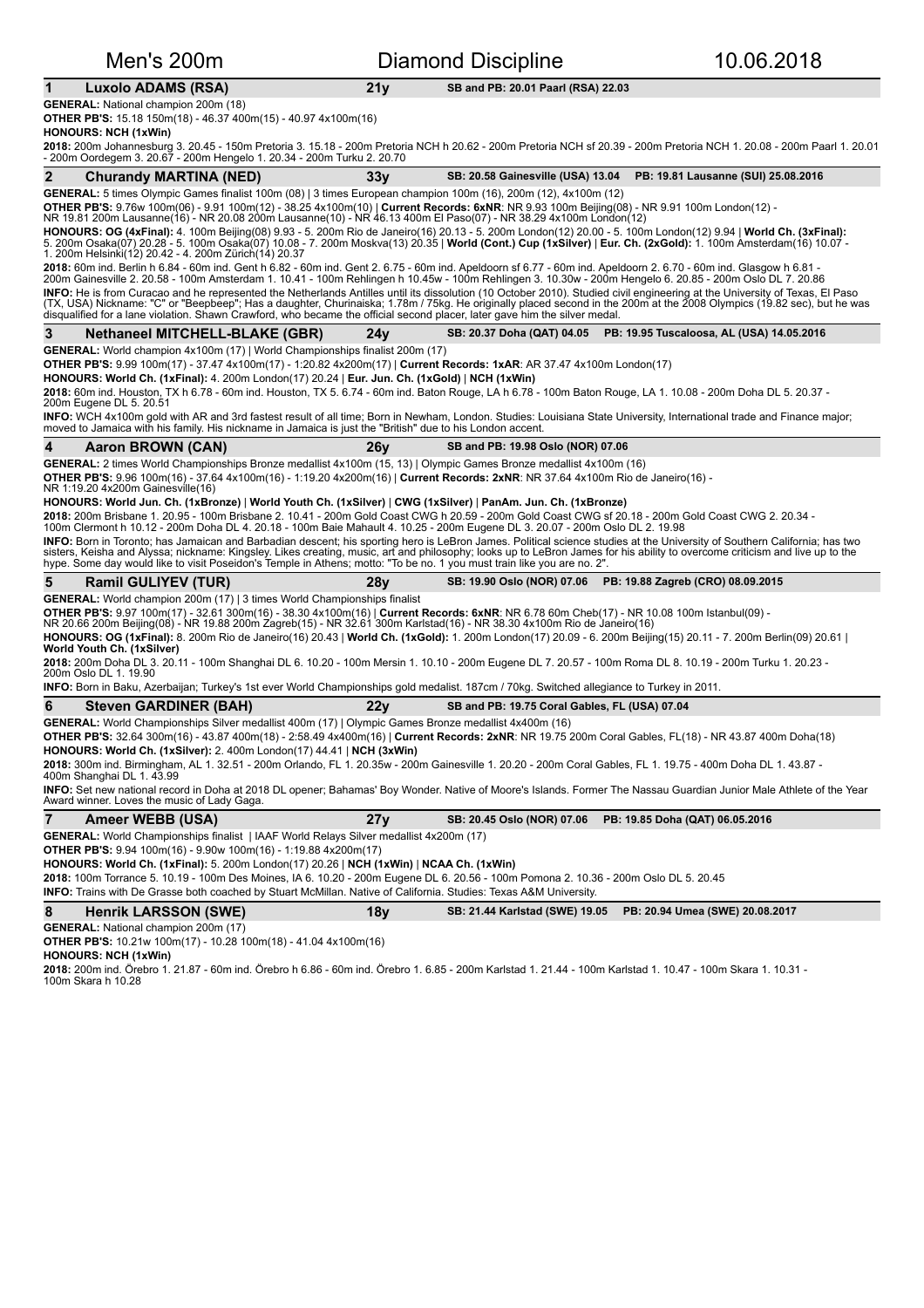

## **Men's 800m**

Promotional 10.06.2018



| <b>Start list</b> |                              | 800m       |           |           | Time: 16:30 |  |
|-------------------|------------------------------|------------|-----------|-----------|-------------|--|
| Lane              | <b>Athlete</b>               | <b>Nat</b> | <b>NR</b> | <b>PB</b> | SВ          |  |
| 1                 | Thomas Arne ROTH             | <b>NOR</b> | 1:42.58   | 1:45.75   | 1:45.75     |  |
| 2                 | Joakim ANDERSSON             | <b>SWE</b> | 1:45.13   | 1:48.44   | 1:48.73     |  |
| 3                 | Peter BOL                    | AUS.       | 1:44.40   | 1:45.21   | 1:46.94     |  |
| 4                 | Jamie WEBB                   | <b>GBR</b> | 1:41.73   | 1:45.73   | 1:45.73     |  |
| $5 - 1$           | Andreas BUBE                 | <b>DEN</b> | 1:41.11   | 1:44.89   | 1:46.43     |  |
| $5-2$             | Alfred KIPKETER              | KEN        | 1:40.91   | 1:42.87   | 1:46.35     |  |
| 6                 | Joseph DENG                  | <b>AUS</b> | 1:44.40   | 1:44.97   | 1:44.97     |  |
| $7 - 1$           | Elmar ENGHOLM                | <b>SWE</b> | 1:45.13   | 1:49.03   | 1:52.72     |  |
| $7-2$             | <b>Rynhardt VAN RENSBURG</b> | <b>RSA</b> | 1:42.69   | 1:45.15   | 1:45.15     |  |
| 8                 | Andreas ROTH                 | <b>NOR</b> | 1:42.58   | 1:47.10   | PM          |  |

Pace: 400m - 50.50 | 600m - 1:16 | Goal: 1:44

### **Medal Winners**

### 2017 - London IAAF World Ch. in **Athletics**

## 1. Pierre-Ambroise BOSSE (FRA) 1:44.67<br>2. Adam KSZCZOT (POL) 1:44.95<br>3. Kipyegon BETT (KEN) 1:45.21

### **2016 - Rio de Janeiro Olympic**

### **Games**

1. David RUDISHA (KEN) 1:42.15 2. Taoufik MAKHLOUFI (ALG) 1:42.61 3. Clayton MURPHY (USA) 1:42.93

### 2016 - Amsterdam European Ch.

| 2015 - Beijing IAAF World Ch.                        |                    |  |  |  |  |  |
|------------------------------------------------------|--------------------|--|--|--|--|--|
| 2. Marcin LEWANDOWSKI (POL)<br>3. Elliot GILES (GBR) | 1:45.54<br>1:45.54 |  |  |  |  |  |
| 1. Adam KSZCZOT (POL)                                | 1:45.18            |  |  |  |  |  |

### 1. David RUDISHA (KEN) 1:45.84

| 2. Adam KSZCZOT (POL) | 1:46.08 |
|-----------------------|---------|
| 3. Amel TUKA (BIH)    | 1:46.30 |

|    | 2013 - Moskva IAAF World Ch. |         |
|----|------------------------------|---------|
| 3. | Mark ENGLISH (IRL)           | 1:45.03 |
| 2. | Artur KUCIAPSKI (POL)        | 1:44.89 |
|    | 1. Adam KSZCZOT (POL)        | 1:44.15 |
|    |                              |         |

| 1. Mohammed AMAN (ETH)     | 1:43.31 |
|----------------------------|---------|
| 2. Nick SYMMONDS (USA)     | 1:43.55 |
| 3. Ayanleh SOULEIMAN (DJI) | 1:43.76 |
|                            |         |

### **2012 - London Olympic Games**

|    | David RUDISHA (KEN) | 1:40.91 |
|----|---------------------|---------|
| 2. | Nijel AMOS (BOT)    | 1:41.73 |
| 3. | Timothy KITUM (KEN) | 1:42.53 |

### 2012 - Helsinki European Ch.

1. Yuriy BORZAKOVSKIY (RUS) 1:48.61 2. Andreas BUBE (DEN) 1:48.69 3. Pierre-Ambroise BOSSE (FRA) 1:48.83

### 2011 - Daegu IAAF World Ch.

- 1. David RUDISHA (KEN) 1:43.91
- 2. Abubaker KAKI (SUD) 1:44.41 3. Yuriy BORZAKOVSKIY (RUS) 1:44.49

### 2010 - Barcelona European Ch.

| 1. Marcin LEWANDOWSKI (POL) | 1:47.07 |
|-----------------------------|---------|
| 2. Michael RIMMER (GBR)     | 1:47.17 |
| 3. Adam KSZCZOT (POL)       | 1:47.22 |

### **Stockholm previous Winners**

| 17 Thijmen KUPERS (NED)            | 1:45.02 |
|------------------------------------|---------|
| 16 Ferguson Cheruiyot ROTICH (KEN) | 1:45.07 |
| 15 Musaeb Abdulrahman BALLA (QAT)  | 1:45.33 |
| 14 Adam KSZCZOT (POL)              | 1:45.25 |
| 12 Mohammed AMAN (ETH)             | 1:43.56 |
| 10 Marcin LEWANDOWSKI (POL)        | 1:45.06 |
| 09 Boaz Kiplagat LALANG (KEN)      | 1:47.11 |
| 07 Michael RIMMER (GBR)            | 1:45.17 |
| 06 Yusuf Saad KAMEL (BRN)          | 1:44.50 |
| 03 Joseph Mwengi MUTUA (KEN)       | 1:45.64 |
|                                    |         |

### **Diamond League 2018**

### **Doha IAAF Diamond League**

| 1. Emmanuel Kipkurui KORIR (KEN)<br>2. Elijah Motonei MANANGOI (KEN)<br>3. Nicholas Kiplangat KIPKOECH (KEN) | 1:45.21<br>1:45.60<br>1:46.51 |  |  |  |
|--------------------------------------------------------------------------------------------------------------|-------------------------------|--|--|--|
| Shanghai IAAF Diamond League                                                                                 |                               |  |  |  |
| Wyclife KINYAMAL (KEN)<br>Jonathan KITILIT (KEN)<br>2.<br>Marcin LEWANDOWSKI (POL)<br>3.                     | 1:43.91<br>1:43.95<br>1:45.41 |  |  |  |
| Roma Golden Gala - Pietro Mennea                                                                             |                               |  |  |  |

| 1. Wyclife KINYAMAL (KEN)          | 1:44.65 |
|------------------------------------|---------|
| 2. Ferguson Cheruiyot ROTICH (KEN) | 1:44.74 |
| 3. Jonathan KITILIT (KEN)          | 1:44.78 |

### **Records**

| <b>WR</b>  | 1:40.91 David RUDISHA   | KEN        | London       | 09.08.12 |
|------------|-------------------------|------------|--------------|----------|
| AR         | 1:41.11 Wilson KIPKETER | DEN        | Köln         | 24.08.97 |
| NR.        | 1:45.13 Andreas KRAMER  |            | SWE Karlstad | 25.07.17 |
| <b>WJR</b> | 1:41.73 Nijel AMOS      |            | BOT London   | 09.08.12 |
| ΜR         | 1:41.73 Wilson KIPKETER | <b>DEN</b> |              | 07.07.97 |
| <b>DLR</b> | 1:41.54 David RUDISHA   | KEN        | Paris        | 06.07.12 |
| SВ         | 1:43.25 Michael SARUNI  | KEN        | Tucson, AZ   | 28.04.18 |
|            |                         |            |              |          |

### **2018 World Outdoor list**

|         | 1:43.25 Michael SARUNI            | <b>KEN</b> | Tucson, AZ | 28.04.18 |
|---------|-----------------------------------|------------|------------|----------|
|         | 1:43.77 Jonathan KITILIT          | KEN        | Hengelo    | 03.06.18 |
|         | 1:43.91 Wyclife KINYAMAL          | <b>KEN</b> | Shanghai   | 12.05.18 |
|         | 1:44.44 Saúl ORDÓÑEZ              | <b>ESP</b> | Huelva     | 08.06.18 |
|         | 1:44.65 Nijel AMOS                | BOT        | Palo Alto  | 31.03.18 |
|         | 1:44.74 Ferguson Cheruiyot ROTICH | <b>KEN</b> | Roma       | 31.05.18 |
|         | 1:44.76 Isaiah HARRIS             | USA        | Eugene     | 08.06.18 |
|         | 1:44.91 Cornelius TUWEI           | <b>KEN</b> | Nairobi    | 17.02.18 |
| 1:44.97 | Joseph DENG                       | AUS        | Hengelo    | 03.06.18 |
|         | 1:44.99 Brandon MCBRIDE           | CAN        | Roma       | 31.05.18 |
|         | 1:44.99 Álvaro DE ARRIBA          | <b>ESP</b> | Huelva     | 08.06.18 |
|         | 1:45.07 Erik SOWINSKI             | USA        | Hengelo    | 03.06.18 |
|         | 1:45.09 Andrew OSAGIE             | <b>GBR</b> | Hengelo    | 03.06.18 |
|         | 1:45.10 Thiago DO ROSARIO ANDRE   | <b>BRA</b> | Hengelo    | 03.06.18 |
|         | 1:45.15 Rynhardt VAN RENSBURG     | <b>RSA</b> | Hengelo    | 03.06.18 |
|         | 1:45.16 Kyle LANGFORD             | <b>GBR</b> | Gold Coast | 12.04.18 |
|         | 1:45.16 Emmanuel Kipkurui KORIR   | <b>KEN</b> | Eugene     | 25.05.18 |
|         | 1:45.25 Marco AROP                | CAN        | Eugene     | 08.06.18 |
|         | 1:45.38 Andreas KRAMER            | <b>SWE</b> | Hengelo    | 03.06.18 |
|         | 1:45.41 Marcin LEWANDOWSKI        | <b>POL</b> | Shanghai   | 12.05.18 |
|         |                                   |            |            |          |

### **All-Time World Outdoor list**

| 1:40.91 David RUDISHA         | <b>KEN</b> | London           | 09.08.12 |
|-------------------------------|------------|------------------|----------|
| 1:41.11 Wilson KIPKETER       | DEN        | Köln             | 24.08.97 |
| 1:41.73 Sebastian COE         | <b>GBR</b> | Firenze          | 10.06.81 |
| 1:41.73 Nijel AMOS            | BOT        | London           | 09.08.12 |
| 1:41.77 Joaquim CRUZ          | <b>BRA</b> | Köln             | 26.08.84 |
| 1:42.23 Abubaker KAKI         | <b>SUD</b> | Oslo             | 04.06.10 |
| 1:42.28 Sammy KOSKEI          | <b>KEN</b> | Köln             | 26.08.84 |
| 1:42.34 Wilfred BUNGEI        | <b>KEN</b> | Rieti            | 08.09.02 |
| 1:42.37 Mohammed AMAN         | ETH.       | <b>Bruxelles</b> | 06.09.13 |
| 1:42.47 Yuriy BORZAKOVSKIY    | <b>RUS</b> | <b>Bruxelles</b> | 24.08.01 |
| 1:42.51 Amel TUKA             | <b>BIH</b> | Monaco           | 17.07.15 |
| 1:42.53 Timothy KITUM         | <b>KEN</b> | London           | 09.08.12 |
| 1:42.53 Pierre-Ambroise BOSSE | <b>FRA</b> | Monaco           | 18.07.14 |
| 1:42.55 André BUCHER          | SUI        | Zürich           | 17.08.01 |
| 1:42.58 Vebjørn RODAL         | <b>NOR</b> | Atlanta, GA      | 31.07.96 |
| 1:42.60 Johnny GRAY           | USA        | Koblenz          | 28.08.85 |
| 1:42.61 Taoufik MAKHLOUFI     | ALG        | Rio de Janeiro   | 15.08.16 |
| 1:42.62 Patrick NDURURI       | <b>KEN</b> | Zürich           | 13.08.97 |
| 1:42.67 Alfred Kirwa YEGO     | <b>KEN</b> | Rieti            | 06.09.09 |
| 1:42.69 Japheth KIMUTAI       | <b>KEN</b> | Bruxelles        | 03.09.99 |
| 1:42.69 Hezekiel SEPENG       | RSA        | <b>Bruxelles</b> | 03.09.99 |

| 1:40.91 David RUDISHA       | <b>KEN</b> | London           | 09.08.12 |
|-----------------------------|------------|------------------|----------|
| 1:41.01 David RUDISHA       | <b>KEN</b> | Rieti            | 29.08.10 |
| 1:41.09 David RUDISHA       | <b>KEN</b> | <b>Berlin</b>    | 22.08.10 |
| 1:41.11 Wilson KIPKETER     | <b>DEN</b> | Köln             | 24.08.97 |
| 1:41.24 Wilson KIPKETER     | <b>DEN</b> | Zürich           | 13.08.97 |
| 1:41.73 Wilson KIPKETER     | <b>DEN</b> | Stockholm        | 07.07.97 |
| 1:41.73 Sebastian COE       | <b>GBR</b> | Firenze          | 10.06.81 |
| 1:42.33 Sebastian COE       | <b>GBR</b> | Oslo             | 05.07.79 |
| 1:43.44 Alberto JUANTORENA  | <b>CUB</b> | Sofia            | 21.08.77 |
| 1:43.50 Alberto JUANTORENA  | <b>CUB</b> | Montreal         | 25.07.76 |
| 1:43.7h Marcello FIASCONARO | ITA        | Milano           | 27.06.73 |
| 1:44.3h David WOTTLE        | USA        | Eugene           | 01.07.72 |
| 1:44.40 Ralph DOUBELL       | AUS        | Ciudad de México | 15.10.68 |
| 1:44.3h Peter SNELL         | NZL        | Christchurch     | 03.02.62 |
| 1:45.7h Roger MOËNS         | BEL        | Oslo             | 03.08.55 |
| 1:46.6h Rudolf HARBIG       | <b>GER</b> | Milano           | 15.07.39 |
| 1:48.4h Sydney WOODERSON    | <b>GBR</b> | Motspur Park     | 20.08.38 |
|                             |            |                  |          |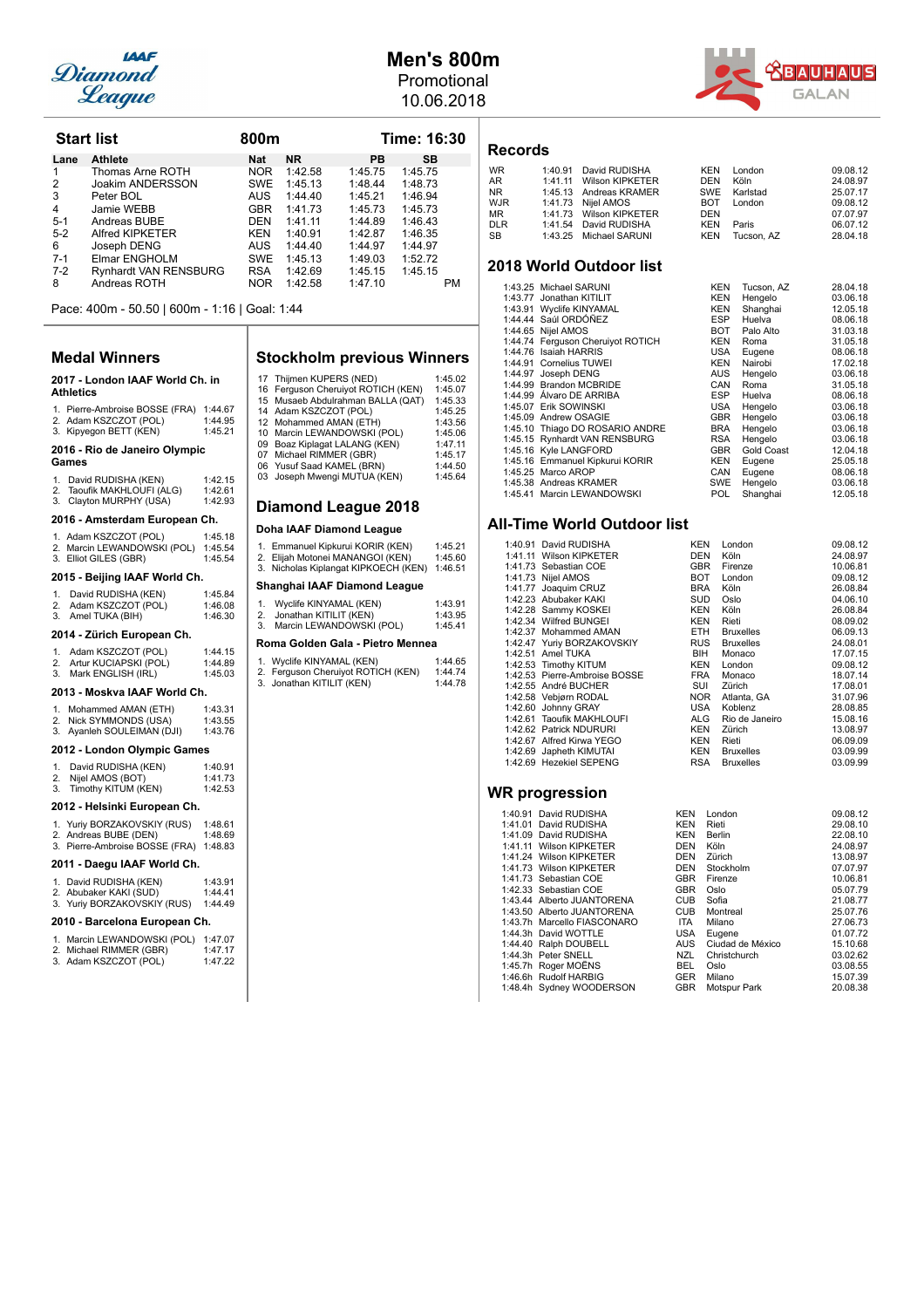| Men's 800m                                                                                                                                                                                                                                                                                                                                                                                                                                                                                                                                                                                                                                                                                                                                           |                 | Promotional                                                           | 10.06.2018                            |
|------------------------------------------------------------------------------------------------------------------------------------------------------------------------------------------------------------------------------------------------------------------------------------------------------------------------------------------------------------------------------------------------------------------------------------------------------------------------------------------------------------------------------------------------------------------------------------------------------------------------------------------------------------------------------------------------------------------------------------------------------|-----------------|-----------------------------------------------------------------------|---------------------------------------|
| 1<br>Thomas Arne ROTH (NOR)                                                                                                                                                                                                                                                                                                                                                                                                                                                                                                                                                                                                                                                                                                                          | 27y             | SB and PB: 1:45.75 Oslo (NOR) 07.06                                   |                                       |
| GENERAL: European Championships finalist   5 times National champion 400m (12), 800m (17, 14, 12, 10)<br><b>OTHER PB'S:</b> 1:18.24 600m(14) - 2:21.14 1000m(15) - 3:43.11 1500m(18)<br>HONOURS: NCH (5xWin)   NICH (3xWin)                                                                                                                                                                                                                                                                                                                                                                                                                                                                                                                          |                 |                                                                       |                                       |
| 2018: 1000m ind. Apeldoorn 2. 2:23.00 - 800m ind. Barum 1. 1:51.26 - 800m ind. Uppsala 2. 1:48.62 - 1000m ind. Hvam 1. 2:20.96 - 800m Piaseczno 1. 1:46.91 -<br>800m Oordegem 5. 1:47.43 - 1500m Jessheim 1. 3:43.11 - 800m Oslo 1. 1:45.75                                                                                                                                                                                                                                                                                                                                                                                                                                                                                                          |                 |                                                                       |                                       |
| 2<br><b>Joakim ANDERSSON (SWE)</b>                                                                                                                                                                                                                                                                                                                                                                                                                                                                                                                                                                                                                                                                                                                   | 25v             | SB: 1:48.73 Oordegem (BEL) 26.05                                      | PB: 1:48.44 Karlstad (SWE) 25.07.2017 |
| 2018: 800m ind. Malmö 1. 1:55.93 - 800m ind. Gävle h 1:54.15 - 800m ind. Gävle 3. 1:52.18 - 800m Oordegem 5. 1:48.73 - 800m Oordegem 4. 1:48.94                                                                                                                                                                                                                                                                                                                                                                                                                                                                                                                                                                                                      |                 |                                                                       |                                       |
| 3<br>Peter BOL (AUS)<br><b>OTHER PB'S:</b> 47.20 400m(16) - 1:17.46 600m(17) - 3:42.35 1500m(17)<br>2018: 800m Gold Coast NCH h 1:46.94 - 800m Gold Coast NCH 7. 1:47.94<br>INFO: Born in Sudan; immigrated to AUS via Egypt at his age of 6 and grew up in Perth. Studies: Curtin University and degree in Economics & Construction Management.                                                                                                                                                                                                                                                                                                                                                                                                     | 24 <sub>y</sub> | SB: 1:46.94 Gold Coast (AUS) 15.02                                    | PB: 1:45.21 Mannheim (GER) 01.07.2017 |
| 4<br>Jamie WEBB (GBR)                                                                                                                                                                                                                                                                                                                                                                                                                                                                                                                                                                                                                                                                                                                                | 24y             | SB and PB: 1:45.73 Oordegem (BEL) 02.06                               |                                       |
| <b>GENERAL:</b> National Indoor champion 800m ind. (16)<br><b>OTHER PB'S: 3:46.24 1500m(15)</b><br><b>HONOURS: NICH (1xWin)</b>                                                                                                                                                                                                                                                                                                                                                                                                                                                                                                                                                                                                                      |                 |                                                                       |                                       |
| 2018: 800m ind. Sheffield 1. 1:48.97 - 800m ind. Sheffield h 1:51.13 - 800m ind. Wien 1. 1:47.33 - 800m ind. Gent 4. 1:48.30 - 800m ind. Birmingham h 1:50.95 - 800m<br>ind. Birmingham 2. 1:50.41 - 800m ind. Glasgow 6. 1:48.36 - 1500m Bedford sf 3:50.42 - 800m Bedford 3. 1:50.96 - 800m Piaseczno 2. 1:47.38 - 800m Oordegem 2. 1:46.79<br>- 800m Oordegem 1. 1:45.73                                                                                                                                                                                                                                                                                                                                                                          |                 |                                                                       |                                       |
| 5-1<br>Andreas BUBE (DEN)                                                                                                                                                                                                                                                                                                                                                                                                                                                                                                                                                                                                                                                                                                                            | 30y             | SB: 1:46.43 Chorzów (POL) 08.06                                       | PB: 1:44.89 Monaco (MON) 20.07.2012   |
| GENERAL: European Championships Silver medallist 800m (12)   10 times National champion 400m (09, 06), 800m (16, 15, 12, 11, 10), 400mH (07, 06, 05)<br><b>OTHER PB'S:</b> 46.48 400m(09) - 1:16.15 600m(14) - 3:42.33 1500m(14)   Current Records: 2xNR: NR 1:16.15 600m Birmingham(14) - NR 3:07.08 4x400m Uden(11)<br>HONOURS: Eur. Ch. (1xSilver): 2. 800m Helsinki(12) 1:48.69 - 4. 800m Zürich(14) 1:45.21   Eur. Ind. Ch. (1xSilver)   NCH (10xWin)   NICH (7xWin)<br>2018: 800m ind. Uppsala 3. 1:49.19 - 800m ind. Toruń 6. 1:48.98 - 800m ind. Skive h 1:57.51 - 800m ind. Skive 1. 1:50.76 - 1500m Copenhagen 1. 3:57.02 -<br>400m Copenhagen 1. 49.10 - 800m Copenhagen 1. 1:49.31 - 800m Bydgoszcz 3. 1:46.44 - 800m Chorzów 5. 1:46.43 |                 |                                                                       |                                       |
|                                                                                                                                                                                                                                                                                                                                                                                                                                                                                                                                                                                                                                                                                                                                                      |                 |                                                                       |                                       |
| INFO: Born in Gladsaxe. 177cm / 65kg. Coached by Johnny Bagge.<br><b>Alfred KIPKETER (KEN)</b><br>$5 - 2$                                                                                                                                                                                                                                                                                                                                                                                                                                                                                                                                                                                                                                            | 21y             | SB: 1:46.35 Chorzów (POL) 08.06                                       | PB: 1:42.87 Paris (FRA) 27.08.2016    |
| <b>GENERAL:</b> Olympic Games finalist   World Championships finalist<br><b>OTHER PB'S:</b> 1:15.60 600m(15) - 7:08.40 4x800m(14)<br>HONOURS: OG (1xFinal): 7. 800m Rio de Janeiro(16) 1:46.02   World Ch. (1xFinal): 7. 800m Beijing(15) 1:47.66   World Jun. Ch. (1xGold)   World Youth Ch. (1xGold)<br>2018: 800m Nairobi h 1:51.89 - 800m Chorzów 4. 1:46.35<br><b>INFO:</b> At the World Youth Championships in Donetsk he ran the 1st lap of the 800m faster than David Rudisha's world record, with a time of 48.63 - 2013. The sixth-born in<br>his family.                                                                                                                                                                                  |                 |                                                                       |                                       |
| 6<br>Joseph DENG (AUS)                                                                                                                                                                                                                                                                                                                                                                                                                                                                                                                                                                                                                                                                                                                               | 19y             | SB and PB: 1:44.97 Hengelo (NED) 03.06                                |                                       |
| <b>GENERAL: Commonwealth Games finalist</b><br><b>OTHER PB'S:</b> 47.25 400m(16) - 1:18.17 600m(17)<br><b>HONOURS:</b><br>2018: 800m Perth 3. 1:47.84 - 800m Canberra 6. 1:49.89 - 800m Canberra 4. 1:47.39 - 800m Gold Coast NCH h 1:47.52 - 800m Gold Coast NCH 1. 1:45.71 - 800m Gold<br>Coast CWG h 1:45.72 - 800m Gold Coast CWG 7. 1:47.20 - 800m Hengelo 2. 1:44.97                                                                                                                                                                                                                                                                                                                                                                           |                 |                                                                       |                                       |
| <b>INFO:</b> Born in Kakuma, Kenya. Previously played basketball and soccer. His sporting hero is the U.S. basketball player Russel Westbrook.                                                                                                                                                                                                                                                                                                                                                                                                                                                                                                                                                                                                       |                 |                                                                       |                                       |
| <b>Elmar ENGHOLM (SWE)</b><br>7-1<br><b>OTHER PB'S:</b> 3:42.10 1500m(15) - 8:37.44 3000mSC(16) - 16:22.75 4xMile(14)<br>2018: 1500m ind. Sätra 1. 3:47.54 - 3000m ind. Uppsala 4. 8:08.10 - 3000m ind. Gävle 12. 8:33.72 - 1500m ind. Gävle h 3:56.89 - 1500m ind. Gävle 3. 3:49.55 - 800m Palo<br>Alto 8. 1:52.72 - 1500m Jessheim 6. 3:45.39                                                                                                                                                                                                                                                                                                                                                                                                      | 25y             | SB: 1:52.72 Palo Alto (USA) 03.05 PB: 1:49.03 Taipei (TPE) 27.08.2017 |                                       |
| <b>Rynhardt VAN RENSBURG (RSA)</b><br>$7 - 2$                                                                                                                                                                                                                                                                                                                                                                                                                                                                                                                                                                                                                                                                                                        | 26y             | SB and PB: 1:45.15 Hengelo (NED) 03.06                                |                                       |
| GENERAL: African Championships Bronze medallist 800m (16)   World University Games Bronze medallist 800m (15)<br><b>OTHER PB'S:</b> 1:15.58 600m(15) - 4:05.60 Mile(14)<br>HONOURS: Afr. Ch. (1xBronze)   WUG (1xBronze)   NCH (1xWin)<br>2018: 800m Pretoria 2. 1:47.62 - 800m Pretoria NCH h 1:52.92 - 800m Pretoria NCH sf 1:49.35 - 800m Pretoria NCH 2. 1:46.67 - 800m Paarl 1. 1:46.15 -<br>800m Sasolburg 1. 1:46.75 - 1500m Sasolburg h 3:56.99 - 800m Sasolburg h 1:55.87 - 1500m Sasolburg 9. 3:57.94 - 800m Sasolburg 1. 1:48.59 -<br>800m Shanghai DL 8. 1:46.57 - 800m Hengelo 6. 1:45.15<br>INFO: Born in Kroonstad. Studies: University of the Free State.                                                                            |                 |                                                                       |                                       |
| 8<br><b>Andreas ROTH (NOR)</b><br>GENERAL: 2 times National champion 400m (13), 800m (15)   National Indoor champion 400m ind. (13)                                                                                                                                                                                                                                                                                                                                                                                                                                                                                                                                                                                                                  | 25y             | PB: 1:47.10 Oslo (NOR) 11.07.2014                                     |                                       |

**OTHER PB'S:** 47.14 400m(14) - 3:09.08 4x400m(14)

**HONOURS: NCH (2xWin)** | **NICH (1xWin)**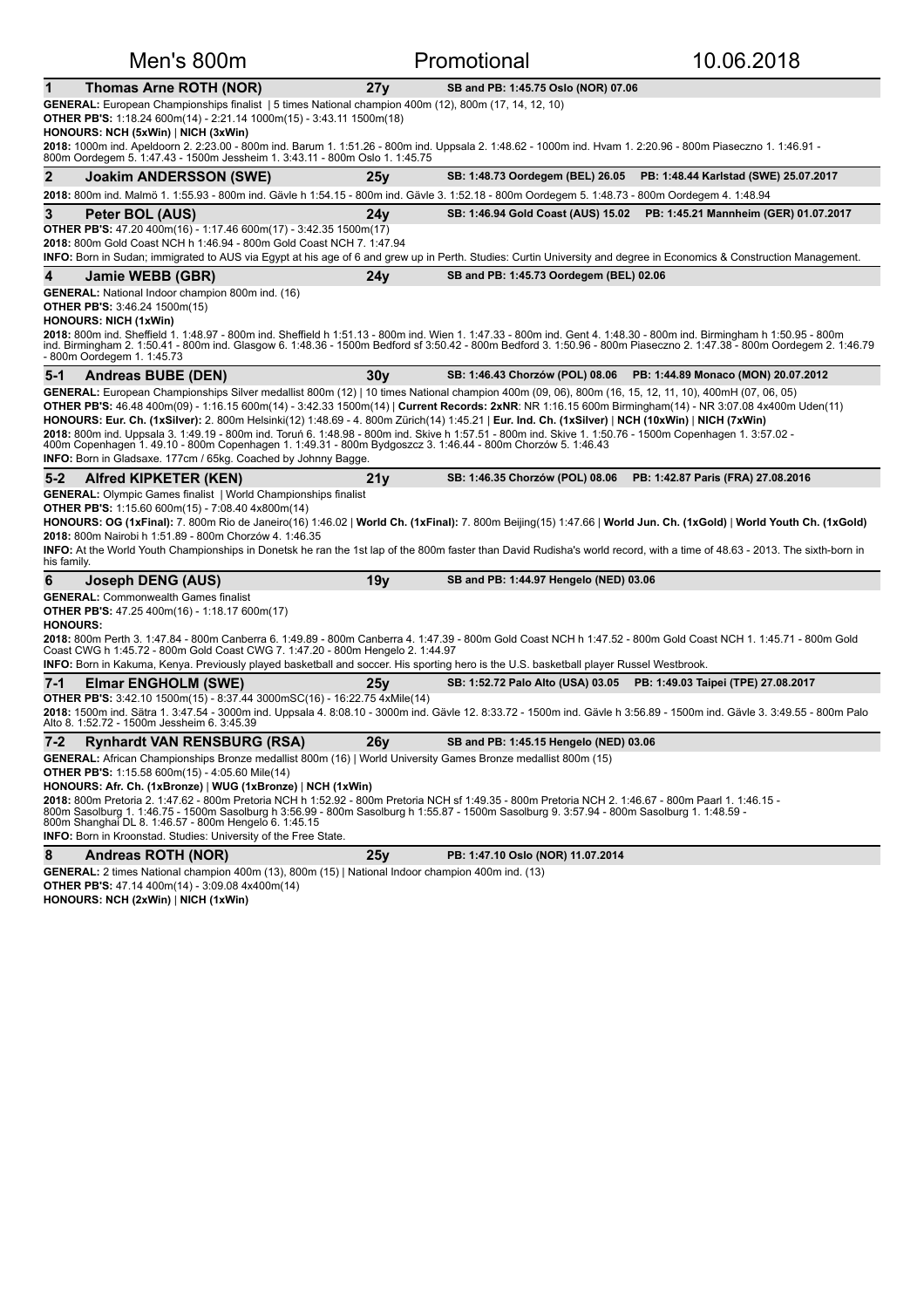

## **Men's 1000m** Diamond Discipline

10.06.2018

| <b>Start list</b> |                           | 1000m      |           |                 | Time: 17:30 |  |
|-------------------|---------------------------|------------|-----------|-----------------|-------------|--|
| Lane              | <b>Athlete</b>            | <b>Nat</b> | <b>NR</b> | <b>SB</b><br>PB |             |  |
| 1                 | Antoine GAKEME            | <b>BDI</b> | 2:15.48   |                 |             |  |
| 2                 | Mostafa SMAILI            | <b>MAR</b> | 2:14.69   |                 |             |  |
| 3                 | Tolesa BODENA             | <b>ETH</b> | 2:15.75   |                 |             |  |
| $\overline{4}$    | Jake WIGHTMAN             | <b>GBR</b> | 2:12.18   |                 |             |  |
| 5                 | Ferguson Cheruiyot ROTICH | <b>KEN</b> | 2:11.96   | 2:16.88         |             |  |
| 6                 | Kipyegon BETT             | <b>KEN</b> | 2:11.96   |                 |             |  |
| 7                 | Andrew OSAGIE             | <b>GBR</b> | 2:12.18   |                 |             |  |
| 8                 | Adam KSZCZOT              | <b>POL</b> | 2:14.30   | 2:15.72         |             |  |
| 9                 | Kalle BERGLUND            | <b>SWE</b> | 2:17.67   | 2:20.63         |             |  |
| 10                | Sadik MIKHOU              | <b>BRN</b> | 2:14.72   | 2:22.28         |             |  |
| 11                | Andreas KRAMER            | <b>SWE</b> | 2:17.67   | 2:22.20         |             |  |
| 12                | Bram SOM                  | <b>NED</b> | 2:15.05   | 2:17.01         | <b>PM</b>   |  |

Pace: 400m - 52.50 | 600m - 1:19.0 | Goal: sub 2:16

### **Medal Winners**

## **2017 - London IAAF World Ch. in**

|                               | <b>Athletics</b>                                                                  |                               |  |  |
|-------------------------------|-----------------------------------------------------------------------------------|-------------------------------|--|--|
|                               | 1. Pierre-Ambroise BOSSE (FRA)<br>2. Adam KSZCZOT (POL)<br>3. Kipyegon BETT (KEN) | 1:44.67<br>1:44.95<br>1:45.21 |  |  |
|                               | 2016 - Rio de Janeiro Olympic<br>Games                                            |                               |  |  |
| 3.                            | 1. David RUDISHA (KEN)<br>2. Taoufik MAKHLOUFI (ALG)<br>Clayton MURPHY (USA)      | 1:42.15<br>1:42.61<br>1:42.93 |  |  |
|                               | 2016 - Amsterdam European Ch.                                                     |                               |  |  |
|                               | 1. Adam KSZCZOT (POL)<br>2. Marcin LEWANDOWSKI (POL)<br>3. Elliot GILES (GBR)     | 1:45.18<br>1:45.54<br>1:45.54 |  |  |
| 2015 - Beijing IAAF World Ch. |                                                                                   |                               |  |  |
| 1.<br>3.                      | David RUDISHA (KEN)<br>2. Adam KSZCZOT (POL)<br>Amel TUKA (BIH)                   | 1:45.84<br>1:46.08<br>1:46.30 |  |  |

### **2014 - Zürich European Ch.**

|    | 1. Adam KSZCZOT (POL)    | 1:44.15 |
|----|--------------------------|---------|
|    | 2. Artur KUCIAPSKI (POL) | 1:44.89 |
| 3. | Mark ENGLISH (IRL)       | 1:45.03 |

### 2013 - Moskva IAAF World Ch.

| 1.<br>2. | Mohammed AMAN (ETH)<br>Nick SYMMONDS (USA) | 1:43.31<br>1:43.55 |
|----------|--------------------------------------------|--------------------|
|          | 3. Ayanleh SOULEIMAN (DJI)                 | 1:43.76            |
|          | ---- -                                     |                    |

| 2012 - London Olympic Games |  |
|-----------------------------|--|
|-----------------------------|--|

|    | David RUDISHA (KEN) | 1:40.91 |
|----|---------------------|---------|
| 2. | Nijel AMOS (BOT)    | 1:41.73 |
| 3. | Timothy KITUM (KEN) | 1:42.53 |

### **2012 - Helsinki European Ch.**

1. Yuriy BORZAKOVSKIY (RUS) 1:48.61 2. Andreas BUBE (DEN) 1:48.69<br>3. Pierre-Ambroise BOSSE (FRA) 1:48.83

### 2011 - Daegu IAAF World Ch.

1. David RUDISHA (KEN) 1:43.91 2. Abubaker KAKI (SUD) 1:44.41<br>3. Yuriy BORZAKOVSKIY (RUS) 1:44.49

### 2010 - Barcelona European Ch.

| 1. Marcin LEWANDOWSKI (POL) | 1:47.07 |
|-----------------------------|---------|
| 2. Michael RIMMER (GBR)     | 1:47.17 |
| 3. Adam KSZCZOT (POL)       | 1:47.22 |

| <b>Road To The Final</b>                                                                                                 |                                                                                                                                                                                                                                                                                                                                                                                                                                                                           |                                                                                                                                                       |  |  |
|--------------------------------------------------------------------------------------------------------------------------|---------------------------------------------------------------------------------------------------------------------------------------------------------------------------------------------------------------------------------------------------------------------------------------------------------------------------------------------------------------------------------------------------------------------------------------------------------------------------|-------------------------------------------------------------------------------------------------------------------------------------------------------|--|--|
| 1<br>$\overline{2}$<br>3<br>$\overline{4}$<br>5<br>6<br>6<br>6<br>9<br>9<br>9<br>12 <sup>2</sup><br>13<br>14<br>15<br>15 | Wyclife KINYAMAL (KEN)<br>Jonathan KITILIT (KEN)<br>Ferguson Cheruiyot ROTICH (KEN)<br>Brandon MCBRIDE (CAN)<br>Emmanuel Kipkurui KORIR (KEN)<br>Elijah Motonei MANANGOI (KEN)<br>Antoine GAKEME (BDI)<br>Adam KSZCZOT (POL)<br>Marcin LEWANDOWSKI (POL)<br>Nicholas Kiplangat KIPKOECH (KEN)<br>Clayton MURPHY (USA)<br>Amel TUKA (BIH)<br>Álvaro DE ARRIBA (ESP)<br>Andrew OSAGIE (GBR)<br>15 Rynhardt VAN RENSBURG (RSA)<br>Kipyegon BETT (KEN)<br>Jamal HAIRANE (QAT) | 16<br>13<br>11<br>9<br>8<br>$\overline{7}$<br>$\overline{7}$<br>$\overline{7}$<br>6<br>6<br>6<br>4<br>3<br>$\overline{2}$<br>$\overline{1}$<br>1<br>1 |  |  |
|                                                                                                                          |                                                                                                                                                                                                                                                                                                                                                                                                                                                                           |                                                                                                                                                       |  |  |
| <b>Stockholm previous Winners</b>                                                                                        |                                                                                                                                                                                                                                                                                                                                                                                                                                                                           |                                                                                                                                                       |  |  |
| 09<br><b>O<sub>R</sub></b>                                                                                               | Belal Mansoor ALI (BRN)<br>Ahuhaker KAKI (SUD)                                                                                                                                                                                                                                                                                                                                                                                                                            | 2:16.55<br>2.1393                                                                                                                                     |  |  |

| 09 | Belal Mansoor ALI (BRN) | 2:16.55 |
|----|-------------------------|---------|
| 80 | Abubaker KAKI (SUD)     | 2:13.93 |
| 07 | Belal Mansoor ALI (BRN) | 2:15.23 |
| 00 | Japheth KIMUTAI (KEN)   | 2:14.28 |
| 99 | Japheth KIMUTAI (KEN)   | 2:15.45 |
| 98 | El-Mahjoub HAIDA (MAR)  | 2:15.17 |
| 87 | Steve CRAM (GBR)        | 2:16.20 |
| 69 | Gerd LARSEN (DEN)       | 2:22.9h |
| 68 | Wilson KIPRUGUT (KEN)   | 2:21.6h |
|    |                         |         |

### **Diamond League 2018**

### **Doha IAAF Diamond League**

| 1. Emmanuel Kipkurui KORIR (KEN)             | 1:45.21 |
|----------------------------------------------|---------|
| 2. Elijah Motonei MANANGOI (KEN)             | 1:45.60 |
| 3. Nicholas Kiplangat KIPKOECH (KEN) 1:46.51 |         |

### **Shanghai IAAF Diamond League**

| 2.<br>3. | 1. Wyclife KINYAMAL (KEN)<br>Jonathan KITILIT (KEN)<br>Marcin LEWANDOWSKI (POL) | 1:43.91<br>1:43.95<br>1:45.41 |
|----------|---------------------------------------------------------------------------------|-------------------------------|
|          |                                                                                 |                               |
|          |                                                                                 |                               |

### **Roma Golden Gala - Pietro Mennea**

| 1. Wyclife KINYAMAL (KEN)          | 1:44.65 |
|------------------------------------|---------|
| 2. Ferguson Cheruiyot ROTICH (KEN) | 1:44.74 |
| 3. Jonathan KITILIT (KEN)          | 1:44.78 |



### **Records**

### WR 2:11.96 Noah NGENY KEN Rieti 05.09.99<br>
AR 2:12.18 Sebastian COE GBR Oslo 11.07.81<br>
NR 2:17.67 Johan ROGESTEDT SWE Göteborg 15.07.16<br>
WJR 2:15.00 Benjamin KIPKURUI KEN Nice 17.07.99 AR 2:12.18 Sebastian COE GBR Oslo 11.07.81 NR 2:17.67 Johan ROGESTEDT SWE Göteborg 15.07.16 WJR 2:15.00 Benjamin KIPKURUI KEN Nice 17.07.99<br>MR 2:13.93 Abubaker KAKI SUD 22.07.08 MR 2:13.93 Abubaker KAKI SUD NICE 11.000 22.07.08<br>DLR 2:13.93 Abubaker KAKI SUD 22.07.08<br>DLR 2:13.49 Avanieh SOULEIMAN DJI Lausanne 25.08.16 DLR 2:13.49 Ayanleh SOULEIMAN DJI Lausanne 25.08.16 SB 2:21.44 Adam CZERWIŃSKI POL Kraków 06.05.18

### **2018 World Outdoor list**

| 2:21.44 Adam CZERWIŃSKI          | POL.       | Kraków      | 06.05.18 |
|----------------------------------|------------|-------------|----------|
| 2:21.62 Timo BENITZ              | <b>GER</b> | Pliezhausen | 13.05.18 |
| 2:21.84 Christoph KESSLER        | <b>GER</b> | Pliezhausen | 13.05.18 |
| 2:22.15 Marcel FEHR              | <b>GER</b> | Pliezhausen | 13.05.18 |
| 2:22.58 Julian RANC              | <b>FRA</b> | Pliezhausen | 13.05.18 |
| 2:22.65 Frederik RUPPERT         | GER        | Pliezhausen | 13.05.18 |
| 2:23.14 Benjámin KOVÁCS          | HUN        | St. Pölten  | 31.05.18 |
| 2:23.68 Denis BÄUERLE            | GER        | Pliezhausen | 13.05.18 |
| 2:23.73 Pascal FURTWÄNGLER       | SUI        | Willisau    | 05.05.18 |
| 2:24.07 Álvaro DE ARRIBA         | <b>ESP</b> | Ibiza       | 12.05.18 |
| 2:24.20 Manuel OLMEDO            | <b>ESP</b> | Ibiza       | 12.05.18 |
| 2:24.21 Marc ALCALA              | <b>ESP</b> | Ibiza       | 12.05.18 |
| 2:24.26 Constantin SCHULZ        | <b>GER</b> | Pliezhausen | 13.05.18 |
| 2:24.64 Pablo SANCHEZ-VALLADARES | <b>ESP</b> | Ibiza       | 12.05.18 |
| 2:24.71 Ignacio FONTES GARCÍA    | <b>ESP</b> | Ibiza       | 12.05.18 |
| 2:24.80 Álvaro OLMOS             | <b>ESP</b> | Ibiza       | 12.05.18 |
| 2:25.00 David BUSTOS             | <b>ESP</b> | Ibiza       | 12.05.18 |
| 2:25.13 Adrian KÖNIG-RANNENBERG  | <b>GER</b> | Pliezhausen | 13.05.18 |
| 2:25.20 Jan SÝKORA               | CZE        | St. Pölten  | 31.05.18 |
| 2:25.26 Llorenc SALES            | <b>ESP</b> | Ibiza       | 12.05.18 |

### **All-Time World Outdoor list**

| 2:11.96 Noah NGENY         | <b>KEN</b> | Rieti                | 05.09.99 |
|----------------------------|------------|----------------------|----------|
| 2:12.18 Sebastian COE      | <b>GBR</b> | Oslo                 | 11.07.81 |
| 2:12.88 Steve CRAM         | <b>GBR</b> | Gateshead            | 09.08.85 |
| 2:13.08 Taoufik MAKHLOUFI  | ALG        | Nancy                | 01.07.15 |
| 2:13.49 Ayanleh SOULEIMAN  | DJI        | Lausanne             | 25.08.16 |
| 2:13.56 Kennedy KIMWETICH  | <b>KEN</b> | Nice                 | 17.07.99 |
| 2:13.62 Abubaker KAKI      | <b>SUD</b> | Eugene               | 03.07.10 |
| 2:13.73 Noureddine MORCELI | ALG        | Villeneuve d'Ascq    | 02.07.93 |
| 2:13.89 Robert BIWOTT      | <b>KEN</b> | Lausanne             | 25.08.16 |
| 2:13.9h Rick WOHLHUTER     | USA        | Oslo                 | 30.07.74 |
| 2:13.95 Jonathan KITILIT   | <b>KEN</b> | Lausanne             | 25.08.16 |
| 2:13.96 Mehdi BAALA        | <b>FRA</b> | Strasbourg           | 26.06.03 |
| 2:14.09 Joaquim CRUZ       | <b>BRA</b> | Nice                 | 20.08.84 |
| 2:14.23 Asbel KIPROP       | <b>KEN</b> | Lausanne             | 25.08.16 |
| 2:14.28 Japheth KIMUTAI    | <b>KEN</b> | Stockholm            | 01.08.00 |
| 2:14.30 Marcin LEWANDOWSKI | <b>POL</b> | Lausanne             | 25.08.16 |
| 2:14.41 William YIAMPOY    | <b>KEN</b> | Rieti                | 05.09.99 |
| 2:14.43 Laban ROTICH       | <b>KEN</b> | Nice                 | 16.07.97 |
| 2:14.50 Abdi BILE          | SOM        | Jerez de la Frontera | 13.09.89 |
| 2:14.52 Djabir SAID-GUERNI | <b>ALG</b> | Rieti                | 05.09.99 |

| 2:11.96 Noah NGENY         | <b>KEN</b> | Rieti         | 05.09.99 |
|----------------------------|------------|---------------|----------|
| 2:12.18 Sebastian COE      | <b>GBR</b> | Oslo          | 11.07.81 |
| 2:13.40 Sebastian COE      | <b>GBR</b> | Oslo          | 01.07.80 |
| 2:13.9h Rick WOHLHUTER     | USA        | Oslo          | 30.07.74 |
| 2:16.0h Danie MALAN        | RSA        | München       | 24.06.73 |
| 2:16.2h Franz-Josef KEMPER | FRG        | Hannover      | 21.09.66 |
| 2:16.2h Jürgen MAY         | GDR        | Erfurt        | 20.07.65 |
| 2:16.6h Peter SNELL        | NZL        | Auckland      | 12.11.64 |
| 2:16.7h Siegfried VALENTIN | <b>GDR</b> | Potsdam       | 19.07.60 |
| 2:17.8h Dan WAERN          | SWE        | Karlstad      | 21.08.59 |
| 2:18.1h Dan WAERN          | SWE        | Turku         | 19.09.58 |
| 2:19.0h István RÓZSAVÖLGYI |            | HUN Tatabánya | 21.09.55 |
| 2:19.0h Audun BOYSEN       | NOR        | Göteborg      | 30.08.55 |
|                            |            |               |          |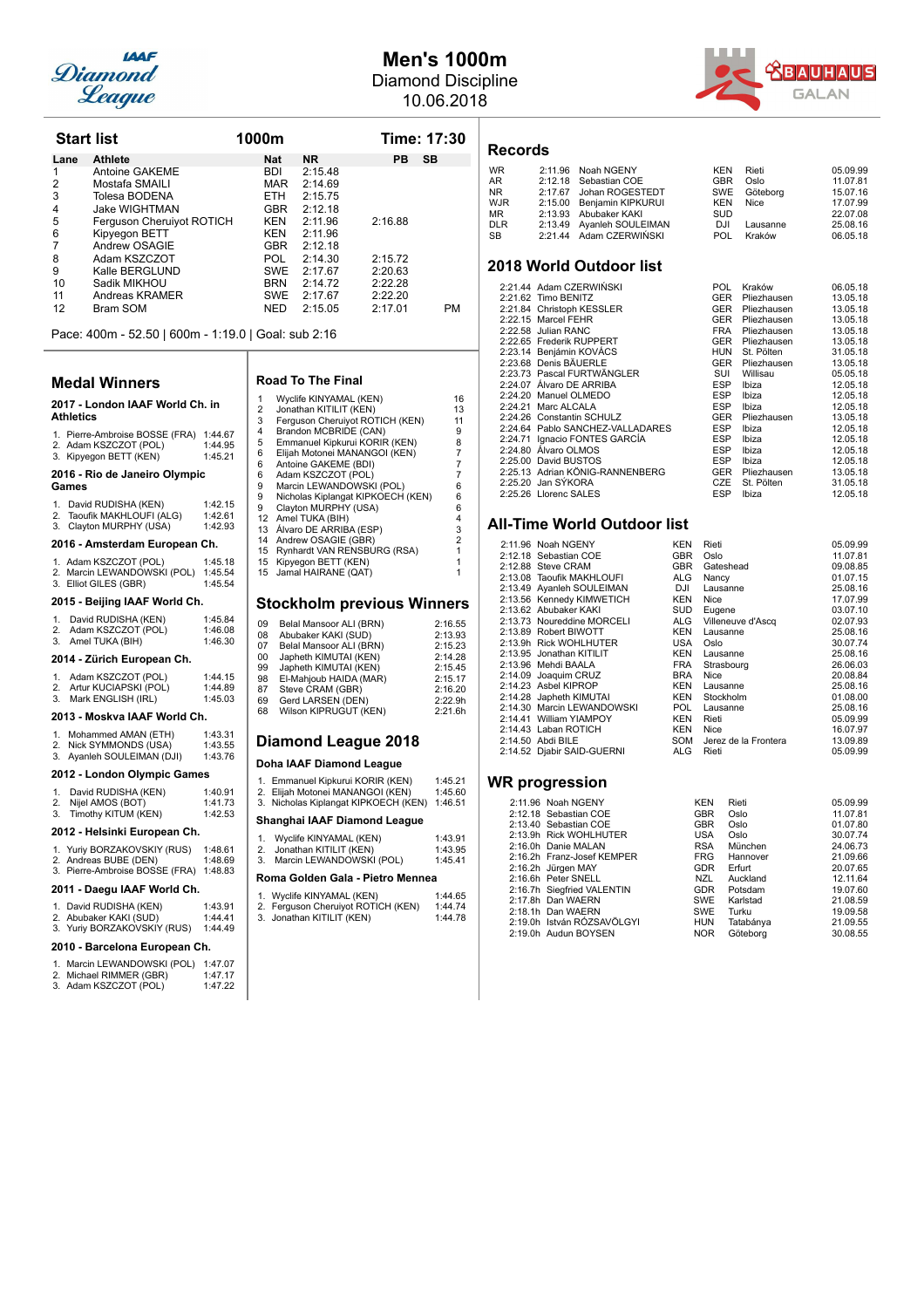### **1** Antoine GAKEME (BDI) 26y GENERAL: World Indoor Championships Silver medallist 800m ind. (16) | African Championships finalist **OTHER PB'S:** 1:44.09 800m(15) - 3:40.36 1500m(16) - 3:07.92 4x400m(15) **HONOURS: World Ind. Ch. (1xSilver):** 2. 800m ind. Portland, OR(16) 1:46.65 2018: 800m ind. Glasgow 7. 1:51.81 - 800m ind. Birmingham h 1:49.66 - 800m Doha DL 7. 1:47.25 - 800m Shanghai DL 4. 1:45.73 - 800m Birmingham 1. 1:47.89 -1500m Birmingham 4. 3:51.46 **2** Mostafa SMAILI (MAR) 21y **GENERAL:** 2 times World Indoor Championships finalist I Francophone Games Silver medallist 800m (17) **OTHER PB'S:** 47.70 400m(16) - 1:45.05 800m(16) - 3:38.60 1500m(17) **HONOURS: World Jun. Ch. (1xBronze)** | **Franc. G. (1xSilver)** 2018: 1500m ind. Reims 5. 3:44.39 - 800m ind. Madrid 2. 1:46.72 - 800m ind. Gent 1. 1:45.96 - 800m ind. Liévin 8. 1:49.12 - 800m ind. Birmingham h 1:47.08 - 800m ind. Birmingham 6. 1:48.75 - 400m Benguerir 6. 48.30 - 800m Osaka WC 1. 1:46.18 **3** Tolesa BODENA (ETH) 18y **GENERAL:** World U18 Championships Silver medallist 800m (17) | National champion 800m (18) **OTHER PB'S:** 1:45.56 800m(18) **HONOURS: World Youth Ch. (1xSilver) | NCH (1xWin) 2018:** 800m Addis Abeba 2. 1:46.4h - 800m Diibouti 3. 1:46.46 - 800m Addis Abeba NCH 1. 1:46.2h - 800m Dubai 1. 1:45.63 - 800m Huelva 3. 1:45.56 **4 Jake WIGHTMAN (GBR) 23y** GENERAL: World Indoor Championships finalist | Commonwealth Games Bronze medallist 1500m (18) **OTHER PB'S:** 1:45.42 800m(17) - 3:34.17 1500m(17) - 3:52.9h Mile Road(17) **HONOURS: CWG (1xBronze)** | **Eur. Team Ch. (1xSilver) 2018:** 1500m ind. Boston, MA 2. 3:37.43 - 1500m ind. Birmingham 1. 3:43.83 - 800m ind. Glasgow 3. 1:47.69 - 1500m ind. Birmingham h 3:47.23 - 1500m<br>ind. Birmingham 6. 3:58.91 - 800m Gold Coast CWG h 1:47.43 - 800m Gold Co INFO: Both parents were great athletes; began running at the age of 8. Studies: Business at University of Loughborough. His hero is British former athlete Seb Coe; hobby is drinking coffee. **5** Ferguson Cheruiyot ROTICH (KEN) 28y PB: 2:16.88 Bruxelles (BEL) 05.09.2014 **GENERAL:** Olympic Games finalist | World Championships finalist 800m (15) **OTHER PB'S:** 1:42.84 800m(14) - 7:08.40 4x800m(14) - 9:17.20 Distance Medley(15) **HONOURS: OG (1xFinal):** 5. 800m Rio de Janeiro(16) 1:43.55 | World Ch. (1xFinal): 4. 800m Beijing(15) 1:46.35 2018: 800m Nairobi h 1:48.53 - 800m Doha DL 5. 1:46.76 - 800m Mersin 1. 1:47.39 - 800m Eugene DL 7. 1:46.90 - 800m Roma DL 2. 1:44.74 - 800m Chorzów 1. 1:45.70 **INFO:** Born in Kericho (Kenya); a relative late-comer to the sport, especially by Kenyan standards. He changed his name to honour Manchester United's famous manager, Sir<br>Alex Ferguson. Why the name change? "Because they c **6** Kipyegon BETT (KEN) **20y** GENERAL: World Championships Bronze medallist 800m (17) | World Junior champion 800m (16) **OTHER PB'S:** 1:43.76 800m(16) - 7:13.70 4x800m(17) **HONOURS: World Ch. (1xBronze):** 3. 800m Condon(17) 1:45.21 | **World Jun. Ch. (1xGold)** | **World Youth Ch. (1xSilver)** 2018: 800m Doha DL 10. 1:48.32 - 800m Eugene DL 4. 1:46.46 - 800m Roma DL 8. 1:46.93 - 800m Chorzów 3. 1:46.27 **7** Andrew OSAGIE (GBR) 30y GENERAL: 2 times World Indoor Championships Bronze medallist 800m ind. (14, 12) | Olympic Games finalist **OTHER PB'S:** 47.69 400m(17) - 1:43.77 800m(12) **HONOURS: OG (1xFinal):** 8. 800m London(12) 1:43.77 | **World Ch. (1xFinal):** 5. 800m Moskva(13) 1:44.36 | **World Ind. Ch. (2xBronze):** 3. 800m ind. Sopot(14) 1:47.10 -<br>3. 800m ind. Istanbul(12) 1:48.92 **2018:** 800m ind. Karlsruhe 4. 1:47.02 - 800m ind. Düsseldorf 3. 1:47.41 - 800m ind. Liévin 4. 1:48.02 - 800m ind. Birmingham h 1:49.43 - 800m ind. Birmingham 3. 1:50.46 -<br>800m ind. Athlone 4. 1:48.56 - 800m Gold Coast CWG **INFO:** Born in Harlow; 189cm / 72kg. Studies: St. Mary's University. Degree in Sports sciences. Motto: "Talent does what it can, hard work does the rest". **8** Adam KSZCZOT (POL) 28y PB: 2:15.72 Bruxelles (BEL) 05.09.2014 GENERAL: 2 times World Championships Silver medallist 800m (17, 15) | 2 times European champion 800m (16, 14) **OTHER PB'S:** 1:43.30 800m(11) - 7:08.69 4x800m(14) - 9:24.07 Distance Medley(15) | **Current Records: 2xNR**: NR 1:14.55 600m Lahti(09) -<br>NR 7:08.69 4x800m Nassau(14) HONOURS: World Ch. (2xSilver): 2. 800m London(17) 1:44.95 - 2. 800m Beijing(15) 1:46.08 - 6. 800m Daegu(11) 1:45.25 | World Ind. Ch. (1xGold, 1xSilver, 1xBronze):<br>1. 800m ind. Birmingham(18) 1:47.47 - 2. 800m ind. Sopot(14 **2018:** 800m ind. Düsseldorf 1. 1:46.47 - 800m ind. Madrid 1. 1:46.53 - 800m ind. Liévin 1. 1:47.12 - 800m ind. Toruń 1. 1:46.75 - 800m ind. Toruń 1. 1:48.08 - 800m<br>ind. Glasgow 1. 1:47.15 - 800m ind. Birmingham h 1:47.02 INFO: Holds his wrist before starting races. 1st runner to win 3 EICH 800m indoor title; School: University of Lodz, science management. Coach: Zbigniew Król; he worked at his parents' farm when he was young. Married after the 2014 season, spent the honeymoon in Thailand; 1.78m / 68kg; Born in Opoczno. **9** Kalle BERGLUND (SWE) 22y PB: 2:20.63 Göteborg (SWE) 05.09.2015 GENERAL: European Indoor Championships Silver medallist 1500m ind. (17) | 2 times National champion 1500m (16, 15) **OTHER PB'S:** 1:46.85 800m(15) - 3:36.60 1500m(17) - 7:25.17 4x800m(16) **HONOURS: Eur. Ind. Ch. (1xSilver) | NCH (2xWin) | NICH (1xWin) 2018:** 1500m ind. Düsseldorf 4. 3:39.55 - 3000m ind. Uppsala 2. 8:06.66 - 1500m ind. Gävle h 3:53.88 - 1500m ind. Gävle 1. 3:43.60 - Mile ind. Athlone 4. 4:01.00 - 1500m<br>ind. Birmingham h 3:46.61 - 5 km Road Carlsbad, CA **INFO: Born in Jämshög 10 Sadik MIKHOU (BRN) 27y PB:** 2:22.28 Rabat (MAR) 05.06.2011 **GENERAL:** World Championships finalist | National champion 800m (11) **OTHER PB'S:** 3:31.34 1500m(17) - 7:39.02 3000m(16) - 28:05 10 km Road(17) **HONOURS: World Ch. (1xFinal):** 6. 1500m London(17) 3:35.81 | NCH (1xWin) **2018:** 3000m ind. Karlsruhe 6. 7:41.39 - 1500m ind. Madrid 2. 3:39.40 - 1500m ind. Liévin 4. 3:38.48 - Mile Oslo DL 2. 3:57.10 **INFO:** Changed citizenship from Morocco to Bahrein. 11 Andreas KRAMER (SWE) 21y PB: 2:22.20 Göteborg (SWE) 05.09.2015 **GENERAL:** European U23 champion 800m (17) | 3 times National Indoor champion 800m ind. (18, 17, 16) **OTHER PB'S:** 1:45.13 800m(17) - 3:46.0h 1500m(16) | Current Records: 1xNR: NR 1:45.13 800m Karlstad(17) **HONOURS: Eur. U23 Ch. (1xGold)** | **NCH (1xWin)** | **NICH (3xWin) 2018:** 800m ind. Düsseldorf 2. 1:46.87 - 800m ind. Toruń 3. 1:47.36 - 800m ind. Gävle h 1:53.82 - 400m ind. Gävle h 48.15 - 800m ind. Gävle 1. 1:50.61 - 800m<br>ind. Birmingham h 1:47.21 - 800m Hengelo 7. 1:45.38 **12 Bram SOM (NED)** 38y **PB:** 2:17.01 Lisse (NED) 15.05.2010 **GENERAL:** European champion 800m (06) | World Championships finalist **OTHER PB'S:** 1:15.26 600m(00) - 1:43.45 800m(06) - 7:06.12 4x800m(06) | **Current Records: 3xNR**: NR 1:15.26 600m Brisbane(00) - NR 1:43.45 800m Zürich(06) -<br>NR 7:18.84 4x800m Amstelveen(01) **HONOURS: World Ch. (1xFinal):** 7. 800m Berlin(09) 1:45.86 | World (Cont.) Cup (1xSilver)

Men's 1000m **Diamond Discipline** 10.06.2018

**INFO:** His philosophy is that "Topsport is Lifestyle". Studied at the Graafschap College. Born in Terborg.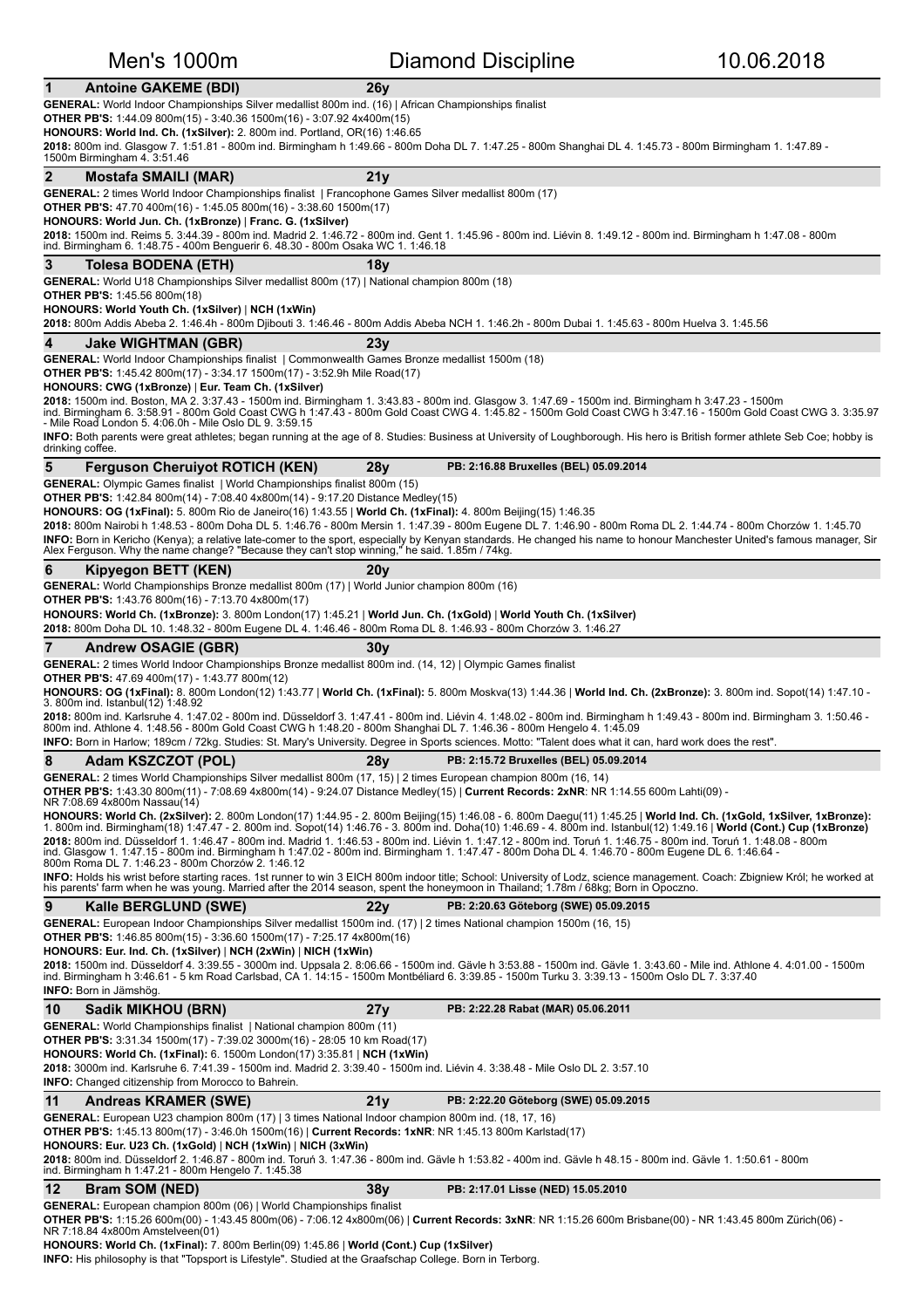

## **Men's 5000m**

Diamond Discipline

| Leaque            |                            |            | 10.06.2018 |           |             |           |
|-------------------|----------------------------|------------|------------|-----------|-------------|-----------|
| <b>Start list</b> |                            |            | 5000m      |           | Time: 16:40 | R٥        |
| Lane              | <b>Athlete</b>             | Nat        | <b>NR</b>  | <b>PB</b> | SB          |           |
| 1                 | Abadi HADIS                | ETH.       | 12:37.35   | 13:02.49  | 13:11.04    | WF        |
| 2                 | Cyrus RUTTO                | <b>KEN</b> | 12:39.74   | 13:03.44  | 13:10.79    | AR        |
| 3                 | Morhad AMDOUNI             | <b>FRA</b> | 12:58.83   | 13:14.19  |             | <b>NR</b> |
| $\overline{4}$    | Soufiyan BOUQANTAR         | <b>MAR</b> | 12:49.28   | 13:14.06  |             | WJ<br>MR  |
| 5                 | Hassan MEAD                | <b>USA</b> | 12:53.60   | 13:02.80  |             | DL        |
| 6                 | Dawit WOLDE                | ETH.       | 12:37.35   | 13:10.13  |             | <b>SB</b> |
| $\overline{7}$    | Paul Kipngetich TANUI      | <b>KEN</b> | 12:39.74   | 12:58.69  | 13:50.33    |           |
| 8                 | <b>Ben TRUE</b>            | <b>USA</b> | 12:53.60   | 13:02.74  |             |           |
| 9                 | Mohammed AHMED             | CAN        | 13:01.74   | 13:01.74  | 13:52.78    | 20        |
| 10                | Adel MECHAAL               | ESP.       | 12:57.25   | 13:15.40  |             |           |
| 11                | Jacob KIPLIMO              | <b>UGA</b> | 12:50.72   | 13:13.64  |             |           |
| 12                | Birhanu BALEW              | <b>BRN</b> | 12:51.96   | 13:09.26  | 13:09.64    |           |
| 13                | <b>Richard RINGER</b>      | <b>GER</b> | 12:54.70   | 13:10.94  |             |           |
| 14                | <b>Henrik INGEBRIGTSEN</b> | NOR.       | 13:06.39   | 13:16.97  | 13:16.97    |           |
| 15                | Selemon BAREGA             | ETH        | 12:37.35   | 12:55.58  | 13:33.4h    |           |
| 16                | <b>Filip INGEBRIGTSEN</b>  | NOR.       | 13:06.39   |           |             |           |
| 17                | Cornelius KANGOGO          | <b>KEN</b> | 12:39.74   | 13:10.80  | 13:48.17 PM |           |
| 18                | <b>Vincent LETTING</b>     | KEN        | 12:39.74   | 13:49.04  | PM          |           |

19 Tamás KAZI HUN 13:26.96 PM Pace: 1000m - 2:35-36 (Kazi) 2000m - 5:10-12 (Letting) | Kangogo until 2800m Goal: sub 13:00

### **Medal Winners**

|                            | 2017 - London IAAF World Ch. in Athletics                                  |                                  |  |  |  |
|----------------------------|----------------------------------------------------------------------------|----------------------------------|--|--|--|
| 1.<br>2.<br>3.             | Muktar EDRIS (ETH)<br>Mo FARAH (GBR)<br>Paul CHELIMO (USA)                 | 13:32.79<br>13:33.22<br>13:33.30 |  |  |  |
|                            | 2016 - Rio de Janeiro Olympic Games                                        |                                  |  |  |  |
| 1.<br>2.<br>3.             | Mo FARAH (GBR)<br>Paul CHELIMO (USA)<br>Hagos GEBRHIWET (ETH)              | 13:03.30<br>13:03.90<br>13:04.35 |  |  |  |
|                            | 2016 - Amsterdam European Ch.                                              |                                  |  |  |  |
| 1.<br>2.<br>3.             | Ilias FIFA (ESP)<br>Adel MECHAAL (ESP)<br>Richard RINGER (GER)             | 13:40.85<br>13:40.85<br>13:40.85 |  |  |  |
|                            | 2015 - Beijing IAAF World Ch.                                              |                                  |  |  |  |
| 1.<br>2.<br>3.             | Mo FARAH (GBR)<br>Caleb Mwangangi NDIKU (KEN)<br>Hagos GEBRHIWET (ETH)     | 13:50.38<br>13:51.75<br>13:51.86 |  |  |  |
|                            | 2014 - Zürich European Ch.                                                 |                                  |  |  |  |
| 1.<br>2.<br>3.             | Mo FARAH (GBR)<br>Hayle IBRAHIMOV (AZE)<br>Andy VERNON (GBR)               | 14:05.82<br>14:08.32<br>14:09.48 |  |  |  |
|                            | 2013 - Moskva IAAF World Ch.                                               |                                  |  |  |  |
| 1.<br>2.<br>3.             | Mo FARAH (GBR)<br>Hagos GEBRHIWET (ETH)<br>Isiah Kiplangat KOECH (KEN)     | 13:26.98<br>13:27.26<br>13:27.26 |  |  |  |
|                            | 2012 - London Olympic Games                                                |                                  |  |  |  |
| 1.<br>2.<br>3.             | Mo FARAH (GBR)<br>Dejen GEBREMESKEL (ETH)<br>Thomas Pkemei LONGOSIWA (KEN) | 13:41.66<br>13:41.98<br>13:42.36 |  |  |  |
|                            | 2012 - Helsinki European Ch.                                               |                                  |  |  |  |
| 1 <sup>1</sup><br>2.<br>3. | Mo FARAH (GBR)<br>Arne GABIUS (GER)<br>Polat Kemboi ARIKAN (TUR)           | 13:29.91<br>13:31.83<br>13:32.63 |  |  |  |
|                            | 2011 - Daegu IAAF World Ch.                                                |                                  |  |  |  |
| 1.<br>2.<br>3.             | Mo FARAH (GBR)<br>Bernard LAGAT (USA)<br>Dejen GEBREMESKEL (ETH)           | 13:23.36<br>13:23.64<br>13:23.92 |  |  |  |
|                            | 2010 - Barcelona European Ch.                                              |                                  |  |  |  |
| 1.                         | Mo FARAH (GBR)                                                             | 13:31.18                         |  |  |  |

|    | 1                     | 19.91.19 |
|----|-----------------------|----------|
| 2. | Jesús ESPANA (ESP)    | 13:33.12 |
| 3. | Hayle IBRAHIMOV (AZE) | 13:34.15 |
|    |                       |          |

| <b>Stockholm previous Winners</b> |  |  |
|-----------------------------------|--|--|
|-----------------------------------|--|--|

16 Ibrahim JEILAN (ETH) 13:03.22<br>14 Muktar EDRIS (ETH) 12:54.83 14 Muktar EDRIS (ETH) 12:54.83<br>
10 Mark Kosgei KIPTOO (KEN) 12:53.46<br>
06 Boniface KIPROP (UGA) 12:57.11<br>
04 Boniface Kiprotich SONGOK (KEN) 13:01.47<br>
03 Eliud KIPCHOGE (KEN) 13:00.63<br>
02 Abderrahim GOUMRI (MAR) 13:00.76<br>
0 98 Daniel KOMEN (KEN)<br>
98 Daniel KOMEN (KEN)<br>
98 Daniel KOMEN (KEN)<br>
12:58.64

**GAL** AN



| <b>WR</b> | 12:37.35 Kenenisa BEKELE      |            | ETH Hengelo          | 31.05.04 |
|-----------|-------------------------------|------------|----------------------|----------|
| AR        | 12:49.71 Mohammed MOURHIT     |            | <b>BEL</b> Bruxelles | 25,08,00 |
| NR        | 13:17.59 Anders GÄRDERUD      |            | SWE Stockholm        | 05.07.76 |
| WJR       | 12:47.53 Hagos GEBRHIWET      |            | ETH Paris            | 06.07.12 |
| MR        | 12:51.60 Daniel KOMEN         | <b>KEN</b> |                      | 08.07.96 |
| DLR       | 12:46.81 Dejen GEBREMESKEL    |            | ETH Paris            | 06.07.12 |
| SВ        | 13:04.63 Telahun Haile BEKELE | ETH.       |                      | 08.06.18 |
|           |                               |            |                      |          |

### **2018 World Outdoor list**

|                      |                                                                                                                                                                                                                                                                                                                                                                                                                                                                                                                                                  |            | 08.06.18 |
|----------------------|--------------------------------------------------------------------------------------------------------------------------------------------------------------------------------------------------------------------------------------------------------------------------------------------------------------------------------------------------------------------------------------------------------------------------------------------------------------------------------------------------------------------------------------------------|------------|----------|
|                      | ERI                                                                                                                                                                                                                                                                                                                                                                                                                                                                                                                                              | Huelva     | 08.06.18 |
|                      | <b>BRN</b>                                                                                                                                                                                                                                                                                                                                                                                                                                                                                                                                       | Shanghai   | 12.05.18 |
|                      | USA                                                                                                                                                                                                                                                                                                                                                                                                                                                                                                                                              | Shanghai   | 12.05.18 |
|                      | <b>KEN</b>                                                                                                                                                                                                                                                                                                                                                                                                                                                                                                                                       | Shanghai   | 12.05.18 |
|                      | <b>KEN</b>                                                                                                                                                                                                                                                                                                                                                                                                                                                                                                                                       | Shanghai   | 12.05.18 |
|                      | ETH.                                                                                                                                                                                                                                                                                                                                                                                                                                                                                                                                             | Shanghai   | 12.05.18 |
|                      | ETH.                                                                                                                                                                                                                                                                                                                                                                                                                                                                                                                                             | Shanghai   | 12.05.18 |
|                      | ETH.                                                                                                                                                                                                                                                                                                                                                                                                                                                                                                                                             | Shanghai   | 12.05.18 |
|                      | <b>BRN</b>                                                                                                                                                                                                                                                                                                                                                                                                                                                                                                                                       | Shanghai   | 12.05.18 |
|                      | <b>KEN</b>                                                                                                                                                                                                                                                                                                                                                                                                                                                                                                                                       | Shanghai   | 12.05.18 |
|                      | NOR.                                                                                                                                                                                                                                                                                                                                                                                                                                                                                                                                             | Palo Alto  | 03.05.18 |
|                      | USA                                                                                                                                                                                                                                                                                                                                                                                                                                                                                                                                              | Palo Alto  | 03.05.18 |
|                      | <b>KEN</b>                                                                                                                                                                                                                                                                                                                                                                                                                                                                                                                                       | Nobeoka    | 05.05.18 |
| <b>Benard KIMELI</b> | <b>KEN</b>                                                                                                                                                                                                                                                                                                                                                                                                                                                                                                                                       | Nobeoka    | 05.05.18 |
|                      | KEN                                                                                                                                                                                                                                                                                                                                                                                                                                                                                                                                              | Nobeoka    | 05.05.18 |
|                      | <b>KEN</b>                                                                                                                                                                                                                                                                                                                                                                                                                                                                                                                                       | Nobeoka    | 05.05.18 |
| Justyn KNIGHT        | CAN                                                                                                                                                                                                                                                                                                                                                                                                                                                                                                                                              | Palo Alto  | 03.05.18 |
|                      | ITA.                                                                                                                                                                                                                                                                                                                                                                                                                                                                                                                                             | Palo Alto  | 03.05.18 |
|                      | AUS                                                                                                                                                                                                                                                                                                                                                                                                                                                                                                                                              | Gold Coast | 15.02.18 |
|                      | 13:04.63 Telahun Haile BEKELE<br>13:09.06 Aron KIFLE<br>13:09.64 Birhanu BALEW<br>13:09.66 Paul CHELIMO<br>13:10.14 Stanley Mburu WAITHAKA<br>13:10.79 Cyrus RUTTO<br>13:10.98 Muktar EDRIS<br>13:10.99 Nibret MELAK<br>13:11.04 Abadi HADIS<br>13:12.72 Albert ROP<br>13:13.55 Davis KIPLANGAT<br>13:16.97 Henrik INGEBRIGTSEN<br>13:16.97 Riley MASTERS<br>13:17.16 Jonathan Muia NDIKU<br>13:17.65<br>13:18.34 Evans Keitany KIPTUM<br>13:18.73 James Mwangi MACHARIA<br>13:18.74<br>13:18.83 Yemaneberhan CRIPPA<br>13:19.05 Morgan MCDONALD | ETH        | Huelva   |

### **All-Time World Outdoor list**

|  | 12:37.35 Kenenisa BEKELE         | ETH.       | Hengelo          | 31.05.04 |
|--|----------------------------------|------------|------------------|----------|
|  | 12:39.36 Haile GEBRSELASSIE      | ETH        | Helsinki         | 13.06.98 |
|  | 12:39.74 Daniel KOMEN            | <b>KEN</b> | <b>Bruxelles</b> | 22.08.97 |
|  | 12:46.53 Eliud KIPCHOGE          | KEN        | Roma             | 02.07.04 |
|  | 12:46.81 Dejen GEBREMESKEL       | ETH        | Paris            | 06.07.12 |
|  | 12:47.04 Sileshi SIHINE          | ETH        | Roma             | 02.07.04 |
|  | 12:47.53 Hagos GEBRHIWET         | ETH.       | Paris            | 06.07.12 |
|  | 12:48.64 Isiah Kiplangat KOECH   | <b>KEN</b> | Paris            | 06.07.12 |
|  | 12:48.66 Isaac Kiprono SONGOK    | <b>KEN</b> | Zürich           | 18.08.06 |
|  | 12:48.77 Yenew ALAMIREW          | ETH        | Paris            | 06.07.12 |
|  | 12:48.81 Saif Saaeed SHAHEEN     | <b>KEN</b> | Ostrava          | 12.06.03 |
|  | 12:49.04 Thomas Pkemei LONGOSIWA | KEN        | Paris            | 06.07.12 |
|  | 12:49.28 Brahim LAHLAFI          | <b>MAR</b> | <b>Bruxelles</b> | 25.08.00 |
|  | 12:49.50 John KIPKOECH           | KEN        | Paris            | 06.07.12 |
|  | 12:49.71 Mohammed MOURHIT        | BEL.       | <b>Bruxelles</b> | 25.08.00 |
|  | 12:49.87 Paul TERGAT             | KEN        | Zürich           | 13.08.97 |
|  | 12:50.24 Hicham EL GUERROUJ      | <b>MAR</b> | Ostrava          | 12.06.03 |
|  | 12:50.25 Abderrahim GOUMRI       | MAR        | <b>Bruxelles</b> | 26.08.05 |
|  | 12:50.55 Moses Ndiema MASAI      | <b>KEN</b> | Berlin           | 01.06.08 |
|  | 12:50.72 Moses Ndiema KIPSIRO    | UGA        | <b>Bruxelles</b> | 14.09.07 |

| 12:37.35 Kenenisa BEKELE    | ETH        | Hengelo          | 31.05.04 |
|-----------------------------|------------|------------------|----------|
| 12:39.36 Haile GEBRSELASSIE | ETH.       | Helsinki         | 13.06.98 |
| 12:39.74 Daniel KOMEN       | <b>KEN</b> | <b>Bruxelles</b> | 22.08.97 |
| 12:41.86 Haile GEBRSELASSIE | ETH.       | Zürich           | 13.08.97 |
| 12:44.39 Haile GEBRSELASSIE | ETH.       | Zürich           | 16.08.95 |
| 12:55.30 Moses KIPTANUI     | <b>KEN</b> | Roma             | 08.06.95 |
| 12:56.96 Haile GEBRSELASSIE | ETH.       | Hengelo          | 04.06.94 |
| 12:58.39 Said AOUITA        | <b>MAR</b> | Roma             | 22.07.87 |
| 13:00.40 Said AOUITA        | <b>MAR</b> | Oslo             | 27.07.85 |
| 13:00.41 David MOORCROFT    | <b>GBR</b> | Oslo             | 07.07.82 |
| 13:06.20 Henry RONO         | <b>KEN</b> | Knarvik          | 13.09.81 |
| 13:08.4h Henry RONO         | <b>KEN</b> | Berkeley, CA     | 08.04.78 |
| 13:12.87 Dick QUAX          | NZL        | Stockholm        | 05.07.77 |
| 13:13.0h Emiel PUTTEMANS    | BEL        | <b>Bruxelles</b> | 20.09.72 |
| 13:16.3h Lasse VIREN        | <b>FIN</b> | Helsinki         | 14.09.72 |
| 13:16.6h Ron CLARKE         | AUS        | Stockholm        | 05.07.66 |
| 13:24.2h Kipchoge KEINO     | KEN        | Auckland         | 30.11.65 |
| 13:25.8h Ron CLARKE         | AUS        | Los Angeles, CA  | 04.06.65 |
|                             |            |                  |          |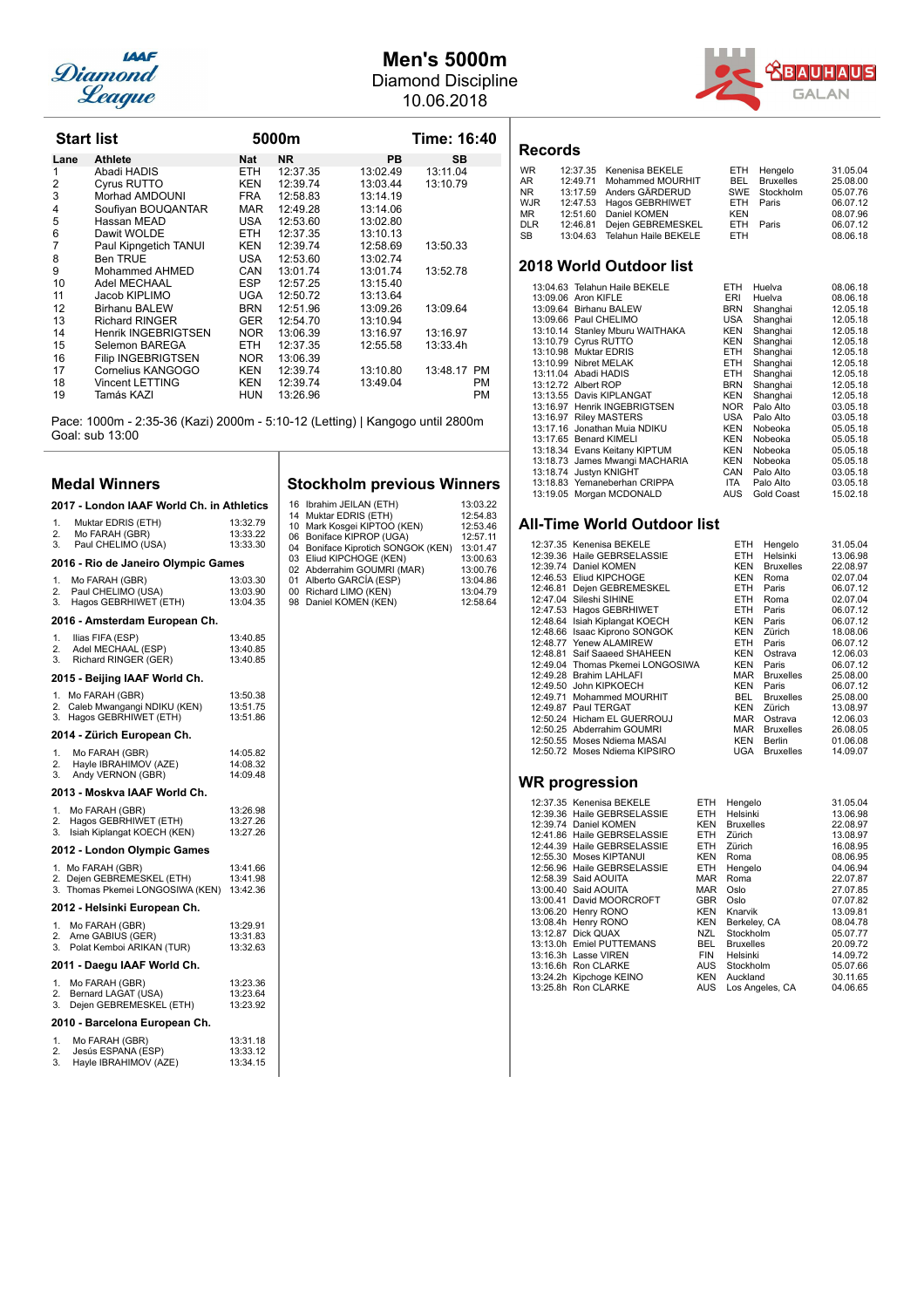| Men's 5000m                                                                                                                                                                                                                                                                                                                                                                                                                                                                                                                                                                                                                                                                                                                                                                                                                                                                                                                               |                 | <b>Diamond Discipline</b>                             | 10.06.2018                                                               |
|-------------------------------------------------------------------------------------------------------------------------------------------------------------------------------------------------------------------------------------------------------------------------------------------------------------------------------------------------------------------------------------------------------------------------------------------------------------------------------------------------------------------------------------------------------------------------------------------------------------------------------------------------------------------------------------------------------------------------------------------------------------------------------------------------------------------------------------------------------------------------------------------------------------------------------------------|-----------------|-------------------------------------------------------|--------------------------------------------------------------------------|
| $\mathbf{1}$<br><b>Abadi HADIS (ETH)</b><br>GENERAL: World Championships finalist   World Cross Country Championships Bronze medallist Senior Race (17)<br>OTHER PB'S: 26:57.88 10,000m(16) - 1:00:25 Half Marathon(17)   Current Records: 1xWYB: WYB 26:57.88 10,000m Hengelo(16)<br>HONOURS: World Ch. (1xFinal): 7. 10,000m London(17) 26:59.19   World CC Ch. (1xBronze)   NCH (1xWin)<br>2018: 5000m Shanghai DL 7. 13:11.04                                                                                                                                                                                                                                                                                                                                                                                                                                                                                                         | 20y             |                                                       | SB: 13:11.04 Shanghai (CHN) 12.05 PB: 13:02.49 Shanghai (CHN) 14.05.2016 |
| $\mathbf{2}$<br><b>Cyrus RUTTO (KEN)</b><br><b>OTHER PB'S:</b> 3:43.23 1500m(13) - 7:37.57 3000m(13) - 29:13.7h 10,000m(10)<br>2018: 3000m ind. Boston, MA 5. 7:49.64 - 5000m Shanghai DL 4. 13:10.79 - 3000m Cambridge, MA 1. 7:45.64                                                                                                                                                                                                                                                                                                                                                                                                                                                                                                                                                                                                                                                                                                    | 26y             | SB: 13:10.79 Shanghai (CHN) 12.05                     | PB: 13:03.44 Somerville (USA) 02.06.2017                                 |
| 3<br><b>Morhad AMDOUNI (FRA)</b>                                                                                                                                                                                                                                                                                                                                                                                                                                                                                                                                                                                                                                                                                                                                                                                                                                                                                                          | 30y             | PB: 13:14.19 Rabat (MAR) 23.05.2009                   |                                                                          |
| <b>GENERAL:</b> European Team Championships winner 5000m (15)   European Junior champion 5000m (07)<br><b>OTHER PB'S:</b> 3:34.05 1500m(15) - 7:37.50 3000m(09) - 27:36.80 10,000m(18)<br>HONOURS: Eur. Team Ch. (1xGold)   Eur. Cup 10,000 (1xSilver)   Eur. Jun. Ch. (1xGold)<br>2018: 10,000m London 2. 27:36.80<br><b>INFO:</b> Born in Porto-Vecchio.                                                                                                                                                                                                                                                                                                                                                                                                                                                                                                                                                                                |                 |                                                       |                                                                          |
| Soufiyan BOUQANTAR (MAR)<br>4<br>GENERAL: Francophone Games winner 10,000m (17)   Francophone Games Silver medallist 5000m (17)<br><b>OTHER PB'S:</b> 7:38.65 3000m(17) - 27:47.59 10,000m(17) - 9:27.80 Distance Medley(12)<br>HONOURS: Franc. G. (1xGold, 1xSilver)   PanArab G. (1xWin)   NCH (2xWin)<br><b>INFO:</b> Born in Khemisset.                                                                                                                                                                                                                                                                                                                                                                                                                                                                                                                                                                                               | 24y             | PB: 13:14.06 Barcelona (ESP) 29.06.2017               |                                                                          |
| 5<br>Hassan MEAD (USA)                                                                                                                                                                                                                                                                                                                                                                                                                                                                                                                                                                                                                                                                                                                                                                                                                                                                                                                    | 28y             | PB: 13:02.80 Palo Alto (USA) 04.05.2014               |                                                                          |
| <b>GENERAL:</b> National champion 10,000m (17)<br><b>OTHER PB'S:</b> 3:37.65 1500m(16) - 7:38.51 3000m(17) - 27:32.49 10,000m(17)<br><b>HONOURS: NCH (1xWin)</b><br>2018: 1500m Los Angeles, CA 3. 3:38.32 - 2 Miles Eugene DL 10. 8:24.09<br>INFO: Born in Somalia; American-Somalian citizen. Moved to United States in 2010; 188cm / 64kg. Sports management studies at University of Minnesota. Enjoys playing<br>basketball and golf.                                                                                                                                                                                                                                                                                                                                                                                                                                                                                                |                 |                                                       |                                                                          |
| 6<br>Dawit WOLDE (ETH)<br>GENERAL: World Indoor Championships finalist   African U20 Championships Silver medallist 1500m (07)                                                                                                                                                                                                                                                                                                                                                                                                                                                                                                                                                                                                                                                                                                                                                                                                            | 27y             | PB: 13:10.13 Heusden-Zolder (BEL) 22.07.2017          |                                                                          |
| <b>OTHER PB'S:</b> 3:33.82 1500m(12) - 7:42.65 3000m(11) - 1:00:46 Half Marathon(12)<br>HONOURS: World Youth Ch. (1xBronze)   Afr. Jun. Ch. (1xSilver, 1xBronze)<br>2018: Marathon Hong Kong 17. 2:23:27 - Half Marathon The Hague 9. 1:02:05                                                                                                                                                                                                                                                                                                                                                                                                                                                                                                                                                                                                                                                                                             |                 |                                                       |                                                                          |
| $\overline{7}$<br><b>Paul Kipngetich TANUI (KEN)</b>                                                                                                                                                                                                                                                                                                                                                                                                                                                                                                                                                                                                                                                                                                                                                                                                                                                                                      | 27y             | SB: 13:50.33 Hiroshima (JPN) 28.04                    | PB: 12:58.69 Roma (ITA) 04.06.2015                                       |
| GENERAL: Olympic Games Silver medallist 10,000m (16)   3 times World Championships Bronze medallist 10,000m (17, 15, 13)<br><b>OTHER PB'S:</b> 7:46.61 3000m(16) - 26:49.41 10,000m(14) - 1:02:48 Half Marathon(14)<br>HONOURS: OG (1xSilver): 2. 10,000m Rio de Janeiro(16) 27:05.64   World Ch. (3xBronze): 3. 10,000m London(17) 26:50.60 - 3. 10,000m Beijing(15) 27:02.83 -<br>3. 10,000m Moskva(13) 27:22.61   World CC Ch. (1xSilver)<br>2018: 5000m Hiroshima 7. 13:50.33 - 2 Miles Eugene DL 17. 8:33.44<br>INFO: Born in Chesubeno village, Molo District, Rift Valley Province. In 2008 he was expunged from the Kenyan junior cross country team for the Edinburg World Cross due<br>to his inability to run with shoes. In 2009 he moved to Japan and joined Kyudenko Corporation team to improve his running. After winning the Kenyan cross country<br>championship in 2010 journalists sketch parallels with Paul Tergat. |                 |                                                       |                                                                          |
| 8<br><b>Ben TRUE (USA)</b>                                                                                                                                                                                                                                                                                                                                                                                                                                                                                                                                                                                                                                                                                                                                                                                                                                                                                                                | 32y             | PB: 13:02.74 Palo Alto (USA) 04.05.2014               |                                                                          |
| GENERAL: World Championships finalist   Diamond League meeting winner 5000m (15)<br><b>OTHER PB'S:</b> $3:36.05$ 1500m(16) - 7:35.53 3000m(17) - 27:41.17 10,000m(12)<br><b>HONOURS: World Ch. (1xFinal):</b> 6. 5000m Beijing(15) 13:54.07<br>2018: 5 km Road Boston, MA 2. 13:42 - 2 Miles Eugene DL 8. 8:23.76<br>INFO: Born in North Yarmouth, Maine. 188cm / 66kg; previously competed as a nordic skier. Married to triathlete Sarah Groff. Studies: Darmouth College, focusing on history<br>and architecture.                                                                                                                                                                                                                                                                                                                                                                                                                     |                 |                                                       |                                                                          |
| 9<br><b>Mohammed AHMED (CAN)</b>                                                                                                                                                                                                                                                                                                                                                                                                                                                                                                                                                                                                                                                                                                                                                                                                                                                                                                          | 27y             | SB: 13:52.78 Gold Coast (AUS) 08.04                   | PB: 13:01.74 Eugene (USA) 28.05.2016                                     |
| GENERAL: 2 times World Championships finalist   2 times Commonwealth Games Silver medallist 5000m (18), 10,000m (18)<br>OTHER PB'S: 7:40.49 3000m(17) - 8:22.29 2 Miles(18) - 27:02.35 10,000m(17)   Current Records: 4xNR: NR 7:40.49 3000m Zagreb(17) - NR 8:22.29 2 Miles Eugene(18) -<br>NR 13:01.74 5000m Eugene(16) - NR 27:02.35 10,000m London(17)<br>HONOURS: OG (1xFinal): 4. 5000m Rio de Janeiro(16) 13:05.94   World Ch. (2xFinal): 6. 5000m London(17) 13:35.43 - 8. 10,000m London(17) 27:02.35   PanAm G.<br>(1xGold)<br>2018: 5000m Gold Coast CWG 2. 13:52.78 - 10,000m Gold Coast CWG 2. 27:20.56 - 2 Miles Eugene DL 4. 8:22.29<br>INFO: Born in Mogadishu, Somalia; national record holder in the 5000m. Political science studies at University of Wisconsin-Madison. Motto: "Feel the pain" ; before races he<br>listens to relaxing music and poetry. His role model is Kenenisa Bekele.                          |                 |                                                       |                                                                          |
| 10<br><b>Adel MECHAAL (ESP)</b>                                                                                                                                                                                                                                                                                                                                                                                                                                                                                                                                                                                                                                                                                                                                                                                                                                                                                                           | 27y             | PB: 13:15.40 Huelva (ESP) 03.06.2016                  |                                                                          |
| GENERAL: European Championships Silver medallist 5000m (16)   World Championships finalist 1500m (17)<br><b>OTHER PB'S:</b> 3:34.70 1500m(17) - 7:35.28 3000m(17) - 15:00.69 4x1500m(14)<br>HONOURS: World Ch. (1xFinal): 4. 1500m London(17) 3:34.71   Eur. Ch. (1xSilver): 2. 5000m Amsterdam(16) 13:40.85   Eur. Ind. Ch. (1xGold)<br>2018: 3000m ind. Karlsruhe 4. 7:40.14 - 3000m ind. Düsseldorf 3. 7:42.06 - 3000m ind. Boston, MA 4. 7:44.31 - 3000m ind. Valencia 1. 8:19.87 - 1500m<br>ind. Valencia h 3:45.90 - 1500m ind. Valencia 1. 3:43.10 - 3000m ind. Birmingham h 7:43.83 - 3000m ind. Birmingham 5. 8:16.13 - 10,000m London 4. 27:50.56 -<br>1500m Roma DL 13. 3:39.14<br><b>INFO:</b> Former Male Athlete of Spain. Born in Morocco. Gained Spanish citizenship in 2013.                                                                                                                                             |                 |                                                       |                                                                          |
| 11<br>Jacob KIPLIMO (UGA)                                                                                                                                                                                                                                                                                                                                                                                                                                                                                                                                                                                                                                                                                                                                                                                                                                                                                                                 | 17 <sub>y</sub> | PB: 13:13.64 Eugene (USA) 27.05.2017                  |                                                                          |
| GENERAL: World U20 Championships Bronze medallist 10,000m (16)   Commonwealth Games finalist 10,000m (18)<br>OTHER PB'S: 7:43.73 3000m(17) - 8:25.17 2 Miles(18) - 27:26.68 10,000m(16)   Current Records: 1xNR: NR 8:25.17 2 Miles Eugene(18)<br>HONOURS: World Jun. Ch. (1xBronze)<br>2018: 10,000m Kampala 1. 27:51.3h - 10,000m Gold Coast CWG 4. 27:30.25 - 2 Miles Eugene DL 11. 8:25.17<br><b>INFO:</b> Grew up in Bukwo on Mount Elgon. Member of Sebei ethnic group.                                                                                                                                                                                                                                                                                                                                                                                                                                                             |                 |                                                       |                                                                          |
| 12<br><b>Birhanu BALEW (BRN)</b>                                                                                                                                                                                                                                                                                                                                                                                                                                                                                                                                                                                                                                                                                                                                                                                                                                                                                                          | 22y             | SB: 13:09.64 Shanghai (CHN) 12.05<br>(BRA) 20.08.2016 | PB: 13:09.26 Rio de Janeiro                                              |
| <b>GENERAL:</b> Diamond League meeting winner 5000m (18)<br><b>OTHER PB'S:</b> 7:44.29 3000m(16) - 8:21.54 2 Miles(18) - 1:01:45 Half Marathon(17)<br>2018; 3000m ind. Birmingham h 7:44 03 - 3000m ind. Birmingham 10, 8:18 89 - 10 km Road Abu Dhabi 1, 29:01 - 5000m Shanghai DL 1, 13:09 64 - 2                                                                                                                                                                                                                                                                                                                                                                                                                                                                                                                                                                                                                                       |                 |                                                       |                                                                          |

.03 - 3000m ind. Birmingham 10. 8:18.89 - 10 km Road Abu Dhabi 1. 29:01 - 5000m Shanghai DL 1. 13:09.6 zu io: *Suuum* ind. Birminghan<br>Miles Eugene DL 3. 8:21.54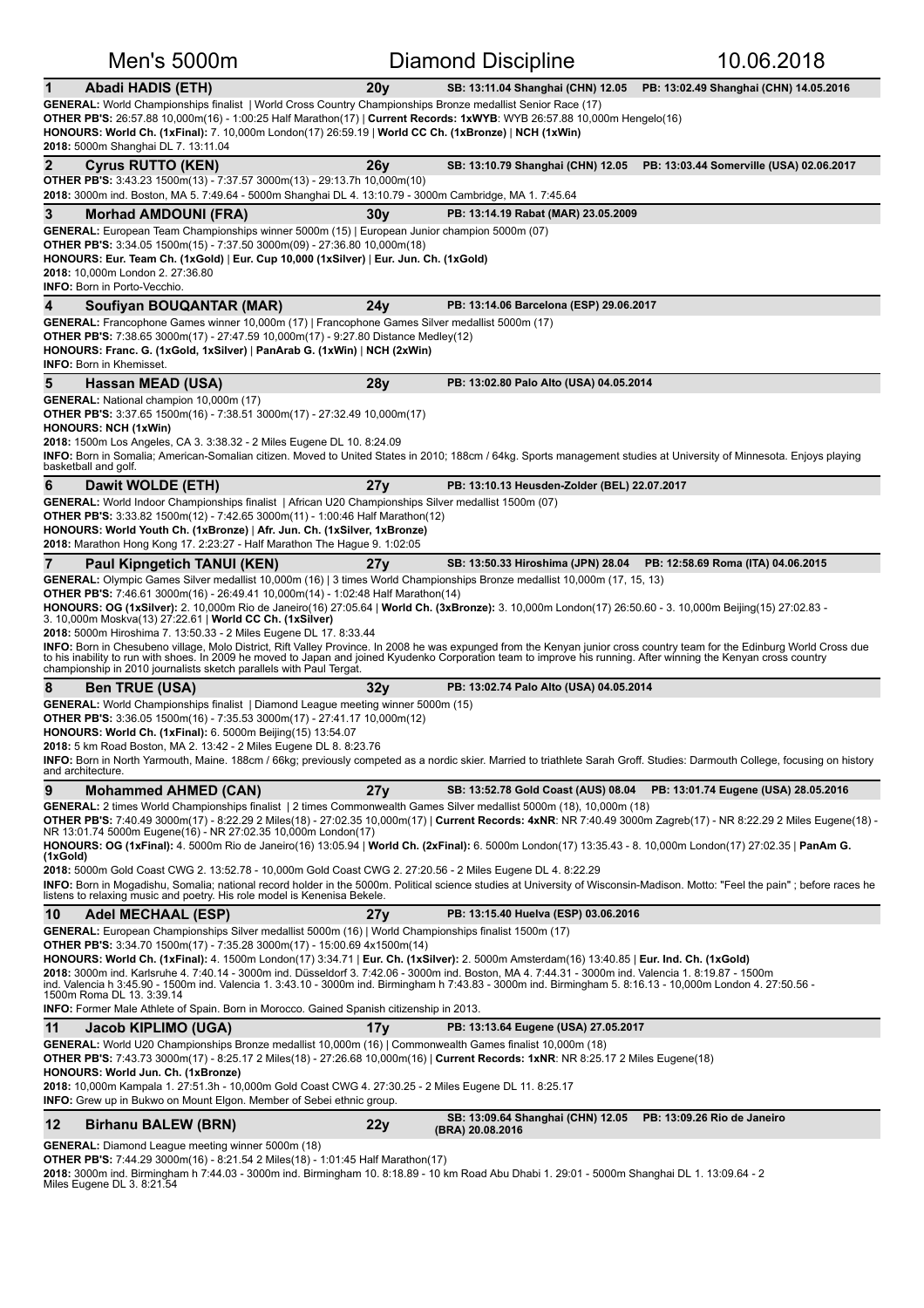| 13 | <b>Richard RINGER (GER)</b>                                                                                                                                                                                                                                                      | 29v             | PB: 13:10.94 Heusden-Zolder (BEL) 18.07.2015 |                                        |  |  |
|----|----------------------------------------------------------------------------------------------------------------------------------------------------------------------------------------------------------------------------------------------------------------------------------|-----------------|----------------------------------------------|----------------------------------------|--|--|
|    | GENERAL: European Championships Bronze medallist 5000m (16)   2 times European Team Championships winner 3000m (15, 14)                                                                                                                                                          |                 |                                              |                                        |  |  |
|    | OTHER PB'S: 3:38.83 1500m(16) - 7:46.59 3000m(16) - 27:36.52 10,000m(18)                                                                                                                                                                                                         |                 |                                              |                                        |  |  |
|    | HONOURS: Eur. Ch. (1xBronze): 3. 5000m Amsterdam(16) 13:40.85 - 4. 5000m Zürich(14) 14:10.92   Eur. Ind. Ch. (1xBronze)   Eur. Team Ch. (2xGold)                                                                                                                                 |                 |                                              |                                        |  |  |
|    | 2018: 1500m ind. Val-de-Reuil 10. 3:43.84 - 3000m ind. Düsseldorf 9. 7:54.07 - 3000m ind. Liévin 9. 7:49.84 - 3000m ind. Dortmund 1. 7:46.18 - 10 km                                                                                                                             |                 |                                              |                                        |  |  |
|    | Road Korschenbroich 1. 29:11 - 3000m Pliezhausen 1. 7:55.20 - 10.000m London 1. 27:36.52 - 1500m Turku 7. 3:48.05<br>INFO: Born in Überlingen. 182cm / 63kg.                                                                                                                     |                 |                                              |                                        |  |  |
| 14 |                                                                                                                                                                                                                                                                                  |                 |                                              |                                        |  |  |
|    | <b>Henrik INGEBRIGTSEN (NOR)</b>                                                                                                                                                                                                                                                 | 27y             | SB and PB: 13:16.97 Palo Alto (USA) 03.05    |                                        |  |  |
|    | GENERAL: European champion 1500m (12)   European Championships Silver medallist 1500m (14)                                                                                                                                                                                       |                 |                                              |                                        |  |  |
|    | OTHER PB'S: 3:31.46 1500m(14) - 3:50.72 Mile(14) - 7:42.19 3000m(13)   Current Records: 3xNR: NR 3:31.46 1500m Monaco(14) - NR 3:50.72 Mile Oslo(14) -<br>NR 8:22.31 2 Miles Eugene(18)                                                                                          |                 |                                              |                                        |  |  |
|    | HONOURS: OG (1xFinal): 5. 1500m London(12) 3:35.43   World Ch. (1xFinal): 8. 1500m Moskva(13) 3:37.52   Eur. Ch. (1xGold, 1xSilver, 1xBronze):<br>1. 1500m Helsinki(12) 3:46.20 - 2. 1500m Zürich(14) 3:46.10 - 3. 1500m Amsterdam(16) 3:47.18 - 4. 5000m Amsterdam(16) 13:40.86 |                 |                                              |                                        |  |  |
|    | 2018: 5000m Palo Alto 1. 13:16.97 - 2 Miles Eugene DL 5. 8:22.31 - Mile Eugene DL 11. 3:58.72 - Mile Oslo DL 6. 3:58.46                                                                                                                                                          |                 |                                              |                                        |  |  |
|    | INFO: Born in Stavanger. His younger brother Filip is also a runner. Big fan of the ice hockey team Stavanger Oilers. His philosophy "I try to run faster".                                                                                                                      |                 |                                              |                                        |  |  |
| 15 | <b>Selemon BAREGA (ETH)</b>                                                                                                                                                                                                                                                      | 18 <sub>V</sub> | SB: 13:33.4h Addis Abeba (ETH) 22.04         | PB: 12:55.58 Lausanne (SUI) 06.07.2017 |  |  |
|    | GENERAL: World Indoor Championships Silver medallist 3000m ind. (18)   World Championships finalist                                                                                                                                                                              |                 |                                              |                                        |  |  |
|    | <b>OTHER PB'S:</b> 7:38.90 3000m(17) - 8:20.01 2 Miles(18)                                                                                                                                                                                                                       |                 |                                              |                                        |  |  |
|    | HONOURS: World Ch. (1xFinal): 5. 5000m London(17) 13:35.34   World Ind. Ch. (1xSilver): 2. 3000m ind. Birmingham(18) 8:15.59   World Jun. Ch. (1xGold)   World<br>Youth Ch. (1xGold)                                                                                             |                 |                                              |                                        |  |  |
|    | 2018: 3000m ind. Liévin 1. 7:36.64 - 3000m ind. Birmingham h 7:48.14 - 3000m ind. Birmingham 2. 8:15.59 - 5000m Addis Abeba NCH 3. 13:33.4h - 2<br>Miles Eugene DL 1. 8:20.01                                                                                                    |                 |                                              |                                        |  |  |
| 16 | <b>Filip INGEBRIGTSEN (NOR)</b>                                                                                                                                                                                                                                                  | 25v             |                                              |                                        |  |  |
|    | GENERAL: European champion 1500m (16)   World Championships Bronze medallist 1500m (17)                                                                                                                                                                                          |                 |                                              |                                        |  |  |
|    | <b>OTHER PB'S:</b> 2:16.95 1000m(16) - 3:32.43 1500m(16) - 3:53.23 Mile(17)                                                                                                                                                                                                      |                 |                                              |                                        |  |  |
|    | HONOURS: World Ch. (1xBronze): 3. 1500m London(17) 3:34.53   Eur. Ch. (1xGold): 1. 1500m Amsterdam(16) 3:46.65   NCH (2xWin)                                                                                                                                                     |                 |                                              |                                        |  |  |
|    | 2018: Mile Oslo DL 4, 3:57.97                                                                                                                                                                                                                                                    |                 |                                              |                                        |  |  |
|    | INFO: Born in Stavanger. Younger brother of Henrik Ingebrigtsen. 2nd fastest Norwegian ever in the 1500m.                                                                                                                                                                        |                 |                                              |                                        |  |  |
| 17 | <b>Cornelius KANGOGO (KEN)</b>                                                                                                                                                                                                                                                   | 24v             | SB: 13:48.17 Lomza (POL) 05.06               | PB: 13:10.80 Huelva (ESP) 03.06.2016   |  |  |
|    | <b>OTHER PB'S:</b> 3:35.72 1500m(12) - 7:39.73 3000m(12) - 1:01:05 Half Marathon(17)                                                                                                                                                                                             |                 |                                              |                                        |  |  |
|    | 2018: 10 km Road Dongio 3. 28:34 - 5000m Łomża 4. 13:48.17                                                                                                                                                                                                                       |                 |                                              |                                        |  |  |
| 18 | <b>Vincent LETTING (KEN)</b>                                                                                                                                                                                                                                                     | 24y             | PB: 13:49.04 Mumias (KEN) 26.02.2016         |                                        |  |  |
|    | <b>GENERAL:</b> African Championships Bronze medallist 1500m (16)                                                                                                                                                                                                                |                 |                                              |                                        |  |  |
|    | OTHER PB'S: 3:35.12 1500m(16) - 3:57.44 Mile(14) - 14:54.5h 4x1500m(14)                                                                                                                                                                                                          |                 |                                              |                                        |  |  |
|    | HONOURS: Afr. Ch. (1xBronze)                                                                                                                                                                                                                                                     |                 |                                              |                                        |  |  |
|    | 2018: 1500m Nairobi 7, 3:44.82                                                                                                                                                                                                                                                   |                 |                                              |                                        |  |  |
| 19 | Tamás KAZI (HUN)                                                                                                                                                                                                                                                                 | 33 <sub>V</sub> |                                              |                                        |  |  |
|    | GENERAL: 20 times National champion 800m (17, 16, 15, 14, 14, 13, 11, 10, 09, 07), 1500m (17, 16, 14, 13, 10, 09), 4x400m (15, 13, 11), 4x800m (13)   9 times National<br>Indoor champion 800m ind. (15, 14, 13, 11), 1500m ind. (18, 17, 15, 14), 4x400m ind. (11)              |                 |                                              |                                        |  |  |

**OTHER PB'S:** 1:45.37 800m(13) - 2:17.38 1000m(14) - 3:37.41 1500m(17) | Current Records: 2xNR: NR 1:45.37 800m Rieti(13) - NR 2:17.38 1000m Ostrava(14) **HONOURS: Eur. Team Ch./1st (3xWin)** | **NCH (16xWin)** | **NICH (8xWin)**

**2018:** 800m ind. Budapest 2. 1:50.10 - 1500m ind. Mondeville 7. 3:45.35 - 1500m ind. Liévin 11. 3:46.54 - 1500m ind. Toruń 9. 3:44.70 - 1500m ind. Budapest 1. 3:49.33 -<br>800m ind. Budapest 2. 1:54.37 - 3000m Tiszaújváros 1

**INFO:** Former football player. Born in Baja; 180cm / 68kg.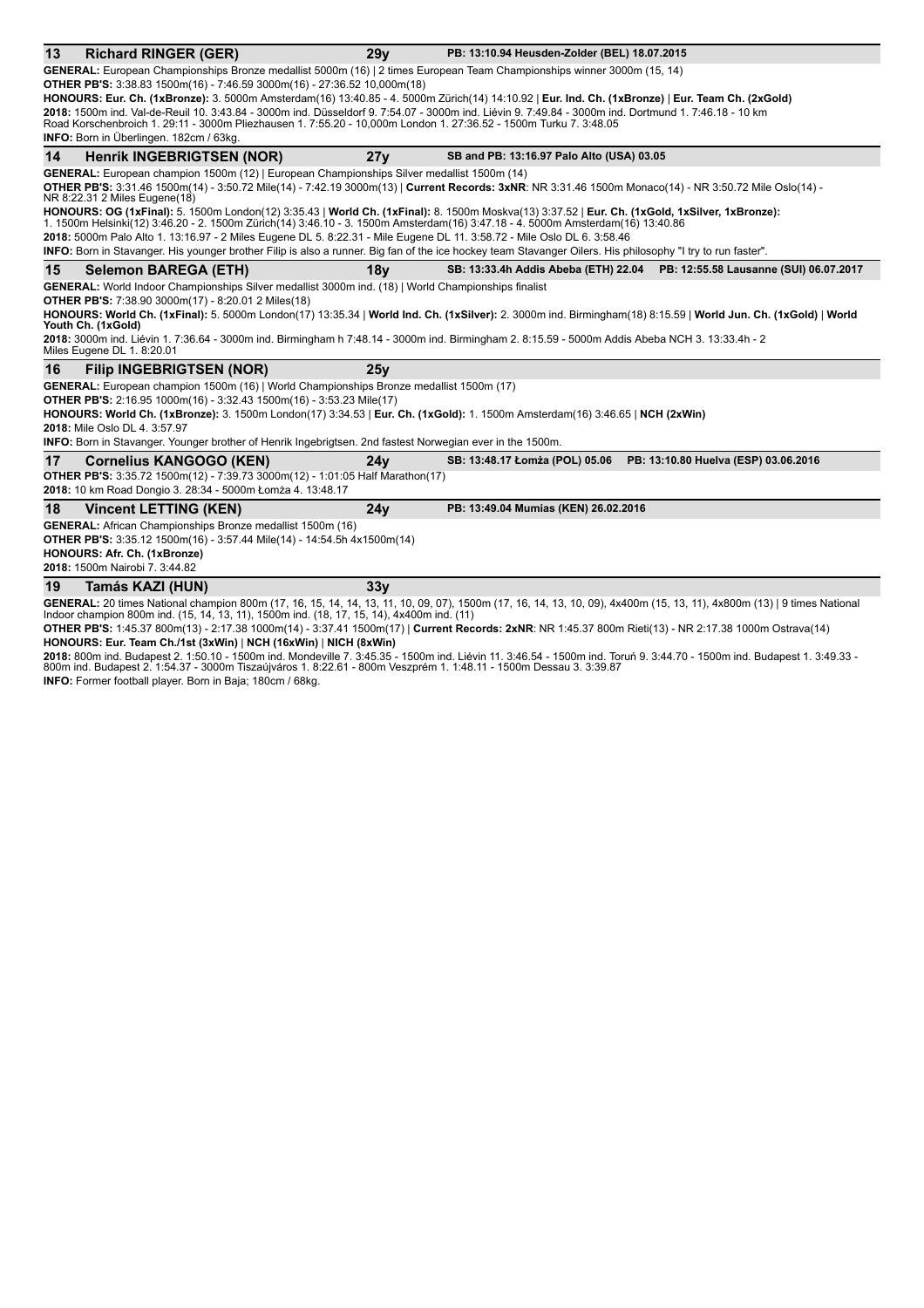

## **Men's 400mH** Diamond Discipline

10.06.2018



| Start list                                                                                                                                                                                                                                                          |                                                    | 400mH                                                    |                                                                                                       |                                                                                                                                                                                                                                                                                                                                                        |                                                                            | Time: 16:03                                                                                                                                                      |
|---------------------------------------------------------------------------------------------------------------------------------------------------------------------------------------------------------------------------------------------------------------------|----------------------------------------------------|----------------------------------------------------------|-------------------------------------------------------------------------------------------------------|--------------------------------------------------------------------------------------------------------------------------------------------------------------------------------------------------------------------------------------------------------------------------------------------------------------------------------------------------------|----------------------------------------------------------------------------|------------------------------------------------------------------------------------------------------------------------------------------------------------------|
| <b>Athlete</b><br>Lane<br>Sebastian RODGER<br>1<br>$\overline{2}$<br><b>Isak ANDERSSON</b><br>3<br>Mamadou Kasse HANN<br>Rasmus MÄGI<br>4<br>5<br>Abderrahman SAMBA<br>6<br>Yasmani COPELLO<br>7<br>Karsten WARHOLM<br>8<br><b>Jack GREEN</b>                       |                                                    |                                                          | <b>Nat</b><br><b>GBR</b><br><b>SWE</b><br><b>FRA</b><br>EST<br>QAT<br>TUR<br><b>NOR</b><br><b>GBR</b> | <b>NR</b><br>47.82<br>47.98<br>47.37<br>48.40<br>47.48<br>47.92<br>47.82<br>47.82                                                                                                                                                                                                                                                                      | PB<br>49.19<br>50.05<br>48.40<br>48.40<br>47.48<br>47.92<br>47.82<br>48.60 | SB<br>49.74<br>51.83<br>49.50<br>49.19<br>47.48<br>48.31<br>47.82<br>49.18                                                                                       |
| Medal Winners                                                                                                                                                                                                                                                       |                                                    |                                                          |                                                                                                       | <b>Road To The Final</b>                                                                                                                                                                                                                                                                                                                               |                                                                            |                                                                                                                                                                  |
| 2017 - London IAAF World Ch. in<br><b>Athletics</b><br>1. Karsten WARHOLM (NOR)<br>2. Yasmani COPELLO (TUR)<br>3. Kerron CLEMENT (USA)<br>2016 - Rio de Janeiro Olympic<br>Games<br>1. Kerron CLEMENT (USA)<br>2. Bonface MUCHERU (KEN)<br>3. Yasmani COPELLO (TUR) | 48.35<br>48.49<br>48.52<br>47.73<br>47.78<br>47.92 | 1<br>$\overline{2}$<br>3<br>4<br>4<br>6<br>6<br>8<br>9   | TJ HOLMES (USA)                                                                                       | Abderrahman SAMBA (QAT)<br>Yasmani COPELLO (TUR)<br>Karsten WARHOLM (NOR)<br>Kerron CLEMENT (USA)<br>Bershawn JACKSON (USA)<br>Rasmus MÄGI (EST)<br>Kyron MCMASTER (IVB)<br>Cornel FREDERICKS (RSA)<br>10 Jack GREEN (GBR)<br>10 Mamadou Kasse HANN (FRA)<br>10 José Reynaldo BENCOSME DE LEON (ITA)<br>13 Nicholas BETT (KEN)<br>13 Thomas BARR (IRL) |                                                                            | 24<br>17<br>14<br>10<br>10<br>$\overline{7}$<br>$\overline{7}$<br>6<br>$\overline{4}$<br>$\overline{2}$<br>$\overline{2}$<br>$\overline{2}$<br>1<br>$\mathbf{1}$ |
| 2016 - Amsterdam European Ch.                                                                                                                                                                                                                                       |                                                    |                                                          |                                                                                                       | 13 Kariem HUSSEIN (SUI)                                                                                                                                                                                                                                                                                                                                |                                                                            | 1                                                                                                                                                                |
| 1. Yasmani COPELLO (TUR)<br>2. Sergio FERNÁNDEZ (ESP)<br>3. Kariem HUSSEIN (SUI)                                                                                                                                                                                    | 48.98<br>49.06<br>49.10                            |                                                          |                                                                                                       | <b>Stockholm previous Winners</b>                                                                                                                                                                                                                                                                                                                      |                                                                            |                                                                                                                                                                  |
| 2015 - Beijing IAAF World Ch.<br>1. Nicholas BETT (KEN)<br>2. Denis KUDRYAVTSEV (RUS) 48.05<br>3. Jeffery GIBSON (BAH)<br>2014 - Zürich European Ch.<br>1. Kariem HUSSEIN (SUI)<br>2. Rasmus MÄGI (EST)<br>3. Denis KUDRYAVTSEV (RUS) 49.16                         | 47.79<br>48.17<br>48.96<br>49.06                   | 17<br>16<br>14<br>12<br>10<br>05<br>97<br>96<br>95<br>94 |                                                                                                       | Karsten WARHOLM (NOR)<br>Javier CULSON (PUR)<br>Michael TINSLEY (USA)<br>Michael TINSLEY (USA)<br>Bershawn JACKSON (USA)<br>Bershawn JACKSON (USA)<br>Bryan BRONSON (USA)<br>Torrance ZELLNER (USA)<br>Danny HARRIS (USA)<br>Derrick ADKINS (USA)                                                                                                      |                                                                            | 48.82<br>49.43<br>49.60<br>48.50<br>47.65<br>48.07<br>48.06<br>48.91<br>48.46<br>48.83                                                                           |
| 2013 - Moskva IAAF World Ch.                                                                                                                                                                                                                                        |                                                    |                                                          |                                                                                                       |                                                                                                                                                                                                                                                                                                                                                        |                                                                            |                                                                                                                                                                  |
| 1.<br>Jehue GORDON (TTO)<br>2.<br>Michael TINSLEY (USA)<br>3. Emir BEKRIĆ (SRB)                                                                                                                                                                                     | 47.69<br>47.70<br>48.05                            |                                                          |                                                                                                       | <b>Diamond League 2018</b><br>Doha IAAF Diamond League                                                                                                                                                                                                                                                                                                 |                                                                            |                                                                                                                                                                  |
| 2012 - London Olympic Games<br>Félix SANCHEZ (DOM)<br>1.<br>2.<br>Michael TINSLEY (USA)<br>3.<br>Javier CULSON (PUR)                                                                                                                                                | 47.63<br>47.91<br>48.10                            | 1.<br>2.<br>3.                                           |                                                                                                       | Abderrahman SAMBA (QAT)<br>Bershawn JACKSON (USA)<br>Kyron MCMASTER (IVB)<br>Roma Golden Gala - Pietro Mennea                                                                                                                                                                                                                                          |                                                                            | 47.57<br>49.08<br>49.46                                                                                                                                          |
| 2012 - Helsinki European Ch.                                                                                                                                                                                                                                        |                                                    | 1.<br>2.                                                 |                                                                                                       | Abderrahman SAMBA (QAT)<br>Karsten WARHOLM (NOR)                                                                                                                                                                                                                                                                                                       |                                                                            | 47.48<br>47.82                                                                                                                                                   |
| 1. Rhys WILLIAMS (GBR)<br>2. Emir BEKRIC (SRB)<br>3. Stanislav MELNYIKOV (UKR) 49.69                                                                                                                                                                                | 49.33<br>49.49                                     | 3.                                                       | <b>Oslo Bislett Games</b>                                                                             | Yasmani COPELLO (TUR)                                                                                                                                                                                                                                                                                                                                  |                                                                            | 48.63                                                                                                                                                            |
| 2011 - Daegu IAAF World Ch.<br>1.<br>David GREENE (GBR)<br>2.<br>Javier CULSON (PUR)<br>3.<br>LJ VAN ZYL (RSA)<br>2010 - Barcelona European Ch.<br>1. David GREENE (GBR)<br>2. Rhys WILLIAMS (GBR)<br>Stanislav MELNYIKOV (UKR) 49.09<br>3.                         | 48.26<br>48.44<br>48.80<br>48.12<br>48.96          | 1.<br>2.<br>3.                                           |                                                                                                       | Abderrahman SAMBA (QAT)<br>Karsten WARHOLM (NOR)<br>Yasmani COPELLO (TUR)                                                                                                                                                                                                                                                                              |                                                                            | 47.60<br>48.22<br>48.54                                                                                                                                          |

|                                                                                            | 00mH                                                                                                                |                                                                                                                                                                                                                                                           | Time: 16:03                                                                |                                                                                                                                               | Re                                                                                                                                                                    |
|--------------------------------------------------------------------------------------------|---------------------------------------------------------------------------------------------------------------------|-----------------------------------------------------------------------------------------------------------------------------------------------------------------------------------------------------------------------------------------------------------|----------------------------------------------------------------------------|-----------------------------------------------------------------------------------------------------------------------------------------------|-----------------------------------------------------------------------------------------------------------------------------------------------------------------------|
|                                                                                            | <b>Nat</b><br><b>GBR</b><br><b>SWE</b><br><b>FRA</b><br><b>EST</b><br><b>QAT</b><br>TUR<br><b>NOR</b><br><b>GBR</b> | NR.<br>47.82<br>47.98<br>47.37<br>48.40<br>47.48<br>47.92<br>47.82<br>47.82                                                                                                                                                                               | PB<br>49.19<br>50.05<br>48.40<br>48.40<br>47.48<br>47.92<br>47.82<br>48.60 | <b>SB</b><br>49.74<br>51.83<br>49.50<br>49.19<br>47.48<br>48.31<br>47.82<br>49.18                                                             | <b>WR</b><br>AR.<br>NR.<br>WJF<br>ΜR<br>DLR<br>SB<br>20                                                                                                               |
|                                                                                            | <b>Road To The Final</b>                                                                                            |                                                                                                                                                                                                                                                           |                                                                            |                                                                                                                                               |                                                                                                                                                                       |
| 1<br>$\overline{2}$<br>3<br>4<br>4<br>6<br>6<br>8<br>9<br>10<br>10<br>10<br>13<br>13<br>13 | TJ HOLMES (USA)<br>Rasmus MÄGI (EST)<br>Jack GREEN (GBR)<br>Thomas BARR (IRL)                                       | Abderrahman SAMBA (QAT)<br>Yasmani COPELLO (TUR)<br>Karsten WARHOLM (NOR)<br>Kerron CLEMENT (USA)<br>Bershawn JACKSON (USA)<br>Kyron MCMASTER (IVB)<br>Cornel FREDERICKS (RSA)<br>Mamadou Kasse HANN (FRA)<br>Nicholas BETT (KEN)<br>Kariem HUSSEIN (SUI) | José Reynaldo BENCOSME DE LEON (ITA)                                       | 24<br>17<br>14<br>10<br>10<br>$\overline{7}$<br>$\overline{7}$<br>6<br>4<br>$\overline{c}$<br>$\overline{2}$<br>$\overline{c}$<br>1<br>1<br>1 |                                                                                                                                                                       |
|                                                                                            |                                                                                                                     |                                                                                                                                                                                                                                                           | <b>Stockholm previous Winners</b>                                          |                                                                                                                                               |                                                                                                                                                                       |
| 17<br>16<br>14<br>12<br>10<br>05<br>97<br>96<br>95<br>94                                   |                                                                                                                     | Karsten WARHOLM (NOR)<br>Javier CULSON (PUR)<br>Michael TINSLEY (USA)<br>Michael TINSLEY (USA)<br>Bershawn JACKSON (USA)<br>Bershawn JACKSON (USA)<br>Bryan BRONSON (USA)<br>Torrance ZELLNER (USA)<br>Danny HARRIS (USA)<br>Derrick ADKINS (USA)         |                                                                            | 48.82<br>49.43<br>49.60<br>48.50<br>47.65<br>48.07<br>48.06<br>48.91<br>48.46<br>48.83                                                        | All<br>$\overline{4}$<br>$\overline{4}$<br>$\overline{4}$<br>$\overline{4}$<br>$\overline{4}$<br>$\overline{4}$<br>$\overline{4}$<br>$\overline{4}$<br>$\overline{4}$ |
|                                                                                            |                                                                                                                     | Diamond League 2018                                                                                                                                                                                                                                       |                                                                            |                                                                                                                                               | $\overline{4}$<br>$\overline{4}$<br>$\overline{4}$                                                                                                                    |
|                                                                                            |                                                                                                                     | Doha IAAF Diamond League                                                                                                                                                                                                                                  |                                                                            |                                                                                                                                               | $\overline{4}$                                                                                                                                                        |
| 1.<br>2.<br>3.                                                                             |                                                                                                                     | Abderrahman SAMBA (QAT)<br>Bershawn JACKSON (USA)<br>Kyron MCMASTER (IVB)                                                                                                                                                                                 |                                                                            | 47.57<br>49.08<br>49.46                                                                                                                       | $\overline{4}$<br>$\overline{4}$<br>$\overline{4}$<br>$\overline{4}$                                                                                                  |
|                                                                                            |                                                                                                                     |                                                                                                                                                                                                                                                           | Roma Golden Gala - Pietro Mennea                                           |                                                                                                                                               | $\overline{4}$<br>$\overline{4}$                                                                                                                                      |
| 1.<br>2.<br>3.                                                                             |                                                                                                                     | Abderrahman SAMBA (QAT)<br>Karsten WARHOLM (NOR)<br>Yasmani COPELLO (TUR)                                                                                                                                                                                 |                                                                            | 47.48<br>47.82<br>48.63                                                                                                                       | $\overline{4}$<br>WI                                                                                                                                                  |
|                                                                                            | <b>Oslo Bislett Games</b>                                                                                           |                                                                                                                                                                                                                                                           |                                                                            |                                                                                                                                               |                                                                                                                                                                       |
| 1.<br>2.<br>3.                                                                             |                                                                                                                     | Abderrahman SAMBA (QAT)<br>Karsten WARHOLM (NOR)<br>Yasmani COPELLO (TUR)                                                                                                                                                                                 |                                                                            | 47.60<br>48.22<br>48.54                                                                                                                       | $\overline{\phantom{a}}$<br>$\overline{\phantom{a}}$                                                                                                                  |

### **Records**

| <b>WR</b>  | 46.78 Kevin YOUNG       |            | USA Barcelona       | 06.08.92 |
|------------|-------------------------|------------|---------------------|----------|
| AR         | 47.37 Stéphane DIAGANA  |            | FRA Lausanne        | 05.07.95 |
| NR.        | 47.98 Sven NYLANDER     |            | SWE Atlanta, GA     | 01.08.96 |
| <b>WJR</b> | 48.02 Danny HARRIS      |            | USA Los Angeles, CA | 17.06.84 |
| MR.        | 47.65 Bershawn JACKSON  | <b>USA</b> |                     | 06.08.10 |
| <b>DLR</b> | 47.48 Abderrahman SAMBA | <b>OAT</b> | Roma                | 31.05.18 |
| SВ         | 47.02 Rai BENJAMIN      | ANT        |                     | 08.06.18 |

### **2018 World Outdoor list**

| 47.02 Rai BENJAMIN      | ANT        | Eugene            | 08.06.18 |
|-------------------------|------------|-------------------|----------|
| 47.48 Abderrahman SAMBA | QAT        | Roma              | 31.05.18 |
| 47.82 Karsten WARHOLM   | NOR.       | Roma              | 31.05.18 |
| 48.12 Kenneth SELMON    | USA        | Eugene            | 08.06.18 |
| 48.25 Kyron MCMASTER    | IVB        | <b>Gold Coast</b> | 12.04.18 |
| 48.31 Yasmani COPELLO   | <b>TUR</b> | Mersin            | 19.05.18 |
| 48.42 David KENDZIERA   | <b>USA</b> | Eugene            | 08.06.18 |
| 48.64 TJ HOLMES         | <b>USA</b> | Oslo              | 07.06.18 |
| 48.68 Takatoshi ABE     | JPN        | Fukuroi           | 03.05.18 |
| 48.83 Kemar MOWATT      | <b>JAM</b> | Eugene            | 08.06.18 |
| 48.88 Nicholas BETT     | <b>KEN</b> | Pretoria          | 08.03.18 |
| 48.99 Mario LAMBRUGHI   | <b>ITA</b> | Rieti             | 13.05.18 |
| 49.00 Quincy DOWNING    | <b>USA</b> | Huelva            | 08.06.18 |
| 49.08 Bershawn JACKSON  | <b>USA</b> | Doha              | 04.05.18 |
| 49.09 Andre CLARKE      | <b>JAM</b> | St. George's      | 21.04.18 |
| 49.09 Jeffery GIBSON    | <b>BAH</b> | Des Moines, IA    | 28.04.18 |
| 49.10 Leandro ZAMORA    | <b>CUB</b> | Queretaro         | 29.04.18 |
| 49.12 Shawn ROWE        | <b>JAM</b> | Kingston          | 19.05.18 |
| 49.14 Jaheel HYDE       | <b>JAM</b> | Gold Coast        | 10.04.18 |
| 49.17 Lindsay HANEKOM   | <b>RSA</b> | Pretoria          | 17.03.18 |

### **Allack World Outdoor list**

|  | 46.78 Kevin YOUNG             | USA          | Barcelona       | 06.08.92 |
|--|-------------------------------|--------------|-----------------|----------|
|  | 47.02 Edwin MOSES             | USA          | Koblenz         | 31.08.83 |
|  | 47.02 Rai BENJAMIN            | ANT          | Eugene          | 08.06.18 |
|  | 47.03 Bryan BRONSON           | USA          | New Orleans, LA | 21.06.98 |
|  | 47.10 Samuel MATETE           | ZAM          | Zürich          | 07.08.91 |
|  | 47.19 André PHILLIPS          | <b>USA</b>   | Seoul           | 25.09.88 |
|  | 47.23 Amadou DIA BÂ           | <b>SEN</b>   | Seoul           | 25.09.88 |
|  | 47.24 Kerron CLEMENT          | <b>USA</b>   | Carson          | 26.06.05 |
|  | 47.25 Félix SÁNCHEZ           | <b>DOM</b>   | Paris           | 29.08.03 |
|  | 47.25 Angelo TAYLOR           | <b>USA</b>   | Beijing         | 18.08.08 |
|  | 47.30 Bershawn JACKSON        | USA          | Helsinki        | 09.08.05 |
|  | 47.37 Stéphane DIAGANA        | <b>FRA</b>   | Lausanne        | 05.07.95 |
|  | 47.38 Danny HARRIS            | USA          | Lausanne        | 10.07.91 |
|  | 47.43 James CARTER            | <b>USA</b>   | Helsinki        | 09.08.05 |
|  | 47.48 Harald SCHMID           | <b>FRG</b>   | Athina          | 08.09.82 |
|  | 47.48 Abderrahman SAMBA       | QAT          | Roma            | 31.05.18 |
|  | 47.53 Hadi Soua'an AL SOMAILY | <b>KSA</b>   | Sydney          | 27.09.00 |
|  | 47.54 Derrick ADKINS          | <b>USA</b>   | Lausanne        | 05.07.95 |
|  | 47.54 Fabrizio MORI           | ITA          | Edmonton        | 10.08.01 |
|  | 47.60 Wintrop GRAHAM          | <b>JAM</b>   | Zürich          | 04.08.93 |
|  | WR progression                |              |                 |          |
|  | 46.78 Kevin YOUNG             | USA          | Barcelona       | 06.08.92 |
|  | $17.00 \pm 0.01000$           | $\mathbf{1}$ | $17 - 1.1 - $   | 0.4000   |

| 46.78 Kevin YOUNG       | USA | Barcelona        | <b>06.08.92</b> |
|-------------------------|-----|------------------|-----------------|
| 47.02 Edwin MOSES       | USA | Koblenz          | 31.08.83        |
| 47.13 Edwin MOSES       | USA | Milano           | 03.07.80        |
| 47.45 Edwin MOSES       | USA | Westwood         | 11.06.77        |
| 47.63 Edwin MOSES       | USA | Montreal         | 25.07.76        |
| 47.82 John AKII-BUA     | UGA | München          | 02.09.72        |
| 48.12 David HEMERY      | GBR | Ciudad de México | 15.10.68        |
| 48.94 Geoff VANDERSTOCK |     | USA Echo Summit  | 11.09.68        |
|                         |     |                  |                 |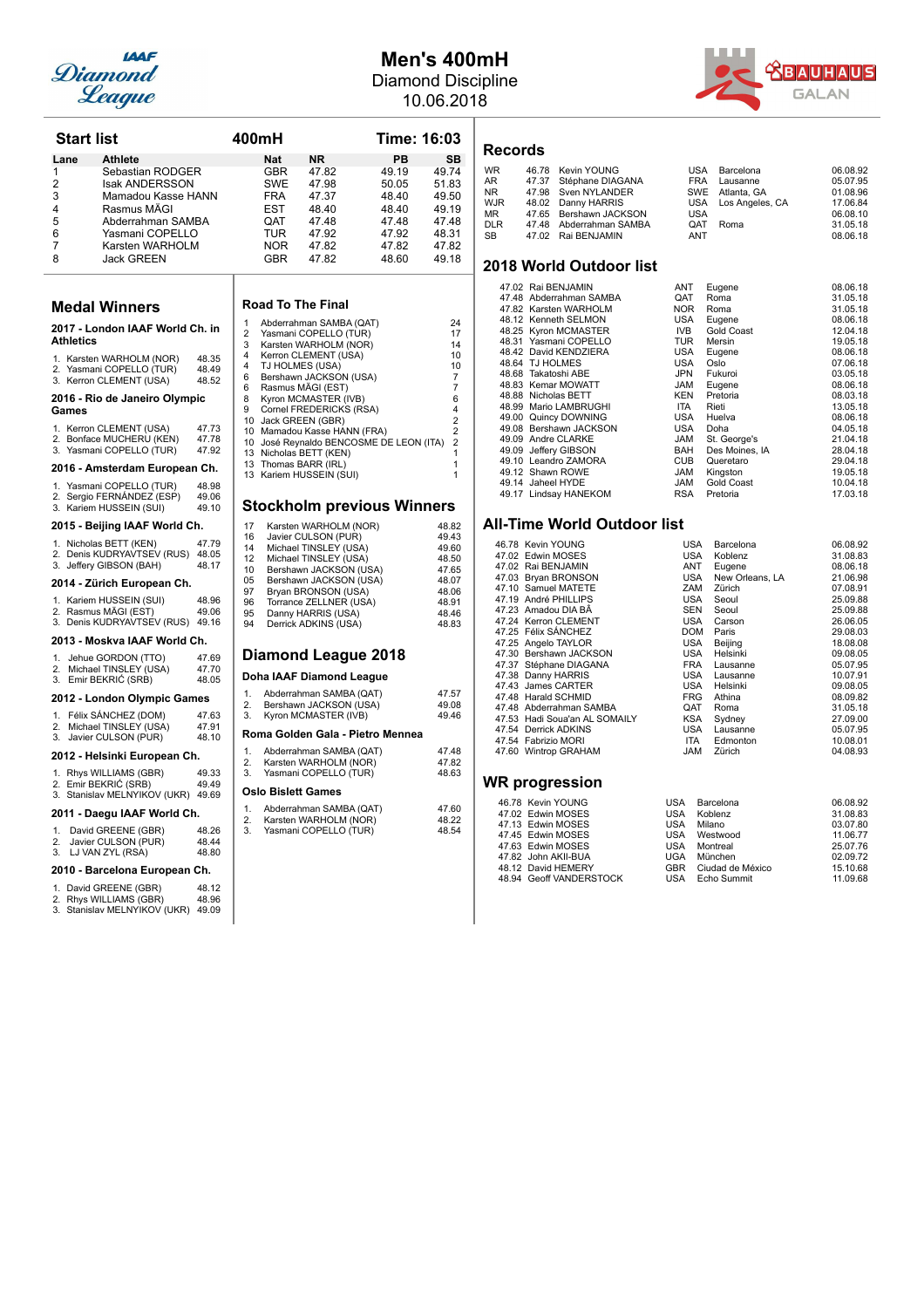| Men's 400mH                                                                                                                                                                                                                                                                                                                                                                                                                                                                                                                                                                                                                                                                                                                                                                                                                                                                                                                                                                                                                                                                                                                                                                                                                                                                                                                                                                   |                 | <b>Diamond Discipline</b>         | 10.06.2018                                                             |  |  |  |
|-------------------------------------------------------------------------------------------------------------------------------------------------------------------------------------------------------------------------------------------------------------------------------------------------------------------------------------------------------------------------------------------------------------------------------------------------------------------------------------------------------------------------------------------------------------------------------------------------------------------------------------------------------------------------------------------------------------------------------------------------------------------------------------------------------------------------------------------------------------------------------------------------------------------------------------------------------------------------------------------------------------------------------------------------------------------------------------------------------------------------------------------------------------------------------------------------------------------------------------------------------------------------------------------------------------------------------------------------------------------------------|-----------------|-----------------------------------|------------------------------------------------------------------------|--|--|--|
| $\mathbf{1}$<br><b>Sebastian RODGER (GBR)</b>                                                                                                                                                                                                                                                                                                                                                                                                                                                                                                                                                                                                                                                                                                                                                                                                                                                                                                                                                                                                                                                                                                                                                                                                                                                                                                                                 | 26v             |                                   | SB: 49.74 Oordegem (BEL) 26.05 PB: 49.19 Tampere (FIN) 13.07.2013      |  |  |  |
| GENERAL: European U23 Championships Silver medallist 400mH (13)   World U20 Championships Bronze medallist 4x400m (10)<br><b>OTHER PB'S:</b> 21.30 200m(18) - 46.68 400m(16) - 3:06.49 4x400m(10)<br>HONOURS: Eur. U23 Ch. (1xSilver)   NCH (1xWin)<br>2018: 400m ind. Gent 5. 47.78 - 400m ind. Athlone 3. 47.59 - 400mH Torrance 5. 50.44 - 200m Berkeley, CA 3. 21.30 - 400mH Berkeley, CA 1. 50.74 -<br>400mH Loughborough 1. 49.80 - 400mH Oordegem 2. 49.74 - 400mH Cardiff 1. 49.95<br><b>INFO:</b> Born in Brighton. His first love was rugby.                                                                                                                                                                                                                                                                                                                                                                                                                                                                                                                                                                                                                                                                                                                                                                                                                        |                 |                                   |                                                                        |  |  |  |
| $\mathbf{2}$<br><b>Isak ANDERSSON (SWE)</b>                                                                                                                                                                                                                                                                                                                                                                                                                                                                                                                                                                                                                                                                                                                                                                                                                                                                                                                                                                                                                                                                                                                                                                                                                                                                                                                                   | 22v             | SB: 51.83 Karlstad (SWE) 19.05    | PB: 50.05 Bydgoszcz (POL) 15.07.2017                                   |  |  |  |
| <b>GENERAL:</b> 2 times National champion 400mH (17, 16)<br><b>OTHER PB'S:</b> 14.17 110mH (0.99)(15) - 37.07 300mH (0.84)(13) - 3:09.62 4x400m(17)<br><b>HONOURS: NCH (2xWin)</b><br>2018: 400mH Karlstad 1. 51.83 - 400mH Sollentuna 1. 52.68                                                                                                                                                                                                                                                                                                                                                                                                                                                                                                                                                                                                                                                                                                                                                                                                                                                                                                                                                                                                                                                                                                                               |                 |                                   |                                                                        |  |  |  |
| 3<br>Mamadou Kasse HANN (FRA)                                                                                                                                                                                                                                                                                                                                                                                                                                                                                                                                                                                                                                                                                                                                                                                                                                                                                                                                                                                                                                                                                                                                                                                                                                                                                                                                                 | 31 v            | SB: 49.50 Oslo (NOR) 07.06        | PB: 48.40 Genève (SUI) 10.06.2017                                      |  |  |  |
| <b>GENERAL:</b> World Championships finalist   African champion 400mH (12)<br><b>OTHER PB'S:</b> 21.23 200m(10) - 46.13 400m(10) - 3:00.82 4x400m(16)<br>HONOURS: World Ch. (1xFinal): 7. 400mH Moskva(13) 48.68   Afr. Ch. (1xGold, 1xBronze)   Franc. G. (1xGold, 1xBronze)<br>2018: 400mH Grenoble 1. 49.85 - 400m Forbach 3. 46.50 - 100m Montpellier 1. 10.90 - 400m Montpellier 1. 46.35 - 400mH Turku 1. 50.01 - 400mH Oslo DL 7. 49.50<br>INFO: Born in Pikine, Senegal. Competing for France since June 2015. 172cm / 70kg.                                                                                                                                                                                                                                                                                                                                                                                                                                                                                                                                                                                                                                                                                                                                                                                                                                          |                 |                                   |                                                                        |  |  |  |
| 4<br><b>Rasmus MAGI (EST)</b>                                                                                                                                                                                                                                                                                                                                                                                                                                                                                                                                                                                                                                                                                                                                                                                                                                                                                                                                                                                                                                                                                                                                                                                                                                                                                                                                                 | 26v             | SB: 49.19 Roma (ITA) 31.05        | PB: 48.40 Rio de Janeiro (BRA) 18.08.2016                              |  |  |  |
| <b>GENERAL:</b> European Championships Silver medallist 400mH (14)   Olympic Games finalist<br>OTHER PB'S: 46.40 400m(13) - 24.01 200mH(11) - 3:06.07 4x400m(15)   Current Records: 2xNR: NR 24.01 200mH Hilversum(11) - NR 48.40 400mH Rio de Janeiro(16)<br>HONOURS: OG (1xFinal): 6. 400mH Rio de Janeiro(16) 48.40   Eur. Ch. (1xSilver): 2. 400mH Zürich(14) 49.06 - 5. 400mH Helsinki(12) 50.01   Eur. Team Ch./1st (2xWin)<br>2018: 400mH Roma DL 5. 49.19 - 400mH Oslo DL 6. 49.35<br>INFO: Former Estonian Sports Person of the Year. 1.88m / 74kg. Track and field family, his sister, Maris, won over twenty national titles; They are coached by their parents,<br>Anne and Taivo Mägi.<br>5<br>22y<br>SB and PB: 47.48 Roma (ITA) 31.05<br>Abderrahman SAMBA (QAT)<br><b>GENERAL:</b> World Championships finalist   Asian Indoor champion 4x400m ind. (18)<br>OTHER PB'S: 21.17 200m(16) - 45.47 400m(18) - 3:03.91 4x400m(16)   Current Records: 1xAR: AR 47.48 400mH Roma(18)<br>HONOURS: World Ch. (1xFinal): 7. 400mH London(17) 49.74<br>2018: 400m Potchefstroom 1. 45.47 - 400mH Potchefstroom 1. 47.90 - 400mH Doha DL 1. 47.57 - 400mH Roma DL 1. 47.48 - 400mH Oslo DL 1. 47.60<br>INFO: Originally of Mauritanian descent. Set new Asian and DL record at 2018 Rome DL event; fastest time at the distance since 2010; 7th fastest time ever by non- |                 |                                   |                                                                        |  |  |  |
| American. Set victory in Doha at 2018 DL opener which was only his 12th race on the 400m H since his 2017 debut.                                                                                                                                                                                                                                                                                                                                                                                                                                                                                                                                                                                                                                                                                                                                                                                                                                                                                                                                                                                                                                                                                                                                                                                                                                                              |                 |                                   |                                                                        |  |  |  |
| 6<br>Yasmani COPELLO (TUR)<br>GENERAL: World Championships Silver medallist 400mH (17)   Olympic Games Bronze medallist 400mH (16)<br>OTHER PB'S: 46.5h 400m(08) - 46.77 400m(09) - 3:02.22 4x400m(16)   Current Records: 2xNR: NR 47.92 400mH Rio de Janeiro(16) - NR 3:02.22 4x400m Erzurum(16)<br>HONOURS: OG (1xBronze): 3. 400mH Rio de Janeiro(16) 47.92   World Ch. (1xSilver): 2. 400mH London(17) 48.49 - 6. 400mH Beijing(15) 48.96   Eur. Ch. (1xGold):<br>1.400mH Amsterdam(16) 48.98   CAC Ch. (1xSilver)<br>2018: 400mH Doha DL 4. 49.95 - 400mH Mersin 1. 48.31 - 400mH Birmingham 1. 49.72 - 400mH Roma DL 3. 48.63 - 400mH Oslo DL 3. 48.54<br><b>INFO:</b> Former Balkan Male Athlete. Cuban-born, moved to Turkey in 2012, began representing his new country in 2014. Turkish record holder.                                                                                                                                                                                                                                                                                                                                                                                                                                                                                                                                                              | 31 v            |                                   | SB: 48.31 Mersin (TUR) 19.05 PB: 47.92 Rio de Janeiro (BRA) 18.08.2016 |  |  |  |
| $\overline{7}$<br>Karsten WARHOLM (NOR)                                                                                                                                                                                                                                                                                                                                                                                                                                                                                                                                                                                                                                                                                                                                                                                                                                                                                                                                                                                                                                                                                                                                                                                                                                                                                                                                       | 22 <sub>V</sub> | SB and PB: 47.82 Roma (ITA) 31.05 |                                                                        |  |  |  |
| GENERAL: World champion 400mH (17)   9 times National champion 400m (17, 16, 15, 14), 110mH (14, 13), 400mH (17, 16, 15)<br>OTHER PB'S: 44.87 400m(17) - 13.48 110mH (0.99)(15) - 6451 Octathlon - U18(13)   Current Records: 2xNR: NR 44.87 400m Florø(17) - NR 47.82 400mH Roma(18)<br>HONOURS: World Ch. (1xGold): 1. 400mH London(17) 48.35   World Youth Ch. (1xGold)   Eur. Team Ch./1st (1xWin)<br>2018: 400m ind. Ulsteinvik 1. 45.88 - 400m ind. Barum h 50.02 - 400m ind. Barum 1. 45.59 - 400mH Roma DL 2. 47.82 - 400mH Oslo DL 2. 48.22<br><b>INFO:</b> In Rome at 2018 DL event equaled 4th best European time ever and also national record. Former Norwegian Athlete of the Year. Born in Ulteinvik.                                                                                                                                                                                                                                                                                                                                                                                                                                                                                                                                                                                                                                                          |                 |                                   |                                                                        |  |  |  |
| 8<br><b>Jack GREEN (GBR)</b>                                                                                                                                                                                                                                                                                                                                                                                                                                                                                                                                                                                                                                                                                                                                                                                                                                                                                                                                                                                                                                                                                                                                                                                                                                                                                                                                                  | 26v             |                                   | SB: 49.18 Gold Coast (AUS) 12.04 PB: 48.60 London (GBR) 13.07.2012     |  |  |  |
| GENERAL: European Championships Bronze medallist 4x400m (16)   Olympic Games finalist 4x400m (12)<br><b>OTHER PB'S: 45.99 400m(12) - 2:59.53 4x400m(12)</b>                                                                                                                                                                                                                                                                                                                                                                                                                                                                                                                                                                                                                                                                                                                                                                                                                                                                                                                                                                                                                                                                                                                                                                                                                   |                 |                                   |                                                                        |  |  |  |

**HONOURS: Eur. Team Ch. (1xGold)** | **Eur. U23 Ch. (1xGold)**

**2018:** 400mH Brisbane 1. 50.24 - 400mH Brisbane 1. 49.80 - 400mH Gold Coast CWG h 49.24 - 400mH Gold Coast CWG 4. 49.18 - 400mH Doha DL 7. 50.22 -<br>400mH Riga 1. 50.36 - 400mH Turku 3. 50.24

**INFO:** Born in Maidstone; 191cm / 79kg. Sport performance studies at University of Bath. Loves chocolate a lot.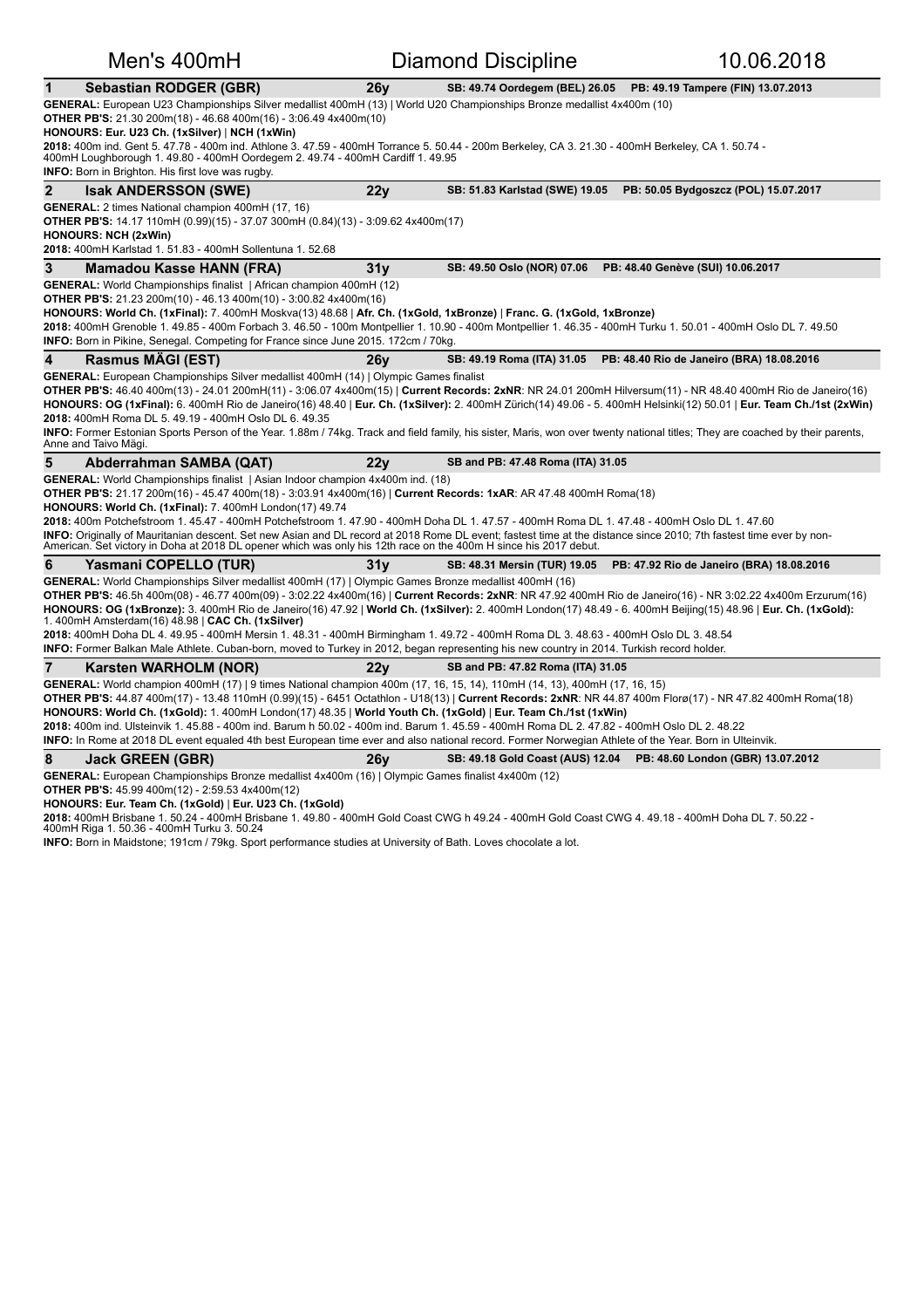

## **Men's Pole Vault**

Diamond Discipline 10.06.2018



| <b>Start list</b>    |                                                            | <b>Pole Vault</b> |              |                |                                                                 | Time: 15:38                      |              |
|----------------------|------------------------------------------------------------|-------------------|--------------|----------------|-----------------------------------------------------------------|----------------------------------|--------------|
| Order                | <b>Athlete</b>                                             |                   |              | Nat            | ΝR                                                              | PB                               | SB           |
| 1                    | Stanley JOSEPH                                             |                   |              | <b>FRA</b>     | 6.16                                                            | 5.75                             | 5.70         |
| 2<br>3               | <b>Bokai HUANG</b><br><b>Scott HOUSTON</b>                 |                   |              | CHN<br>USA     | 5.82<br>6.04                                                    | 5.61<br>5.78                     | 5.61<br>5.70 |
| 4                    | Shawnacy BARBER                                            |                   |              | CAN            | 5.93                                                            | 5.93                             | 5.92         |
| 5                    | Raphael HOLZDEPPE                                          |                   |              | GER            | 6.01                                                            | 5.94                             | 5.62         |
| 6                    | Konstantinos FILIPPIDIS                                    |                   |              | GRE            | 5.91                                                            | 5.91                             | 5.55         |
| 7                    | Paweł WOJCIECHOWSKI                                        |                   |              | POL            | 6.00                                                            | 5.93                             | 5.81         |
| 8<br>9               | Piotr LISEK<br>Sam KENDRICKS                               |                   |              | POL<br>USA     | 6.00<br>6.04                                                    | 5.89<br>6.00                     | 5.85<br>5.84 |
| 10                   | Armand DUPLANTIS                                           |                   |              | SWE            | 5.93                                                            | 5.93                             | 5.93         |
|                      | <b>Medal Winners</b>                                       |                   |              |                | <b>Road To The Final</b>                                        |                                  |              |
|                      | 2017 - London IAAF World Ch. in                            |                   | 1            |                | Sam KENDRICKS (USA)                                             |                                  | 8            |
| <b>Athletics</b>     |                                                            |                   | 1<br>1       |                | Raphael HOLZDEPPE (GER)<br>Renaud LAVILLENIE (FRA)              |                                  | 8<br>8       |
| 1.                   | Sam KENDRICKS (USA)                                        | 5.95              | 4            |                | Piotr LISEK (POL)                                               |                                  | 7            |
| 2.                   | Piotr LISEK (POL)                                          | 5.89              | 4<br>6       |                | Changrui XUE (CHN)                                              | Paweł WOJCIECHOWSKI (POL)        | 7<br>6       |
| 3.                   | Renaud LAVILLENIE (FRA)                                    | 5.89              | 6            |                | Shawnacy BARBER (CAN)                                           |                                  | 6            |
| Games                | 2016 - Rio de Janeiro Olympic                              |                   | 8<br>8<br>10 |                | Stanley JOSEPH (FRA)<br>Kurtis MARSCHALL (AUS)<br>Jie YAO (CHN) |                                  | 5<br>5<br>4  |
| 1.                   | Thiago BRAZ (BRA)                                          | 6.03              | 10           |                |                                                                 | Konstantinos FILIPPIDIS (GRE)    | 4            |
| 2.<br>3.             | Renaud LAVILLENIE (FRA)<br>Sam KENDRICKS (USA)             | 5.98<br>5.85      | 12<br>13     |                | Scott HOUSTON (USA)<br>Bokai HUANG (CHN)                        |                                  | 3<br>1       |
|                      | 2016 - Amsterdam European Ch.                              |                   |              |                |                                                                 |                                  |              |
| 1.                   | Robert SOBERA (POL)                                        | 5.60              |              |                | <b>Stockholm previous</b>                                       |                                  |              |
| 2.<br>3.             | Jan KUDLIČKA (CZE)<br>Robert RENNER (SLO)                  | 5.60<br>5.50      |              | <b>Winners</b> |                                                                 |                                  |              |
|                      | 2015 - Beijing IAAF World Ch.                              |                   |              |                | 16 Renaud LAVILLENIE (FRA)                                      | 14 Konstantinos FILIPPIDIS (GRE) | 5.73<br>5.60 |
|                      | 1. Shawnacy BARBER (CAN)                                   | 5.90              |              |                | 09 Jesper FRITZ (SWE)                                           |                                  | 5.61         |
|                      | 2. Raphael HOLZDEPPE (GER)<br>3. Paweł WOJCIECHOWSKI (POL) | 5.90<br>5.80      |              |                | 09 Maksym MAZURYK (UKR)<br>05 Alhaji JENG (SWE)                 |                                  | 5.61<br>5.65 |
|                      | 3. Renaud LAVILLENIE (FRA)                                 | 5.80              |              |                | 04 Patrik KRISTIANSSON (SWE)                                    |                                  | 5.80         |
| 3. Piotr LISEK (POL) |                                                            | 5.80              |              |                | 94 Sergey BUBKA (UKR)                                           |                                  | 5.90         |
|                      | 2014 - Zürich European Ch.                                 |                   |              |                | 93 Rodion GATAULLIN (RUS)<br>92 Sergey BUBKA (UKR)              |                                  | 5.70<br>5.90 |
|                      | 1. Renaud LAVILLENIE (FRA)                                 | 5.90<br>5.70      |              |                | 91 Greg DUPLANTIS (USA)                                         |                                  | 5.70         |
|                      | 2. Paweł WOJCIECHOWSKI (POL)<br>3. Jan KUDLICKA (CZE)      | 5.70              |              |                |                                                                 |                                  |              |
|                      | 3. Kévin MÉNALDO (FRA)                                     | 5.70              |              |                |                                                                 | Diamond League 2018              |              |
|                      | 2013 - Moskva IAAF World Ch.                               |                   |              |                |                                                                 | Shanghai IAAF Diamond League     |              |
| 1.<br>2.             | Raphael HOLZDEPPE (GER)<br>Renaud LAVILLENIE (FRA)         | 5.89<br>5.89      | 1.<br>2.     |                | Renaud LAVILLENIE (FRA)<br>Piotr LISEK (POL)                    |                                  | 5.81<br>5.81 |
| 3.                   | Björn OTTO (GER)                                           | 5.82              | 3.           |                | Changrui XUE (CHN)                                              |                                  | 5.71         |
|                      | 2012 - London Olympic Games                                |                   |              |                |                                                                 | Roma Golden Gala - Pietro Mennea |              |
| 1.<br>2.             | Renaud LAVILLENIE (FRA)<br>Björn OTTO (GER)                | 5.97<br>5.91      |              |                | 1. Sam KENDRICKS (USA)                                          | 2. Paweł WOJCIECHOWSKI (POL)     | 5.84<br>5.78 |
| 3.                   | Raphael HOLZDEPPE (GER)                                    | 5.91              |              |                | 3. Raphael HOLZDEPPE (GER)                                      |                                  | 5.62         |
|                      | 2012 - Helsinki European Ch.                               |                   |              |                |                                                                 |                                  |              |
| 1.                   | Renaud LAVILLENIE (FRA)                                    | 5.97              |              |                |                                                                 |                                  |              |
| 2.<br>3.             | Björn OTTO (GER)<br>Raphael HOLZDEPPE (GER)                | 5.92<br>5.77      |              |                |                                                                 |                                  |              |
|                      | 2011 - Daegu IAAF World Ch.                                |                   |              |                |                                                                 |                                  |              |
|                      | 1. Paweł WOJCIECHOWSKI (POL)<br>2. Lázaro BORGES (CUB)     | 5.90<br>5.90      |              |                |                                                                 |                                  |              |
|                      | 3. Renaud LAVILLENIE (FRA)                                 | 5.85              |              |                |                                                                 |                                  |              |
|                      | 2010 - Barcelona European Ch.                              |                   |              |                |                                                                 |                                  |              |
|                      | 1. Renaud LAVILLENIE (FRA)<br>2. Maksym MAZURYK (UKR)      | 5.85<br>5.80      |              |                |                                                                 |                                  |              |
|                      | 3. Przemysław CZERWINSKI (POL)                             | 5.75              |              |                |                                                                 |                                  |              |

|                                                                            | FRA<br><b>CHN</b><br><b>USA</b><br>CAN<br>GER<br>GRE<br>POL.<br>POL<br><b>USA</b><br><b>SWE</b>                                                                                                                                                                                                                                                                                                                        | 6.16<br>5.82<br>6.04<br>5.93<br>6.01<br>5.91<br>6.00<br>6.00<br>6.04<br>5.93                                                                                   | 5.75<br>5.61<br>5.78<br>5.93<br>5.94<br>5.91<br>5.93<br>5.89<br>6.00<br>5.93 | 5.70<br>5.61<br>5.70<br>5.92<br>5.62<br>5.55<br>5.81<br>5.85<br>5.84<br>5.93 |  |  |  |
|----------------------------------------------------------------------------|------------------------------------------------------------------------------------------------------------------------------------------------------------------------------------------------------------------------------------------------------------------------------------------------------------------------------------------------------------------------------------------------------------------------|----------------------------------------------------------------------------------------------------------------------------------------------------------------|------------------------------------------------------------------------------|------------------------------------------------------------------------------|--|--|--|
| $\mathbf{1}$<br>$\mathbf{1}$<br>$\mathbf{1}$<br>4<br>4<br>6<br>6<br>8<br>8 | <b>Road To The Final</b><br>Sam KENDRICKS (USA)<br>8<br>Raphael HOLZDEPPE (GER)<br>8<br>Renaud LAVILLENIE (FRA)<br>8<br>Piotr LISEK (POL)<br>7<br>Paweł WOJCIECHOWSKI (POL)<br>7<br>6<br>Changrui XUE (CHN)<br>Shawnacy BARBER (CAN)<br>6<br>Stanley JOSEPH (FRA)<br>5<br>5<br>Kurtis MARSCHALL (AUS)<br>4<br>10 <sup>1</sup><br>Jie YAO (CHN)<br>10 Konstantinos FILIPPIDIS (GRE)<br>4<br>3<br>12 Scott HOUSTON (USA) |                                                                                                                                                                |                                                                              |                                                                              |  |  |  |
| 13<br>16<br>14                                                             | Winners                                                                                                                                                                                                                                                                                                                                                                                                                | Bokai HUANG (CHN)<br><b>Stockholm previous</b><br>Renaud LAVILLENIE (FRA)<br>Konstantinos FILIPPIDIS (GRE)<br>09 Jesper FRITZ (SWE)<br>09 Maksym MAZURYK (UKR) |                                                                              | 1<br>5.73<br>5.60<br>5.61<br>5.61<br>5.65                                    |  |  |  |
| 91                                                                         | 05<br>Alhaji JENG (SWE)<br>04 Patrik KRISTIANSSON (SWE)<br>5.80<br>94<br>Sergey BUBKA (UKR)<br>5.90<br>93<br>Rodion GATAULLIN (RUS)<br>5.70<br>92<br>Sergey BUBKA (UKR)<br>5.90<br>Greg DUPLANTIS (USA)<br>5.70<br>Diamond League 2018<br>Shanghai IAAF Diamond League                                                                                                                                                 |                                                                                                                                                                |                                                                              |                                                                              |  |  |  |
| 1.<br>2.<br>3.                                                             | Piotr LISEK (POL)                                                                                                                                                                                                                                                                                                                                                                                                      | Renaud LAVILLENIE (FRA)<br>Changrui XUE (CHN)                                                                                                                  |                                                                              | 5.81<br>5.81<br>5.71                                                         |  |  |  |
|                                                                            |                                                                                                                                                                                                                                                                                                                                                                                                                        | Roma Golden Gala - Pietro Mennea<br>1. Sam KENDRICKS (USA)                                                                                                     |                                                                              | 5.84                                                                         |  |  |  |

### **Records**

| <b>WR</b>  | 6.16 Renaud LAVILLENIE | <b>FRA</b> | Donetsk             | 15.02.14 |
|------------|------------------------|------------|---------------------|----------|
| AR         | 6.16 Renaud LAVILLENIE | <b>FRA</b> | Donetsk             | 15.02.14 |
| NR.        | 5.93 Armand DUPLANTIS  |            | SWE Baton Rouge, LA | 05.05.18 |
| WJR        | 5.90 Armand DUPLANTIS  |            | SWE Austin, TX      | 01.04.17 |
| WJR        | 5.92 Armand DUPLANTIS  |            | SWE Austin, TX      | 31.03.18 |
| WJR        | 5.93 Armand DUPLANTIS  |            | SWE Baton Rouge, LA | 05.05.18 |
| MR         | 5.95 Rodion GATAULLIN  | <b>URS</b> |                     | 03.07.89 |
| <b>DLR</b> | 6.05 Renaud LAVILLENIE | <b>FRA</b> | Eugene              | 30.05.15 |
| SB         | 5.95 Renaud LAVILLENIE | <b>FRA</b> | Austin, TX          | 14.04.18 |
|            |                        |            |                     |          |

### **2018 World Outdoor list**

|      | 5.95 Renaud LAVILLENIE      | <b>FRA</b> | Austin, TX       | 14.04.18 |
|------|-----------------------------|------------|------------------|----------|
| 5.93 | <b>Armand DUPLANTIS</b>     | <b>SWE</b> | Baton Rouge, LA  | 05.05.18 |
|      | 5.92 Shawnacy BARBER        | CAN        | Austin, TX       | 31.03.18 |
|      | 5.86 Christopher NILSEN     | USA        | Sioux Falls, SD  | 05.05.18 |
|      | 5.85 Piotr LISEK            | <b>POL</b> | Bydgoszcz        | 29.05.18 |
|      | 5.84 Sam KENDRICKS          | USA        | Roma             | 31.05.18 |
|      | 5.81 Paweł WOJCIECHOWSKI    | POL.       | Sopot            | 02.06.18 |
| 5.80 | Kurtis MARSCHALL            | <b>AUS</b> | Perth            | 20.01.18 |
|      | 5.80 Devin KING             | <b>USA</b> | Austin, TX       | 31.03.18 |
|      | 5.71 Matt LUDWIG            | USA        | Long Beach       | 21.04.18 |
|      | 5.71 Changrui XUE           | <b>CHN</b> | Shanghai         | 12.05.18 |
|      | 5.70 Scott HOUSTON          | <b>USA</b> | Des Moines, IA   | 27.04.18 |
|      | 5.70 Axel CHAPELLE          | FRA        | Franconville     | 06.05.18 |
|      | 5.70 Nate RICHARTZ          | USA        | Coral Gables, FL | 11.05.18 |
|      | 5.70 Stanley JOSEPH         | <b>FRA</b> | Coulaines        | 20.05.18 |
| 5.70 | <b>Alioun SENE</b>          | <b>FRA</b> | Aix-les-Bains    | 20.05.18 |
| 5.66 | Tray OATES                  | USA        | Gainesville      | 31.03.18 |
|      | 5.65 Tobias SCHERBARTH      | <b>GER</b> | Hastings         | 27.01.18 |
|      | 5.65 Dmitriy ZHELYABIN      | <b>RUS</b> | Moskva           | 10.05.18 |
|      | 5.63 Hussein Assem AL HIZAM | KSA        | Waco             | 13.05.18 |

### **All-Time World Outdoor list**

|      | 6.14 Sergey BUBKA        | <b>UKR</b> | Sestriere      | 31.07.94 |
|------|--------------------------|------------|----------------|----------|
|      | 6.05 Maxim TARASOV       | <b>RUS</b> | Athina         | 16.06.99 |
|      | 6.05 Dmitri MARKOV       | <b>AUS</b> | Edmonton       | 09.08.01 |
|      | 6.05 Renaud LAVILLENIE   | <b>FRA</b> | Eugene         | 30.05.15 |
|      | 6.04 Brad WALKER         | <b>USA</b> | Eugene         | 08.06.08 |
|      | 6.03 Okkert BRITS        | <b>RSA</b> | Köln           | 18.08.95 |
|      | 6.03 Jeff HARTWIG        | <b>USA</b> | Jonesboro, AR  | 14.06.00 |
|      | 6.03 Thiago BRAZ         | <b>BRA</b> | Rio de Janeiro | 15.08.16 |
|      | 6.01 Igor TRANDENKOV     | <b>RUS</b> | St. Petersburg | 03.07.96 |
|      | 6.01 Timothy MACK        | <b>USA</b> | Monaco         | 18.09.04 |
|      | 6.01 Yevgeniy LUKYANENKO | <b>RUS</b> | Bydgoszcz      | 01.07.08 |
| 6.01 | Björn OTTO               | <b>GER</b> | Aachen         | 05.09.12 |
|      | 6.00 Rodion GATAULLIN    | <b>URS</b> | Tokyo          | 16.09.89 |
|      | 6.00 Tim LOBINGER        | <b>GER</b> | Köln           | 24.08.97 |
|      | 6.00 Toby STEVENSON      | <b>USA</b> | Modesto, CA    | 08.05.04 |
|      | 6.00 Paul BURGESS        | <b>AUS</b> | Perth          | 26.02.05 |
|      | 6.00 Steven HOOKER       | <b>AUS</b> | Perth          | 27.01.08 |
|      | 6.00 Sam KENDRICKS       | <b>USA</b> | Sacramento     | 24.06.17 |
|      | 5.98 Lawrence JOHNSON    | USA        | Knoxville      | 25.05.96 |
|      | 5.98 Jean GALFIONE       | <b>FRA</b> | Amiens         | 23.07.99 |
|      |                          |            |                |          |

| 6.16 Renaud LAVILLENIE | <b>FRA</b> | <b>Donetsk</b> | 15.02.14 |
|------------------------|------------|----------------|----------|
| 6.14 Sergey BUBKA      | <b>UKR</b> | Sestriere      | 31.07.94 |
| 6.13 Sergey BUBKA      | <b>UKR</b> | Tokvo          | 19.09.92 |
| 6.12 Sergey BUBKA      | <b>UKR</b> | Padova         | 30.08.92 |
| 6.11 Sergey BUBKA      | <b>UKR</b> | Dijon          | 13.06.92 |
| 6.10 Sergey BUBKA      | <b>URS</b> | Malmö          | 05.08.91 |
| 6.09 Sergey BUBKA      | <b>URS</b> | Formia         | 08.07.91 |
| 6.08 Sergey BUBKA      | <b>URS</b> | Moskva         | 09.06.91 |
| 6.07 Sergey BUBKA      | <b>URS</b> | Shizuoka       | 06.05.91 |
| 6.06 Sergey BUBKA      | <b>URS</b> | Nice           | 10.07.88 |
| 6.05 Sergey BUBKA      | URS        | Bratislava     | 09.06.88 |
| 6.03 Sergey BUBKA      | <b>URS</b> | Praha          | 23.06.87 |
| 6.01 Sergey BUBKA      | <b>URS</b> | Moskva         | 08.07.86 |
| 6.00 Sergey BUBKA      | <b>URS</b> | Paris          | 13.07.85 |
| 5.94 Sergey BUBKA      | <b>URS</b> | Roma           | 31.08.84 |
| 5.91 Thierry VIGNERON  | <b>FRA</b> | Roma           | 31.08.84 |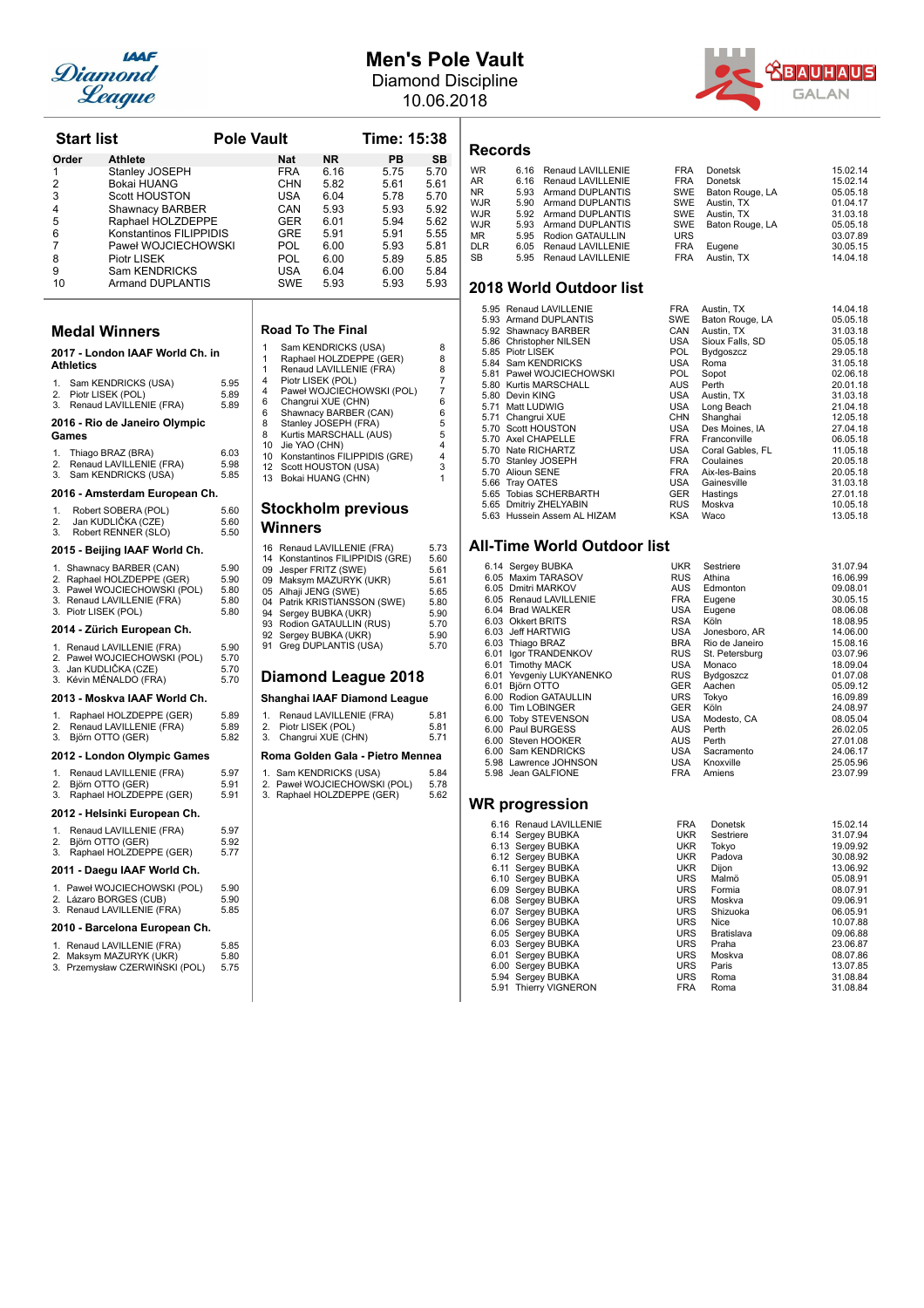| <b>Men's Pole Vault</b>                                                                                                                                                                                                                                                                                                                                                                                                                                                                                                                                                                                                                                                                                                                                                                                                                                                                                                                                                                                   |                 | <b>Diamond Discipline</b>                   | 10.06.2018                                                      |
|-----------------------------------------------------------------------------------------------------------------------------------------------------------------------------------------------------------------------------------------------------------------------------------------------------------------------------------------------------------------------------------------------------------------------------------------------------------------------------------------------------------------------------------------------------------------------------------------------------------------------------------------------------------------------------------------------------------------------------------------------------------------------------------------------------------------------------------------------------------------------------------------------------------------------------------------------------------------------------------------------------------|-----------------|---------------------------------------------|-----------------------------------------------------------------|
| 1<br><b>Stanley JOSEPH (FRA)</b>                                                                                                                                                                                                                                                                                                                                                                                                                                                                                                                                                                                                                                                                                                                                                                                                                                                                                                                                                                          | 26y             | <b>SB: 5.70 Coulaines (FRA) 20.05</b>       | PB: 5.75 Angers (FRA) 26.06.2016                                |
| GENERAL: Francophone Games Silver medallist Pole Vault (17)   European Indoor Championships finalist<br>HONOURS: Franc. G. (1xSilver)                                                                                                                                                                                                                                                                                                                                                                                                                                                                                                                                                                                                                                                                                                                                                                                                                                                                     |                 |                                             |                                                                 |
| 2018: Pole Vault ind. Tignes 4. 5.44 - Pole Vault ind. Zweibrücken 2. 5.40 - Pole Vault ind. Liévin 6. 5.50 - Pole Vault ind. Clermont-Ferrand 1. 5.66 - Pole Vault Austin,<br>TX 4. 5.62 - Pole Vault Tours 1. 5.60 - Pole Vault Manchester 1. 5.60 - Pole Vault Coulaines 1. 5.70 - Pole Vault Forbach 2. 5.45 - Pole Vault Roma DL 4. 5.52 - Pole<br>Vault Innsbruck 2. 5.40 - Pole Vault Chorzów 4. 5.36<br><b>INFO:</b> Born in Orléans.                                                                                                                                                                                                                                                                                                                                                                                                                                                                                                                                                             |                 |                                             |                                                                 |
| $\mathbf{2}$<br><b>Bokai HUANG (CHN)</b>                                                                                                                                                                                                                                                                                                                                                                                                                                                                                                                                                                                                                                                                                                                                                                                                                                                                                                                                                                  | 21y             | SB and PB: 5.61 Shanghai (CHN) 12.05        |                                                                 |
| GENERAL: Asian Indoor champion Pole Vault ind. (16)   Asian Championships Bronze medallist Pole Vault (15)<br>HONOURS: World Youth Ch. (1xSilver)   Asi. Ch. (1xBronze)   Asi. Ind. Ch. (1xGold)<br>2018: Pole Vault Shanghai DL 8. 5.61                                                                                                                                                                                                                                                                                                                                                                                                                                                                                                                                                                                                                                                                                                                                                                  |                 |                                             |                                                                 |
| 3<br><b>Scott HOUSTON (USA)</b>                                                                                                                                                                                                                                                                                                                                                                                                                                                                                                                                                                                                                                                                                                                                                                                                                                                                                                                                                                           | 27y             | SB: 5.70 Des Moines, IA (USA) 27.04         | PB: 5.78 Charlotte (USA) 21.07.2017                             |
| <b>GENERAL:</b> National Indoor champion Pole Vault ind. (18)                                                                                                                                                                                                                                                                                                                                                                                                                                                                                                                                                                                                                                                                                                                                                                                                                                                                                                                                             |                 |                                             |                                                                 |
| HONOURS: NICH (1xWin)<br>2018: Pole Vault ind. Berlin 6. 5.45 - Pole Vault ind. Cottbus 10. 5.40 - Pole Vault ind. Lynchburg, VA 1. 5.70 - Pole Vault ind. Lynchburg, VA 1. 5.71 - Pole Vault<br>ind. Albuquerque, NM 1. 5.83 - Pole Vault ind. Birmingham 13. 5.60 - Pole Vault Austin, TX 5. 5.62 - Pole Vault High Point 1. 5.66 - Pole Vault Des Moines, IA 3. 5.70 - Pole<br>Vault Osaka WC 1. 5.50 - Pole Vault Roma DL 6. 5.52 - Pole Vault Hengelo 10. 5.30<br>INFO: Hometown: Oak Ridge. Studies: Exercise and Sport Science major at University of North Carolina. Hobbies are soccer and volleyball; his sporting heros are Sergie<br>Bubka and Lance Armstrong; favourite movie is The Guardian.                                                                                                                                                                                                                                                                                              |                 |                                             |                                                                 |
| 4<br><b>Shawnacy BARBER (CAN)</b>                                                                                                                                                                                                                                                                                                                                                                                                                                                                                                                                                                                                                                                                                                                                                                                                                                                                                                                                                                         | 24v             | SB: 5.92 Austin, TX (USA) 31.03             | PB: 5.93 London (GBR) 25.07.2015                                |
| GENERAL: World champion Pole Vault (15)   Pan American Games winner Pole Vault (15)<br>Current Records: 1xAR: AR= 6.00 Pole Vault ind. Reno, NV(16) 1xNR: NR 5.93 Pole Vault London(15)<br>HONOURS: World Ch. (1xGold): 1. Pole Vault Beijing(15) 5.90 - 8. Pole Vault London(17) 5.65   World Jun. Ch. (1xBronze)   PanAm G. (1xGold)<br>2018: Pole Vault ind. Düsseldorf 6. 5.70 - Pole Vault ind. Szczecin 2. 5.78 - Pole Vault ind. Toruń 2. 5.70 - Pole Vault ind. Clermont-Ferrand 8. 5.81 - Pole Vault<br>ind. Birmingham 15. 5.45 - Pole Vault Austin, TX 1. 5.92 - Pole Vault Gold Coast CWG 2. 5.65 - Pole Vault Shanghai DL 5. 5.61 - Pole Vault Eugene DL 6. 5.41 - Pole<br>Vault Roma DL 7. 5.52 - Pole Vault Hengelo 2. 5.65 - Pole Vault Dessau 1. 5.70<br>INFO: Born in Las Cruces, New Mexico. Studies: Akron University and University of Texas at El Paso. Has dual Canadian-American citizenship. Enjoys playing volleyball and<br>soccer; grew up playing with old broken crossbars. |                 |                                             |                                                                 |
| 5<br>Raphael HOLZDEPPE (GER)                                                                                                                                                                                                                                                                                                                                                                                                                                                                                                                                                                                                                                                                                                                                                                                                                                                                                                                                                                              | 28 <sub>V</sub> | SB: 5.62 Roma (ITA) 31.05                   | PB: 5.94 Nürnberg (GER) 26.07.2015                              |
| GENERAL: World champion Pole Vault (13)   World Championships Silver medallist Pole Vault (15)<br>HONOURS: OG (1xBronze): 3. Pole Vault London(12) 5.91 - 7. Pole Vault Beijing(08) 5.60   World Ch. (1xGold, 1xSilver): 1. Pole Vault Moskva(13) 5.89 - 2. Pole<br>Vault Beijing(15) 5.90   World Jun. Ch. (1xGold)                                                                                                                                                                                                                                                                                                                                                                                                                                                                                                                                                                                                                                                                                      |                 |                                             |                                                                 |
| 2018: Pole Vault ind. Merzig 2. 5.51 - Pole Vault ind. Berlin 4. 5.60 - Pole Vault ind. Karlsruhe 1. 5.88 - Pole Vault ind. Düsseldorf 10. 5.60 - Pole Vault ind. Dortmund 1. 5.68 -<br>Pole Vault ind. Clermont-Ferrand 10. 5.73 - Pole Vault ind. Birmingham 5. 5.80 - Pole Vault Shanghai DL 7. 5.61 - Pole Vault Rehlingen 1. 5.62 - Pole Vault Roma DL 3. 5.62<br>INFO: Won Germany's 1st WCH pole vault gold medal - 2013. Born in Kaiserslautern; 181cm / 80kg. Has African origin; was adopted by a German couple shortly after his<br>birth. Loves football; his favourite club is FC Bayern München.                                                                                                                                                                                                                                                                                                                                                                                            |                 |                                             |                                                                 |
| 6<br>Konstantinos FILIPPIDIS (GRE)                                                                                                                                                                                                                                                                                                                                                                                                                                                                                                                                                                                                                                                                                                                                                                                                                                                                                                                                                                        | 31 v            | <b>SB: 5.55 Innsbruck (AUT) 02.06</b>       | PB: 5.91 Paris (FRA) 04.07.2015                                 |
| <b>GENERAL:</b> World Indoor champion Pole Vault ind. (14) 2 times Olympic Games finalist                                                                                                                                                                                                                                                                                                                                                                                                                                                                                                                                                                                                                                                                                                                                                                                                                                                                                                                 |                 |                                             |                                                                 |
| <b>Current Records: 1xNR: NR 5.91 Pole Vault Paris(15)</b><br>HONOURS: OG (2xFinal): 6. Pole Vault London(12) 5.65 - 7. Pole Vault Rio de Janeiro(16) 5.50   World Ch. (1xFinal): 6. Pole Vault Daegu(11) 5.75   World Ind. Ch.<br>(1xGold): 1. Pole Vault ind. Sopot(14) 5.80 - 4. Pole Vault ind. Doha(10) 5.65 - 7. Pole Vault ind. Birmingham(18) 5.70 - 7. Pole Vault ind. Portland, OR(16) 5.65 - 7. Pole Vault<br>ind. Istanbul(12) 5.70                                                                                                                                                                                                                                                                                                                                                                                                                                                                                                                                                           |                 |                                             |                                                                 |
| 2018: Pole Vault ind. Orléans 1. 5.71 - Pole Vault ind. Pireaus 1. 5.70 - Pole Vault ind. Cottbus 3. 5.73 - Pole Vault ind. Düsseldorf 3. 5.78 - Pole Vault ind. Madrid 1. 5.85 -<br>Pole Vault ind. Rouen 3. 5.70 - Pole Vault ind. Toruń 3. 5.60 - Pole Vault ind. Clermont-Ferrand 9. 5.73 - Pole Vault ind. Birmingham 7. 5.70 - Pole Vault Duszniki 3. 5.45 - Pole<br>Vault Roma DL 5, 5.52 - Pole Vault Innsbruck 1, 5.55                                                                                                                                                                                                                                                                                                                                                                                                                                                                                                                                                                           |                 |                                             |                                                                 |
| INFO: Born in Holargos; 190cm / 78kg. Service management studies at the Athens University of Economics and Business. Panhellenic record holder; Good friend of German<br>pole vaulter Björn Otto.                                                                                                                                                                                                                                                                                                                                                                                                                                                                                                                                                                                                                                                                                                                                                                                                         |                 |                                             |                                                                 |
| $\overline{7}$<br>Paweł WOJCIECHOWSKI (POL)                                                                                                                                                                                                                                                                                                                                                                                                                                                                                                                                                                                                                                                                                                                                                                                                                                                                                                                                                               | 29 <sub>V</sub> | SB: 5.81 Sopot (POL) 02.06                  | PB: 5.93 Lausanne (SUI) 06.07.2017                              |
| GENERAL: World champion Pole Vault (11)   World Championships Bronze medallist Pole Vault (15)<br>HONOURS: World Ch. (1xGold, 1xBronze): 1. Pole Vault Daegu(11) 5.90 - 3. Pole Vault Beijing(15) 5.80 - 5. Pole Vault London(17) 5.75   World Jun. Ch. (1xSilver)   Eur.<br>Ch. (1xSilver): 2. Pole Vault Zürich (14) 5.70 - 7. Pole Vault Amsterdam (16) 5.30<br>2018: Pole Vault ind. Karlsruhe 3. 5.70 - Pole Vault ind. Düsseldorf 5. 5.70 - Pole Vault ind. Szczecin 1. 5.78 - Pole Vault ind. Toruń 2. 5.72 - Pole Vault ind. Clermont-<br>Ferrand 3. 5.88 - Pole Vault ind. Birmingham 13. 5.60 - Pole Vault Shanghai DL 11. 5.31 - Pole Vault Eugene DL 4. 5.56 - Pole Vault Bydgoszcz 2. 5.75 - Pole<br>Vault Roma DL 2. 5.78 - Pole Vault Sopot 1. 5.81 - Pole Vault Chorzów 2. 5.71<br>INFO: Born in Bydgoszcz. 190cm / 85kg. Started doing sports thanks to his grandpa, Alojzy.                                                                                                             |                 |                                             |                                                                 |
| 8<br>Piotr LISEK (POL)                                                                                                                                                                                                                                                                                                                                                                                                                                                                                                                                                                                                                                                                                                                                                                                                                                                                                                                                                                                    | 25v             |                                             | SB: 5.85 Bydgoszcz (POL) 29.05 PB: 5.89 London (GBR) 08.08.2017 |
| GENERAL: World Championships Silver medallist Pole Vault (17)   2 times World Indoor Championships Bronze medallist Pole Vault ind. (18, 16)<br><b>Current Records: 1xNR: NR 6.00 Pole Vault Potsdam(17)</b>                                                                                                                                                                                                                                                                                                                                                                                                                                                                                                                                                                                                                                                                                                                                                                                              |                 |                                             |                                                                 |
| HONOURS: OG (1xFinal): 4. Pole Vault Rio de Janeiro(16) 5.75   World Ch. (1xSilver, 1xBronze): 2. Pole Vault London(17) 5.89 - 3. Pole Vault Beijing(15) 5.80   World<br>Ind. Ch. (2xBronze): 3. Pole Vault ind. Birmingham(18) 5.85 - 3. Pole Vault ind. Portland, OR(16) 5.75                                                                                                                                                                                                                                                                                                                                                                                                                                                                                                                                                                                                                                                                                                                           |                 |                                             |                                                                 |
| 2018: Pole Vault ind. Berlin 1. 5.83 - Pole Vault ind. Cottbus 1. 5.83 - Pole Vault ind. Düsseldorf 1. 5.86 - Pole Vault ind. Torun 1. 5.81 - Pole Vault ind. Torun 1. 5.83 - Pole Cault ind. Torun 1. 5.83 - Pole Vault Bydgo<br>Pole Vault Hengelo 3. 5.55 - Pole Vault Chorzów 3. 5.51<br>INFO: 1st Polish to clear the 6m. 194cm / 94kg. Previously he was a high jumper. Coached by Vyacheslav Kalinichenko who also trained Monika Pyrek.                                                                                                                                                                                                                                                                                                                                                                                                                                                                                                                                                           |                 |                                             |                                                                 |
| 9<br>Sam KENDRICKS (USA)                                                                                                                                                                                                                                                                                                                                                                                                                                                                                                                                                                                                                                                                                                                                                                                                                                                                                                                                                                                  | 25v             |                                             | SB: 5.84 Roma (ITA) 31.05 PB: 6.00 Sacramento (USA) 24.06.2017  |
| GENERAL: World champion Pole Vault (17)   2 times World Indoor Championships Silver medallist Pole Vault ind. (18, 16)                                                                                                                                                                                                                                                                                                                                                                                                                                                                                                                                                                                                                                                                                                                                                                                                                                                                                    |                 |                                             |                                                                 |
| HONOURS: OG (1xBronze): 3. Pole Vault Rio de Janeiro(16) 5.85   World Ch. (1xGold): 1. Pole Vault London(17) 5.95   World Ind. Ch. (2xSilver): 2. Pole Vault<br>ind. Birmingham(18) 5.85 - 2. Pole Vault ind. Portland, OR(16) 5.<br>2018: Pole Vault ind. Cottbus 2. 5.78 - Pole Vault ind. Düsseldorf 2. 5.78 - Pole Vault ind. Szczecin 4. 5.71 - Pole Vault ind. Albuquerque, NM 2. 5.78 - Pole Vault                                                                                                                                                                                                                                                                                                                                                                                                                                                                                                                                                                                                 |                 |                                             |                                                                 |
| ind. Athlone 1. 5.70 - Pole Vault ind. Clermont-Ferrand 1. 5.93 - Pole Vault ind. Birmingham 2. 5.85 - Pole Vault Des Moines, IA 1. 5.83 - Pole Vault Shanghai DL 9. 5.46 - Pole<br>Vault Eugene DL 1. 5.81 - Pole Vault Roma DL 1. 5.84 - Pole Vault Hengelo 1. 5.81<br>INFO: Former USATF Jesse Owens Award winner; U.S. Army second lieutenant and former U.S Male Athlete of the Year by T&F News he is the 1st pole vaulter to win this                                                                                                                                                                                                                                                                                                                                                                                                                                                                                                                                                              |                 |                                             |                                                                 |
| poll. 1st American who won pole vault in Diamond League history. Born in Oxford, Miss. Has a twin brother, Tom.                                                                                                                                                                                                                                                                                                                                                                                                                                                                                                                                                                                                                                                                                                                                                                                                                                                                                           |                 |                                             |                                                                 |
| 10<br><b>Armand DUPLANTIS (SWE)</b>                                                                                                                                                                                                                                                                                                                                                                                                                                                                                                                                                                                                                                                                                                                                                                                                                                                                                                                                                                       | 18 <sub>V</sub> | SB and PB: 5.93 Baton Rouge, LA (USA) 05.05 |                                                                 |
| <b>GENERAL:</b> World Indoor Championships finalist   World Youth champion Pole Vault (15)<br>OTHER PB'S: 10.57w 100m(18)   Current Records: 1xNR: NR 5.93 Pole Vault Baton Rouge, LA(18) 3xWJR: WJR 5.90 Pole Vault Austin, TX(17) - WJR 5.92 Pole<br>Vault Austin, TX(18) - WJR 5.88 Pole Vault ind. Clermont-Ferrand(18)<br>HONOURS: World Jun. Ch. (1xBronze)   World Youth Ch. (1xGold)   Eur. Jun. Ch. (1xGold)                                                                                                                                                                                                                                                                                                                                                                                                                                                                                                                                                                                     |                 |                                             |                                                                 |
| 2018: Pole Vault ind. Baton Rouge, LA 1. 5.60 - Pole Vault ind. Fayetteville 1. 5.73 - Pole Vault ind. Clermont-Ferrand 5. 5.88 - Pole Vault ind. Birmingham 7. 5.70 - Long<br>Jump Lafayette 1. 6.85 - 100m Lafayette 1. 10.69 - Pole Vault Austin, TX 3. 5.92 - Pole Vault Alexandria 1. 4.57 - 100m Alexandria 1. 10.57w - 100m Baton Rouge,<br>LA 8. 10.74w - Pole Vault Baton Rouge, LA 1. 5.93 - Pole Vault Eugene DL 2. 5.71                                                                                                                                                                                                                                                                                                                                                                                                                                                                                                                                                                       |                 |                                             |                                                                 |

**INFO:** Swedish-American citizen. Studies: Louisiana State University. Called the "Pele of pole vault".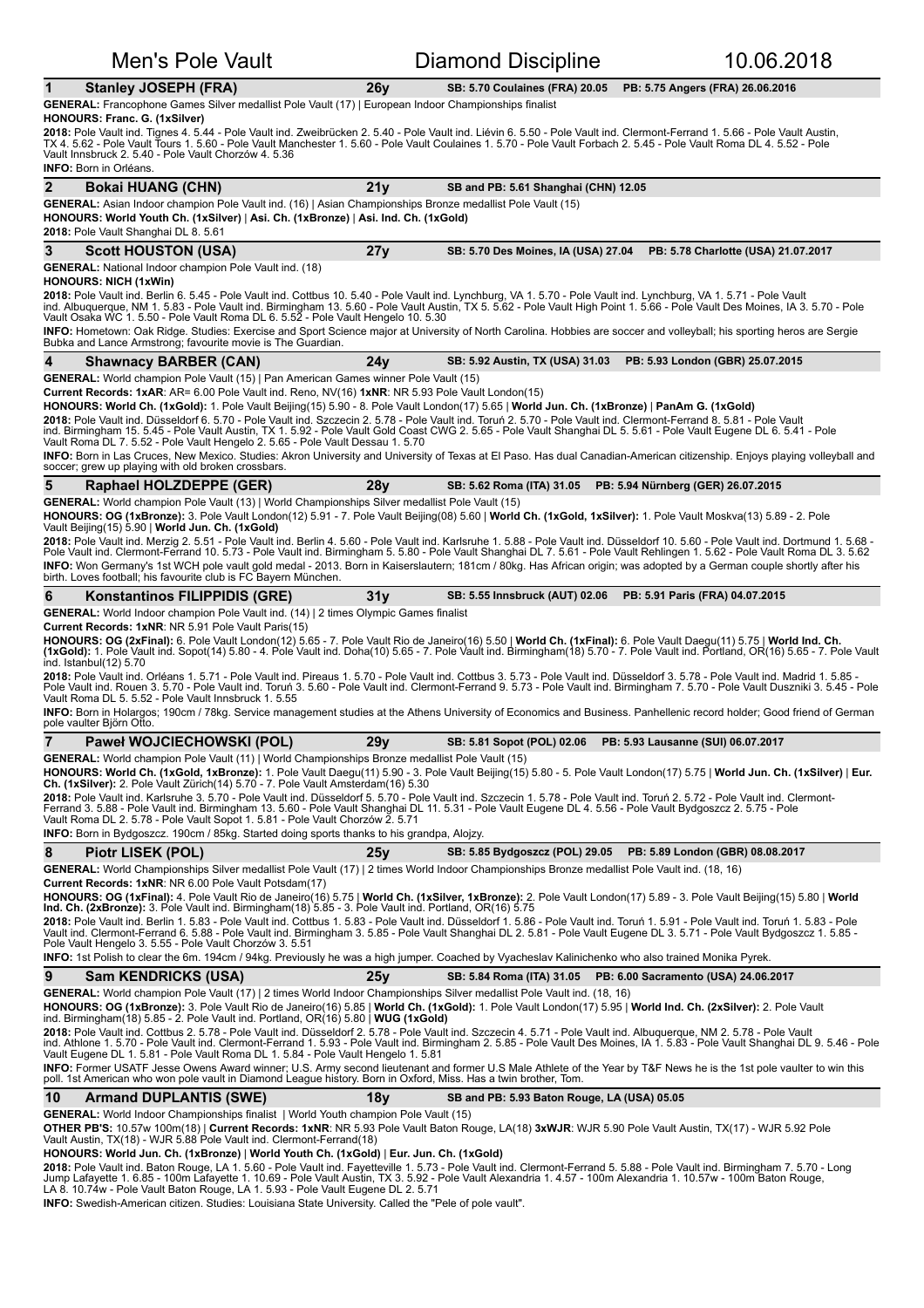

## **Men's Long Jump**

Diamond Discipline 10.06.2018



| <b>Start list</b>         |                                                              | <b>Long Jump</b> |             |                                                         |                                               | <b>Time: 15:20</b>           |                           |
|---------------------------|--------------------------------------------------------------|------------------|-------------|---------------------------------------------------------|-----------------------------------------------|------------------------------|---------------------------|
| Order<br>1<br>2           | <b>Athlete</b><br>Miltiadis TENTOGLOU<br><b>Tyrone SMITH</b> |                  |             | <b>Nat</b><br><b>GRE</b><br><b>BER</b>                  | ΝR<br>8.66<br>8.34                            | PB<br>8.30<br>8.34           | <b>SB</b><br>8.19<br>7.93 |
| 3<br>4                    | Thobias NILSSON MONTLER<br><b>Henry FRAYNE</b>               |                  |             | SWE<br>AUS                                              | 8.44<br>8.54                                  | 8.04<br>8.34                 | 7.76<br>8.34              |
| 5                         | <b>Jeff HENDERSON</b>                                        |                  |             | <b>USA</b>                                              | 8.95                                          | 8.52                         | 8.44                      |
| 6                         | Ruswahl SAMAAI                                               |                  |             | RSA                                                     | 8.65                                          | 8.49                         | 8.39                      |
| 7                         | Juan Miguel ECHEVARRÍA                                       |                  |             | CUB                                                     | 8.71                                          | 8.53                         | 8.53                      |
| 8                         | Luvo MANYONGA                                                |                  |             | RSA                                                     | 8.65                                          | 8.65                         | 8.58                      |
| <b>Medal Winners</b>      |                                                              |                  |             | <b>Road To The Final</b>                                |                                               |                              |                           |
| <b>Athletics</b>          | 2017 - London IAAF World Ch. in                              |                  | 1<br>2<br>3 |                                                         | Luvo MANYONGA (RSA)<br>Jeff HENDERSON (USA)   |                              | 16<br>10<br>9             |
| 1                         | Luvo MANYONGA (RSA)                                          | 8.48             | 4           | Henry FRAYNE (AUS)                                      |                                               | Juan Miguel ECHEVARRIA (CUB) | 7                         |
| 2.                        | Jarrion LAWSON (USA)                                         | 8.44             | 4           | Yuhao SHI (CHN)                                         |                                               |                              | 7                         |
| 3.                        | Ruswahl SAMAAI (RSA)                                         | 8.32             | 6<br>7      | Tajay GAYLE (JAM)                                       | Ruswahl SAMAAI (RSA)                          |                              | 6<br>4                    |
|                           | 2016 - Rio de Janeiro Olympic Games                          |                  | 7           |                                                         | Changzhou HUANG (CHN)                         |                              | 4                         |
| 1.                        | Jeff HENDERSON (USA)                                         | 8.38             | g<br>10     | Xinglong GAO (CHN)                                      | Damar FORBES (JAM)                            |                              | 3<br>$\overline{2}$       |
| 2.<br>3.                  | Luvo MANYONGA (RSA)<br>Greg RUTHERFORD (GBR)                 | 8.37<br>8.29     | 10          |                                                         | Marquis DENDY (USA)                           |                              | $\overline{2}$            |
|                           | 2016 - Amsterdam European Ch.                                |                  | 12<br>12    |                                                         | Michael HARTFIELD (USA)<br>Maykel MASSO (CUB) |                              | 1<br>1                    |
| 1.                        | Greg RUTHERFORD (GBR)                                        | 8.25             |             |                                                         |                                               |                              |                           |
| 2.                        | Michel TORNÉUS (SWE)                                         | 8.21             |             | <b>Stockholm previous</b>                               |                                               |                              |                           |
| 3.                        | Ignisious GAISAH (NED)                                       | 7.93             |             | <b>Winners</b>                                          |                                               |                              |                           |
|                           | 2015 - Beijing IAAF World Ch.                                |                  | 17          | Luvo MANYONGA (RSA)                                     |                                               |                              | 8.36                      |
| 1.                        | Greg RUTHERFORD (GBR)                                        | 8.41             | 15          | Greg RUTHERFORD (GBR)                                   |                                               |                              | 8.34                      |
| 2.<br>3.                  | Fabrice LAPIERRE (AUS)<br>Jianan WANG (CHN)                  | 8.24<br>8.18     | 14<br>13    | Godfrey Khotso MOKOENA (RSA)<br>Aleksandr MENKOV (RUS)  |                                               |                              | 8.09<br>8.18              |
|                           | 2014 - Zürich European Ch.                                   |                  | 11          | Mitchell WATT (AUS)                                     |                                               |                              | 8.54                      |
| 1.                        | Greg RUTHERFORD (GBR)                                        | 8.29             | 97          | 01 Hussein Taher AL SABEE (KSA)                         |                                               |                              | 7.88<br>8.59              |
| 2.                        | Louis TSATOUMAS (GRE)                                        | 8.15             |             | Iván PEDROSO (CUB)<br>95 Kareem STREETE-THOMPSON (USA)  |                                               |                              | 8.16                      |
| 3.                        | Kafétien GOMIS (FRA)                                         | 8.14             |             | 93 Mike POWELL (USA)                                    |                                               |                              | 8.38                      |
|                           | 2013 - Moskva IAAF World Ch.                                 |                  |             | 92 Mike CONLEY (USA)                                    |                                               |                              | 7.91                      |
|                           | 1. Aleksandr MENKOV (RUS)                                    | 8.56<br>8.29     |             | Diamond League 2018                                     |                                               |                              |                           |
| 2. Ignisious GAISAH (NED) | 3. Luis Alberto RIVERA MORALES (MEX)                         | 8.27             |             | Shanghai IAAF Diamond League                            |                                               |                              |                           |
|                           | 2012 - London Olympic Games                                  |                  | 1.          |                                                         | Luvo MANYONGA (RSA)                           |                              | 8.56                      |
| 1.<br>2.                  | Greg RUTHERFORD (GBR)<br>Mitchell WATT (AUS)                 | 8.31<br>8.16     | 2.<br>3.    | Yuhao SHI (CHN)                                         | Henry FRAYNE (AUS)                            |                              | 8.43<br>8.15              |
| 3.<br>Will CLAYE (USA)    |                                                              | 8.12             |             |                                                         |                                               |                              |                           |
|                           | 2012 - Helsinki European Ch.                                 |                  | 1.          | Roma Golden Gala - Pietro Mennea<br>Luvo MANYONGA (RSA) |                                               |                              | 8.58                      |
| 1.                        | Sebastian BAYER (GER)                                        | 8.34             | 2.          | Juan Miguel ECHEVARRIA (CUB)                            |                                               |                              | 8.53                      |
| 2.<br>3.                  | Luis Felipe MÉLIZ (ESP)<br>Michel TORNÉUS (SWE)              | 8.21<br>8.17     | 3.          | Ruswahl SAMAAI (RSA)                                    |                                               |                              | 8.34                      |
|                           | 2011 - Daegu IAAF World Ch.                                  |                  |             |                                                         |                                               |                              |                           |
| 1.<br>2.                  | Dwight PHILLIPS (USA)<br>Mitchell WATT (AUS)                 | 8.45<br>8.33     |             |                                                         |                                               |                              |                           |
| 3.                        | Ngonidzashe MAKUSHA (ZIM)                                    | 8.29             |             |                                                         |                                               |                              |                           |
|                           | 2010 - Barcelona European Ch.                                |                  |             |                                                         |                                               |                              |                           |
| 1.<br>2.                  | Christian REIF (GER)<br>Kafétien GOMIS (FRA)                 | 8.47<br>8.24     |             |                                                         |                                               |                              |                           |
| 3.                        | Chris TOMLINSON (GBR)                                        | 8.23             |             |                                                         |                                               |                              |                           |
|                           |                                                              |                  |             |                                                         |                                               |                              |                           |
|                           |                                                              |                  |             |                                                         |                                               |                              |                           |

| ∣ump                                                                                                     |                                                                                  |                                                                                                                                                                                                                                                  | Time: 15:20                                                  |    |                                                                                                        |
|----------------------------------------------------------------------------------------------------------|----------------------------------------------------------------------------------|--------------------------------------------------------------------------------------------------------------------------------------------------------------------------------------------------------------------------------------------------|--------------------------------------------------------------|----|--------------------------------------------------------------------------------------------------------|
|                                                                                                          | Nat<br>GRE<br><b>BER</b><br>SWE<br>AUS<br>USA<br><b>RSA</b><br>CUB<br><b>RSA</b> | <b>NR</b><br>8.66<br>8.34<br>8.44<br>8.54<br>8.95<br>8.65<br>8.71<br>8.65                                                                                                                                                                        | 8.30<br>8.34<br>8.04<br>8.34<br>8.52<br>8.49<br>8.53<br>8.65 | PB | <b>SB</b><br>8.19<br>7.93<br>7.76<br>8.34<br>8.44<br>8.39<br>8.53<br>8.58                              |
|                                                                                                          | <b>Road To The Final</b>                                                         |                                                                                                                                                                                                                                                  |                                                              |    |                                                                                                        |
| 1<br>2<br>3<br>$\overline{4}$<br>$\overline{4}$<br>6<br>7<br>$\overline{7}$<br>9<br>10<br>10<br>12<br>12 | Yuhao SHI (CHN)<br>Tajay GAYLE (JAM)<br>Xinglong GAO (CHN)                       | Luvo MANYONGA (RSA)<br>Jeff HENDERSON (USA)<br>Henry FRAYNE (AUS)<br>Juan Miguel ECHEVARRÍA (CUB)<br>Ruswahl SAMAAI (RSA)<br>Changzhou HUANG (CHN)<br>Damar FORBES (JAM)<br>Marquis DENDY (USA)<br>Michael HARTFIELD (USA)<br>Maykel MASSÓ (CUB) |                                                              |    | 16<br>10<br>9<br>$\overline{7}$<br>7<br>6<br>4<br>4<br>3<br>$\overline{2}$<br>$\overline{2}$<br>1<br>1 |
|                                                                                                          |                                                                                  | <b>Stockholm previous</b>                                                                                                                                                                                                                        |                                                              |    |                                                                                                        |
| Winners<br>17<br>15<br>14<br>13<br>11<br>01<br>97<br>95<br>93<br>92                                      | Mitchell WATT (AUS)<br>Mike POWELL (USA)<br>Mike CONLEY (USA)                    | Luvo MANYONGA (RSA)<br>Greg RUTHERFORD (GBR)<br>Godfrey Khotso MOKOENA (RSA)<br>Aleksandr MENKOV (RUS)<br>Hussein Taher AL SABEE (KSA)<br>Iván PEDROSO (CUB)<br>Kareem STREETE-THOMPSON (USA)                                                    |                                                              |    | 8.36<br>8.34<br>8.09<br>8.18<br>8.54<br>7.88<br>8.59<br>8.16<br>8.38<br>7.91                           |
|                                                                                                          |                                                                                  | Diamond League 2018                                                                                                                                                                                                                              |                                                              |    |                                                                                                        |
| 1.<br>2.<br>3.                                                                                           | Yuhao SHI (CHN)                                                                  | Shanghai IAAF Diamond League<br>Luvo MANYONGA (RSA)<br>Henry FRAYNE (AUS)<br>Roma Golden Gala - Pietro Mennea                                                                                                                                    |                                                              |    | 8.56<br>8.43<br>8.15                                                                                   |
| 1.<br>2.<br>3.                                                                                           |                                                                                  | Luvo MANYONGA (RSA)<br>Juan Miguel ECHEVARRÍA (CUB)<br>Ruswahl SAMAAI (RSA)                                                                                                                                                                      |                                                              |    | 8.58<br>8.53<br>8.34                                                                                   |
|                                                                                                          |                                                                                  |                                                                                                                                                                                                                                                  |                                                              |    |                                                                                                        |

### **Records**

| 8.95                    | Mike POWELL | <b>USA</b>                                                                                                                   | Tokvo      | 30.08.91   |  |  |
|-------------------------|-------------|------------------------------------------------------------------------------------------------------------------------------|------------|------------|--|--|
| 8.86                    |             | <b>URS</b>                                                                                                                   | Tsakhadzor | 22.05.87   |  |  |
|                         |             | SWE                                                                                                                          | Monachil   | 10.07.16   |  |  |
|                         |             |                                                                                                                              | Cheboksarv | 20.06.12   |  |  |
| 8.59                    |             | <b>CUB</b>                                                                                                                   |            | 07.07.97   |  |  |
|                         |             | <b>RSA</b>                                                                                                                   | Shanghai   | 13.05.17   |  |  |
|                         |             | <b>RSA</b>                                                                                                                   |            | 31.05.18   |  |  |
| 2018 World Outdoor list |             |                                                                                                                              |            |            |  |  |
|                         |             | Robert EMMIYAN<br>8.44 Michel TORNÉUS<br>8.35 Sergey MORGUNOV<br>Iván PEDROSO<br>Luvo MANYONGA<br>8.61<br>8.58 Luvo MANYONGA |            | <b>RUS</b> |  |  |

| 8.58 |        | +0.0 Luvo MANYONGA          | <b>RSA</b> | Roma       | 31.05.18 |
|------|--------|-----------------------------|------------|------------|----------|
| 8.53 |        | +0.5 Juan Miguel ECHEVARRÍA | <b>CUB</b> | Roma       | 31.05.18 |
| 8.44 |        | +0.5 Jeff HENDERSON         | USA        | Provo, UT  | 28.04.18 |
| 8.43 |        | +0.7 Yuhao SHI              | <b>CHN</b> | Shanghai   | 12.05.18 |
| 8.39 |        | +1.0 Ruswahl SAMAAI         | <b>RSA</b> | Paarl      | 22.03.18 |
| 8.37 |        | +1.9 Zach BAZILE            | USA        | Eugene     | 06.06.18 |
| 8.34 |        | +1.1 Henry FRAYNE           | AUS        | Gold Coast | 10.04.18 |
| 8.27 |        | +0.8 Jarvis GOTCH           | USA        | Torrance   | 21.04.18 |
| 8.27 |        | +1.2 Radek JUŠKA            | CZE        | Turnov     | 29.05.18 |
| 8.26 |        | +0.7 Emiliano LASA          | URU        | Cochabamba | 05.06.18 |
| 8.20 | $+0.3$ | Julian HOWARD               | <b>GER</b> | Weinheim   | 26.05.18 |
| 8.20 |        | +0.5 Stephan HARTMANN       | <b>GER</b> | Weinheim   | 26.05.18 |
| 8.19 |        | -0.7 Miltiadis TENTOGLOU    | <b>GRE</b> | Chania     | 19.05.18 |
| 8.18 |        | +1.6 Terell MCCLAIN         | USA        | Long Beach | 21.04.18 |
| 8.17 | $+0.6$ | <b>Grant HOLLOWAY</b>       | USA        | Knoxville  | 12.05.18 |
| 8.17 |        | +1.3 Tajay GAYLE            | <b>JAM</b> | Roma       | 31.05.18 |
| 8.14 | $+1.1$ | Jared KERR                  | CAN        | Cincinnati | 12.05.18 |
| 8.13 | $-1.1$ | Marquis DENDY               | USA        | Hengelo    | 03.06.18 |
| 8.12 |        | -0.7 Cheswill JOHNSON       | <b>RSA</b> | Paarl      | 22.03.18 |
| 8.12 |        | +0.8 Damarcus SIMPSON       | USA        | Palo Alto  | 12.05.18 |

### **All-Time World Outdoor list**

| 8.95 |        | +0.3 Mike POWELL             |            | USA Tokyo        | 30.08.91 |
|------|--------|------------------------------|------------|------------------|----------|
| 8.90 | $+2.0$ | <b>Bob BEAMON</b>            | USA        | Ciudad de México | 18.10.68 |
| 8.87 |        | -0.2 Carl LEWIS              | USA        | Tokyo            | 30.08.91 |
| 8.86 |        | +1.9 Robert EMMIYAN          | <b>URS</b> | Tsakhadzor       | 22.05.87 |
| 8.74 |        | +1.4 Larry MYRICKS           | <b>USA</b> | Indianapolis, IN | 18.07.88 |
| 8.74 |        | +2.0 Erick WALDER            | USA        | El Paso          | 02.04.94 |
| 8.74 |        | -1.2 Dwight PHILLIPS         | USA        | Eugene           | 07.06.09 |
| 8.73 |        | +1.2 Irving SALADINO         | <b>PAN</b> | Hengelo          | 24.05.08 |
| 8.71 |        | +1.9 Iván PEDROSO            | <b>CUB</b> | Salamanca        | 18.07.95 |
| 8.66 |        | +1.6 Louis TSATOUMAS         | <b>GRE</b> | Kalamata         | 02.06.07 |
| 8.65 |        | +1.3 Luvo MANYONGA           | RSA        | Potchefstroom    | 22.04.17 |
| 8.63 |        | +0.5 Kareem STREETE-THOMPSON | <b>USA</b> | Linz             | 04.07.94 |
| 8.62 |        | +0.7 James BECKFORD          | <b>JAM</b> | Orlando, FL      | 05.04.97 |
| 8.58 |        | +1.8 Jarrion LAWSON          | USA        | Eugene           | 03.07.16 |
| 8.56 |        | +1.3 Yago LAMELA             | <b>ESP</b> | Torino           | 24.06.99 |
| 8.56 |        | +0.2 Aleksandr MENKOV        | <b>RUS</b> | Moskva           | 16.08.13 |
| 8.54 |        | +0.9 Lutz DOMBROWSKI         | <b>GDR</b> | Moskva           | 28.07.80 |
| 8.54 |        | +1.7 Mitchell WATT           | AUS        | Stockholm        | 29.07.11 |
| 8.53 |        | +1.2 Jaime JEFFERSON         | <b>CUB</b> | La Habana        | 12.05.90 |
| 8.53 |        | +0.5 Juan Miguel ECHEVARRÍA  | <b>CUB</b> | Roma             | 31.05.18 |

| 8.95 |        | +0.3 Mike POWELL       | USA        | Tokyo            | 30.08.91 |
|------|--------|------------------------|------------|------------------|----------|
| 8.90 |        | +2.0 Bob BEAMON        | USA        | Ciudad de México | 18.10.68 |
| 8.35 | 0.0    | Igor TER-OVANESYAN     | <b>URS</b> | Ciudad de México | 19.10.67 |
| 8.35 | 0.0    | Ralph BOSTON           | <b>USA</b> | Modesto, CA      | 29.05.65 |
| 8.34 | $+1.0$ | Ralph BOSTON           | <b>USA</b> | Los Angeles, CA  | 12.09.64 |
| 8.31 | 0.0    | Ralph BOSTON           | <b>USA</b> | Kingston         | 15.08.64 |
| 8.31 | -0.1   | Igor TER-OVANESYAN     | <b>URS</b> | Yerevan          | 10.06.62 |
| 8.28 |        | +1.2 Ralph BOSTON      | <b>USA</b> | Moskva           | 16.07.61 |
| 8.24 |        | +1.8 Ralph BOSTON      | <b>USA</b> | Modesto, CA      | 27.05.61 |
| 8.21 | 0.0    | Ralph BOSTON           | <b>USA</b> | Walnut           | 12.08.60 |
| 8.13 |        | +1.5 Jesse OWENS       | <b>USA</b> | Ann Arbor, MI    | 25.05.35 |
| 7.98 |        | +0.5 Chuhei NAMBU      | <b>JPN</b> | Tokvo            | 27.10.31 |
| 7.93 | 0.0    | Silvio CATOR           | HAI        | Colombes         | 09.09.28 |
| 7.90 |        | Ed HAMM                | <b>USA</b> | Cambridge        | 07.07.28 |
| 7.89 |        | DeHart HUBBARD         | <b>USA</b> | Chicago, IL      | 13.06.25 |
| 7.76 |        | <b>Robert LEGENDRE</b> | <b>USA</b> | Colombes         | 07.07.24 |
| 7.69 |        | <b>Edward GOURDIN</b>  | <b>USA</b> | Cambridge        | 23.07.21 |
| 7.61 |        | Peter O'CONNOR         | <b>GBR</b> | Dublin           | 05.08.01 |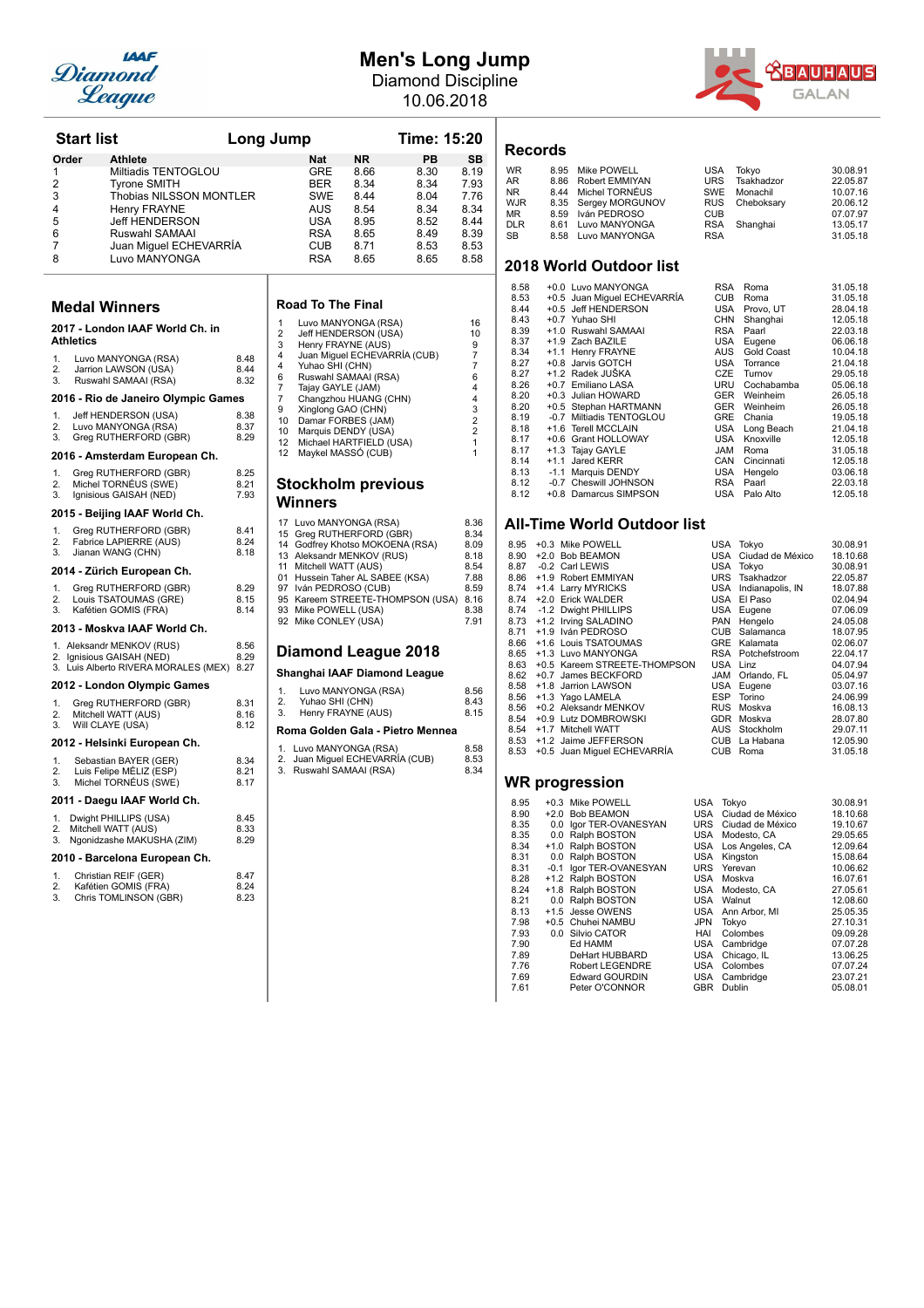### Men's Long Jump **Diamond Discipline** 10.06.2018 **1 Miltiadis TENTOGLOU (GRE)** 20y **SB:** 8.19 Chania (GRE) 19.05 **PB:** 8.30 Patra (GRE) 18.06.2017 **GENERAL:** World U20 Championships Silver medallist Long Jump (16) | European Junior champion Long Jump (17) **OTHER PB'S:** 15.61 Triple Jump(16) **HONOURS: World Jun. Ch. (1xSilver)** | **Eur. Jun. Ch. (1xGold)** | **NCH (1xWin) 2018:** Long Jump ind. Athina 1. 7.89 - Long Jump ind. Ostrava 1. 7.93 - Long Jump ind. Paris - 7.89 - Long Jump ind. Dimingham 1. 7.82 - Long Jump ind. Birmingham 9. 7.82 -<br>Long Jump Lixouri 1. 7.72 - Long Jump Chania 1. **INFO: Born in Grevena. 2 Tyrone SMITH (BER)** 33y SB: 7.93 Houston, TX (USA) 04.05 PB: 8.34 Houston, TX (USA) 05.05.2017 **GENERAL:** 2 times Commonwealth Games finalist | CAC Championships winner Long Jump (11) **Current Records: 1xNR: NR 8.34 Long Jump Houston, TX(17) HONOURS: CAC Ch. (1xGold, 1xBronze) 2018:** Long Jump ind. Houston, TX 1. 7.77 - Long Jump ind. Montreal 3. 7.68 - Long Jump ind. Birmingham 11. 7.75 - Long Jump Gold Coast CWG q 7.89 - Long Jump Gold<br>Coast CWG 10. 7.79 - Long Jump Houston, TX 1. 7.95w - Lon INFO: Born in Paget Parish. Grew up in Chicago, USA; 183cm / 73kg. Studies: Missouri University of Science and Technology. Loves cars, watching movies **3** Thobias NILSSON MONTLER (SWE) 22y SB: 7.76 Granada (ESP) 03.06 PB: 8.04 Jacksonville (USA) 08.04.2017 GENERAL: European Junior champion  $4x100m (15)$  | European U23 Championships Bronze medallist Long Jump (17) **OTHER PB'S: 39.73 4x100m(15) HONOURS: Eur. U23 Ch. (1xBronze) 2018:** Long Jump ind. Växjö 1. 7.69 - Long Jump ind. Malmö 1. 7.90 - 60m ind. Göteborg 5. 6.97 - 60m ind. Göteborg h 6.95 - Long Jump ind. Uppsala 1. 7.87 - Long Jump<br>ind. Gävle 2. 7.75 - Long Jump ind. Uppsala 1. 7.38 - 100m Skara h 10.63w **4** Henry FRAYNE (AUS) **28y** SB and PB: 8.34 Gold Coast (AUS) 10.04 GENERAL: World Indoor Championships Silver medallist Long Jump ind. (12) | Olympic Games finalist **OTHER PB'S:** 17.34w Triple Jump(12) - 17.23 Triple Jump(12) HONOURS: OG (1xFinal): 7. Long Jump Rio de Janeiro(16) 8.06 | World Ind. Ch. (1xSilver): 2. Long Jump ind. Istanbul(12) 8.23 **2018:** Long Jump Gold Coast NCH q 7.67 - Long Jump Brisbane 2. 7.77 - Long Jump Gold Coast CWG q 8.34 - Long Jump Gold Coast CWG 2. 8.33 - Long<br>Jump Shanghai DL 3. 8.15 - Long Jump Roma DL 6. 8.15 **INFO:** Born in Adelaide. 188cm / 79kg. Also played Australian football before athletics **5 Jeff HENDERSON (USA)** 29y **SB:** 8.44 Provo, UT (USA) 28.04 PB: 8.52 Toronto (CAN) 22.07.2015 **GENERAL:** Olympic champion Long Jump (16) | Pan American Games winner Long Jump (15) **OTHER PB'S:** 10.18 100m(13) - 39.39 4x100m(17) - 1:19.88 4x200m(99) HONOURS: OG (1xGold): 1. Long Jump Rio de Janeiro(16) 8.38 | PanAm G. (1xGold) | NCH (2xWin) **2018:** Long Jump Long Beach - 8.10 - Long Jump Long Beach 1. 8.24w - Long Jump Provo, UT 1. 8.44 - Long Jump Shanghai DL 4. 8.11 - Long Jump Boston, MA 1. 8.02 -<br>Long Jump Roma DL 4. 8.19 - Long Jump Hengelo 2. 8.15 **INFO:** Won the 1st US Olympic gold medal in men long jump after 12 years. Dedicated his Olympic gold to his mom who suffers from Alzheimer. Was raised in Arkansas; likes<br>playing games and watching movies. Studies: Florida **6** Ruswahl SAMAAI (RSA) 26y SB: 8.39 Paarl (RSA) 22.03 PB: 8.49 Potchefstroom (RSA) 22.04.2017 GENERAL: World Championships Bronze medallist Long Jump (17) | 2 times World Indoor Championships finalist **OTHER PB'S:** 16.10 Triple Jump(14) - 40.65 4x100m(14) HONOURS: World Ch. (1xBronze): 3. Long Jump London(17) 8.32 | Afr. Ch. (1xGold, 1xBronze) | CWG (2xBronze) 2018: Long Jump ind. Birmingham 6. 8.05 - Long Jump Pretoria 1. 8.24 - Long Jump Pretoria NCH q 7.77 - Long Jump Pretoria NCH 2. 8.21 - Long Jump Paarl 1. 8.39 - Long Jump Gold Coast CWG q 8.06 - Long Jump Gold Coast CWG 3. 8.22 - Long Jump Roma DL 3. 8.34 **INFO:** Grew up in Paarl; in a shack; nickname: Rush. Studies:University of Johannesburg; major in transport management and logistics. **7** Juan Miquel ECHEVARRÍA (CUB) 19y SB and PB: 8.53 Roma (ITA) 31.05 GENERAL: World Indoor champion Long Jump ind. (18) | Pan American Junior champion Long Jump (15) **HONOURS: World Ind. Ch. (1xGold):** 1. Long Jump ind. Birmingham(18) 8.46 | PanAm. Jun. Ch. (1xGold) | NCH (1xWin) 2018: Long Jump ind. Karlsruhe 1. 7.97 - Long Jump ind. Metz 2. 8.34 - Long Jump ind. Linz OC 8.20 - Long Jump ind. Birmingham 1. 8.46 - Long Jump Camagüey 1. 8.40 -Long Jump Roma DL 2. 8.53 **8 Luvo MANYONGA (RSA) 27y SB:** 8.58 Roma (ITA) 31.05 PB: 8.65 Potchefstroom (RSA) 22.04.2017 **GENERAL:** World champion Long Jump (17) | Olympic Games Silver medallist Long Jump (16) OTHER PB'S: 10.39w 100m(17) - 15.71 Triple Jump(10) | Current Records: 2xAR: AR 8.65 Long Jump Potchefstroom(17) - AR 8.44 Long Jump ind. Birmingham(18)

HONOURS: OG (1xSilver): 2. Long Jump Rio de Janeiro(16) 8.37 | World Ch. (1xGold): 1. Long Jump London(17) 8.48 - 5. Long Jump Daegu(11) 8.21 | World Ind. Ch. **(1xSilver):** 2. Long Jump ind. Birmingham(18) 8.44 | **World Jun. Ch. (1xGold)** 

**2018:** Long Jump ind. Paris - 8.32 - Long Jump ind. Metz 1. 8.40 - Long Jump ind. Birmingham 2. 8.44 - Long Jump Pretoria NOH 3. 0.03 - Long Jump Pretoria NCH 1. 8.41w<br>- Long Jump Gold Coast CWG q 7.91 - Long Jump Gold Co

**INFO:** Former SA Sports Star of the Year; African record holder; since 2009 he has been the 1st to jump further than 860cm. Raised in Mbekweni; he is afraid of heights; nickname: Chameleon. His sporting hero is Godfrey Mokoena; before competitions listents to Shakira's song "Waka waka".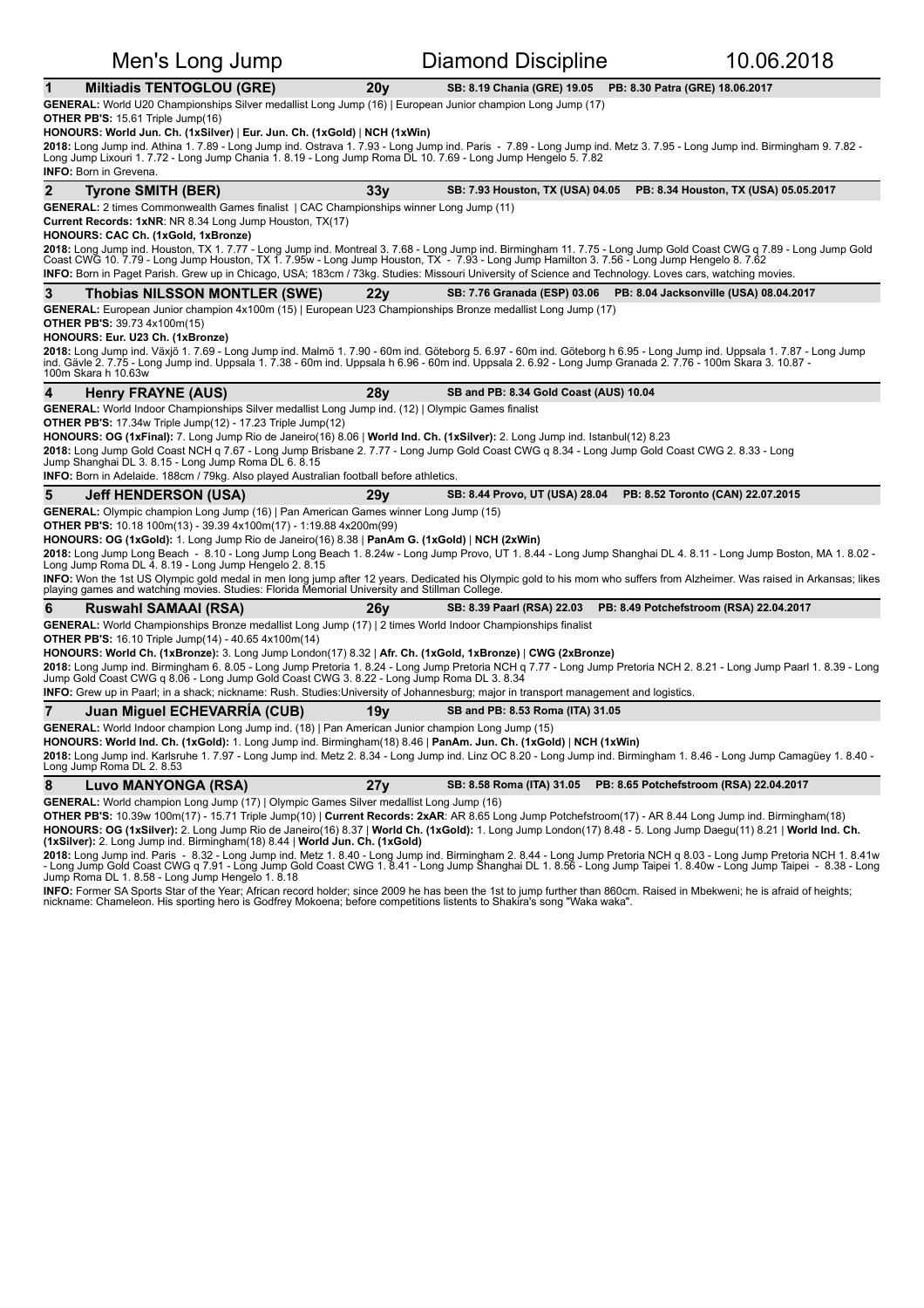

## **Men's Discus Throw**

Diamond Discipline 10.06.2018



| <b>Start list</b>                                      |                                                                                                                                                                                 | <b>Discus Throw</b>     |                      |                                                                    |                                                                                               | Time: 16:35                                                                   |                                                                               |
|--------------------------------------------------------|---------------------------------------------------------------------------------------------------------------------------------------------------------------------------------|-------------------------|----------------------|--------------------------------------------------------------------|-----------------------------------------------------------------------------------------------|-------------------------------------------------------------------------------|-------------------------------------------------------------------------------|
| Order                                                  | <b>Athlete</b>                                                                                                                                                                  |                         |                      | <b>Nat</b>                                                         | <b>NR</b>                                                                                     | PВ                                                                            | SB                                                                            |
| 1<br>$\overline{2}$<br>3<br>4<br>5<br>6<br>7<br>8<br>9 | Philip MILANOV<br>Simon PETTERSSON<br>Lukas WEISSHAIDINGER<br>Robert HARTING<br><b>Mason FINLEY</b><br>Ehsan HADADI<br><b>Fedrick DACRES</b><br>Andrius GUDZIUS<br>Daniel STAHL |                         |                      | BEL<br>SWE<br>AUT<br>GER<br>USA<br>IRI<br>JAM<br>LTU<br><b>SWE</b> | 67.26<br>71.29<br>68.98<br>74.08<br>72.34<br>69.32<br>68.88<br>73.88<br>71.29                 | 67.26<br>65.81<br>68.98<br>70.66<br>68.03<br>69.32<br>68.88<br>69.30<br>71.29 | 64.91<br>65.81<br>68.98<br>65.13<br>65.16<br>68.85<br>68.51<br>69.30<br>68.03 |
|                                                        | <b>Medal Winners</b>                                                                                                                                                            |                         |                      |                                                                    | <b>Road To The Final</b>                                                                      |                                                                               |                                                                               |
| <b>Athletics</b>                                       | 2017 - London IAAF World Ch. in                                                                                                                                                 |                         | 1<br>2<br>3<br>4     |                                                                    | Andrius GUDZIUS (LTU)<br>Ehsan HADADI (IRI)<br>Daniel STÅHL (SWE)<br>Fedrick DACRES (JAM)     |                                                                               | 15<br>13<br>11<br>9                                                           |
| 1.<br>2.<br>3.                                         | Andrius GUDZIUS (LTU)<br>Daniel STÅHL (SWE)<br>Mason FINLEY (USA)                                                                                                               | 69.21<br>69.19<br>68.03 | 5<br>6<br>7          |                                                                    | Mason FINLEY (USA)<br>Christoph HARTING (GER)<br>Robert HARTING (GER)                         |                                                                               | 7<br>5<br>4                                                                   |
| Games                                                  | 2016 - Rio de Janeiro Olympic                                                                                                                                                   |                         | 8<br>9<br>9          |                                                                    | Philip MILANOV (BEL)<br>Daniel JASINSKI (GER)                                                 | Lukas WEISSHAIDINGER (AUT)                                                    | 3<br>$\overline{\mathbf{c}}$<br>$\overline{2}$                                |
| 1.<br>2.                                               | Christoph HARTING (GER)<br>Piotr MAŁACHOWSKI (POL)<br>3. Daniel JASINSKI (GER)                                                                                                  | 68.37<br>67.55<br>67.05 | 11                   |                                                                    | Robert URBANEK (POL)                                                                          |                                                                               | 1                                                                             |
|                                                        | 2016 - Amsterdam European Ch.                                                                                                                                                   |                         |                      |                                                                    |                                                                                               | <b>Stockholm previous</b>                                                     |                                                                               |
| 1.<br>2.<br>3.                                         | Piotr MAŁACHOWSKI (POL)<br>Philip MILANOV (BEL)<br>Gerd KANTER (EST)                                                                                                            | 67.06<br>65.71<br>65.27 | 17<br>15             | Winners                                                            | Fedrick DACRES (JAM)<br>Piotr MAŁACHOWSKI (POL)                                               |                                                                               | 68.36<br>65.95                                                                |
|                                                        | 2015 - Beijing IAAF World Ch.                                                                                                                                                   |                         | 13                   |                                                                    | Piotr MAŁACHOWSKI (POL)                                                                       |                                                                               | 65.86                                                                         |
| 1.                                                     | Piotr MAŁACHOWSKI (POL)<br>2. Philip MILANOV (BEL)<br>3. Robert URBANEK (POL)                                                                                                   | 67.40<br>66.90<br>65.18 | 11<br>88<br>85<br>82 |                                                                    | Virgilijus ALEKNA (LTU)<br>Luis Mariano DELIS (CUB)<br>Knut HJELTNES (NOR)<br>Art BURNS (USA) |                                                                               | 65.05<br>65.72<br>67.20<br>67.22                                              |
|                                                        | 2014 - Zürich European Ch.                                                                                                                                                      |                         | 80<br>79             |                                                                    | Mac WILKINS (USA)<br>Mac WILKINS (USA)                                                        |                                                                               | 69.46<br>66.16                                                                |
| 1.<br>$\mathcal{P}$<br>3.                              | Robert HARTING (GER)<br>Gerd KANTER (EST)<br>Robert URBANEK (POL)                                                                                                               | 66.07<br>64.75<br>63.81 | 78                   |                                                                    | Mac WILKINS (USA)                                                                             |                                                                               | 65.34                                                                         |
|                                                        | 2013 - Moskva IAAF World Ch.                                                                                                                                                    |                         |                      |                                                                    |                                                                                               | Diamond League 2018                                                           |                                                                               |
| 1.                                                     | Robert HARTING (GER)<br>2. Piotr MAŁACHOWSKI (POL)<br>3. Gerd KANTER (EST)                                                                                                      | 69.11<br>68.36<br>65.19 | 1.<br>2.             |                                                                    | Fedrick DACRES (JAM)<br>Andrius GUDZIUS (LTU)                                                 | Roma Golden Gala - Pietro Mennea                                              | 68.51<br>68.17                                                                |
|                                                        | 2012 - London Olympic Games                                                                                                                                                     |                         | 3.                   |                                                                    | Ehsan HADADI (IRI)                                                                            |                                                                               | 65.93                                                                         |
| 1.<br>2.<br>3.                                         | Robert HARTING (GER)<br>Ehsan HADADI (IRI)<br>Gerd KANTER (EST)                                                                                                                 | 68.27<br>68.18<br>68.03 | 1.<br>2.<br>3.       |                                                                    | Oslo Bislett Games<br>Andrius GUDZIUS (LTU)<br>Ehsan HADADI (IRI)<br>Daniel STAHL (SWE)       |                                                                               | 69.04<br>67.55<br>67.04                                                       |
|                                                        | 2012 - Helsinki European Ch.                                                                                                                                                    |                         |                      |                                                                    |                                                                                               |                                                                               |                                                                               |
| 1.<br>2.<br>3.                                         | Robert HARTING (GER)<br>Gerd KANTER (EST)<br>Rutger SMITH (NED)                                                                                                                 | 68.30<br>66.53<br>64.02 |                      |                                                                    |                                                                                               |                                                                               |                                                                               |
|                                                        | 2011 - Daegu IAAF World Ch.                                                                                                                                                     |                         |                      |                                                                    |                                                                                               |                                                                               |                                                                               |
| 1.<br>2.<br>3.                                         | Robert HARTING (GER)<br>Gerd KANTER (EST)<br>Ehsan HADADI (IRI)                                                                                                                 | 68.97<br>66.95<br>66.08 |                      |                                                                    |                                                                                               |                                                                               |                                                                               |
|                                                        | 2010 - Barcelona European Ch.                                                                                                                                                   |                         |                      |                                                                    |                                                                                               |                                                                               |                                                                               |
|                                                        | 1. Piotr MAŁACHOWSKI (POL)                                                                                                                                                      | 68.87                   |                      |                                                                    |                                                                                               |                                                                               |                                                                               |

## 1. Piotr MAŁACHOWSKI (POL) 68.87 2. Robert HARTING (GER) 68.47 3. Róbert FAZEKAS (HUN) 66.43

### **R**

| 1              | Andrius GUDZIUS (LTU)      | 15             |
|----------------|----------------------------|----------------|
| $\overline{2}$ | Ehsan HADADI (IRI)         | 13             |
| 3              | Daniel STÅHL (SWE)         | 11             |
| $\overline{4}$ | Fedrick DACRES (JAM)       | 9              |
| 5              | Mason FINLEY (USA)         | $\overline{7}$ |
| 6              | Christoph HARTING (GER)    | 5              |
| 7              | Robert HARTING (GER)       | 4              |
| 8              | Philip MILANOV (BEL)       | 3              |
| 9              | Daniel JASINSKI (GER)      | $\overline{2}$ |
| 9              | Lukas WEISSHAIDINGER (AUT) | $\overline{2}$ |
| 11             | Robert URBANEK (POL)       | 1              |
|                |                            |                |
|                |                            |                |
|                | <b>Stockholm previous</b>  |                |
|                |                            |                |

| 17 | Fedrick DACRES (JAM)     | 68.36 |
|----|--------------------------|-------|
| 15 | Piotr MAŁACHOWSKI (POL)  | 65.95 |
| 13 | Piotr MAŁACHOWSKI (POL)  | 65.86 |
| 11 | Virgilijus ALEKNA (LTU)  | 65.05 |
| 88 | Luis Mariano DELIS (CUB) | 65.72 |
| 85 | Knut HJELTNES (NOR)      | 67.20 |
| 82 | Art BURNS (USA)          | 67.22 |
| 80 | Mac WILKINS (USA)        | 69.46 |
| 79 | Mac WILKINS (USA)        | 66.16 |
| 78 | Mac WILKINS (USA)        | 65.34 |
|    |                          |       |
|    |                          |       |

### **<u>ague 2018</u>**

### **a** - Pietro Mennea

|    | 3. Ehsan HADADI (IRI)<br>Oslo Bislett Games | 65.93 |
|----|---------------------------------------------|-------|
| 2. | Andrius GUDZIUS (LTU)                       | 68.17 |
|    | 1. Fedrick DACRES (JAM)                     | 68.51 |
|    |                                             |       |

|    | Andrius GUDZIUS (LTU) | 69.04 |
|----|-----------------------|-------|
|    | Ehsan HADADI (IRI)    | 67.55 |
| 3. | Daniel STÅHL (SWE)    | 67.04 |

### **Records**

| <b>WR</b>  | 74.08 Jürgen SCHULT     |            | GDR Neubrandenburg | 06.06.86 |
|------------|-------------------------|------------|--------------------|----------|
| AR         | 74.08 Jürgen SCHULT     |            | GDR Neubrandenburg | 06.06.86 |
| NR.        | 71.29 Daniel STÅHL      |            | SWE Sollentuna     | 29.06.17 |
| WJB        | 65.31 Mykyta NESTERENKO |            | UKR Tallinn        | 03.06.08 |
| MR         | 72.34 Ben PLUCKNETT     | <b>USA</b> |                    | 07.07.81 |
| <b>DLR</b> | 69.83 Piotr MAŁACHOWSKI | POL        | Gateshead          | 10.07.10 |
| SB         | 69.30 Andrius GUDZIUS   | LTU        |                    | 08.06.18 |
|            |                         |            |                    |          |

### **2018 World Outdoor list**

| 69.30 Andrius GUDZIUS          | LTU        | Chorzów         | 08.06.18 |
|--------------------------------|------------|-----------------|----------|
| 68.98 Lukas WEISSHAIDINGER     | AUT        | Rehlingen       | 20.05.18 |
| 68.85 Ehsan HADADI             | IRI        | Chula Vista, CA | 12.04.18 |
| 68.51 Fedrick DACRES           | <b>JAM</b> | Roma            | 31.05.18 |
| 68.03 Daniel STÅHL             | SWE        | Chula Vista, CA | 12.04.18 |
| 67.72 Traves SMIKLE            | JAM        | Kingston        | 20.01.18 |
| 67.59 Christoph HARTING        | <b>GER</b> | Schönebeck      | 18.05.18 |
| 66.98 Martin WIERIG            | <b>GER</b> | Schönebeck      | 18.05.18 |
| 66.59 Daniel JASINSKI          | <b>GER</b> | Turnov          | 29.05.18 |
| 66.32 Sam MATTIS               | <b>USA</b> | Tucson, AZ      | 17.05.18 |
| 66.22 Alin Alexandru FIRFIRICA | <b>ROU</b> | Zenica          | 06.06.18 |
| 66.04 Andrew EVANS             | USA        | Chicago, IL     | 01.06.18 |
| 65.98 David WROBEL             | GER        | Schönebeck      | 18.05.18 |
| 65.81 Simon PETTERSSON         | SWE        | Leiria          | 10.03.18 |
| 65.79 Reggie JAGERS            | USA        | Tucson, AZ      | 19.05.18 |
| 65.63 Zoltán KŐVÁGÓ            | <b>HUN</b> | Szombathely     | 19.05.18 |
| 65.33 Rodney BROWN             | USA        | Chicago, IL     | 01.06.18 |
| 65.16 Mason FINLEY             | <b>USA</b> | Oslo            | 07.06.18 |
| 65.15 Robert URBANEK           | <b>POL</b> | Radom           | 27.05.18 |
| 65.13 Robert HARTING           | <b>GER</b> | Chorzów         | 08.06.18 |

### **All-Time World Outdoor list**

| 74.08 Jürgen SCHULT      | GDR        | Neubrandenburg | 06.06.86 |
|--------------------------|------------|----------------|----------|
| 73.88 Virgilijus ALEKNA  | LTU        | Kaunas         | 03.08.00 |
| 73.38 Gerd KANTER        | <b>EST</b> | Helsingborg    | 04.09.06 |
| 72.34 Ben PLUCKNETT      | USA        | Stockholm      | 07.07.81 |
| 71.86 Yuriy DUMCHEV      | <b>URS</b> | Moskva         | 29.05.83 |
| 71.84 Piotr MAŁACHOWSKI  | <b>POL</b> | Hengelo        | 08.06.13 |
| 71.70 Róbert FAZEKAS     | <b>HUN</b> | Szombathely    | 14.07.02 |
| 71.50 Lars RIEDEL        | GER        | Wiesbaden      | 03.05.97 |
| 71.29 Daniel STÅHL       | SWE        | Sollentuna     | 29.06.17 |
| 71.26 John POWELL        | USA        | San José       | 09.06.84 |
| 71.26 Rickard BRUCH      | SWE        | Malmö          | 15.11.84 |
| 71.26 Imrich BUGAR       | тсн        | San José       | 25.05.85 |
| 71.18 Art BURNS          | USA        | San José       | 19.07.83 |
| 71.16 Wolfgang SCHMIDT   | <b>GDR</b> | Berlin         | 09.08.78 |
| 71.14 Anthony WASHINGTON | USA        | Salinas        | 22.05.96 |
| 71.06 Luis Mariano DELIS | <b>CUB</b> | La Habana      | 21.05.83 |
| 70.98 Mac WILKINS        | USA        | Helsinki       | 09.07.80 |
| 70.82 Aleksander TAMMERT | EST        | Denton         | 15.04.06 |
| 70.66 Robert HARTING     | <b>GER</b> | Turnov         | 22.05.12 |
| 70.54 Dmitriy SHEVCHENKO | <b>RUS</b> | Krasnodar      | 07.05.02 |
|                          |            |                |          |
|                          |            |                |          |

| 74.08 Jürgen SCHULT      | <b>GDR</b> | Neubrandenburg | 06.06.86 |
|--------------------------|------------|----------------|----------|
| 71.86 Yuriy DUMCHEV      | <b>URS</b> | Moskva         | 29.05.83 |
| 71.16 Wolfgang SCHMIDT   | <b>GDR</b> | Berlin         | 09.08.78 |
| 70.86 Mac WILKINS        | <b>USA</b> | San José       | 01.05.76 |
| 70.24 Mac WILKINS        | <b>USA</b> | San José       | 01.05.76 |
| 69.80 Mac WILKINS        | USA        | San José       | 01.05.76 |
| 69.18 Mac WILKINS        | USA        | Walnut         | 24.04.76 |
| 69.08 John POWELL        | USA        | Long Beach     | 04.05.75 |
| 68.48 John VAN REENEN    | <b>RSA</b> | Stellenbosch   | 14.03.75 |
| 68.40 Rickard BRUCH      | <b>SWE</b> | Stockholm      | 05.07.72 |
| 68.40 Jay SILVESTER      | USA        | Reno, NV       | 18.09.68 |
| 66.54 Jay SILVESTER      | <b>USA</b> | Modesto, CA    | 25.05.68 |
| 65.22 Ludvík DANĚK       | TCH        | Sokolov        | 12.10.65 |
| 64.55 Ludvík DANĚK       | <b>TCH</b> | Turnov         | 02.08.64 |
| 62.94 AI OERTER          | USA        | Walnut         | 25.04.64 |
| 62.62 AI OERTER          | USA        | Walnut         | 27.04.63 |
| 62.45 AI OERTER          | USA        | Chicago, IL    | 01.07.62 |
| 61.64 Vladimir TRUSENYEV | <b>URS</b> | Leningrad      | 04.06.62 |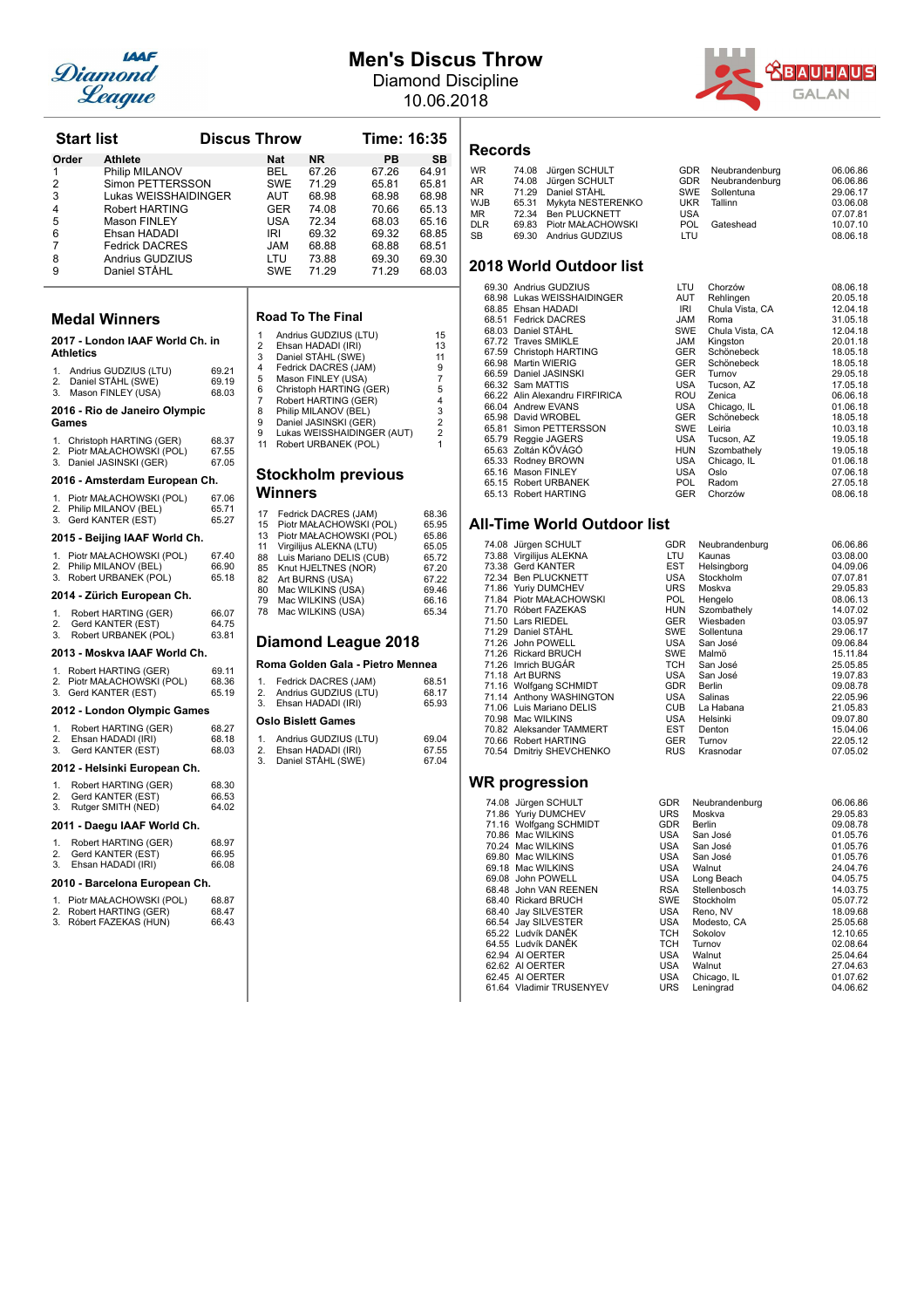| <b>Men's Discus Throw</b>                                                                                                                                                                                                                                                                                                                                                                                                                                                                                                                                                                                                                                                                                                                                                                                                                                                                                                                                                                                                                                                                                                                                                                                                                                                                                                                                                       |                                                                                                                                                                                                                                                                                                                                                                                                                                                                                                                                                                                                                                                                                                                                                                               | Diamond Discipline                                                | 10.06.2018                            |  |  |  |
|---------------------------------------------------------------------------------------------------------------------------------------------------------------------------------------------------------------------------------------------------------------------------------------------------------------------------------------------------------------------------------------------------------------------------------------------------------------------------------------------------------------------------------------------------------------------------------------------------------------------------------------------------------------------------------------------------------------------------------------------------------------------------------------------------------------------------------------------------------------------------------------------------------------------------------------------------------------------------------------------------------------------------------------------------------------------------------------------------------------------------------------------------------------------------------------------------------------------------------------------------------------------------------------------------------------------------------------------------------------------------------|-------------------------------------------------------------------------------------------------------------------------------------------------------------------------------------------------------------------------------------------------------------------------------------------------------------------------------------------------------------------------------------------------------------------------------------------------------------------------------------------------------------------------------------------------------------------------------------------------------------------------------------------------------------------------------------------------------------------------------------------------------------------------------|-------------------------------------------------------------------|---------------------------------------|--|--|--|
| $\mathbf 1$<br><b>Philip MILANOV (BEL)</b>                                                                                                                                                                                                                                                                                                                                                                                                                                                                                                                                                                                                                                                                                                                                                                                                                                                                                                                                                                                                                                                                                                                                                                                                                                                                                                                                      | 26y                                                                                                                                                                                                                                                                                                                                                                                                                                                                                                                                                                                                                                                                                                                                                                           | SB: 64.91 Deinze (BEL) 19.05<br>PB: 67.26 Doha (QAT) 06.05.2016   |                                       |  |  |  |
| GENERAL: World Championships Silver medallist Discus Throw (15)   European Championships Silver medallist Discus Throw (16)<br><b>OTHER PB'S:</b> 18.40 Shot Put(18)   Current Records: 1xNR: NR 67.26 Discus Throw Doha(16)<br>HONOURS: World Ch. (1xSilver): 2. Discus Throw Beijing(15) 66.90   Eur. Ch. (1xSilver): 2. Discus Throw Amsterdam(16) 65.71   Eur. Team Ch./1st (1xWin)   WUG<br>(1xGold)<br>2018: Shot Put ind. Gent 1. 17.67 - Shot Put ind. Gent 1. 18.27 - Shot Put Herentals 1. 18.40 - Discus Throw Herentals 1. 64.09 - Shot Put Gent 1. 16.63 - Discus                                                                                                                                                                                                                                                                                                                                                                                                                                                                                                                                                                                                                                                                                                                                                                                                  |                                                                                                                                                                                                                                                                                                                                                                                                                                                                                                                                                                                                                                                                                                                                                                               |                                                                   |                                       |  |  |  |
| Throw Gent 1. 64.22 - Discus Throw Deinze 1. 64.91 - Discus Throw Oordegem 1. 63.74 - Discus Throw Roma DL 10. 61.57 - Discus Throw Oslo DL 6. 64.40<br>INFO: National record holder. Studies: Digital Arts and Entertainment University, Kotrijk. Born in Brugge. 198cm / 112kg.                                                                                                                                                                                                                                                                                                                                                                                                                                                                                                                                                                                                                                                                                                                                                                                                                                                                                                                                                                                                                                                                                               |                                                                                                                                                                                                                                                                                                                                                                                                                                                                                                                                                                                                                                                                                                                                                                               |                                                                   |                                       |  |  |  |
| $\mathbf{2}$<br><b>Simon PETTERSSON (SWE)</b>                                                                                                                                                                                                                                                                                                                                                                                                                                                                                                                                                                                                                                                                                                                                                                                                                                                                                                                                                                                                                                                                                                                                                                                                                                                                                                                                   | 24v                                                                                                                                                                                                                                                                                                                                                                                                                                                                                                                                                                                                                                                                                                                                                                           | SB and PB: 65.81 Leiria (POR) 10.03                               |                                       |  |  |  |
| <b>GENERAL:</b> European (Winter) Throwing Cup Silver medallist Discus Throw (18)<br><b>HONOURS: Eur. Throw. Cup (1xSilver)</b><br>2018: Shot Put ind. Växjö 2. 17.17 - Shot Put ind. Gävle 6. 16.76 - Weight Throw ind. Gävle 5. 19.04 - Discus Throw Leiria 2. 65.81 - Discus Throw La Jolla, CA 5. 64.58 -<br>Discus Throw Long Beach 5. 61.78 - Discus Throw Irvine 1. 63.92 - Discus Throw Balsta 1. 61.13 - Discus Throw Viimsi 2. 63.92 - Discus Throw Halle 9. 62.36 - Discus<br>Throw Tartu 2. 63.20                                                                                                                                                                                                                                                                                                                                                                                                                                                                                                                                                                                                                                                                                                                                                                                                                                                                   |                                                                                                                                                                                                                                                                                                                                                                                                                                                                                                                                                                                                                                                                                                                                                                               |                                                                   |                                       |  |  |  |
| 3<br><b>Lukas WEISSHAIDINGER (AUT)</b>                                                                                                                                                                                                                                                                                                                                                                                                                                                                                                                                                                                                                                                                                                                                                                                                                                                                                                                                                                                                                                                                                                                                                                                                                                                                                                                                          | 26y                                                                                                                                                                                                                                                                                                                                                                                                                                                                                                                                                                                                                                                                                                                                                                           | SB and PB: 68.98 Rehlingen (GER) 20.05                            |                                       |  |  |  |
| GENERAL: Olympic Games finalist   6 times National champion Shot Put (15, 14, 13, 12), Discus Throw (16, 15)<br>OTHER PB'S: 19.22 Shot Put(12) - 19.90 Shot Put (6kg)(11) - 63.83 Discus Throw (1,75kg)(11)   Current Records: 1xNR: NR 68.98 Discus Throw Rehlingen(18)<br>HONOURS: OG (1xFinal): 6. Discus Throw Rio de Janeiro(16) 64.95   Eur. Throw. Cup (1xGold)   Eur. Jun. Ch. (1xGold)<br>2018: Discus Throw Leiria 6. 61.82 - Discus Throw Santa Cruz de Tenerife 1. 68.21 - Discus Throw Schwechat 1. 66.10 - Discus Throw Rehlingen 1. 68.98 - Discus<br>Throw Roma DL 7. 64.16<br><b>INFO:</b> Former Male Athlete of the Year in Austria; Born in Schärding; previously competed in gymnastics. National record holder. In Austria became the "Newcomer of the<br>Year 2016".                                                                                                                                                                                                                                                                                                                                                                                                                                                                                                                                                                                     |                                                                                                                                                                                                                                                                                                                                                                                                                                                                                                                                                                                                                                                                                                                                                                               |                                                                   |                                       |  |  |  |
| 4<br><b>Robert HARTING (GER)</b>                                                                                                                                                                                                                                                                                                                                                                                                                                                                                                                                                                                                                                                                                                                                                                                                                                                                                                                                                                                                                                                                                                                                                                                                                                                                                                                                                | 33 <sub>V</sub>                                                                                                                                                                                                                                                                                                                                                                                                                                                                                                                                                                                                                                                                                                                                                               | SB: 65.13 Chorzów (POL) 08.06                                     | PB: 70.66 Turnov (CZE) 22.05.2012     |  |  |  |
| <b>GENERAL:</b> 3 times World champion Discus Throw (13, 11, 09)   Olympic champion Discus Throw (12)<br><b>OTHER PB'S:</b> 18.63 Shot Put(07) - 64.05 Discus Throw (1,75kg)(03) - 63.70 Discus Throw (1,5kg)(01)<br>HONOURS: OG (1xGold): 1. Discus Throw London(12) 68.27 - 4. Discus Throw Beijing(08) 67.09   World Ch. (3xGold, 1xSilver): 1. Discus Throw Moskva(13) 69.11 -<br>1. Discus Throw Daegu(11) 68.97 - 1. Discus Throw Berlin(09) 69.43 - 2. Discus Throw Osaka(07) 66.68 - 6. Discus Throw London(17) 65.10   World (Cont.) Cup (1xGold)  <br>Eur. Ch. (2xGold, 1xSilver): 1. Discus Throw Zürich(14) 66.07 - 1. Discus Throw Helsinki(12) 68.30 - 2. Discus Throw Barcelona(10) 68.47<br>2018: Discus Throw Schönebeck 4. 63.67 - Discus Throw Roma DL 5. 64.64 - Discus Throw Chorzów 3. 65.13<br>INFO: Had torn the quadriceps tendon in the right knee in spring 2018 during preparation for Berlin ECH; Said he was planning to end his carreer in 2018 afher the ECH in<br>his home city. After winning gold in London OG in 2012 he lost his accreditation card and had to sleep in a train station. Known for exuberant victory celebrations, including<br>ripping the shirt off his chest or running with German flag over the hurdles; often called the "Incredible Hulk". Left home at the age of 15; interested in art and commercial-<br>making. |                                                                                                                                                                                                                                                                                                                                                                                                                                                                                                                                                                                                                                                                                                                                                                               |                                                                   |                                       |  |  |  |
| 5<br><b>Mason FINLEY (USA)</b>                                                                                                                                                                                                                                                                                                                                                                                                                                                                                                                                                                                                                                                                                                                                                                                                                                                                                                                                                                                                                                                                                                                                                                                                                                                                                                                                                  | 27y                                                                                                                                                                                                                                                                                                                                                                                                                                                                                                                                                                                                                                                                                                                                                                           | SB: 65.16 Oslo (NOR) 07.06<br>PB: 68.03 London (GBR) 05.08.2017   |                                       |  |  |  |
| GENERAL: World Championships Bronze medallist Discus Throw (17)   NACAC U23 champion Discus Throw (10)<br><b>OTHER PB'S:</b> 20.68 Shot Put(10) - 20.36 Shot Put (6kg)(09) - 65.34 Discus Throw (1,75kg)(09)<br>HONOURS: World Ch. (1xBronze): 3. Discus Throw London(17) 68.03   WUG (1xBronze)   NACAC U23 Ch. (1xGold, 1xSilver)   NCH (2xWin)<br>2018: Discus Throw Lawrence 1. 63.88 - Discus Throw Roma DL 6. 64.17 - Discus Throw Oslo DL 5. 65.16<br><b>INFO:</b> Born in Kansas City. Studies: University of Kansas. Major in film, acting.                                                                                                                                                                                                                                                                                                                                                                                                                                                                                                                                                                                                                                                                                                                                                                                                                            |                                                                                                                                                                                                                                                                                                                                                                                                                                                                                                                                                                                                                                                                                                                                                                               |                                                                   |                                       |  |  |  |
| 6<br>Ehsan HADADI (IRI)                                                                                                                                                                                                                                                                                                                                                                                                                                                                                                                                                                                                                                                                                                                                                                                                                                                                                                                                                                                                                                                                                                                                                                                                                                                                                                                                                         | 33y                                                                                                                                                                                                                                                                                                                                                                                                                                                                                                                                                                                                                                                                                                                                                                           | SB: 68.85 Chula Vista, CA (USA) 12.04                             | PB: 69.32 Tallinn (EST) 03.06.2008    |  |  |  |
| GENERAL: Olympic Games Silver medallist Discus Throw (12)   5 times Asian champion Discus Throw (17, 07, 05, 11, 09)<br><b>Current Records: 1xAR: AR 69.32 Discus Throw Tallinn(08)</b><br>HONOURS: OG (1xSilver): 2. Discus Throw London(12) 68.18   World Ch. (1xBronze): 3. Discus Throw Daegu(11) 66.08 - 7. Discus Throw Osaka(07) 64.53   World<br>(Cont.) Cup (1xSilver, 1xBronze)   Asi. Ch. (5xGold)<br>2018: Discus Throw Chula Vista, CA 1. 68.85 - Discus Throw La Jolla, CA 1. 67.04 - Discus Throw Long Beach 1. 66.20 - Discus Throw Halle 3. 66.13 - Discus<br>Throw Roma DL 3. 65.93 - Discus Throw Oslo DL 2. 67.55 - Discus Throw Chorzów 2. 66.68<br>INFO: Born in Tehran; 192cm / 110kg. After London Olympics he offered his silver medal to children with cancer, and travelled to Azerbaijan to gather fund for the 2012<br>earthquakes' victims - 2012. First name means a person who is always doing good things for people; his father was a football player. He also played handball and football<br>before athletics.                                                                                                                                                                                                                                                                                                                              |                                                                                                                                                                                                                                                                                                                                                                                                                                                                                                                                                                                                                                                                                                                                                                               |                                                                   |                                       |  |  |  |
| 7<br><b>Fedrick DACRES (JAM)</b>                                                                                                                                                                                                                                                                                                                                                                                                                                                                                                                                                                                                                                                                                                                                                                                                                                                                                                                                                                                                                                                                                                                                                                                                                                                                                                                                                | 24 v                                                                                                                                                                                                                                                                                                                                                                                                                                                                                                                                                                                                                                                                                                                                                                          | SB: 68.51 Roma (ITA) 31.05<br>PB: 68.88 Kingston (JAM) 11.02.2017 |                                       |  |  |  |
| G. (1xGold)<br>INFO: Born in Kingston. Reached the 1st Jamaican throwing DL-victory - 2017. Sociology studies at University of the West Indies.                                                                                                                                                                                                                                                                                                                                                                                                                                                                                                                                                                                                                                                                                                                                                                                                                                                                                                                                                                                                                                                                                                                                                                                                                                 | GENERAL: 2 times World Championships finalist Discus Throw (17)   Commonwealth Games winner Discus Throw (18)<br>OTHER PB'S: 20.46 Shot Put(17) - 62.80 Discus Throw (1,75kg)(12) - 67.05 Discus Throw (1,5kg)(11)   Current Records: 1xNR: NR 68.88 Discus Throw Kingston(17)<br>HONOURS: World Ch. (2xFinal): 4. Discus Throw London(17) 65.83 - 7. Discus Throw Beijing(15) 64.22   World Jun. Ch. (1xGold)   World Youth Ch. (1xGold)   PanAm<br>2018: Discus Throw Manchester 1. 65.16 - Discus Throw Kingston 1. 68.08 - Discus Throw Kingston 1. 66.90 - Discus Throw Kingston 1. 66.42 - Discus Throw Gold<br>Coast CWG q 66.20 - Discus Throw Gold Coast CWG 1. 68.20 - Shot<br>Throw Roma DL 1. 68.51 - Discus Throw Tartu 1. 68.12 - Discus Throw Oslo DL 8. 63.85 |                                                                   |                                       |  |  |  |
| 8<br><b>Andrius GUDZIUS (LTU)</b>                                                                                                                                                                                                                                                                                                                                                                                                                                                                                                                                                                                                                                                                                                                                                                                                                                                                                                                                                                                                                                                                                                                                                                                                                                                                                                                                               | 27 <sub>V</sub>                                                                                                                                                                                                                                                                                                                                                                                                                                                                                                                                                                                                                                                                                                                                                               | SB and PB: 69.30 Chorzów (POL) 08.06                              |                                       |  |  |  |
| GENERAL: World champion Discus Throw (17)   World Junior champion Discus Throw (1,75kg) (10)<br><b>OTHER PB'S:</b> 65.51 Discus Throw (1,75kg)(10) - 65.06 Discus Throw (1,5kg)(08)<br>HONOURS: World Ch. (1xGold): 1. Discus Throw London(17) 69.21   World Jun. Ch. (1xGold)   Eur. Throw. Cup (1xSilver)   Eur. Team Ch./1st (1xWin)<br>2018: Discus Throw Vilnius 1. 68.98 - Discus Throw Tartu 1. 69.13 - Discus Throw Viimsi 1. 67.02 - Discus Throw Birmingham 1. 67.82 - Discus Throw Roma DL 2. 68.17 -<br>Discus Throw Utena 1. 68.98 - Discus Throw Oslo DL 1. 69.04 - Discus Throw Chorzów 1. 69.30<br>INFO: Former Lithuanian Male Athlete and Lithuanian Sportsman of the Year. Born in Kaunas. 199cm / 130kg.                                                                                                                                                                                                                                                                                                                                                                                                                                                                                                                                                                                                                                                    |                                                                                                                                                                                                                                                                                                                                                                                                                                                                                                                                                                                                                                                                                                                                                                               |                                                                   |                                       |  |  |  |
| 9<br>Daniel STÅHL (SWE)<br>GENERAL: World Championships Silver medallist Discus Throw (17)   World Championships finalist                                                                                                                                                                                                                                                                                                                                                                                                                                                                                                                                                                                                                                                                                                                                                                                                                                                                                                                                                                                                                                                                                                                                                                                                                                                       | 25y                                                                                                                                                                                                                                                                                                                                                                                                                                                                                                                                                                                                                                                                                                                                                                           | SB: 68.03 Chula Vista, CA (USA) 12.04                             | PB: 71.29 Sollentuna (SWE) 29.06.2017 |  |  |  |
| OTHER PB'S: 19.38 Shot Put(16) - 60.85 Discus Throw (1,75kg)(11)   Current Records: 1xNR: NR 71.29 Discus Throw Sollentuna(17)<br>HONOURS: World Ch. (1xSilver): 2. Discus Throw London(17) 69.19 - 5. Discus Throw Beijing(15) 64.73   Eur. Throw. Cup (1xGold)   Eur. Team Ch./1st (1xWin)<br>2018: Discus Throw Leiria 1. 66.81 - Discus Throw Chula Vista, CA 2. 68.03 - Discus Throw La Jolla, CA 4. 64.98 - Discus Throw Long Beach 3. 64.35 - Discus<br>Throw Irvine 2. 63.16 - Discus Throw Halle 2. 66.65 - Discus Throw<br><b>INFO:</b> Born in Jarfalla. Former Swedish Athlete and Sportsman of the Year.                                                                                                                                                                                                                                                                                                                                                                                                                                                                                                                                                                                                                                                                                                                                                           |                                                                                                                                                                                                                                                                                                                                                                                                                                                                                                                                                                                                                                                                                                                                                                               |                                                                   |                                       |  |  |  |

**I**ish Athlete and Sportsman of the Yea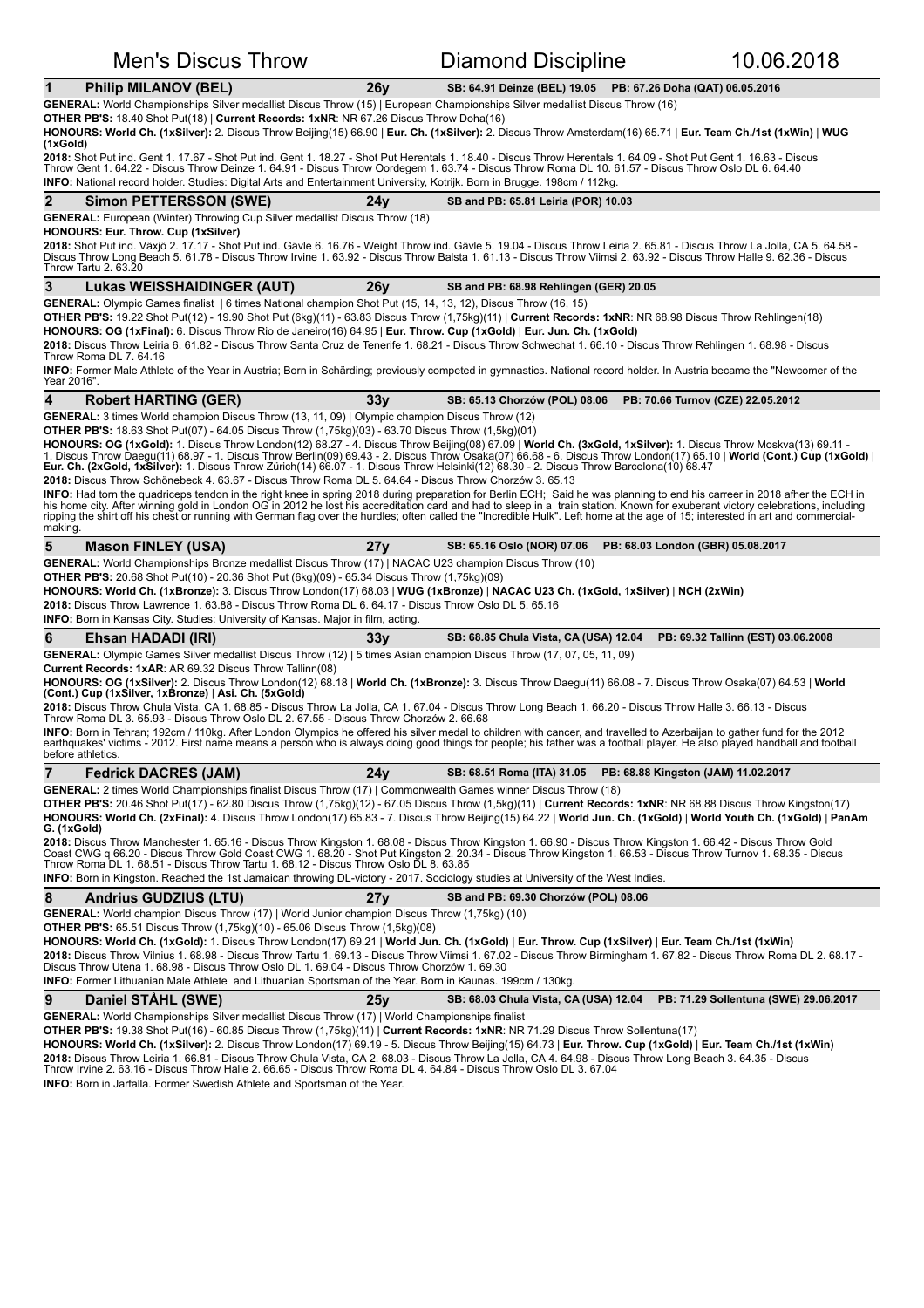

## **Women's 100m** Diamond Discipline

10.06.2018



| <b>Start list</b>                                               |                                                                                                                                                                                                                                                                                                                                                                                                                                                                                                                                                                                                                                                                                                                                                                                                                                                                                                                                                                                                                                                                                                                                          |                                                                                                                                                                                                                                                | 100m                                                                                                              |                                                                                                                                                                                                                                                                                                          |                                                                                                                                                                                                                                                                                                                                                                                                                                                                                                                                                                                                                                                                                      | Time: 16:20                                                                                                                                   |                                                                                                                                                                                                                                                                                                |
|-----------------------------------------------------------------|------------------------------------------------------------------------------------------------------------------------------------------------------------------------------------------------------------------------------------------------------------------------------------------------------------------------------------------------------------------------------------------------------------------------------------------------------------------------------------------------------------------------------------------------------------------------------------------------------------------------------------------------------------------------------------------------------------------------------------------------------------------------------------------------------------------------------------------------------------------------------------------------------------------------------------------------------------------------------------------------------------------------------------------------------------------------------------------------------------------------------------------|------------------------------------------------------------------------------------------------------------------------------------------------------------------------------------------------------------------------------------------------|-------------------------------------------------------------------------------------------------------------------|----------------------------------------------------------------------------------------------------------------------------------------------------------------------------------------------------------------------------------------------------------------------------------------------------------|--------------------------------------------------------------------------------------------------------------------------------------------------------------------------------------------------------------------------------------------------------------------------------------------------------------------------------------------------------------------------------------------------------------------------------------------------------------------------------------------------------------------------------------------------------------------------------------------------------------------------------------------------------------------------------------|-----------------------------------------------------------------------------------------------------------------------------------------------|------------------------------------------------------------------------------------------------------------------------------------------------------------------------------------------------------------------------------------------------------------------------------------------------|
| Lane<br>1<br>2<br>3<br>4<br>5<br>6<br>7<br>8                    | <b>Athlete</b><br>Khalifa ST. FORT<br>Gina LÜCKENKEMPER<br>Michelle-Lee AHYE<br>Dina ASHER-SMITH<br>Murielle AHOURE<br>Blessing OKAGBARE-IGHOTEGUONOR<br>Carina HORN<br>Irene EKELUND                                                                                                                                                                                                                                                                                                                                                                                                                                                                                                                                                                                                                                                                                                                                                                                                                                                                                                                                                    |                                                                                                                                                                                                                                                |                                                                                                                   | Nat<br>TTO<br>GER<br>TTO<br><b>GBR</b><br>CIV<br><b>NGR</b><br><b>RSA</b><br>SWE                                                                                                                                                                                                                         | <b>NR</b><br>10.82<br>10.81<br>10.82<br>10.92<br>10.78<br>10.86<br>10.98<br>11.16                                                                                                                                                                                                                                                                                                                                                                                                                                                                                                                                                                                                    | PB<br>11.06<br>10.95<br>10.82<br>10.92<br>10.78<br>10.79<br>10.98<br>11.35                                                                    | SΒ<br>11.28<br>11.16<br>11.06<br>10.92<br>10.90<br>10.90<br>10.98<br>11.72                                                                                                                                                                                                                     |
| Athletics<br>1.<br>2.<br>3.<br>1.<br>2.<br>3.<br>1.<br>2.<br>3. | <b>Medal Winners</b><br>2017 - London IAAF World Ch. in<br>Tori BOWIE (USA)<br>Marie-Josée TA LOU (CIV)<br>Dafne SCHIPPERS (NED)<br>2016 - Rio de Janeiro Olympic Games<br>1. Elaine THOMPSON (JAM)<br>2. Tori BOWIE (USA)<br>3. Shelly-Ann FRASER-PRYCE (JAM)<br>2016 - Amsterdam European Ch.<br>Dafne SCHIPPERS (NED)<br>Ivet LALOVA-COLLIO (BUL)<br>Mujinga KAMBUNDJI (SUI)<br>2015 - Beijing IAAF World Ch.<br>1. Shelly-Ann FRASER-PRYCE (JAM)<br>2. Dafne SCHIPPERS (NED)<br>3. Tori BOWIE (USA)<br>2014 - Zürich European Ch.<br>Dafne SCHIPPERS (NED)<br>Myriam SOUMARE (FRA)<br>Ashleigh NELSON (GBR)<br>2013 - Moskva IAAF World Ch.<br>1. Shelly-Ann FRASER-PRYCE (JAM)<br>2. Murielle AHOURÉ (CIV)<br>3. Carmelita JETER (USA)<br>2012 - London Olympic Games<br>1. Shelly-Ann FRASER-PRYCE (JAM)<br>2. Carmelita JETER (USA)<br>3. Veronica CAMPBELL-BROWN (JAM)<br>2012 - Helsinki European Ch.<br>1. Ivet LALOVA-COLLIO (BUL)<br>2. Olesya POVH (UKR)<br>3. Lina GRINČIKAITÉ-SAMUOLÉ (LTU)<br>2011 - Daegu IAAF World Ch.<br>1. Carmelita JETER (USA)<br>2. Veronica CAMPBELL-BROWN (JAM)<br>3. Kelly-Ann BAPTISTE (TTO) | 10.85<br>10.86<br>10.96<br>1071<br>10.83<br>10.86<br>10.90<br>11.20<br>11.25<br>10.76<br>10.81<br>10.86<br>11.12<br>11.16<br>11.22<br>10.71<br>10.93<br>10.94<br>10.75<br>10.78<br>10.81<br>11.28<br>11.32<br>11.32<br>10.90<br>10.97<br>10.98 | 1<br>$\overline{2}$<br>3<br>4<br>5<br>6<br>7<br>8<br>9<br>9<br>11<br>11<br>13<br>1.<br>2.<br>3.<br>1.<br>2.<br>3. | <b>Road To The Final</b><br>Murielle AHOURÉ (CIV)<br>Carina HORN (RSA)<br>Tori BOWIE (USA)<br>Jura LEVY (JAM)<br>13 Javianne OLIVER (USA)<br>13 Khalifa ST. FORT (TTO)<br>11 Carmelita JETER (USA)<br>07 Me'Lisa BARBER (USA)<br>03 Christine ARRON (FRA)<br>00 Marion JONES (USA)<br>Oslo Bislett Games | Marie-Josée TA LOU (CIV)<br>Elaine THOMPSON (JAM)<br>Dina ASHER-SMITH (GBR)<br>Dafne SCHIPPERS (NED)<br>Michelle-Lee AHYE (TTO)<br>Gina LÜCKENKEMPER (GER)<br>Ezinne OKPARAEBO (NOR)<br>Mujinga KAMBUNDJI (SUI)<br>15 Shelly-Ann FRASER-PRYCE (JAM)<br>13 Kerron STEWART (JAM)<br>08 Lauryn WILLIAMS (USA)<br>05 Chandra STURRUP (BAH)<br>04 Ivet LALOVA-COLLIO (BUL)<br><b>Diamond League 2018</b><br>Doha IAAF Diamond League<br>1. Marie-Josée TA LOU (CIV)<br>3. Elaine THOMPSON (JAM)<br>Eugene Prefontaine Classic<br>Marie-Josée TA LOU (CIV)<br>Murielle AHOURÉ (CIV)<br>Elaine THOMPSON (JAM)<br>Murielle AHOURÉ (CIV)<br>Dina ASHER-SMITH (GBR)<br>Michelle-Lee AHYE (TTO) | B. OKAGBARE-IGHOTEGUONOR (NGR)<br><b>Stockholm previous Winners</b><br>02 Debbie FERGUSON-MCKENZIE (BAH)<br>2. B. OKAGBARE-IGHOTEGUONOR (NGR) | 20<br>16<br>14<br>12<br>10<br>8<br>$\overline{7}$<br>6<br>4<br>4<br>$\overline{2}$<br>$\overline{2}$<br>1<br>1<br>1<br>10.93<br>11.24<br>11.15<br>11.10<br>11.03<br>11.18<br>11.22<br>11.11<br>11.10<br>10.68<br>10.85<br>10.90<br>10.93<br>10.88<br>10.90<br>10.98<br>10.91<br>10.92<br>11.06 |
| 1.<br>2.<br>3.                                                  | 2010 - Barcelona European Ch.<br>Verena SAILER (GER)<br>Véronique MANG (FRA)<br>Myriam SOUMARE (FRA)                                                                                                                                                                                                                                                                                                                                                                                                                                                                                                                                                                                                                                                                                                                                                                                                                                                                                                                                                                                                                                     | 11.10<br>11.11<br>11.18                                                                                                                                                                                                                        |                                                                                                                   |                                                                                                                                                                                                                                                                                                          |                                                                                                                                                                                                                                                                                                                                                                                                                                                                                                                                                                                                                                                                                      |                                                                                                                                               |                                                                                                                                                                                                                                                                                                |
|                                                                 |                                                                                                                                                                                                                                                                                                                                                                                                                                                                                                                                                                                                                                                                                                                                                                                                                                                                                                                                                                                                                                                                                                                                          |                                                                                                                                                                                                                                                |                                                                                                                   |                                                                                                                                                                                                                                                                                                          |                                                                                                                                                                                                                                                                                                                                                                                                                                                                                                                                                                                                                                                                                      |                                                                                                                                               |                                                                                                                                                                                                                                                                                                |

| 1              | Murielle AHOURÉ (CIV)             | 20                      |
|----------------|-----------------------------------|-------------------------|
| $\overline{2}$ | Marie-Josée TA LOU (CIV)          | 16                      |
| 3              | B. OKAGBARE-IGHOTEGUONOR (NGR)    | 14                      |
| 4              | Elaine THOMPSON (JAM)             | 12                      |
| 5              | Dina ASHER-SMITH (GBR)            | 10                      |
| 6              | Dafne SCHIPPERS (NED)             | 8                       |
| $\overline{7}$ | Carina HORN (RSA)                 | $\overline{7}$          |
| 8              | Michelle-Lee AHYE (TTO)           | 6                       |
| 9              | Gina LÜCKENKEMPER (GER)           | 4                       |
| 9              | Tori BOWIE (USA)                  | 4                       |
| 11             | Ezinne OKPARAEBO (NOR)            | $\overline{\mathbf{c}}$ |
| 11             | Mujinga KAMBUNDJI (SUI)           | $\overline{2}$          |
| 13             | Jura LEVY (JAM)                   | 1                       |
| 13             | Javianne OLIVER (USA)             | 1                       |
| 13             | Khalifa ST. FORT (TTO)            |                         |
|                |                                   |                         |
|                |                                   |                         |
|                | <b>Stockholm previous Winners</b> |                         |
| 15             | Shelly-Ann FRASER-PRYCE (JAM)     | 10.93                   |
| 13             | Kerron STEWART (JAM)              | 11.24                   |
| 11             | Carmelita JETER (USA)             | 11.15                   |
| 08             | Lauryn WILLIAMS (USA)             | 11.10                   |
| 07             | Me'Lisa BARBER (USA)              | 11.03                   |
|                |                                   |                         |

| <b>Diamond League 2018</b> |                                   |        |  |  |  |  |
|----------------------------|-----------------------------------|--------|--|--|--|--|
|                            | 00 Marion JONES (USA)             | 10.68  |  |  |  |  |
|                            | 02 Debbie FERGUSON-MCKENZIE (BAH) | 11.10  |  |  |  |  |
|                            | 03 Christine ARRON (FRA)          | 11.11  |  |  |  |  |
|                            | 04 Ivet LALOVA-COLLIO (BUL)       | 11.22  |  |  |  |  |
|                            | 05 Chandra STURRUP (BAH)          | 11.18  |  |  |  |  |
|                            | 07 Me'Lisa BARBER (USA)           | 11.03  |  |  |  |  |
|                            | 08 Lauryn WILLIAMS (USA)          | 11.10  |  |  |  |  |
|                            | TER (USA)                         | 11. ID |  |  |  |  |

### **League**

| 2.             | 1. Marie-Josée TA LOU (CIV)<br>B. OKAGBARE-IGHOTEGUONOR (NGR)<br>3. Elaine THOMPSON (JAM) | 10.85<br>10.90<br>10.93 |  |  |  |  |  |
|----------------|-------------------------------------------------------------------------------------------|-------------------------|--|--|--|--|--|
|                | <b>Eugene Prefontaine Classic</b>                                                         |                         |  |  |  |  |  |
| 1.<br>2.<br>3. | Marie-Josée TA LOU (CIV)<br>Murielle AHOURÉ (CIV)<br>Elaine THOMPSON (JAM)                | 10.88<br>10.90<br>10.98 |  |  |  |  |  |
|                | Oslo Bislett Games                                                                        |                         |  |  |  |  |  |
| 1.<br>2.<br>3. | Murielle AHOURÉ (CIV)<br>Dina ASHER-SMITH (GBR)<br>Michelle-Lee AHYE (TTO)                | 10.91<br>10.92<br>11.06 |  |  |  |  |  |
|                |                                                                                           |                         |  |  |  |  |  |

### **Records**

| WR. | 10.49 Florence GRIFFITH-JOYNER |            | USA Indianapolis, IN | 16.07.88 |
|-----|--------------------------------|------------|----------------------|----------|
|     | AR 10.73 Christine ARRON       |            | FRA Budapest         | 19.08.98 |
|     | NR 11.16 Linda HAGLUND         |            | SWE Moskva           | 26.07.80 |
|     | WJR 10.88 Marlies GÖHR         |            | GDR Dresden          | 01.07.77 |
|     | MR 10.90 Irina PRIVALOVA       | <b>RUS</b> |                      | 12.07.94 |
|     | DLR 10.70 Carmelita JETER      |            | USA Eugene           | 04.06.11 |
|     | SB 10.85 Marie-Josée TA LOU    | CIV        | Doha                 | 04.05.18 |
|     |                                |            |                      |          |

### **2018 World Outdoor list**

| 10.85 |        | +1.5 Marie-Josée TA LOU       | CIV        | Doha         | 04.05.18 |
|-------|--------|-------------------------------|------------|--------------|----------|
| 10.90 |        | +1.5 B. OKAGBARE-IGHOTEGUONOR | <b>NGR</b> | Doha         | 04.05.18 |
| 10.90 | $+1.9$ | Aleia HOBBS                   | USA        | Tampa, FL    | 25.05.18 |
| 10.90 | $+1.9$ | Murielle AHOURÉ               | CIV        | Eugene       | 26.05.18 |
| 10.92 |        | +1.6 Dina ASHER-SMITH         | <b>GBR</b> | Oslo         | 07.06.18 |
| 10.93 |        | +1.5 Elaine THOMPSON          | JAM        | Doha         | 04.05.18 |
| 10.98 |        | +0.3 Ashley HENDERSON         | USA        | Tucson, AZ   | 28.04.18 |
| 10.98 |        | +1.5 Carina HORN              | <b>RSA</b> | Doha         | 04.05.18 |
| 10.98 |        | +1.5 Shania COLLINS           | <b>USA</b> | Eugene       | 07.06.18 |
| 10.99 |        | +1.7 Twanisha TERRY           |            | USA Torrance | 21.04.18 |
| 11.01 |        | +1.9 Dafne SCHIPPERS          | <b>NED</b> | Eugene       | 26.05.18 |
| 11.01 |        | -1.5 Ángela Gabriela TENORIO  | ECU        | Cochabamba   | 06.06.18 |
| 11.02 |        | +1.5 Tamara CLARK             | USA        | Knoxville    | 12.05.18 |
| 11.03 |        | +1.9 Tori BOWIE               | USA        | Eugene       | 26.05.18 |
| 11.04 | $+1.5$ | Natalliah WHYTE               | JAM        | Knoxville    | 12.05.18 |
| 11.04 | $+1.1$ | Jada BAYLARK                  | <b>USA</b> | Sacramento   | 25.05.18 |
| 11.05 | $+0.4$ | Mikiah BRISCO                 | USA        | Tampa, FL    | 25.05.18 |
| 11.06 | $+1.6$ | Michelle-Lee AHYE             | TTO        | Oslo         | 07.06.18 |
| 11.08 |        | +1.5 Arianna WASHINGTON       | <b>USA</b> | Eugene       | 07.06.18 |
| 11.09 |        | +1.7 Jenna PRANDINI           |            | USA Torrance | 21.04.18 |

### **All-Time World Outdoor list**

| 10.49 |        | +0.0 Florence GRIFFITH-JOYNER | <b>USA</b> | Indianapolis, IN | 16.07.88 |
|-------|--------|-------------------------------|------------|------------------|----------|
| 10.64 |        | +1.2 Carmelita JETER          | USA        | Shanghai         | 20.09.09 |
| 10.65 | $+1.1$ | Marion JONES                  | <b>USA</b> | Johannesburg     | 12.09.98 |
| 10.70 | +0.6   | Shelly-Ann FRASER-PRYCE       | <b>JAM</b> | Kingston         | 29.06.12 |
| 10.70 |        | +0.3 Elaine THOMPSON          | <b>JAM</b> | Kingston         | 01.07.16 |
| 10.73 | $+2.0$ | <b>Christine ARRON</b>        | <b>FRA</b> | <b>Budapest</b>  | 19.08.98 |
| 10.74 | $+1.3$ | Merlene OTTEY                 | <b>JAM</b> | Milano           | 07.09.96 |
| 10.74 |        | +1.0 English GARDNER          | <b>USA</b> | Eugene           | 03.07.16 |
| 10.75 |        | +0.4 Kerron STEWART           | <b>JAM</b> | Roma             | 10.07.09 |
| 10.76 |        | +1.7 Evelvn ASHFORD           | <b>USA</b> | Zürich           | 22.08.84 |
| 10.76 |        | +1.1 Veronica CAMPBELL-BROWN  | <b>JAM</b> | Ostrava          | 31.05.11 |
| 10.77 | $+0.9$ | Irina PRIVALOVA               | <b>RUS</b> | Lausanne         | 06.07.94 |
| 10.77 | $+0.7$ | Ivet LALOVA-COLLIO            | <b>BUL</b> | Plovdiv          | 19.06.04 |
| 10.78 | $+1.0$ | Dawn SOWELL                   | <b>USA</b> | Provo, UT        | 03.06.89 |
| 10.78 |        | +1.8 Torri EDWARDS            | <b>USA</b> | Eugene           | 28.06.08 |
| 10.78 |        | +1.6 Murielle AHOURÉ          | <b>CIV</b> | Montverde, FL    | 11.06.16 |
| 10.78 | $+1.0$ | <b>Tori BOWIE</b>             | USA        | Eugene           | 03.07.16 |
| 10.78 | $+1.0$ | Tianna BARTOLETTA             | <b>USA</b> | Eugene           | 03.07.16 |
| 10.79 | $+0.0$ | Xuemei Ll                     | <b>CHN</b> | Shanghai         | 18.10.97 |
| 10.79 | $-0.1$ | Inger MILLER                  | USA        | Sevilla          | 22.08.99 |
|       |        |                               |            |                  |          |

| 10.49 | 0.0 Florence GRIFFITH-JOYNER       | USA Indianapolis, IN       | 16.07.88 |
|-------|------------------------------------|----------------------------|----------|
|       | 10.76 +1.7 Evelyn ASHFORD          | USA Zürich                 | 22.08.84 |
|       | 10.79 +0.6 Evelyn ASHFORD          | USA Colorado Springs, CO   | 03.07.83 |
|       | 10.81 +1.7 Marlies GÖHR            | GDR Berlin                 | 08.06.83 |
|       | 10.88 +1.9 Marlies GÖHR            | <b>GDR</b> Karl Marx Stadt | 06.07.82 |
|       | 10.88 +2.0 Marlies GÖHR            | GDR Dresden                | 01.07.77 |
|       | 11.01 +0.6 Annegret RICHTER        | FRG Montreal               | 25.07.76 |
|       | 11.04 +0.6 Ingeborg HELTEN         | FRG Fürth                  | 13.06.76 |
|       | 11.07 -0.2 Renate MEISSNER-STECHER | GDR München                | 02.09.72 |
|       | 11.08 +1.2 Wyomia TYUS             | USA Ciudad de México       | 15.10.68 |
|       | 11.20 +1.8 Irena SZEWIŃSKA         | POL Ciudad de México       | 14.10.68 |
|       | 11.21 Wyomia TYUS                  | USA Ciudad de México       | 14.10.68 |
|       | 11.1h +2.0 Irena SZEWIŃSKA         | POL Praha                  | 09.07.65 |
|       |                                    |                            |          |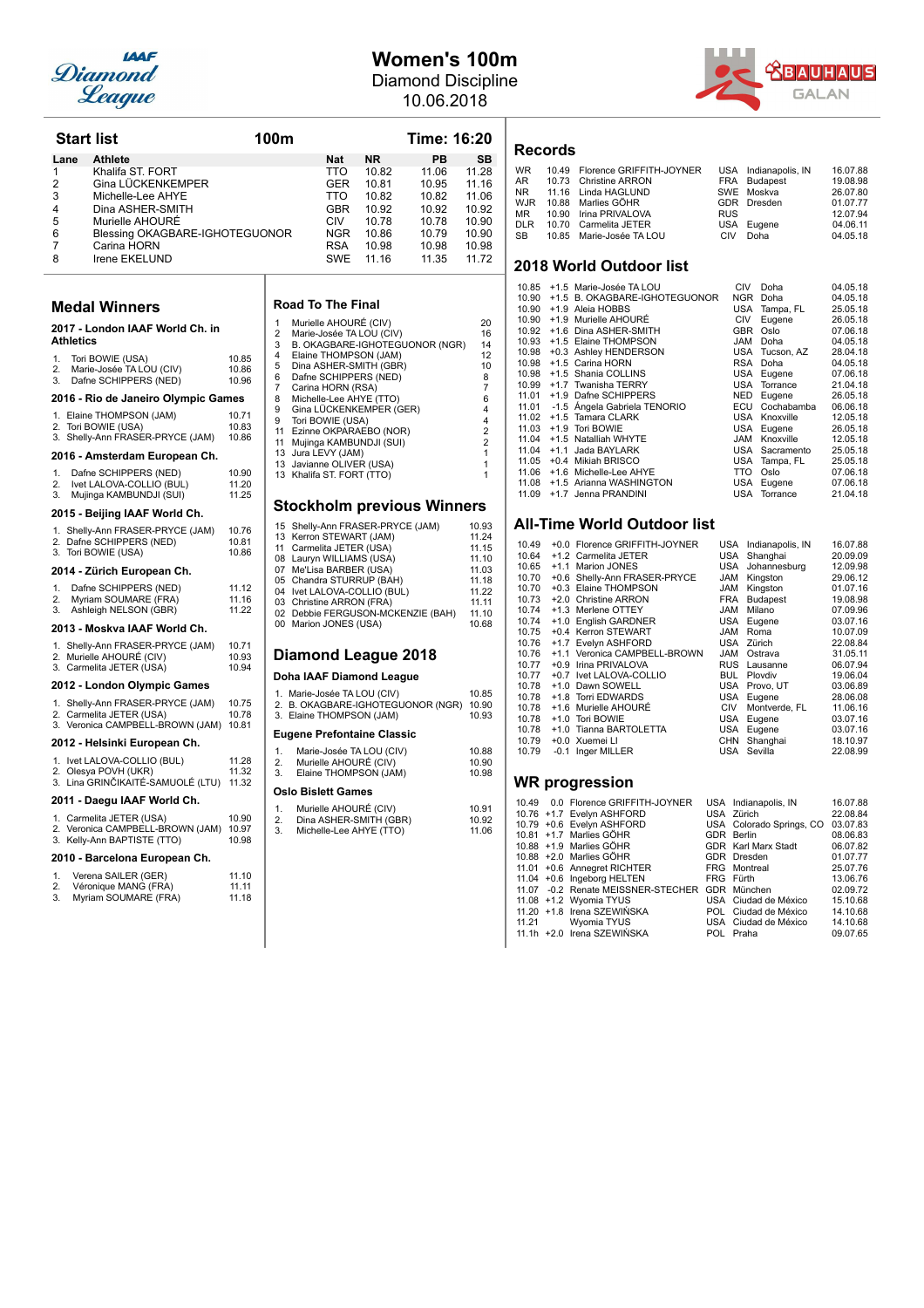| Women's 100m                                                                                                                                                                                                                                                                                                                                                                                                                                                                                                                                                                                                           |                                                                                                                                                                     | Diamond Discipline                | 10.06.2018                                                               |  |  |  |  |
|------------------------------------------------------------------------------------------------------------------------------------------------------------------------------------------------------------------------------------------------------------------------------------------------------------------------------------------------------------------------------------------------------------------------------------------------------------------------------------------------------------------------------------------------------------------------------------------------------------------------|---------------------------------------------------------------------------------------------------------------------------------------------------------------------|-----------------------------------|--------------------------------------------------------------------------|--|--|--|--|
| Khalifa ST. FORT (TTO)<br>1                                                                                                                                                                                                                                                                                                                                                                                                                                                                                                                                                                                            | 20 <sub>V</sub>                                                                                                                                                     | SB: 11.28 Oslo (NOR) 07.06        | PB: 11.06 Port-of-Spain (TTO) 24.06.2017                                 |  |  |  |  |
| <b>GENERAL:</b> Olympic Games finalist   World Championships finalist<br><b>OTHER PB'S:</b> 23.55 200m(14) - 42.12 4x100m(16) - 1:33.47 4x200m(14)<br>HONOURS: World Jun. Ch. (1xBronze)   World Youth Ch. (1xSilver)   PanAm. Jun. Ch. (2xGold)<br>2018: 200m Port-of-Spain 3, 24.50 - 100m Gold Coast CWG h 11.57 - 100m Gold Coast CWG sf 11.35 - 100m Gold Coast CWG 6, 11.37 - 100m Baie Mahault 3, 11.44 -<br>100m Oslo DL 8. 11.28<br>INFO: Born in the United States; grew up in Miami. Studies: University of California Los Angeles.                                                                         |                                                                                                                                                                     |                                   |                                                                          |  |  |  |  |
| 2<br><b>Gina LUCKENKEMPER (GER)</b>                                                                                                                                                                                                                                                                                                                                                                                                                                                                                                                                                                                    | 21 <sub>V</sub>                                                                                                                                                     | SB: 11.16 Oslo (NOR) 07.06        | PB: 10.95 London (GBR) 05.08.2017                                        |  |  |  |  |
| GENERAL: 2 times European Championships Bronze medallist 200m (16), 4x100m (16)   2 times World Championships finalist 4x100m (17)<br><b>OTHER PB'S:</b> 22.41w 200m(15) - 42.00 4x100m(16) - 1:30.68 4x200m(17)<br>HONOURS: Eur. Ch. (1xBronze): 3. 200m Amsterdam(16) 22.74   Eur. Team Ch. (1xSilver)   Eur. Jun. Ch. (1xGold)<br>2018: 60m ind. Dortmund h 7.16 - 60m ind. Dortmund 1. 7.11 - 60m ind. Berlin h 7.21 - 60m ind. Berlin 5. 7.19 - 100m Jena h 11.25 - 100m Oslo DL 5. 11.16<br><b>INFO:</b> Born in Hamm. 170cm / 57kg. Loves horses; her sporting hero is Derek Redmond.                           |                                                                                                                                                                     |                                   |                                                                          |  |  |  |  |
| 3<br>Michelle-Lee AHYE (TTO)                                                                                                                                                                                                                                                                                                                                                                                                                                                                                                                                                                                           | 26 <sub>V</sub>                                                                                                                                                     |                                   | SB: 11.06 Oslo (NOR) 07.06    PB: 10.82 Port-of-Spain (TTO) 24.06.2017   |  |  |  |  |
| <b>GENERAL:</b> 3 times Olympic Games finalist   3 times World Championships finalist<br>OTHER PB'S: 22.01w 200m(15) - 22.25 200m(16) - 42.03 4x100m(15)   Current Records: 4xNR: NR 10.82 100m Port-of-Spain(17) - NR 22.25 200m Rio de Janeiro(16) -<br>NR 42.03 4x100m Beijing(15) - NR 1:32.62 4x200m Nassau(17)<br>HONOURS: OG (2xFinal): 6. 200m Rio de Janeiro(16) 22.34 - 6. 100m Rio de Janeiro(16) 10.92   World Ch. (2xFinal): 5. 100m Beijing(15) 10.98 - 6. 100m London(17)                                                                                                                               |                                                                                                                                                                     |                                   |                                                                          |  |  |  |  |
| 11.01   World (Cont.) Cup (1xSilver)<br>2018: 60m ind. Houston, TX h 7.23 - 60m ind. Houston, TX 2. 7.18 - 60m ind. Lubbock, TX 1. 7.18 - 60m ind. Berlin h 7.22 - 60m ind. Berlin 3. 7.16 - 60m                                                                                                                                                                                                                                                                                                                                                                                                                       |                                                                                                                                                                     |                                   |                                                                          |  |  |  |  |
| ind. Karlsruhe h 7.17 - 60m ind. Birmingham h 7.23 - 60m ind. Birmingham sf 7.15 - 60m ind. Birmingham 6. 7.13 - 100m Gold Coast CWG sf 11.25 - 100m Gold<br>Coast CWG 1. 11.14 - 100m Oslo DL 3. 11.06                                                                                                                                                                                                                                                                                                                                                                                                                |                                                                                                                                                                     |                                   |                                                                          |  |  |  |  |
| INFO: Was the flag bearer of TTO at the opening ceremony of 2018 Commonwealth Games; Born in Port of Spain; she was raised by her mother. Studies: Abilene Christian<br>University. Loves tattoos. Was just 6 years old when the realisation dawned that she might have a talent.                                                                                                                                                                                                                                                                                                                                      |                                                                                                                                                                     |                                   |                                                                          |  |  |  |  |
| 4<br>Dina ASHER-SMITH (GBR)                                                                                                                                                                                                                                                                                                                                                                                                                                                                                                                                                                                            | 22v                                                                                                                                                                 | SB and PB: 10.92 Oslo (NOR) 07.06 |                                                                          |  |  |  |  |
| GENERAL: World Championships Silver medallist 4x100m (17)   3 times World Championships finalist 200m (17), 4x100m (15)<br>OTHER PB'S: 22.07 200m(15) - 53.49 400m(14) - 41.77 4x100m(16)   Current Records: 3xNR: NR 10.92 100m Oslo(18) - NR 22.07 200m Beijing(15) -<br>NR 41.77 4x100m Rio de Janeiro(16)                                                                                                                                                                                                                                                                                                          |                                                                                                                                                                     |                                   |                                                                          |  |  |  |  |
| HONOURS: OG (1xFinal): 5. 200m Rio de Janeiro(16) 22.31   World Ch. (2xFinal): 4. 200m London(17) 22.22 - 5. 200m Beijing(15) 22.07   World Jun. Ch. (1xGold)   Eur.<br>Ch. (1xGold): 1. 200m Amsterdam(16) 22.37                                                                                                                                                                                                                                                                                                                                                                                                      |                                                                                                                                                                     |                                   |                                                                          |  |  |  |  |
| 2018: 60m ind. Paris h 7.21 - 60m ind. Paris 4. 7.20 - 60m ind. Toruń h 7.21 - 60m ind. Toruń 2. 7.14 - 60m ind. Glasgow 2. 7.09 - 60m ind. Glasgow h 7.08 -<br>100m Sydney 1. 11.24 - 200m Brisbane 1. 22.90 - 200m Gold Coast CWG sf 22.44 - 200m Gold Coast CWG 3. 22.29 - 100m Eugene DL 6. 11.06 - 100m Oslo DL 2. 10.92<br>INFO: 1st British female athlete to win 200m European title; fastest British woman in history. British 100m record holder; her sporting hero is Allyson Felix. Born in Orpington,<br>Kent. History studies at King's College London; once said: "Studying history to making history". |                                                                                                                                                                     |                                   |                                                                          |  |  |  |  |
| 5<br><b>Murielle AHOURE (CIV)</b>                                                                                                                                                                                                                                                                                                                                                                                                                                                                                                                                                                                      | 30 <sub>V</sub>                                                                                                                                                     |                                   | SB: 10.90 Eugene (USA) 26.05    PB: 10.78 Montverde, FL (USA) 11.06.2016 |  |  |  |  |
| GENERAL: 2 times World Championships Silver medallist 100m (13), 200m (13)   2 times World Indoor Championships Silver medallist 60m ind. (14, 12)<br>OTHER PB'S: 22.24 200m(13) - 43.38 4x100m(16) - 1:31.00 4x200m(17)   Current Records: 2xAR: AR 6.97 60m ind. Birmingham(18) - AR 10.78 100m Montverde, FL(16)                                                                                                                                                                                                                                                                                                    |                                                                                                                                                                     |                                   |                                                                          |  |  |  |  |
| HONOURS: OG (2xFinal): 6. 200m London(12) 22.57 - 7. 100m London(12) 11.00   World Ch. (2xSilver): 2. 200m Moskva(13) 22.32 - 2. 100m Moskva(13) 10.93 -<br>4. 100m London(17) 10.98   World Ind. Ch. (1xGold, 2xSilver): 1. 60m ind. Birmingham(18) 6.97 - 2. 60m ind. Sopot(14) 7.01 - 2. 60m ind. Istanbul(12) 7.04   Afr. Ch.<br>(2xGold, 1xSilver)                                                                                                                                                                                                                                                                |                                                                                                                                                                     |                                   |                                                                          |  |  |  |  |
| 2018: 60m ind. Houston, TX 1. 7.11 - 60m ind. Houston, TX h 7.11 - 60m ind. Houston, TX 1. 7.07 - 60m ind. New York, NY 1. 7.11 - 60m ind. Montreal h 7.16 - 60m<br>ind. Montreal 1. 7.11 - 60m ind. Birmingham h 7.12 - 60m ind. Birmingham sf 7.01 - 60m ind. Birmingham 1. 6.97 - 100m Doha DL 4. 10.96 - 100m Eugene DL 2. 10.90 -<br>100m Oslo DL 1. 10.91                                                                                                                                                                                                                                                        |                                                                                                                                                                     |                                   |                                                                          |  |  |  |  |
| INFO: In 2018 she won the 1st indoor gold for CIV. Born in Abidjan, Ivory Coast; At the age of 14 her family moved to the USA. Studies: Miami Hurricanes George Mason<br>University. Loves shopping and fashion; degree in Criminal Law.                                                                                                                                                                                                                                                                                                                                                                               |                                                                                                                                                                     |                                   |                                                                          |  |  |  |  |
| 6<br><b>Blessing OKAGBARE-IGHOTEGUONOR (NGR) 29y</b>                                                                                                                                                                                                                                                                                                                                                                                                                                                                                                                                                                   |                                                                                                                                                                     | SB: 10.90 Doha (QAT) 04.05        | PB: 10.79 London (GBR) 27.07.2013                                        |  |  |  |  |
| GENERAL: 5 times World Championships finalist   6 times African champion 100m (14, 10), Long Jump (12, 10), 4x100m (14, 10)<br>OTHER PB'S: 22.04 200m(18) - 7.14w Long Jump(13) - 41.79 4x100m(13)   Current Records: 2xAR: AR 22.04 200m Abilene(18) - AR 1:30.52 4x200m Nassau(15) 1xNR:<br>NR 10.79 100m London(13)                                                                                                                                                                                                                                                                                                 |                                                                                                                                                                     |                                   |                                                                          |  |  |  |  |
| HONOURS: OG (1xBronze): 3. Long Jump Beijing(08) 6.91 - 8. 100m London(12) 11.01   World Ch. (1xSilver, 1xBronze): 2. Long Jump Moskva(13) 6.99 -<br>3. 200m Moskva(13) 22.32 - 5. 100m Daequ(11) 11.12 - 6. 100m Moskva(13) 11.04 - 8. Long Jump London(17) 6.55 - 8. 100m Beijing(15) 11.02   World (Cont.) Cup<br>(1xBronze)   Afr. Ch. (4xGold, 1xSilver)                                                                                                                                                                                                                                                          |                                                                                                                                                                     |                                   |                                                                          |  |  |  |  |
| 200m Hengelo 6. 23.03 - 100m Oslo DL 4. 11.12                                                                                                                                                                                                                                                                                                                                                                                                                                                                                                                                                                          | 2018: 200m Abilene 1. 22.04 - 100m Austin, TX 1. 10.72w - 200m Lubbock, TX 1. 22.43 - 100m Doha DL 2. 10.90 - 200m Kingston WC 2. 22.66 - 100m Eugene DL 7. 11.07 - |                                   |                                                                          |  |  |  |  |
| INFO: Her Doha appearance at 2018 DL opener was her 59th one which is all-time best; Was inducted into the Athletics Hall of Fame of University of Texas El Paso. Initially<br>she played football as a teenager; started jumping in 2004. Married to a footballer Igho Otegheri in 2014. Born in Nigerian city Sapele.                                                                                                                                                                                                                                                                                                |                                                                                                                                                                     |                                   |                                                                          |  |  |  |  |
| 7<br><b>Carina HORN (RSA)</b>                                                                                                                                                                                                                                                                                                                                                                                                                                                                                                                                                                                          | 29 <sub>V</sub>                                                                                                                                                     | SB and PB: 10.98 Doha (QAT) 04.05 |                                                                          |  |  |  |  |
| GENERAL: African champion 4x100m (16)   African Championships Silver medallist 100m (16)<br><b>OTHER PB'S:</b> 23.43 200m(11) - 56.07 400m(09) - 43.66 4x100m(16)   Current Records: 1xNR: NR 10.98 100m Doha(18)<br>HONOURS: Afr. Ch. (1xSilver)   NCH (4xWin)                                                                                                                                                                                                                                                                                                                                                        |                                                                                                                                                                     |                                   |                                                                          |  |  |  |  |
| 2018: 60m ind. Eaubonne h 7.16 - 60m ind. Eaubonne 2. 7.10 - 60m ind. Metz h 7.16 - 60m ind. Metz 2. 7.09 - 60m ind. Birmingham h 7.23 - 60m ind. Birmingham sf 7.18 -<br>100m Pretoria NCH h 11.35 - 100m Pretoria NCH sf 11.03 - 100m Pretoria NCH 1. 11.08 - 100m Paarl 1. 11.25 - 100m Doha DL 5. 10.98 - 100m Oslo DL 6. 11.22<br>INFO: Born in Durban; set new SA national record on the 100m in Doha at 2018 DL opener, it was her 1st sub-11 time. Motto: "The worst thing I can be is the same as<br>everybody else. I hate that.". Huge fan of Arnold Schwarzenegger; hobby is adventure activities.         |                                                                                                                                                                     |                                   |                                                                          |  |  |  |  |
| 8<br><b>Irene EKELUND (SWE)</b>                                                                                                                                                                                                                                                                                                                                                                                                                                                                                                                                                                                        | 21y<br>SB: 11.72 Sollentuna (SWE) 01.06<br>PB: 11.35 Kil (SWE) 08.06.2013                                                                                           |                                   |                                                                          |  |  |  |  |
| <b>GENERAL:</b> World U20 Championships Silver medallist 200m (14)   World Youth champion 200m (13)<br><b>OTHER PB'S:</b> 22.92 200m(13) - 38.26 300m(12) - 43.80 4x100m(14)                                                                                                                                                                                                                                                                                                                                                                                                                                           |                                                                                                                                                                     |                                   |                                                                          |  |  |  |  |
| HONOURS: World Jun. Ch. (1xSilver)   World Youth Ch. (1xGold)   NCH (3xWin)   NICH (6xWin)<br>2018: 60m ind. Sätra 5. 7.90 - 60m ind. Sätra h 7.55 - 60m ind. Sätra 1. 7.60 - 60m ind. Sätra h 7.59 - 200m ind. Sätra 1. 24.60 - 60m ind. Gävle h 7.49 - 60m<br>ind. Gävle 1. 7.43 - 100m Sollentuna 1. 11.77 - 100m Sollentuna h 11.72 - 200m Sollentuna 2. 24.02                                                                                                                                                                                                                                                     |                                                                                                                                                                     |                                   |                                                                          |  |  |  |  |
| INFO: Born in Pakistan; born to a Swedish father and an Angolan mother. High school studies: stylist program. "Newcomer of 2013" at the Swedish Sports Award.                                                                                                                                                                                                                                                                                                                                                                                                                                                          |                                                                                                                                                                     |                                   |                                                                          |  |  |  |  |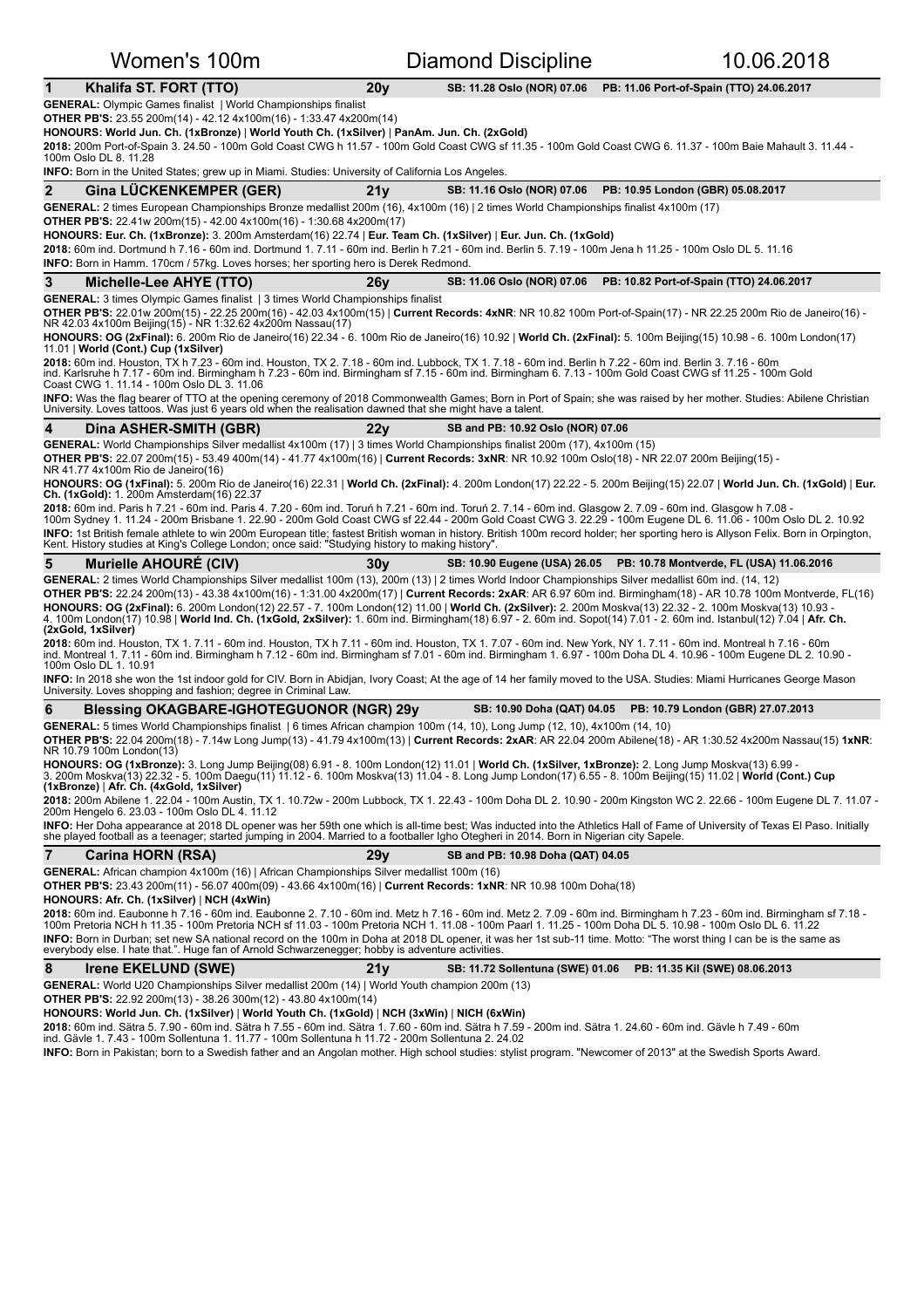

### **Women's 200m** Promotional

10.06.2018



| <b>Start list</b><br>200m |                                                                     |                |          |            |                                                      | Time: 15:32                             |                |
|---------------------------|---------------------------------------------------------------------|----------------|----------|------------|------------------------------------------------------|-----------------------------------------|----------------|
| Lane                      | <b>Athlete</b>                                                      |                |          | Nat        | <b>NR</b>                                            | PB                                      | <b>SB</b>      |
| 1                         | <b>Emelie RANTZOW</b>                                               |                |          | SWE        | 22.82                                                | 24.07                                   | 24.63          |
| $\overline{2}$            | <b>Bianca WILLIAMS</b>                                              |                |          | <b>GBR</b> | 22.07                                                | 22.58                                   | 23.06          |
| 3                         | Jura LEVY                                                           |                |          | JAM        | 21.64                                                | 22.76                                   | 23.20          |
| 4                         | <b>Beth DOBBIN</b>                                                  |                |          | GBR        | 22.07                                                | 22.84                                   | 22.84          |
| 5                         | Helene RØNNINGEN                                                    |                |          | <b>NOR</b> | 23.27                                                | 23.27                                   | 23.27          |
| 6                         | Anyika ONUORA                                                       |                |          | GBR        | 22.07                                                | 22.64                                   | 23.84          |
| 7                         | Ivet LALOVA-COLLIO                                                  |                |          | BUL        | 22.01                                                | 22.32                                   | 22.64          |
| 8                         | Astrid Mangen CEDERKVIST                                            |                |          | <b>NOR</b> | 23.27                                                | 23.56                                   | 23.56          |
|                           |                                                                     |                |          |            |                                                      |                                         |                |
|                           | <b>Medal Winners</b>                                                |                |          |            |                                                      | <b>Stockholm previous Winners</b>       |                |
|                           | 2017 - London IAAF World Ch. in Athletics                           |                |          |            | 17 Murielle AHOURÉ (CIV)                             |                                         | 22.68          |
| 1.                        | Dafne SCHIPPERS (NED)                                               | 22.05          |          |            | 16 Dina ASHER-SMITH (GBR)                            |                                         | 22.72<br>22.67 |
| 2.                        | Marie-Josée TA LOU (CIV)                                            | 22.08          |          |            | 15 Tiffany TOWNSEND (USA)<br>14 Allyson FELIX (USA)  |                                         | 22.85          |
| 3.                        | Shaunae MILLER-UIBO (BAH)                                           | 22.15          |          |            | 12 Charonda WILLIAMS (USA)                           |                                         | 22.82          |
|                           | 2016 - Rio de Janeiro Olympic Games                                 |                |          |            | 10 Allyson FELIX (USA)                               |                                         | 22.41          |
|                           |                                                                     |                |          |            | 09 Allyson FELIX (USA)                               |                                         | 21.88          |
| 1.                        | Elaine THOMPSON (JAM)                                               | 21.78          |          |            | 06 Sherone SIMPSON (JAM)                             |                                         | 22.00          |
| 2.<br>3.                  | Dafne SCHIPPERS (NED)                                               | 21.88<br>22.15 |          |            |                                                      | 01 Debbie FERGUSON-MCKENZIE (BAH) 22.77 |                |
|                           | Tori BOWIE (USA)                                                    |                |          |            | 99 Marion JONES (USA)                                |                                         | 22.07          |
| 1.                        | 2016 - Amsterdam European Ch.                                       | 22.37          |          |            | Diamond League 2018                                  |                                         |                |
| 2.                        | Dina ASHER-SMITH (GBR)<br>Ivet LALOVA-COLLIO (BUL)                  | 22.52          |          |            |                                                      |                                         |                |
| 3.                        | Gina LÜCKENKEMPER (GER)                                             | 22.74          |          |            | Shanghai IAAF Diamond League                         |                                         |                |
|                           | 2015 - Beijing IAAF World Ch.                                       |                | 1.<br>2. |            | Shaunae MILLER-UIBO (BAH)<br>Dafne SCHIPPERS (NED)   |                                         | 22.06<br>22.34 |
|                           | 1. Dafne SCHIPPERS (NED)                                            | 21.63          | 3.       |            | Shericka JACKSON (JAM)                               |                                         | 22.36          |
|                           | 2. Elaine THOMPSON (JAM)<br>3. Veronica CAMPBELL-BROWN (JAM)        | 21.66<br>21.97 |          |            |                                                      | Roma Golden Gala - Pietro Mennea        |                |
|                           | 2014 - Zürich European Ch.                                          |                | 1.<br>2. |            | Marie-Josée TA LOU (CIV)<br>Ivet LALOVA-COLLIO (BUL) |                                         | 22.49<br>22.64 |
| 1.                        | Dafne SCHIPPERS (NED)                                               | 22.03          | 3.       |            | Mujinga KAMBUNDJI (SUI)                              |                                         | 22.76          |
| 2.<br>3.                  | Jodie WILLIAMS (GBR)<br>Myriam SOUMARE (FRA)                        | 22.46<br>22.58 |          |            |                                                      |                                         |                |
|                           | 2013 - Moskva IAAF World Ch.                                        |                |          |            |                                                      |                                         |                |
|                           |                                                                     |                |          |            |                                                      |                                         |                |
|                           | 1. Shelly-Ann FRASER-PRYCE (JAM)                                    | 22.17          |          |            |                                                      |                                         |                |
|                           | 2. Murielle AHOURÉ (CIV)<br>3. B. OKAGBARE-IGHOTEGUONOR (NGR) 22.32 | 22.32          |          |            |                                                      |                                         |                |
|                           | 2012 - London Olympic Games                                         |                |          |            |                                                      |                                         |                |
|                           | 1. Allyson FELIX (USA)                                              | 21.88          |          |            |                                                      |                                         |                |
|                           | 2. Shelly-Ann FRASER-PRYCE (JAM)                                    | 22.09          |          |            |                                                      |                                         |                |
|                           | 3. Carmelita JETER (USA)                                            | 22.14          |          |            |                                                      |                                         |                |
|                           | 2012 - Helsinki European Ch.                                        |                |          |            |                                                      |                                         |                |
| 1.                        | Mariya RYEMYEN (UKR)                                                | 23.05          |          |            |                                                      |                                         |                |
| 2.<br>3.                  | Hrystyna STUY (UKR)<br>Myriam SOUMARE (FRA)                         | 23.17<br>23.21 |          |            |                                                      |                                         |                |
|                           | 2011 - Daegu IAAF World Ch.                                         |                |          |            |                                                      |                                         |                |
|                           | 1. Veronica CAMPBELL-BROWN (JAM)                                    | 22.22          |          |            |                                                      |                                         |                |
|                           | 2. Carmelita JETER (USA)                                            | 22.37          |          |            |                                                      |                                         |                |
|                           | 3. Allyson FELIX (USA)                                              | 22.42          |          |            |                                                      |                                         |                |
|                           | 2010 - Barcelona European Ch.                                       |                |          |            |                                                      |                                         |                |
|                           | 1. Myriam SOUMARE (FRA)                                             | 22.32          |          |            |                                                      |                                         |                |
|                           | 2. Yelizaveta BRYZGINA (UKR)                                        | 22.44          |          |            |                                                      |                                         |                |
|                           | 3. Aleksandra FEDORIVA-SPAYER (RUS)                                 | 22.44          |          |            |                                                      |                                         |                |
|                           |                                                                     |                |          |            |                                                      |                                         |                |
|                           |                                                                     |                |          |            |                                                      |                                         |                |

|                                                                                     | <b>Stockholm previous Winners</b>                                                                                                                                                                                                                          |                                                                                        |
|-------------------------------------------------------------------------------------|------------------------------------------------------------------------------------------------------------------------------------------------------------------------------------------------------------------------------------------------------------|----------------------------------------------------------------------------------------|
| 17<br>16<br>15<br>14<br>12 <sup>12</sup><br>10 <sup>1</sup><br>09<br>06<br>01<br>99 | Murielle AHOURÉ (CIV)<br>Dina ASHER-SMITH (GBR)<br>Tiffany TOWNSEND (USA)<br>Allyson FELIX (USA)<br>Charonda WILLIAMS (USA)<br>Allyson FELIX (USA)<br>Allyson FELIX (USA)<br>Sherone SIMPSON (JAM)<br>Debbie FERGUSON-MCKENZIE (BAH)<br>Marion JONES (USA) | 22.68<br>22.72<br>22.67<br>22.85<br>22.82<br>22.41<br>21.88<br>22.00<br>22.77<br>22.07 |
|                                                                                     | Diamond League 2018                                                                                                                                                                                                                                        |                                                                                        |
|                                                                                     | Shanghai IAAF Diamond League                                                                                                                                                                                                                               |                                                                                        |
| 1.<br>2.<br>3.                                                                      | Shaunae MILLER-UIBO (BAH)<br>Dafne SCHIPPERS (NED)<br>Shericka JACKSON (JAM)                                                                                                                                                                               | 22.06<br>22.34<br>22.36                                                                |
|                                                                                     | Roma Golden Gala - Pietro Mennea                                                                                                                                                                                                                           |                                                                                        |
| 1.<br>2.<br>3.                                                                      | Marie-Josée TA LOU (CIV)<br>Ivet LALOVA-COLLIO (BUL)<br>Mujinga KAMBUNDJI (SUI)                                                                                                                                                                            | 22.49<br>22.64<br>22.76                                                                |
|                                                                                     |                                                                                                                                                                                                                                                            |                                                                                        |

### **Records**

|  | WR 21.34 Florence GRIFFITH-JOYNER |     | USA Seoul   | 29.09.88 |
|--|-----------------------------------|-----|-------------|----------|
|  | AR 21.63 Dafne SCHIPPERS          |     | NED Beijing | 28.08.15 |
|  | NR 22.82 Linda HAGLUND            |     | SWE Sittard | 01.07.79 |
|  | WJR 22.18 Allyson FELIX           |     | USA Athina  | 25.08.04 |
|  | MR 21.88 Allyson FELIX            | USA |             | 31.07.09 |
|  | DLR 21.77 Tori BOWIE              |     | USA Eugene  | 27.05.17 |
|  | SB 22.04 B. OKAGBARE-IGHOTEGUONOR |     | NGR Abilene | 24.03.18 |
|  |                                   |     |             |          |

### **2018 World Outdoor list**

|  | 22.04 +0.5 B. OKAGBARE-IGHOTEGUONOR |     | NGR Abilene          | 24.03.18 |
|--|-------------------------------------|-----|----------------------|----------|
|  | 22.06 -0.4 Shaunae MILLER-UIBO      | BAH | Shanghai             | 12.05.18 |
|  | 22.18 +0.9 Shericka JACKSON         | JAM | Gold Coast           | 12.04.18 |
|  | 22.25 +0.6 Lynna IRBY               |     | USA Knoxville        | 13.05.18 |
|  | 22.29 +0.9 Dina ASHER-SMITH         | GBR | Gold Coast           | 12.04.18 |
|  | 22.30 +0.9 Elaine THOMPSON          | JAM | Gold Coast           | 12.04.18 |
|  | 22.32 +0.6 Gabrielle THOMAS         |     | USA Coral Gables, FL | 07.04.18 |
|  | 22.34 +1.7 Shakima WIMBLEY          | USA | Clermont             | 28.04.18 |
|  | 22.34 -0.4 Dafne SCHIPPERS          | NED | Shanghai             | 12.05.18 |
|  | 22.39 +1.5 Sydney MCLAUGHLIN        |     | USA Gainesville      | 29.03.18 |
|  | 22.47 +0.6 Shania COLLINS           |     | USA Knoxville        | 13.05.18 |
|  | 22.48 +1.9 Tamari DAVIS             |     | USA Jacksonville, FL | 05.05.18 |
|  | 22.49 -1.7 Marie-Josée TA LOU       | CIV | Roma                 | 31.05.18 |
|  | 22.49 -0.3 Ashley HENDERSON         |     | USA Eugene           | 07.06.18 |
|  | 22.51 +1.9 Lauren Rain WILLIAMS     |     | USA Tucson, AZ       | 28.04.18 |
|  | 22.53 +1.4 Makenzie DUNMORE         | USA | Palo Alto            | 12.05.18 |
|  | 22.53 +0.9 Tamara CLARK             |     | USA Tampa, FL        | 25.05.18 |
|  | 22.55 +0.9 Natalliah WHYTE          | JAM | Auburn               | 21.04.18 |
|  | 22.56 +0.5 Kortnei JOHNSON          |     | USA Tampa, FL        | 26.05.18 |
|  | 22.59 +0.5 Mikiah BRISCO            |     | USA Tampa, FL        | 26.05.18 |

### **All-Time World Outdoor list**

| 21.34        |        | +1.3 Florence GRIFFITH-JOYNER                             |            | USA Seoul              | 29.09.88             |
|--------------|--------|-----------------------------------------------------------|------------|------------------------|----------------------|
| 21.62        |        | -0.6 Marion JONES                                         | USA        | Johannesburg           | 11.09.98             |
| 21.63        |        | +0.2 Dafne SCHIPPERS                                      | NED        | Beijing                | 28.08.15             |
| 21.64        |        | +0.8 Merlene OTTEY                                        | MAL        | <b>Bruxelles</b>       | 13.09.91             |
| 21.66        |        | +0.2 Elaine THOMPSON                                      | <b>JAM</b> | Beijing                | 28.08.15             |
| 21.69        |        | +1.0 Allyson FELIX                                        | USA        | Eugene                 | 30.06.12             |
| 21.71        |        | +0.7 Marita KOCH                                          | GDR        | Karl Marx Stadt        | 10.06.79             |
| 21.71        |        | +1.2 Heike DRECHSLER                                      | GDR        | Jena                   | 29.06.86             |
| 21.72        |        | +1.3 Grace JACKSON-SMALL                                  | <b>JAM</b> | Seoul                  | 29.09.88             |
| 21.72        |        | -0.1 Gwen TORRENCE                                        |            | USA Barcelona          | 05.08.92             |
| 21.74        |        | +0.4 Marlies GÖHR                                         | GDR        | Erfurt                 | 03.06.84             |
| 21.74        |        | +1.2 Silke MÖLLER                                         | GDR        | Roma                   | 03.09.87             |
| 21.74        |        | +0.6 Veronica CAMPBELL-BROWN                              | MAL        | Beijing                | 21.08.08             |
| 21.75        | $-0.1$ | Juliet CUTHBERT                                           | MAL        | Barcelona              | 05.08.92             |
| 21.77        |        | +0.6 Inger MILLER                                         | USA        | Sevilla                | 27.08.99             |
| 21.77        |        | +1.5 Tori BOWIE                                           | USA        | Eugene                 | 27.05.17             |
| 21.81        |        | -0.1 Valerie BRISCO-HOOKS                                 |            | USA Los Angeles, CA    | 09.08.84             |
| 21.83        |        | -0.2 Evelyn ASHFORD                                       | USA        | Montreal               | 24.08.79             |
| 21.85        |        | +0.3 Bärbel WÖCKEL                                        | GDR        | Potsdam                | 21.07.84             |
| 21.87        |        | +0.0 Irina PRIVALOVA                                      | <b>RUS</b> | Monaco                 | 25.07.95             |
|              |        | WR progression                                            |            |                        |                      |
|              |        |                                                           |            |                        |                      |
|              |        | 21.34 +1.3 Florence GRIFFITH-JOYNER                       |            | USA Seoul              | 29.09.88             |
| $21.56$ +1.7 |        | Florence GRIFFITH-JOYNER                                  | USA        | Seoul                  | 29.09.88             |
| 21.71        |        | -0.8 Heike DRECHSLER<br><b>04.74 LA O HAILA BRECHOLER</b> | GDR        | Stuttgart<br>$CDD = 1$ | 29.08.86<br>oo oo oo |
|              |        |                                                           |            |                        |                      |

|  | 21.56 +1.7 Florence GRIFFITH-JOYNER | USA Seoul                  | 29.09.88 |
|--|-------------------------------------|----------------------------|----------|
|  | 21.71 -0.8 Heike DRECHSLER          | GDR Stuttgart              | 29.08.86 |
|  | 21.71 +1.2 Heike DRECHSLER          | GDR Jena                   | 29.06.86 |
|  | $21.71 +0.3$ Marita KOCH            | GDR Potsdam                | 21.07.84 |
|  | 21.71 +0.7 Marita KOCH              | <b>GDR</b> Karl Marx Stadt | 10.06.79 |
|  | 22.02 -1.4 Marita KOCH              | GDR Leipzig                | 03.06.79 |
|  | 22.06 +1.2 Marita KOCH              | GDR Erfurt                 | 28.05.78 |
|  | 22.21 +1.9 Irena SZEWINSKA          | POL Potsdam                | 13.06.74 |
|  | 22.38 +1.6 Renate MEISSNER-STECHER  | GDR Dresden                | 21.07.73 |
|  | 22.40 +1.1 Renate MEISSNER-STECHER  | GDR München                | 07.09.72 |
|  | 22.4h +0.8 Cheng CHI                | TPE München                | 12.07.70 |
|  | 22.58 +2.0 Irena SZEWIŃSKA          | POL Ciudad de México       | 18.10.68 |
|  | 22.7h Irena SZEWIŃSKA               | POL Warszawa               | 08.08.65 |
|  |                                     |                            |          |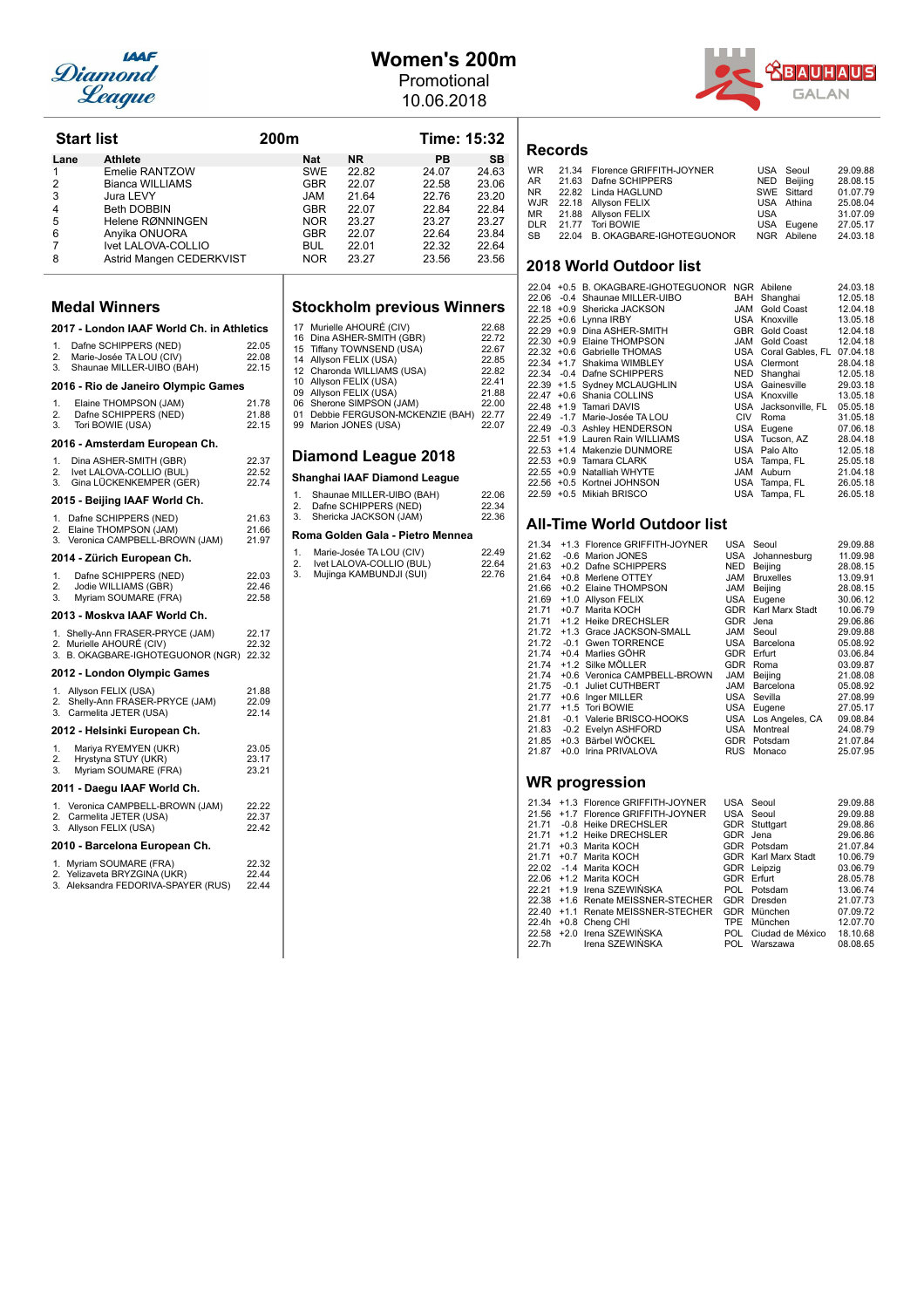| Women's 200m                                                                                                                                                                                                                                                                                                                                                                                                                                                                                                                                                                                                                                                                                                                                                                                                                                                                                                                                                                                 |                 | Promotional                              | 10.06.2018                                                           |  |  |
|----------------------------------------------------------------------------------------------------------------------------------------------------------------------------------------------------------------------------------------------------------------------------------------------------------------------------------------------------------------------------------------------------------------------------------------------------------------------------------------------------------------------------------------------------------------------------------------------------------------------------------------------------------------------------------------------------------------------------------------------------------------------------------------------------------------------------------------------------------------------------------------------------------------------------------------------------------------------------------------------|-----------------|------------------------------------------|----------------------------------------------------------------------|--|--|
| 1<br><b>Emelie RANTZOW (SWE)</b>                                                                                                                                                                                                                                                                                                                                                                                                                                                                                                                                                                                                                                                                                                                                                                                                                                                                                                                                                             | 19y             |                                          | SB: 24.63 Boras (SWE) 03.06 PB: 24.07 Sollentuna (SWE) 27.08.2016    |  |  |
| <b>OTHER PB'S:</b> 11.89 100m(16) - 11.84w 100m(16)<br>2018: 60m ind. Uppsala 1.7.66 - 200m ind. Uppsala 1. 24.95 - 60m ind. Växjö 7. 7.71 - 60m ind. Växjö h 7.69 - 200m ind. Växjö 2. 24.78 - 200m ind. Göteborg 2. 25.11 - 60m<br>ind. Gävle h 7.73 - 200m ind. Gävle h 24.97 - 60m ind. Uppsala 4. 7.65 - 60m ind. Uppsala h 7.63 - 100m Boras 1. 12.09 - 200m Skara 4. 24.66                                                                                                                                                                                                                                                                                                                                                                                                                                                                                                                                                                                                            |                 |                                          |                                                                      |  |  |
| 2<br>Bianca WILLIAMS (GBR)                                                                                                                                                                                                                                                                                                                                                                                                                                                                                                                                                                                                                                                                                                                                                                                                                                                                                                                                                                   | 24v             |                                          | SB: 23.06 Gold Coast (AUS) 12.04  PB: 22.58 Glasgow (GBR) 31.07.2014 |  |  |
| GENERAL: European Championships Silver medallist 4x100m (16)   Commonwealth Games winner 4x100m (18)<br>OTHER PB'S: 11.17 100m(14) - 42.45 4x100m(16) - 1:29.61 4x200m(14)   Current Records: 2xNR: NR 17.06 150m Newham(17) - NR 1:29.61 4x200m Nassau(14)<br>HONOURS: CWG (1xBronze)   Eur. Team Ch. (1xSilver)<br>2018: 60m ind. Ostrava 6. 7.32 - 60m ind. Gent 3. 7.28 - 60m ind. Birmingham h 7.32 - 60m ind. Birmingham 5. 7.28 - 60m ind. Birmingham sf 7.26 - 60m<br>ind. Birmingham h 7.31 - 60m ind. Birmingham sf 7.26 - 200m Gold Coast C<br>100m Montgeron 4. 11.48 - 100m Andújar 4. 11.61                                                                                                                                                                                                                                                                                                                                                                                    |                 |                                          |                                                                      |  |  |
| INFO: Lives in London, born in Enfield, UK. She was first spotted for athletics at a school competition at the age of 12. What she loves the most in athletics is meeting other<br>elite athletes who have been in the Olympics.                                                                                                                                                                                                                                                                                                                                                                                                                                                                                                                                                                                                                                                                                                                                                             |                 |                                          |                                                                      |  |  |
| 3<br>Jura LEVY (JAM)                                                                                                                                                                                                                                                                                                                                                                                                                                                                                                                                                                                                                                                                                                                                                                                                                                                                                                                                                                         | 27 <sub>V</sub> | SB: 23.20 Auburn (USA) 21.04             | PB: 22.76 Hutchinson (USA) 21.05.2011                                |  |  |
| GENERAL: World Championships Bronze medallist 4x100m (17)   IAAF World Relays winner 4x200m (17)<br>OTHER PB'S: 11.06 100m(17) - 41.85 4x100m(17) - 1:29.04 4x200m(17)   Current Records: 1xNR: NR 1:29.04 4x200m Nassau(17)<br><b>HONOURS: CAC Ch. (1xSilver)</b><br>2018: 60m ind. Birmingham, AL 1. 7.30 - 60m ind. Nashville 2. 7.28 - 60m ind. Liévin 3. 7.30 - 60m ind. Toruń h 7.35 - 100m Gainesville 5. 11.30 - 200m Auburn 3. 23.20 -<br>100m Auburn 3. 11.40 - 100m Doha DL 8. 11.29 - 100m Kingston WC 5. 11.38 - 100m Bydgoszcz 3. 11.59 - 100m Andújar 3. 11.57 - 100m Chorzów 3. 11.42<br><b>INFO:</b> Studies: South Plains College.                                                                                                                                                                                                                                                                                                                                         |                 |                                          |                                                                      |  |  |
| 4<br><b>Beth DOBBIN (GBR)</b>                                                                                                                                                                                                                                                                                                                                                                                                                                                                                                                                                                                                                                                                                                                                                                                                                                                                                                                                                                | 24y             | SB and PB: 22.84 Eton (GBR) 02.06        |                                                                      |  |  |
| <b>OTHER PB'S:</b> 11.64 100m(18) - 46.50 4x100m(14)<br>2018: 60m ind. Sheffield 2. 7.62 - 400m ind. Sheffield 2. 53.72 - 400m ind. Birmingham sf 54.47 - 400m ind. Birmingham h 53.21 - 100m Tergnier h 11.65w -<br>200m Tergnier 1. 23.63 - 200m Loughborough 1. 23.14 - 100m Eton 1. 11.64 - 200m Eton 1. 22.84<br>INFO: In June 2018 she broke a 34-year-old Scottish record on the 200m.                                                                                                                                                                                                                                                                                                                                                                                                                                                                                                                                                                                                |                 |                                          |                                                                      |  |  |
| 5<br>Helene RØNNINGEN (NOR)                                                                                                                                                                                                                                                                                                                                                                                                                                                                                                                                                                                                                                                                                                                                                                                                                                                                                                                                                                  | 19y             | SB and PB: 23.27 Oslo (NOR) 07.06        |                                                                      |  |  |
| GENERAL: 5 times National Indoor champion 60m ind. (18, 17), 200m ind. (18, 17, 16)   3 times National champion 100m (17), 200m (17, 16)<br>OTHER PB'S: 11.34w 100m(18) - 11.46 100m(18) - 44.76 4x100m(15)   Current Records: 1xNR: NR 23.27 200m Oslo(18)<br>HONOURS: NCH (3xWin)   NICH (5xWin)<br>2018: 200m ind. Barum 1. 23.75 - 60m ind. Barum sf 7.41 - 60m ind. Barum 1. 7.37 - 200m ind. Barum h 23.62 - 200m ind. Barum 1. 23.41 - 60m ind. Uppsala 1. 7.35 - 200m<br>ind. Uppsala 1. 23.78 - 100m Weinheim h 11.46 - 100m Oslo 1. 11.53 - 100m Florø 1. 11.48w - 200m Oslo 1. 23.27 - 100m Oslo 1. 11.34w                                                                                                                                                                                                                                                                                                                                                                        |                 |                                          |                                                                      |  |  |
| 6<br>Anyika ONUORA (GBR)                                                                                                                                                                                                                                                                                                                                                                                                                                                                                                                                                                                                                                                                                                                                                                                                                                                                                                                                                                     | 33y             | <b>SB: 23.84 Sippy Downs (AUS) 31.03</b> | PB: 22.64 Glasgow (GBR) 31.07.2014                                   |  |  |
| GENERAL: Olympic Games Bronze medallist 4x400m (16)   European champion 4x400m (16)<br>OTHER PB'S: 42.21 4x100m(14) - 1:28.77 4x200m(17) - 3:23.62 4x400m(15)   Current Records: 1xNR: NR 1:29.61 4x200m Nassau(14)<br>HONOURS: Eur. Ch. (1xBronze): 3. 400m Amsterdam(16) 51.47   Eur. Team Ch. (2xBronze)   NCH (2xWin)<br>2018: 400m ind. Madrid 2. 53.33 - 400m ind. Birmingham h 53.13 - 400m ind. Glasgow 6. 54.42 - 400m Brisbane 5. 53.46 - 200m Sippy Downs 1. 23.84 - 400m Sippy<br>Downs 1. 52.62 - 400m Gold Coast CWG h 53.13 - 400m Gold Coast CWG sf 52.73 - 150m Lisse 5. 17.50 - 400m Bydgoszcz 5. 52.25 - 400m Hengelo 5. 51.63 -<br>400m Oslo DL 7. 51.60<br>INFO: Born in Liverpool; is the sister of former footballer, Iffy Onuora. Was born to Nigerian parents; Economics studies. 178cm / 72kg; her sporting hero is Daley<br>Thompson. Admires tennis star Serena Williams; loves cooking.                                                                         |                 |                                          |                                                                      |  |  |
| 7<br><b>Ivet LALOVA-COLLIO (BUL)</b>                                                                                                                                                                                                                                                                                                                                                                                                                                                                                                                                                                                                                                                                                                                                                                                                                                                                                                                                                         | 34v             | SB: 22.64 Roma (ITA) 31.05               | PB: 22.32 Beijing (CHN) 27.08.2015                                   |  |  |
| GENERAL: 3 times Olympic Games finalist 100m (04)   2 times European Championships Silver medallist 100m (16), 200m (16)<br>OTHER PB'S: 10.77 100m(04) - 43.80 4x100m(04) - 3:36.68 4x400m(16)   Current Records: 1xNR: NR 10.77 100m Plovdiv(04)<br>HONOURS: OG (3xFinal): 4. 100m Athina(04) 11.00 - 5. 200m Athina(04) 22.57 - 8. 200m Rio de Janeiro(16) 22.69   World Ch. (2xFinal): 7. 200m Beijing(15) 22.41 -<br>7. 100m Daegu(11) 11.27   Eur. Ch. (1xGold, 2xSilver): 1. 100m Helsinki(12) 11.28 - 2. 100m Amsterdam(16) 11.20 - 2. 200m Amsterdam(16) 22.52 - 5. 100m Zürich(14)<br>11.33<br>2018: 100m Mersin 1. 11.20 - 200m Mersin 1. 22.94 - 100m Birmingham 1. 11.32 - 200m Birmingham 1. 23.05 - 200m Roma DL 2. 22.64 - 200m Hengelo 2. 22.79<br>INFO: Born in Sofia; her parents are former sprinters. 167cm / 55kg. Began competing in swimming and gymnastics at age 10. Married to Italian sprinter Simone Collio in<br>2013. Loves dogs, especially golden retriever. |                 |                                          |                                                                      |  |  |
|                                                                                                                                                                                                                                                                                                                                                                                                                                                                                                                                                                                                                                                                                                                                                                                                                                                                                                                                                                                              |                 |                                          |                                                                      |  |  |
| <b>Astrid Mangen CEDERKVIST (NOR)</b><br>8                                                                                                                                                                                                                                                                                                                                                                                                                                                                                                                                                                                                                                                                                                                                                                                                                                                                                                                                                   | 24 v            | SB and PB: 23.56 Oslo (NOR) 07.06        |                                                                      |  |  |

### **HONOURS: NCH (1xWin)** | **NICH (3xWin)**

**2018:** 60m ind. Rud 2. 7.53 - 200m ind. Rud 1. 24.02 - 60m ind. Sandnes 1. 7.48 - 60m ind. Sandnes 1. 200m ind. Bandnes 1. 23.96 - 60m ind. Barum sf 7.56 - 200m<br>ind. Barum h 23.88 - 200m ind. Barum 2. 23.77 - 60m ind. Upp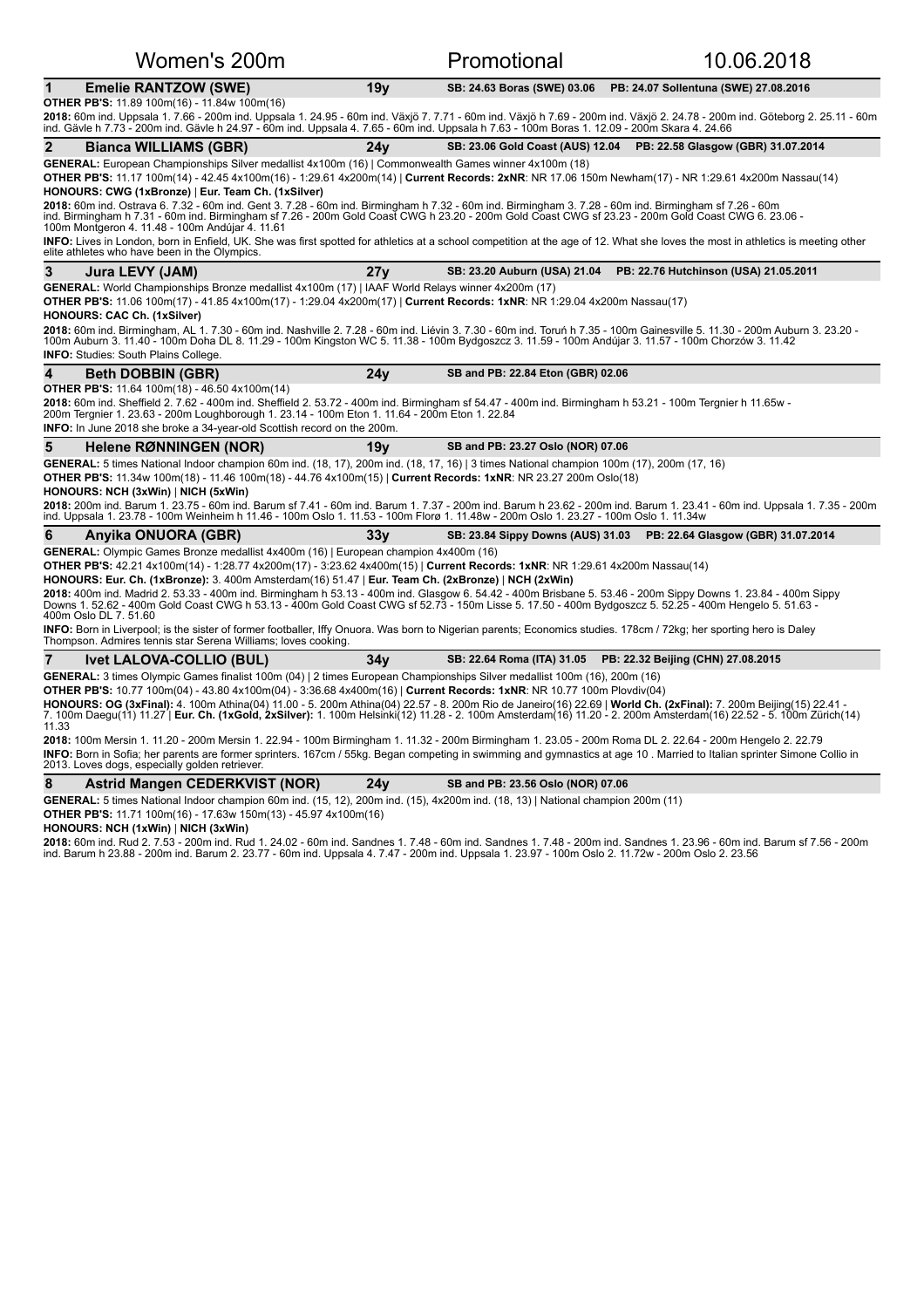

## **Women's 400m**

Diamond Discipline 10.06.2018



**Records**

| WR         | 47.60 Marita KOCH         | GDR        | Canberra     | 06.10.85 |
|------------|---------------------------|------------|--------------|----------|
| AR         | 47.60 Marita KOCH         |            | GDR Canberra | 06.10.85 |
| NR.        | 51.13 Moa HJELMER         |            | SWE Helsinki | 29.06.12 |
| WJR        | 49.42 Grit BREUER         | <b>GER</b> | Tokvo        | 27.08.91 |
| МR         | 49.70 Allyson FELIX       | <b>USA</b> |              | 07.08.07 |
| <b>DLR</b> | 49.33 Amantle MONTSHO     | <b>BOT</b> | Monaco       | 19.07.13 |
| SB         | 49.52 Shaunae MILLER-UIBO | BAH        |              | 26.05.18 |
|            |                           |            |              |          |

### **2018 World Outdoor list**

| 49.52 Shaunae MILLER-UIBO     | BAH        | Eugene          | 26.05.18 |
|-------------------------------|------------|-----------------|----------|
| 49.98 Salwa Eid NASER         | <b>BRN</b> | Oslo            | 07.06.18 |
| 49.99 Kendall ELLIS           | USA        | Palo Alto       | 13.05.18 |
| 50.07 Sydney MCLAUGHLIN       | USA        | Gainesville     | 30.03.18 |
| 50.11 Lynna IRBY              | USA        | Eugene          | 07.06.18 |
| 50.15 Amantle MONTSHO         | BOT        | Gold Coast      | 11.04.18 |
| 50.18 Shakima WIMBLEY         | USA        | Gainesville     | 13.04.18 |
| 50.47 Phyllis FRANCIS         | USA        | Oslo            | 07.06.18 |
| 50.48 Caster SEMENYA          | RSA        | Sasolburg       | 28.04.18 |
| 50.52 Jessica BEARD           | USA        | Kingston        | 19.05.18 |
| 50.57 Anastasia LE-ROY        | <b>JAM</b> | Gold Coast      | 11.04.18 |
| 50.63 Makenzie DUNMORE        | USA        | Palo Alto       | 13.05.18 |
| 50.69 Sharrika BARNETT        | USA        | Knoxville       | 13.05.18 |
| 50.69 Stephenie Ann MCPHERSON | <b>JAM</b> | Roma            | 31.05.18 |
| 50.72 Jaide STEPTER           | USA        | Kingston        | 19.05.18 |
| 51.00 Christine BOTLOGETSWE   | BOT        | Hengelo         | 03.06.18 |
| 51.05 Justyna ŚWIĘTY-ERSETIC  | POL.       | Osaka           | 20.05.18 |
| 51.13 Brionna THOMAS          | USA        | Bloomington, IN | 13.05.18 |
| 51.21 Chrisann GORDON         | <b>JAM</b> | Clermont        | 12.05.18 |
| 51.22 Yinka AJAYI             | <b>NGR</b> | Abuja           | 17.03.18 |

### **All-Time World Outdoor list**

| 47.60 Marita KOCH              | <b>GDR</b><br>Canberra   | 06.10.85 |
|--------------------------------|--------------------------|----------|
| 47.99 Jarmila KRATOCHVÍLOVÁ    | TCH<br>Helsinki          | 10.08.83 |
| 48.25 Marie-José PEREC         | FRA<br>Atlanta, GA       | 29.07.96 |
| 48.27 Olga BRYZGINA            | URS<br>Canberra          | 06.10.85 |
| 48.59 Taťána KOCEMBOVÁ         | TCH<br>Helsinki          | 10.08.83 |
| 48.63 Cathy FREEMAN            | AUS<br>Atlanta, GA       | 29.07.96 |
| 48.70 Sanya RICHARDS-ROSS      | USA<br>Athina            | 16.09.06 |
| 48.83 Valerie BRISCO-HOOKS     | USA<br>Los Angeles, CA   | 06.08.84 |
| 48.89 Ana Gabriela GUEVARA     | MEX<br>Paris             | 27.08.03 |
| 49.05 Chandra CHEESEBOROUGH    | USA<br>Los Angeles, CA   | 06.08.84 |
| 49.07 Tonique WILLIAMS-DARLING | <b>BAH</b><br>Berlin     | 12.09.04 |
| 49.10 Falilat OGUNKOYA-OSHEKU  | NGR<br>Atlanta, GA       | 29.07.96 |
| 49.11 Olga NAZAROVA            | <b>URS</b><br>Seoul      | 25.09.88 |
| 49.16 Antonina KRIVOSHAPKA     | <b>RUS</b><br>Cheboksary | 05.07.12 |
| 49.19 Mariya PINIGINA          | URS<br>Helsinki          | 10.08.83 |
| 49.24 Sabine BUSCH             | GDR<br>Erfurt            | 02.06.84 |
| 49.26 Allyson FELIX            | USA<br>Beijing           | 27.08.15 |
| 49.28 Irena SZEWIŃSKA          | <b>POL</b><br>Montreal   | 29.07.76 |
| 49.28 Pauline DAVIS-THOMPSON   | BAH<br>Atlanta, GA       | 29.07.96 |
| 49.28 Yuliya GUSHCHINA         | <b>RUS</b><br>Cheboksary | 05.07.12 |
|                                |                          |          |
| <b>WR</b> progression          |                          |          |
| 47.60 Marita KOCH              | <b>GDR</b><br>Canberra   | 06.10.85 |
| 47.99 Jarmila KRATOCHVÍLOVÁ    | TCH<br>Helsinki          | 10.08.83 |

| 47.99 Jarmila KRATOCHVÍLOVÁ | TCH        | Helsinki  | 10.08.83 |
|-----------------------------|------------|-----------|----------|
| 48.16 Marita KOCH           | <b>GDR</b> | Athina    | 08.09.82 |
| 48.60 Marita KOCH           | <b>GDR</b> | Torino    | 04.08.79 |
| 48.89 Marita KOCH           | <b>GDR</b> | Potsdam   | 29.07.79 |
| 48.94 Marita KOCH           | <b>GDR</b> | Praha     | 31.08.78 |
| 49.03 Marita KOCH           | <b>GDR</b> | Potsdam   | 19.08.78 |
| 49.19 Marita KOCH           | <b>GDR</b> | Leipzig   | 02.07.78 |
| 49.28 Irena SZEWIŃSKA       | POL.       | Montreal  | 29.07.76 |
| 49.75 Irena SZEWIŃSKA       | POL.       | Bydgoszcz | 22.06.76 |
| 49.77 Christina LATHAN      | <b>GDR</b> | Dresden   | 09.05.76 |
| 50.14 Riitta SALIN          | <b>FIN</b> | Roma      | 04.09.74 |
| 49.9h Irena SZEWIŃSKA       | POL.       | Warszawa  | 22.06.74 |

|                  | <b>Start list</b>                                | 400m           |                     |                                                            | <b>Time: 17:00</b> |                |
|------------------|--------------------------------------------------|----------------|---------------------|------------------------------------------------------------|--------------------|----------------|
| Lane             | <b>Athlete</b>                                   |                | Nat                 | ΝR                                                         | PВ                 | SB             |
| 1                | Moa HJELMER                                      |                | SWE                 | 51.13                                                      | 51.13              |                |
| 2                | Justyna ŚWIĘTY-ERSETIC                           |                | POL                 | 49.28                                                      | 51.05              | 51.05          |
| 3                | Jaide STEPTER                                    |                | USA                 | 48.70                                                      | 50.72              | 50.72          |
| 4                | Jessica BEARD                                    |                | USA                 | 48.70                                                      | 50.52              | 50.52          |
| 5                | <b>Phyllis FRANCIS</b>                           |                | USA                 | 48.70                                                      | 49.92              | 50.47          |
| 6                | Salwa Eid NASER                                  |                | BRN                 | 49.88                                                      | 49.88              | 49.98          |
| 7                | Shamier LITTLE                                   |                | USA                 | 48.70                                                      | 50.40              | 51.45          |
| 8                | Courtney OKOLO                                   |                | USA                 | 48.70                                                      | 49.71              | 51.22          |
|                  | Medal Winners                                    |                |                     | Road To The Final                                          |                    |                |
| <b>Athletics</b> | 2017 - London IAAF World Ch. in                  |                | 1<br>2<br>3         | Phyllis FRANCIS (USA)<br>Shakima WIMBLEY (USA)             |                    | 14<br>12<br>10 |
| 1.               |                                                  | 49.92          | 4                   | Jessica BEARD (USA)<br>Salwa Eid NASER (BRN)               |                    | 8              |
| 2.               | Phyllis FRANCIS (USA)<br>Salwa Eid NASER (BRN)   | 50.06          | 4                   | Shaunae MILLER-UIBO (BAH)                                  |                    | 8              |
| 3.               | Allyson FELIX (USA)                              | 50.08          | 6                   | Jaide STEPTER (USA)                                        |                    | $\overline{7}$ |
|                  | 2016 - Rio de Janeiro Olympic Games              |                | $\overline{7}$<br>8 | Courtney OKOLO (USA)<br>Stephenie Ann MCPHERSON (JAM)      |                    | 5<br>4         |
| 1.               | Shaunae MILLER-UIBO (BAH)                        | 49.44          | 9                   | Anyika ONUORA (GBR)                                        |                    | $\overline{2}$ |
| 2.               | Allyson FELIX (USA)                              | 49.51          |                     | 10 Floria GUEI (FRA)                                       |                    | 1              |
| 3.               | Shericka JACKSON (JAM)                           | 49.85          |                     |                                                            |                    |                |
|                  | 2016 - Amsterdam European Ch.                    |                |                     | Stockholm previous                                         |                    |                |
| 1.               | Libania GRENOT (ITA)                             | 50.73          |                     | Winners                                                    |                    |                |
| 2.               | Floria GUEI (FRA)                                | 51.21          |                     | 16 Noviene WILLIAMS-MILLS (JAM)                            |                    | 52.29          |
| 3.               | Anyika ONUORA (GBR)                              | 51.47          |                     | 14 Noviene WILLIAMS-MILLS (JAM)                            |                    | 50.09          |
|                  | 2015 - Beijing IAAF World Ch.                    |                |                     | 13 Francena MCCORORY (USA)                                 |                    | 51.03          |
|                  | 1. Allyson FELIX (USA)                           | 49.26          |                     | 12 Sanya RICHARDS-ROSS (USA)                               |                    | 49.89          |
|                  | 2. Shaunae MILLER-UIBO (BAH)                     | 49.67          |                     | 10 Tatyana FIROVA (RUS)                                    |                    | 50.46<br>50.63 |
|                  | 3. Shericka JACKSON (JAM)                        | 49.99          |                     | 09 Shericka WILLIAMS (JAM)<br>08 Sanya RICHARDS-ROSS (USA) |                    | 50.38          |
|                  | 2014 - Zürich European Ch.                       |                |                     | 07 Allyson FELIX (USA)<br>02 Lorraine FENTON (JAM)         |                    | 49.70<br>50.13 |
| 1.               | Libania GRENOT (ITA)                             | 51.10          |                     | 86 Valerie BRISCO-HOOKS (USA)                              |                    | 50.72          |
| 2.               | Olha ZEMLYAK (UKR)                               | 51.36          |                     |                                                            |                    |                |
| 3.               | Indira TERRERO (ESP)                             | 51.38          |                     |                                                            |                    |                |
|                  | 2013 - Moskva IAAF World Ch.                     |                |                     | Diamond League 2018                                        |                    |                |
|                  | 1. Christine OHURUOGU (GBR)                      | 49.41          |                     | Eugene Prefontaine Classic                                 |                    |                |
|                  | 2. Amantle MONTSHO (BOT)                         | 49.41          | 1.                  | Shaunae MILLER-UIBO (BAH)                                  |                    | 49.52          |
|                  | 3. Stephenie Ann MCPHERSON (JAM)                 | 49.99          |                     | 2. Phyllis FRANCIS (USA)                                   |                    | 50.81          |
|                  | 2012 - London Olympic Games                      |                | 3.                  | Shakima WIMBLEY (USA)<br>Oslo Bislett Games                |                    | 50.84          |
| 1.               | Sanya RICHARDS-ROSS (USA)                        | 49.55          |                     |                                                            |                    |                |
| 2.<br>3.         | Christine OHURUOGU (GBR)<br>DeeDee TROTTER (USA) | 49.70<br>49.72 | 1.                  | Salwa Eid NASER (BRN)                                      |                    | 49.98          |
|                  | 2012 - Helsinki European Ch.                     |                | 2.<br>3.            | Phyllis FRANCIS (USA)<br>Shakima WIMBLEY (USA)             |                    | 50.47<br>50.53 |
|                  |                                                  |                |                     |                                                            |                    |                |
| 1.<br>2.         | Moa HJELMER (SWE)<br>Kseniya ZADORINA (RUS)      | 51.13<br>51.26 |                     |                                                            |                    |                |
| 3.               | Ilona USOVICH (BLR)                              | 51.94          |                     |                                                            |                    |                |
|                  | 2011 - Daegu IAAF World Ch.                      |                |                     |                                                            |                    |                |
| 1.               | Amantle MONTSHO (BOT)                            | 49.56          |                     |                                                            |                    |                |
| 2.               | Allyson FELIX (USA)                              | 49.59          |                     |                                                            |                    |                |
| 3.               | Francena MCCORORY (USA)                          | 50.45          |                     |                                                            |                    |                |
|                  | 2010 - Barcelona European Ch.                    |                |                     |                                                            |                    |                |
| 1.               | Tatyana FIROVA (RUS)                             | 49.89          |                     |                                                            |                    |                |
| 2.               | Kseniya AKSYONOVA (ANA)                          | 49.92          |                     |                                                            |                    |                |
|                  | 3. Antonina KRIVOSHAPKA (RUS)                    | 50.10          |                     |                                                            |                    |                |
|                  |                                                  |                |                     |                                                            |                    |                |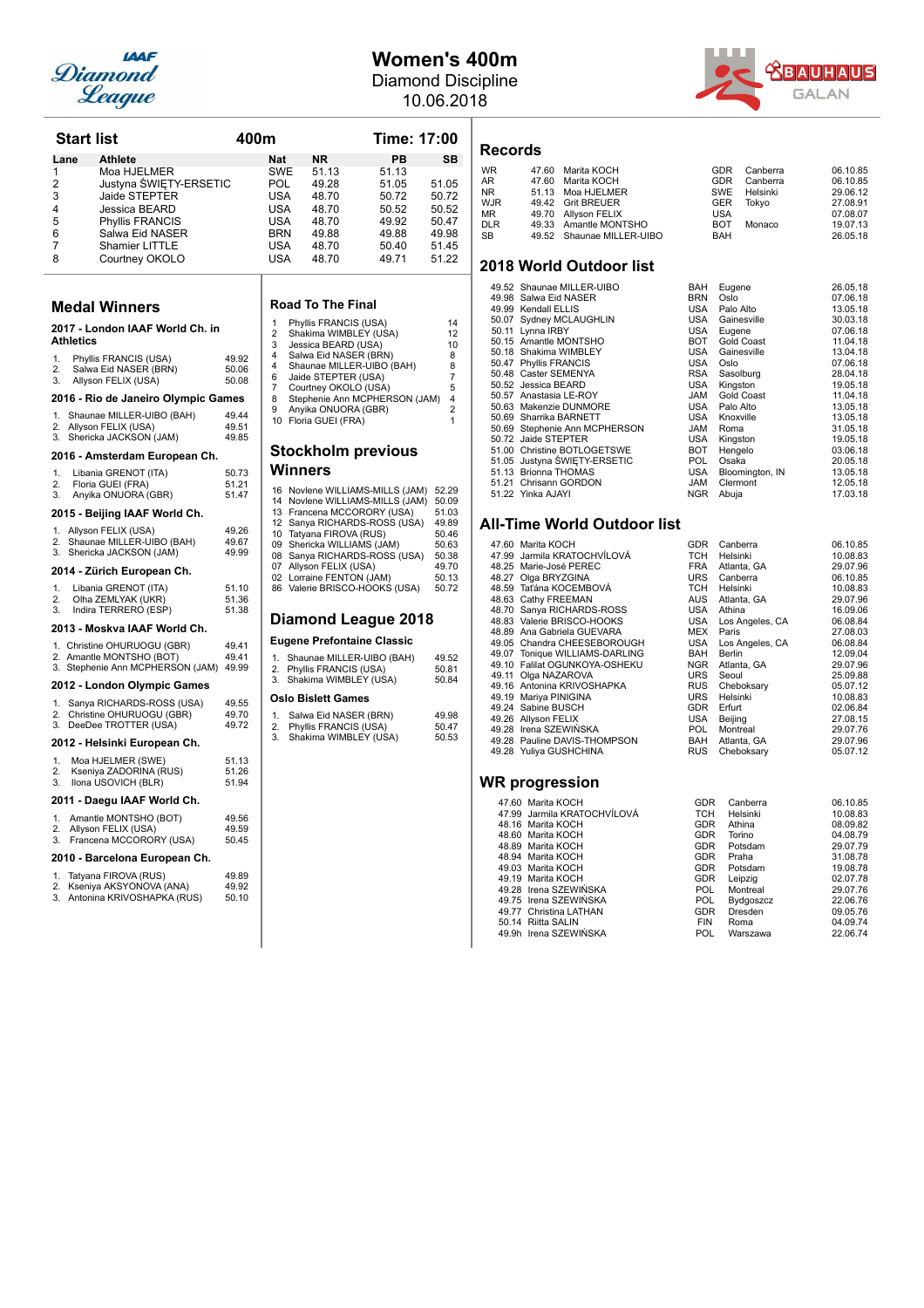| Women's 400m                                                                                                                                                                                                                                                                                                                                                                                                                                                                                                                                                                                                                                                                                                                                                                   | <b>Diamond Discipline</b>                                            | 10.06.2018                                 |
|--------------------------------------------------------------------------------------------------------------------------------------------------------------------------------------------------------------------------------------------------------------------------------------------------------------------------------------------------------------------------------------------------------------------------------------------------------------------------------------------------------------------------------------------------------------------------------------------------------------------------------------------------------------------------------------------------------------------------------------------------------------------------------|----------------------------------------------------------------------|--------------------------------------------|
| <b>Moa HJELMER (SWE)</b><br>1<br>27 <sub>V</sub>                                                                                                                                                                                                                                                                                                                                                                                                                                                                                                                                                                                                                                                                                                                               | PB: 51.13 Helsinki (FIN) 29.06.2012                                  |                                            |
| <b>GENERAL:</b> European champion 400m (12)   European Championships finalist<br><b>OTHER PB'S:</b> 23.19 200m(13) - 23.16w 200m(11) - 43.75 4x100m(10)   Current Records: 1xNR: NR 51.13 400m Helsinki(12)<br>HONOURS: Eur. Ch. (1xGold): 1. 400m Helsinki(12) 51.13   Eur. Ind. Ch. (1xBronze)   Eur. U23 Ch. (1xSilver)   Eur. Jun. Ch. (1xBronze)<br>2018: 100m Parow 1. 11.82w - 60m ind. Västerås h 7.76 - 60m ind. Västerås 2. 7.75 - 200m ind. Västerås 1. 24.53 - 60m ind. Sätra h 7.59 - 400m ind. Sätra 1. 55.55 - 400m<br>ind. Uppsala 1. 54.84 - 400m ind. Gävle h 55.81 - 400m ind. Gävle 1. 54.77 - 100m Sollentuna h 11.85 - 100m Sollentuna 2. 11.81 - 200m Sollentuna 1. 23.61<br>INFO: Born in Stockholm. 172cm / 60kg. Has a daughter, Wilma born in 2014. |                                                                      |                                            |
| $\mathbf{2}$<br>Justyna SWIETY-ERSETIC (POL)<br>25v                                                                                                                                                                                                                                                                                                                                                                                                                                                                                                                                                                                                                                                                                                                            | SB and PB: 51.05 Osaka (JPN) 20.05                                   |                                            |
| GENERAL: 2 times World Indoor Championships Silver medallist 4x400m ind. (18, 16)   4 times World Indoor Championships finalist 400m ind. (18, 14), 4x400m ind. (14)<br><b>OTHER PB'S:</b> 36.58 300m(17) - 1:26.68 600m(14) - 3:25.34 4x400m(16)<br>HONOURS: Eur. Ind. Ch. (1xBronze)   Eur. U23 Ch. (1xBronze)<br>2018: 300m ind. Spala 1. 37.39 - 400m ind. Toruń 2. 51.78 - 400m ind. Toruń 1. 52.11 - 400m ind. Birmingham h 53.05 - 400m ind. Birmingham sf 52.63 - 400m<br>ind. Birmingham 4.51.85 - 400m Osaka WC 1.51.05 - 400m Radom 1.51.58 - 400m Bydgoszcz 1.51.58 - 400m Roma DL 4.51.59 - 400m Hengelo 3.51.48 -<br>400m Chorzów 1. 51.11<br><b>INFO: Born in Raciborz.</b>                                                                                     |                                                                      |                                            |
| 23y<br>3<br>Jaide STEPTER (USA)                                                                                                                                                                                                                                                                                                                                                                                                                                                                                                                                                                                                                                                                                                                                                | SB and PB: 50.72 Kingston (JAM) 19.05                                |                                            |
| <b>OTHER PB'S:</b> 54.95 400mH(16) - 43.46 4x100m(16) - 3:26.73 4x400m(16)<br>2018: 300m ind. New York, NY 3. 37.23 - 400m ind. Albuquerque, NM h 52.46 - 400m ind. Albuquerque, NM 4. 52.23 - 200m Los Angeles, CA 2. 23.18 - 200m Prairie<br>View 1. 22.80 - 400m Torrance 2. 51.24 - 400m Baie Mahault 2. 51.36 - 400m Kingston WC 2. 50.72 - 400m Eugene DL 6. 51.17 - 400m Roma DL 3. 51.47 -<br>400m Oslo DL 5. 50.78<br>INFO: Studies:University of Southern California, Animation adn Digital Arts. Her sporting hero is Allyson Felix; her favourite actors are Denzel Wahington and Will                                                                                                                                                                             |                                                                      |                                            |
| Smith. Hometown: Tucson, Arizona; likes soul food. Would like to work for Dreamworks animation in the future.                                                                                                                                                                                                                                                                                                                                                                                                                                                                                                                                                                                                                                                                  |                                                                      |                                            |
| 4<br><b>Jessica BEARD (USA)</b><br>29 <sub>V</sub><br>GENERAL: 2 times World champion 4x400m (13, 11)   World U20 Championships Silver medallist 400m (08)                                                                                                                                                                                                                                                                                                                                                                                                                                                                                                                                                                                                                     | SB and PB: 50.52 Kingston (JAM) 19.05                                |                                            |
| <b>OTHER PB'S:</b> 42.87 4x100m(11) - 1:29.42 4x200m(10) - 3:18.09 4x400m(11)<br>HONOURS: World Jun. Ch. (1xSilver)   NCAA Ch. (1xWin)                                                                                                                                                                                                                                                                                                                                                                                                                                                                                                                                                                                                                                         |                                                                      |                                            |
| 2018: 300m ind. Birmingham, AL 1. 37.35 - 400m ind. Boston, MA 3. 52.81 - 200m ind. Boston, MA 2. 23.48 - 400m ind. College Station 2. 52.66 - 400m ind. Albuquerque,<br>NM h 52.42 - 400m ind. Albuquerque, NM 5. 52.29 - 200m Coral Gables, FL 2. 22.74 - 400m Gainesville 2. 50.75 - 400m Hamilton 1. 51.31 - 400m Kingston WC 1. 50.52 -<br>400m Eugene DL 4. 50.89 - 400m Oslo DL 4. 50.57                                                                                                                                                                                                                                                                                                                                                                                |                                                                      |                                            |
| INFO: Born in Euclid, Ohio. Studies: Psychology at Texas A&M University. She also picked up letters in basketball and cross country. She has three older brothers – Terrell,<br>Brian and Jerrell.                                                                                                                                                                                                                                                                                                                                                                                                                                                                                                                                                                             |                                                                      |                                            |
| 5<br><b>Phyllis FRANCIS (USA)</b><br>26 <sub>V</sub>                                                                                                                                                                                                                                                                                                                                                                                                                                                                                                                                                                                                                                                                                                                           | SB: 50.47 Oslo (NOR) 07.06                                           | PB: 49.92 London (GBR) 09.08.2017          |
| GENERAL: 2 times World champion 400m (17), 4x400m (17)   Olympic champion 4x400m (16)<br><b>OTHER PB'S:</b> 22.50 200m(16) - 43.16 4x100m(16) - 3:19.02 4x400m(17)<br>HONOURS: OG (1xFinal): 5. 400m Rio de Janeiro(16) 50.41   World Ch. (1xGold): 1. 400m London(17) 49.92 - 7. 400m Beijing(15) 50.51   PanAm. Jun. Ch. (1xBronze)  <br>NICH (1xWin)<br>2018: 300m ind. College Station 1. 36.85 - 400m ind. Boston, MA 2. 52.38 - 400m ind. Albuquerque, NM h 52.24 - 400m ind. Albuquerque, NM 1. 51.19 - 400m<br>ind. Glasgow 1. 52.00 - 200m Houston, TX 4. 23.20w - 200m Waco 1. 22.99w - 100m Waco 3. 11.35 - 200m Kingston WC 3. 22.76 - 400m Eugene DL 2. 50.81 -<br>400m Oslo DL 2. 50.47                                                                          |                                                                      |                                            |
| INFO: Born in New York. General social sciences studies at University of Oregon. 1st woman to win 400m NCAA title for University of Oregon.                                                                                                                                                                                                                                                                                                                                                                                                                                                                                                                                                                                                                                    |                                                                      |                                            |
| 6<br>Salwa Eid NASER (BRN)<br>20y                                                                                                                                                                                                                                                                                                                                                                                                                                                                                                                                                                                                                                                                                                                                              | SB: 49.98 Oslo (NOR) 07.06  PB: 49.88 Bruxelles (BEL) 01.09.2017     |                                            |
| GENERAL: World Championships Silver medallist 400m (17)   Asian Indoor champion 4x400m ind. (16)<br>OTHER PB'S: 23.03 200m(15) - 44.98 4x100m(17) - 3:32.62 4x400m(15)   Current Records: 1xAR: AR 3:35.07 4x400m ind. Doha(16) 4xNR: NR 37.92 300m Riffa(18) -<br>NR 49.88 400m Bruxelles(17) - NR 44.98 4x100m Baku(17) - NR 3:32.62 4x400m Mungyeong(15)<br>HONOURS: World Ch. (1xSilver): 2. 400m London(17) 50.06   World Youth Ch. (1xGold)   Youth OG (1xSilver)<br>2018: 300m Riffa 1. 37.95 - 300m Riffa 1. 37.92 - 400m Roma DL 1. 50.51 - 400m Oslo DL 1. 49.98<br><b>INFO: Born in Nigeria.</b>                                                                                                                                                                    |                                                                      |                                            |
| <b>Shamier LITTLE (USA)</b><br>23y                                                                                                                                                                                                                                                                                                                                                                                                                                                                                                                                                                                                                                                                                                                                             | SB: 51.45 St. George's (GRN) 21.04 PB: 50.40 London (GBR) 09.07.2017 |                                            |
| GENERAL: World Championships Silver medallist 400mH (15)   2 times Pan American Games winner 400mH (15), 4x400m (15)<br><b>OTHER PB'S:</b> 52.75 400mH(17) - 1:30.21 4x200m(14) - 3:25.63 4x400m(14)<br>HONOURS: World Ch. (1xSilver): 2. 400mH Beijing(15) 53.94   World Jun. Ch. (1xGold)   PanAm G. (1xGold)   NCH (1xWin)<br>2018: 400m ind. College Station 1. 52.84 - 300m ind. College Station 2. 36.98 - 400m ind. Boston, MA 4. 53.30 - 200m Prairie View 3. 23.12 - 400m St. George's 1. 51.45 -                                                                                                                                                                                                                                                                     |                                                                      |                                            |
| 400mH Baton Rouge, LA 1. 55.60 - 400mH Eugene DL 5. 55.23 - 400mH Oslo DL 2. 53.94<br><b>INFO:</b> Born in Louisville. Studies: Texas A&M University.                                                                                                                                                                                                                                                                                                                                                                                                                                                                                                                                                                                                                          |                                                                      |                                            |
| 8<br>24y<br><b>Courtney OKOLO (USA)</b>                                                                                                                                                                                                                                                                                                                                                                                                                                                                                                                                                                                                                                                                                                                                        | SB: 51.22 Oslo (NOR) 07.06                                           | PB: 49.71 Baton Rouge, LA (USA) 23.04.2016 |
| GENERAL: Olympic champion 4x400m (16)   3 times World Indoor champion 400m ind. (18), 4x400m ind. (18, 16)<br>OTHER PB'S: 35.74 300m(16) - 43.19 4x100m(14) - 3:19.06 4x400m(16)   Current Records: 1xAR: AR 3:23.85 4x400m ind. Birmingham(18) 1xABP: ABP 1:07.34 500m<br>ind. New York, NY(17)<br>HONOURS: World Ind. Ch. (1xGold): 1. 400m ind. Birmingham(18) 50.55   NACAC Ch. (1xGold)   NICH (1xWin)   NCAA Ch. (2xWin)                                                                                                                                                                                                                                                                                                                                                 |                                                                      |                                            |
| 2018: 600m ind. Iowa City, IA 1. 1:28.54 - 400m ind. New York, NY 1. 51.89 - 300m ind. New York, NY 4. 37.28 - 400m ind. Albuquerque, NM h 51.75 - 400m<br>ind. Albuquerque, NM 1. 51.16 - 400m ind. Birmingham sf 51.79 - 400m i<br>400m Baie Mahault 3. 51.73 - 400m Eugene DL 7. 51.54 - 400m Oslo DL 6. 51.22                                                                                                                                                                                                                                                                                                                                                                                                                                                              |                                                                      |                                            |

**INFO:** Hometown: Carrolton. Excercises Science major with a minor in African and African Diaspora Studies at University of Texas.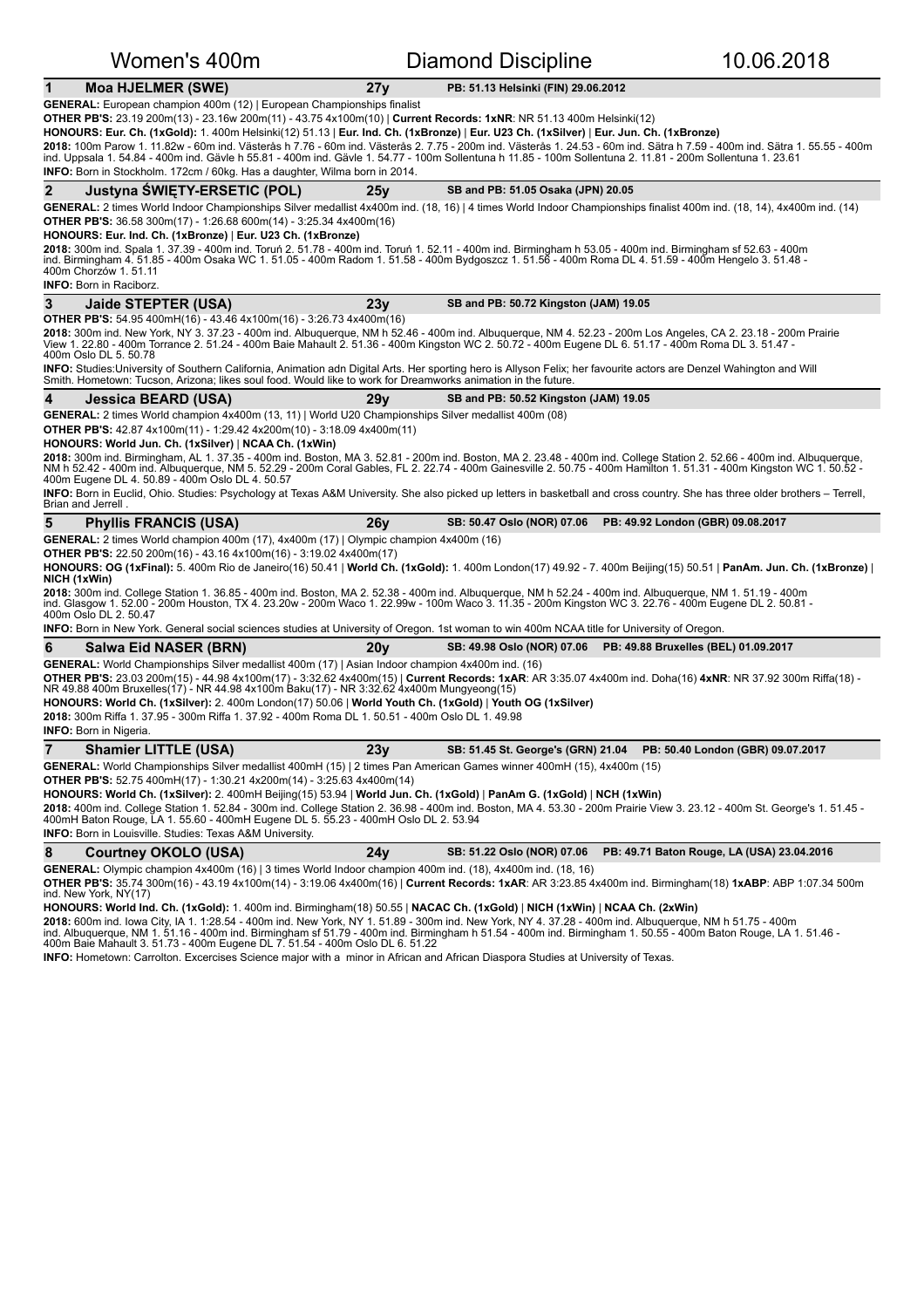

## **Women's 800m**

Promotional 10.06.2018



**Records**

### WR 1:53.28 Jarmila KRATOCHVÍLOVÁ TCH München 26.07.83<br>AR 1:53.28 Jarmila KRATOCHVÍLOVÁ TCH München 26.07.83<br>NR 1:58.77 Lovisa LINDH SWE Lausanne 06.07.17 1:53.28 Jarmila KRATOCHVÍLOVÁ TCH München<br>1:58.77 Lovisa LINDH SWE Lausanne NR 1:58.77 Lovisa LINDH SWE Lausanne 06.07.17<br>MR 1:58.77 Lovisa LINDH SWE Lausanne 06.07.17<br>WIR 1:54.01 Pamela IELIMO KEN Zürich 29.08.08 WJR 1:54.01 Pamela JELIMO KEN Zürich 29.08.08<br>MR 1:54.01 Pamela JELIMO KEN Zürich 29.08.08 MR 1:56.71 Maria de Lurdes MUTOLA MOZ<br>DIR 1:55.77 Caster SEMENYA RSA Monaco 21.07.17 DLR 1:55.27 Caster SEMENYA RSA Monaco 21.07.17<br>
SB 1:55.92 Caster SEMENYA RSA RSA 26.05.18 1:55.92 Caster SEMENYA

### **2018 World Outdoor list**

| 1:55.92 Caster SEMENYA           | <b>RSA</b> | Eugene       | 26.05.18 |
|----------------------------------|------------|--------------|----------|
| 1:56.86 Ajee WILSON              | USA        | Eugene       | 26.05.18 |
| 1:56.88 Francine NIYONSABA       | <b>BDI</b> | Eugene       | 26.05.18 |
| 1:57.78 Habitam ALEMU            | ETH.       | Eugene       | 26.05.18 |
| 1:58.07 Margaret Nyairera WAMBUI | <b>KEN</b> | Gold Coast   | 13.04.18 |
| 1:58.25 Emily Cherotich TUEI     | <b>KEN</b> | Nairobi      | 17.02.18 |
| 1:58.35 Charlene LIPSEY          | USA        | Eugene       | 26.05.18 |
| 1:58.82 Natoya GOULE             | <b>JAM</b> | Gold Coast   | 13.04.18 |
| 1:58.96 Nelly JEPKOSGEI          | <b>KEN</b> | Oslo         | 07.06.18 |
| 1:59.09 Laura MUIR               | <b>GBR</b> | Oslo         | 07.06.18 |
| 1:59.36 Raevyn ROGERS            | USA        | Eugene       | 26.05.18 |
| 1:59.70 Ce'Aira BROWN            | USA        | West Chester | 04.05.18 |
| 1:59.93 Alexandra BELL           | <b>GBR</b> | Watford      | 26.05.18 |
| 2:00.0h Shume Chaltu REGASA      | ETH.       | Addis Abeba  | 19.04.18 |
| 2:00.02 Docus AJOK               | UGA        | Kampala      | 03.03.18 |
| 2:00.2h Kore TOLA                | ETH.       | Addis Abeba  | 19.04.18 |
| 2:00.24 Brittany MCGOWAN         | AUS        | Gold Coast   | 18.02.18 |
| 2:00.28 Eglay Nafuna MALYANYA    | <b>KEN</b> | Gold Coast   | 12.04.18 |
| 2:00.36 Winnie NANYONDO          | UGA        | Gold Coast   | 13.04.18 |
| 2:00.41 Eunice Jepkoech SUM      | <b>KEN</b> | Eugene       | 26.05.18 |

### **All-Time World Outdoor list**

|  | 1:53.28 Jarmila KRATOCHVÍLOVÁ  | TCH        | München        | 26.07.83 |
|--|--------------------------------|------------|----------------|----------|
|  | 1:53.43 Nadezhda OLIZARENKO    | URS        | Moskva         | 27.07.80 |
|  | 1:54.01 Pamela JELIMO          | KEN        | Zürich         | 29.08.08 |
|  | 1:54.44 Ana Fidelia QUIROT     | CUB        | Barcelona      | 09.09.89 |
|  | 1:54.81 Olga MINEYEVA          | URS        | Moskva         | 27.07.80 |
|  | 1:54.94 Tatyana KAZANKINA      | URS        | Montreal       | 26.07.76 |
|  | 1:55.05 Doina MELINTE          | ROU        | Bucuresti      | 01.08.82 |
|  | 1:55.16 Caster SEMENYA         | RSA        | London         | 13.08.17 |
|  | 1:55.19 Maria de Lurdes MUTOLA |            | MOZ Zürich     | 17.08.94 |
|  | 1:55.19 Jolanda BATAGELJ       | SLO        | Heusden-Zolder | 20.07.02 |
|  | 1:55.26 Sigrun WODARS-GRAU     | GDR        | Roma           | 31.08.87 |
|  | 1:55.32 Christine WACHTEL      | GDR        | Roma           | 31.08.87 |
|  | 1:55.42 Nikolina SHTEREVA      | <b>BUL</b> | Montreal       | 26.07.76 |
|  | 1:55.46 Tatyana PROVIDOKHINA   | URS        | Moskva         | 27.07.80 |
|  | 1:55.47 Francine NIYONSABA     | BDI        | Monaco         | 21.07.17 |
|  | 1:55.54 Ellen VAN LANGEN       | NED        | Barcelona      | 03.08.92 |
|  | 1:55.54 Dong LIU               | <b>CHN</b> | Beijing        | 09.09.93 |
|  | 1:55.56 Lyubov GURINA          | URS        | Roma           | 31.08.87 |
|  | 1:55.60 Elfi ZINN              | GDR        | Montreal       | 26.07.76 |
|  | 1:55.61 Ajee WILSON            | USA        | Monaco         | 21.07.17 |
|  |                                |            |                |          |
|  |                                |            |                |          |
|  | WR progression                 |            |                |          |

|  | 1:53.28 Jarmila KRATOCHVÍLOVÁ | TCH        | München      | 26.07.83 |
|--|-------------------------------|------------|--------------|----------|
|  | 1:53.43 Nadezhda OLIZARENKO   | <b>URS</b> | Moskva       | 27.07.80 |
|  | 1:54.85 Nadezhda OLIZARENKO   | <b>URS</b> | Moskva       | 12.06.80 |
|  | 1:54.94 Tatyana KAZANKINA     | <b>URS</b> | Montreal     | 26.07.76 |
|  | 1:56.0h Valentina GERASIMOVA  | <b>URS</b> | Kiev         | 12.06.76 |
|  | 1:57.48 Svetla ZLATEVA-KOLEVA | <b>BUL</b> | Athina       | 24.08.73 |
|  | 1:58.45 Hildegard FALCK       | <b>GER</b> | Stuttgart    | 11.07.71 |
|  | 2:00.5h Vera NIKOLIĆ          | YUG.       | London       | 20.07.68 |
|  | 2:01.0h Judy POLLOCK          | <b>AUS</b> | Helsinki     | 28.06.67 |
|  | 2:01.1h Ann PACKER            | <b>GBR</b> | Tokyo        | 20.10.64 |
|  | 2:01.2h Dixie WILLIS          | <b>AUS</b> | Perth        | 03.03.62 |
|  | 2:04.3h Lyudmila SHEVTSOVA    | <b>URS</b> | Roma         | 07.09.60 |
|  | 2:04.3h Lyudmila SHEVTSOVA    | <b>URS</b> | Moskva       | 03.07.60 |
|  | 2:05.0h Nina OTKALENKO        | <b>URS</b> | Zagreb       | 24.09.55 |
|  | 2:06.6h Nina OTKALENKO        | <b>URS</b> | Kiev         | 16.09.54 |
|  | 2:07.3h Nina OTKALENKO        | <b>URS</b> | Moskva       | 27.08.53 |
|  | 2:08.5h Nina OTKALENKO        | <b>URS</b> | Kiev         | 15.06.52 |
|  | 2:12.0h Nina OTKALENKO        | <b>URS</b> | <b>Minsk</b> | 26.08.51 |

Pace: 200m - 28.50 | 400m - 57.50 until 500m | Goal: 1:58

**Start list 6100 and 16:11** 800 m **Lane Athlete Nat NR PB SB**<br>1 Hedda HYNNE NOR 1:59.82 1:59.87 2:01.46 1 Hedda HYNNE NOR 1:56.82 1:56.87 2:01.46 2 Aníta HINRÍKSDÓTTÍR ISL 2:00.05 2:00.05 2:02.55<br>3 Hanna HERMANSSON SWE 1:58.77 2:00.43 2:04.06 1.3 Anna HERMANSSON SWE 1:58.77 2:00.43 2:04.06<br>
Lynsey SHARP GBR 1:56.21 1:57.69 2:01.33 4-1 Lynsey SHARP GBR 1:56.21 1:57.69 2:01.33<br>4-2 Shelayna OSKAN-CLARKE GBR 1:56.21 1:58.86 2:00.81 4-2 Shelayna OSKAN-CLARKE GBR 1:56.21 1:58.86 2:00.81 5 Lovisa LINDH SWE 1:58.77 1:58.77 2:02.46 6-1 Olha BIBIK UKR 1:53.43 2:01.53 PM<br>6-2 Shume Chaltu REGASA ETH 1:57.05 2:00.0h 2:00.0h 6-2 Shume Chaltu REGASA ETH 1:57.05 2:00.0h 2:00.0h 7 Halimah NAKAAYI UGA 1:58.63 1:59.78 2:01.44<br>8 Chrishuna WILLIAMS USA 1:55.61 1:59.59 2:02.55

### **Medal Winners**

### 2017 - London IAAF World Ch. in **Athletics** 1. Caster SEMENYA (RSA) 1:55.16<br>2. Francine NIYONSABA (BDI) 1:55.92 Francine NIYONSABA (BDI) 1:55.92<br>Ajee WILSON (USA) 1:56.65

Chrishuna WILLIAMS

### 3. Ajee WILSON (USA) **2016 - Rio de Janeiro Osympic Games**

|          | zu le - Rio de Janeiro Olympic Games                                                        |                               |
|----------|---------------------------------------------------------------------------------------------|-------------------------------|
|          | 1. Caster SEMENYA (RSA)<br>2. Francine NIYONSABA (BDI)<br>3. Margaret Nyairera WAMBUI (KEN) | 1:55.28<br>1:56.49<br>1:56.89 |
|          | 2016 - Amsterdam European Ch.                                                               |                               |
| 1.<br>3. | Nataliya PRISHCHEPA (UKR)<br>2. Renelle LAMOTE (FRA)<br>Lovisa LINDH (SWE)                  | 1:59.70<br>2:00.19<br>2:00.37 |
|          | 2015 - Beijing IAAF World Ch.                                                               |                               |
|          | 1. Marina ARZAMASOVA (BLR)                                                                  | 1:58.03                       |

### 1. Marina ARZAMASOVA (BLR) 1:58.03<br>2. Melissa BISHOP (CAN) 1:58.12<br>3. Eunice Jepkoech SUM (KEN) 1:58.18 **2014 - Zürich European Ch.** 1. Marina ARZAMASOVA (BLR) 1:58.15

| 2013 - Moskva IAAF World Ch.                   |         |
|------------------------------------------------|---------|
| 3. Joanna JÓŹWIK (POL)                         | 1:59.63 |
| 2. Lynsey SHARP (GBR)                          | 1:58.80 |
| $\ldots$ was not not be an above that $\ldots$ |         |

| 2012 - London Olympic Games |                              |         |
|-----------------------------|------------------------------|---------|
|                             | 3. Alysia MONTAÑO (USA)      | 1:57.95 |
|                             | 2. Brenda MARTINEZ (USA)     | 1:57.91 |
|                             | 1. Eunice Jepkoech SUM (KEN) | 1:57.38 |

|    | ___ __ _______________________ |         |
|----|--------------------------------|---------|
|    | 1. Caster SEMENYA (RSA)        | 1:57.23 |
|    | 2. Yekaterina POISTOGOVA (RUS) | 1:57.53 |
|    | 3. Pamela JELIMO (KEN)         | 1:57.59 |
|    | 2012 - Helsinki European Ch.   |         |
| 1. | Lynsey SHARP (GBR)             | 2:00.52 |
| 2. | Marina ARZAMASOVA (BLR)        | 2:01.02 |
| 3. | Liliya LOBANOVA (UKR)          | 2:01.29 |

### 2011 - Daegu IAAF World Ch.

| 1. Caster SEMENYA (RSA)   | 1:56.35 |
|---------------------------|---------|
| 2. Janeth JEPKOSGEI (KEN) | 1:57.42 |
| 3. Alysia MONTAÑO (USA)   | 1:57.48 |
|                           |         |

### 2010 - Barcelona European Ch.

|    | Yvonne HAK (NED)       | 1:58.85 |
|----|------------------------|---------|
| 2. | Jennifer MEADOWS (GBR) | 1:59.39 |
|    | 3. Lucia HRIVNÁK (SVK) | 1:59.48 |

| 17<br>15<br>13<br>11<br>05<br>04                         | Francine NIYONSABA (BDI)<br>Renelle LAMOTE (FRA)<br>Eunice Jepkoech SUM (KEN)<br>Kenia SINCLAIR (JAM)<br>Tatyana ANDRIANOVA (RUS)<br>Jearl MILES-CLARK (USA) | 1:59.11<br>1:59.91<br>1:58.84<br>1:58.21<br>1:57.80<br>1:59.47 |  |  |
|----------------------------------------------------------|--------------------------------------------------------------------------------------------------------------------------------------------------------------|----------------------------------------------------------------|--|--|
| 02                                                       | Nicole TETER (USA)                                                                                                                                           | 1:58.13                                                        |  |  |
| 00                                                       | Maria de Lurdes MUTOLA (MOZ)                                                                                                                                 | 1:56.98                                                        |  |  |
| 99                                                       | Maria de Lurdes MUTOLA (MOZ)                                                                                                                                 | 1:57.12                                                        |  |  |
| 98                                                       | Maria de Lurdes MUTOLA (MOZ)                                                                                                                                 | 1:56.71                                                        |  |  |
| Diamond League 2018<br><b>Eugene Prefontaine Classic</b> |                                                                                                                                                              |                                                                |  |  |
|                                                          |                                                                                                                                                              |                                                                |  |  |
| 1.                                                       | Caster SEMENYA (RSA)                                                                                                                                         | 1:55.92                                                        |  |  |
| 2.                                                       | Ajee WILSON (USA)                                                                                                                                            | 1:56.86                                                        |  |  |
| 3.                                                       | Francine NIYONSABA (BDI)                                                                                                                                     | 1:56.88                                                        |  |  |
|                                                          | <b>Oslo Bislett Games</b>                                                                                                                                    |                                                                |  |  |

**Stockholm previous** 

**Winners**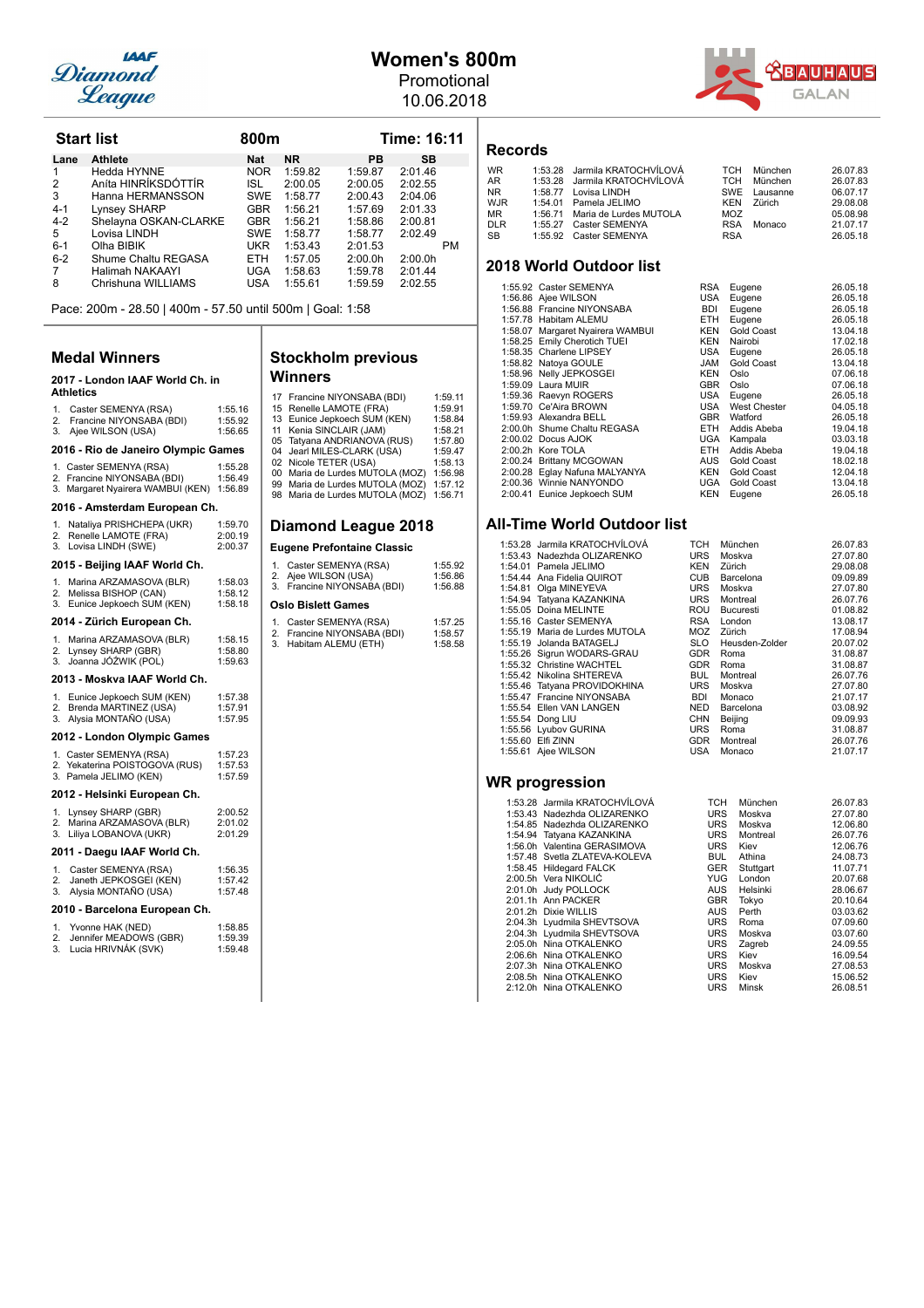|                | Women's 800m                                                                                                                                                                                                                                                                                                                                                                                                                                                                                                                                                                                                                                                                                                                                                                                                                                                                                                                                          |     | Promotional                                              | 10.06.2018                                  |
|----------------|-------------------------------------------------------------------------------------------------------------------------------------------------------------------------------------------------------------------------------------------------------------------------------------------------------------------------------------------------------------------------------------------------------------------------------------------------------------------------------------------------------------------------------------------------------------------------------------------------------------------------------------------------------------------------------------------------------------------------------------------------------------------------------------------------------------------------------------------------------------------------------------------------------------------------------------------------------|-----|----------------------------------------------------------|---------------------------------------------|
| $\mathbf{1}$   | <b>Hedda HYNNE (NOR)</b>                                                                                                                                                                                                                                                                                                                                                                                                                                                                                                                                                                                                                                                                                                                                                                                                                                                                                                                              | 28y | SB: 2:01.46 Oslo (NOR) 07.06                             | PB: 1:59.87 London (GBR) 09.07.2017         |
|                | GENERAL: European Championships finalist   2 times National Indoor champion 800m ind. (15, 12)<br><b>OTHER PB'S:</b> 53.24 400m(16) - 1:28.81 600m(14)<br>HONOURS: NCH (1xWin)   NICH (2xWin)<br>2018: 800m ind. Uppsala 2. 2:04.37 - 800m ind. Toruń 4. 2:02.60 - 300m Trondheim 1. 39.82 - 800m Rehlingen 3. 2:02.82 - 800m Bydgoszcz 7. 2:04.50 -<br>800m Oslo DL 8. 2:01.46<br><b>INFO: Born in Skien.</b>                                                                                                                                                                                                                                                                                                                                                                                                                                                                                                                                        |     |                                                          |                                             |
| $\overline{2}$ | Aníta HINRÍKSDÓTTÍR (ISL)                                                                                                                                                                                                                                                                                                                                                                                                                                                                                                                                                                                                                                                                                                                                                                                                                                                                                                                             | 22y | SB: 2:02.55 Oordegem (BEL) 26.05                         | PB: 2:00.05 Oslo (NOR) 15.06.2017           |
|                | <b>GENERAL:</b> World Indoor Championships finalist   World Youth champion 800m (13)<br>OTHER PB'S: 2:36.63 1000m(15) - 4:06.43 1500m(17) - 4:29.20 Mile(18)   Current Records: 5xNR: NR 2:00.05 800m Oslo(17) - NR 2:36.63 1000m Hengelo(15) -<br>NR 4:06.43 1500m Hengelo(17) - NR 4:29.20 Mile Hengelo(18) - NR 6:34.80 2000mSC Växjö(12)<br><b>HONOURS: World Youth Ch. (1xGold)</b><br>2018: 800m ind. Apeldoorn 1. 2:03.44 - 800m ind. Reykjavík 2. 2:02.68 - 1500m ind. Düsseldorf 5. 4:09.54 - 1500m ind. Birmingham h 4:15.73 - 800m Oordegem 6. 2:02.55 -<br>Mile Hengelo 11. 4:29.20<br><b>INFO:</b> Born in Reykjavík.                                                                                                                                                                                                                                                                                                                    |     |                                                          |                                             |
| 3              | <b>Hanna HERMANSSON (SWE)</b>                                                                                                                                                                                                                                                                                                                                                                                                                                                                                                                                                                                                                                                                                                                                                                                                                                                                                                                         | 29y | SB: 2:04.06 Praha (CZE) 04.06                            | PB: 2:00.43 London (GBR) 11.08.2017         |
|                | <b>GENERAL:</b> National Indoor champion 800m ind. (18)<br><b>OTHER PB'S:</b> 2:38.13 1000m(17) - 4:13.09 1500m(18)<br><b>HONOURS: NICH (1xWin)</b><br>2018: 800m ind. New York, NY 5. 2:02.80 - 800m ind. Winston Salem, NC 2. 2:02.98 - 800m ind. Uppsala 1. 2:04.34 - 800m ind. Toruń 6. 2:02.98 - 800m ind. Gävle h 2:11.66<br>- 800m ind. Gävle 1. 2:05.19 - 1500m Palo Alto 6. 4:13.77 - 1500m Los Angeles, CA 7. 4:13.09 - 800m Praha 7. 2:04.06<br><b>INFO:</b> Born in Stockholm. Studies: Marymount California University.                                                                                                                                                                                                                                                                                                                                                                                                                  |     |                                                          |                                             |
| $4 - 1$        | <b>Lynsey SHARP (GBR)</b>                                                                                                                                                                                                                                                                                                                                                                                                                                                                                                                                                                                                                                                                                                                                                                                                                                                                                                                             | 27y | SB: 2:01.33 Gold Coast (AUS) 12.04                       | PB: 1:57.69 Rio de Janeiro (BRA) 20.08.2016 |
|                | GENERAL: European champion 800m (12)   European Championships Silver medallist 800m (14)<br>OTHER PB'S: 43.59 4x100m(14) - 3:29.18 4x400m(18) - 8:13.46 4x800m(13)   Current Records: 1xNR: NR 8:13.46 4x800m Philadelphia(13)<br>HONOURS: OG (1xFinal): 6. 800m Rio de Janeiro(16) 1:57.69   World Ch. (1xFinal): 8. 800m London(17) 1:58.98   Eur. Ch. (1xGold, 1xSilver): 1. 800m Helsinki(12)<br>2:00.52 - 2. 800m Zürich(14) 1:58.80<br>2018: 800m ind. Boston, MA 4. 2:02.20 - 800m ind. Glasgow 2. 2:02.39 - 800m Brisbane 4. 2:03.74 - 800m Sippy Downs 1. 2:03.50 - 800m Gold Coast CWG h 2:01.33 -<br>800m Los Angeles, CA 3. 2:03.84<br>INFO: Born in Dumfries; her parents both are former elite athletes. Law studies at Edinburgh Napier University. She has a superstition of always wearing a specific pair of<br>socks for her races; supporter of Glasgow Rangers FC. Loves listening to dance or house music, Kayne West, 50 cent. |     |                                                          |                                             |
| $4 - 2$        | Shelayna OSKAN-CLARKE (GBR)                                                                                                                                                                                                                                                                                                                                                                                                                                                                                                                                                                                                                                                                                                                                                                                                                                                                                                                           | 28y | SB: 2:00.81 Gold Coast (AUS) 12.04                       | PB: 1:58.86 Beijing (CHN) 27.08.2015        |
|                | <b>GENERAL:</b> World Indoor Championships Bronze medallist 800m ind. (18)   World Championships finalist<br><b>OTHER PB'S:</b> 24.55 200m(11) - 53.20 400m(11)<br>HONOURS: World Ch. (1xFinal): 5. 800m Beijing(15) 1:58.99   World Ind. Ch. (1xBronze): 3. 800m ind. Birmingham(18) 1:59.81   Eur. Ind. Ch. (1xSilver)   NCH (2xWin)<br>2018: 800m ind. Val-de-Reuil 2. 2:02.90 - 800m ind. Eaubonne 3. 2:04.06 - 800m ind. Birmingham h 2:07.79 - 800m ind. Birmingham 1. 2:00.06 - 800m<br>ind. Birmingham h 2:01.76 - 800m ind. Birmingham 3. 1:59.81 - 800m Gold Coast CWG h 2:00.81 - 400m Eton 1. 54.22<br><b>INFO:</b> She is from Middlesex. Coaches young athletes. Sport science studies; also used to play hockey at County level. She used to wear a special necklace which she<br>thought gave her luck.                                                                                                                               |     |                                                          |                                             |
| 5              | Lovisa LINDH (SWE)                                                                                                                                                                                                                                                                                                                                                                                                                                                                                                                                                                                                                                                                                                                                                                                                                                                                                                                                    | 26y | SB: 2:02.49 Oslo (NOR) 07.06                             | PB: 1:58.77 Lausanne (SUI) 06.07.2017       |
|                | GENERAL: European Championships Bronze medallist 800m (16)   3 times National Indoor champion 800m ind. (17, 13, 09)<br>OTHER PB'S: 2:35.15 1000m(17) - 4:09.03 1500m(17) - 3:35.80 4x400m(15)   Current Records: 2xNR: NR 1:58.77 800m Lausanne(17) - NR 2:35.15 1000m Göteborg(17)<br>HONOURS: Eur. Ch. (1xBronze): 3. 800m Amsterdam(16) 2:00.37   Eur. Team Ch./1st (1xWin)   NCH (2xWin)<br>2018: 1500m Montbéliard 14. 4:21.21 - 800m Oslo DL 10. 2:02.49<br><b>INFO:</b> Born in Ytterby. Studies: Southern Methodist University.                                                                                                                                                                                                                                                                                                                                                                                                              |     |                                                          |                                             |
| $6 - 1$        | Olha BIBIK (UKR)                                                                                                                                                                                                                                                                                                                                                                                                                                                                                                                                                                                                                                                                                                                                                                                                                                                                                                                                      | 28y | PB: 2:01.53 Yalta (UKR) 04.06.2009                       |                                             |
|                | <b>GENERAL:</b> Olympic Games finalist   World Indoor Championships finalist<br>OTHER PB'S: 51.69 400m(16) - 3:24.54 4x400m(16)<br>HONOURS: NCH (1xWin)   NICH (1xWin)                                                                                                                                                                                                                                                                                                                                                                                                                                                                                                                                                                                                                                                                                                                                                                                |     |                                                          |                                             |
| $6 - 2$        | <b>Shume Chaltu REGASA (ETH)</b>                                                                                                                                                                                                                                                                                                                                                                                                                                                                                                                                                                                                                                                                                                                                                                                                                                                                                                                      | 21y | SB and PB: 2:00.0h Addis Abeba (ETH) 19.04               |                                             |
|                | GENERAL: 2 times All-African Games Bronze medallist 800m (15), 4x400m (15)   African Junior champion 800m (15)<br><b>OTHER PB'S:</b> 53.90 400m(14) - 4:19.29 1500m(18) - 3:39.99 4x400m(15)<br>HONOURS: All-Afr. G. (1xBronze)   Afr. Jun. Ch. (1xGold)   NCH (1xWin)<br>2018: 1500m Djibouti 2. 4:19.29 - 800m Addis Abeba NCH 1. 2:00.0h - 800m Praha 1. 2:02.77                                                                                                                                                                                                                                                                                                                                                                                                                                                                                                                                                                                   |     |                                                          |                                             |
| $\overline{7}$ | Halimah NAKAAYI (UGA)                                                                                                                                                                                                                                                                                                                                                                                                                                                                                                                                                                                                                                                                                                                                                                                                                                                                                                                                 | 23y | SB: 2:01.44 Johannesburg (RSA) 01.03<br>(BRA) 17.08.2016 | PB: 1:59.78 Rio de Janeiro                  |
|                | <b>GENERAL:</b> Commonwealth Games finalist<br><b>OTHER PB'S:</b> 53.02 400m(17) - 2:37.55 1000m(18) - 3:35.03 4x400m(18)   Current Records: 1xNR: NR 2:37.55 1000m Pretoria(18)<br>2018: 800m Kampala 1. 2:06.15 - 800m Kampala 1. 2:04.04 - 800m Kampala 2. 2:03.06 - 800m Johannesburg 1. 2:01.44 - 1000m Pretoria 2. 2:37.55 - 800m Gold<br>Coast CWG h 2:01.69 - 800m Bydgoszcz 2. 2:02.58                                                                                                                                                                                                                                                                                                                                                                                                                                                                                                                                                       |     |                                                          |                                             |
| 8              | Chrishuna WILLIAMS (USA)<br>GENERAL: IAAF World Relays winner 4x800m (17)   NCAA champion 4x400m (13)                                                                                                                                                                                                                                                                                                                                                                                                                                                                                                                                                                                                                                                                                                                                                                                                                                                 | 25y | SB: 2:02.55 Osaka (JPN) 20.05                            | PB: 1:59.59 Eugene (USA) 04.07.2016         |

OTHER PB'S: 52.13 400m(16) - 3:27.09 4x400m(13) - 8:16.36 4x800m(17) | Current Records: 1xWR: WR 8:05.89 4x800m ind. New York, NY(18)

**2018:** 600m ind. Fayetteville 1. 1:26.99 - 800m ind. New York, NY 8. 2:04.62 - 800m ind. Fayetteville 1. 2:03.88 - 800m ind. Albuquerque, NM h 2:04.25 -<br>400m Fayetteville 2. 53.63 - 800m Fayetteville 1. 2:05.67 - 800m Pal

INFO: Born in Dallas. Major in human developement and life science at University of Arkansas. Part-time teacher at a private school; aspires to become a child life specialist.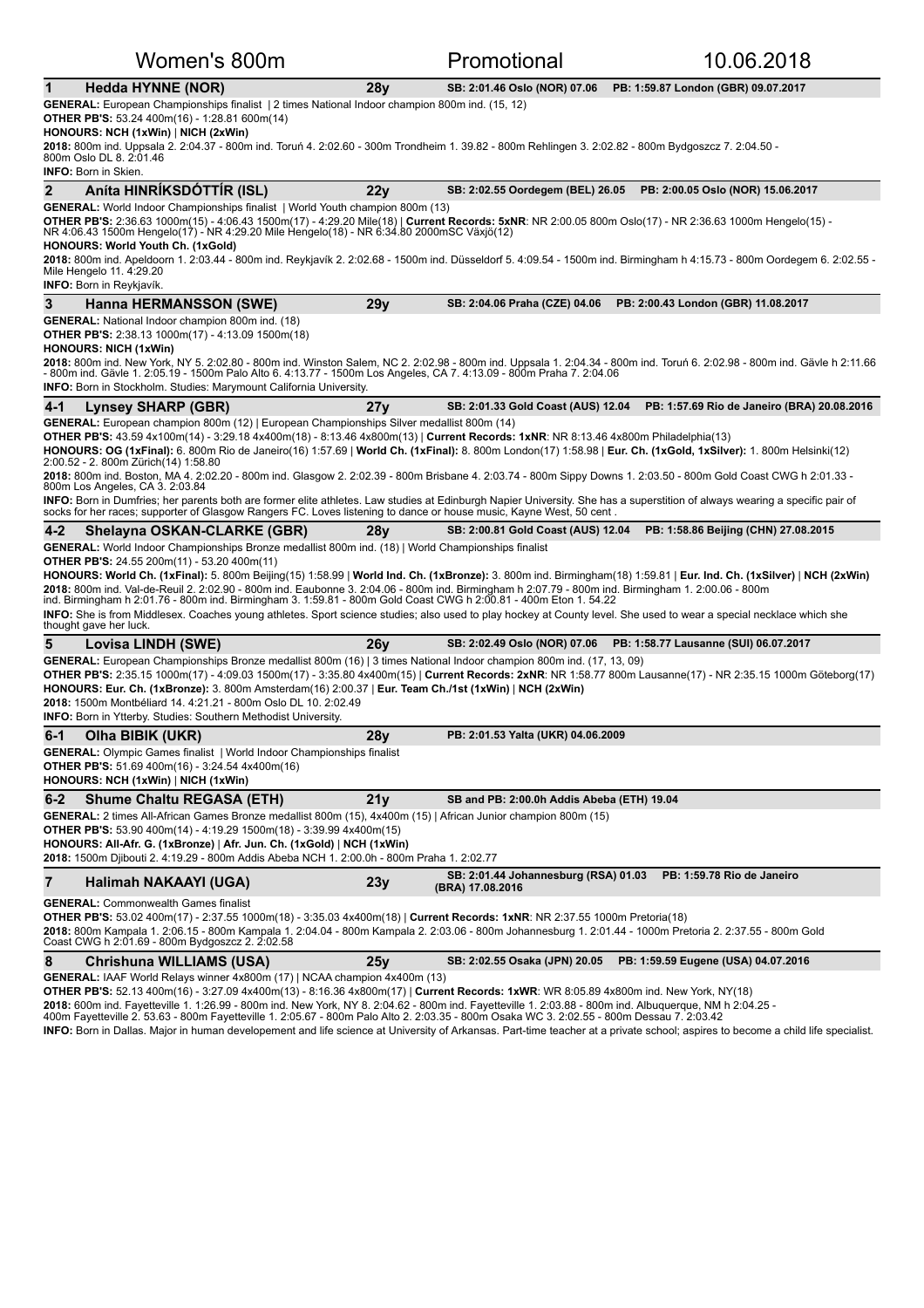

## **Women's 1500m**

Diamond Discipline 10.06.2018



|      | <b>Start list</b>         | 1500m      |           |         | Time: 17:51 |  |  |
|------|---------------------------|------------|-----------|---------|-------------|--|--|
| Lane | <b>Athlete</b>            | Nat        | <b>NR</b> | PВ      | <b>SB</b>   |  |  |
|      | Brenda MARTINEZ           | <b>USA</b> | 3:56.29   | 4:00.94 | 4:02.65     |  |  |
| 2    | Rababe ARAFI              | <b>MAR</b> | 3:59.35   | 3:59.51 | 3:59.51     |  |  |
| 3    | Besu SADO                 | <b>ETH</b> | 3:50.07   | 3:59.47 | 4:01.75     |  |  |
| 4    | Laura WEIGHTMAN           | <b>GBR</b> | 3:55.22   | 4:00.17 | 4:05.89     |  |  |
| 5    | Linden HALL               | AUS.       | 4:00.86   | 4:00.86 | 4:00.86     |  |  |
| 6    | Nelly JEPKOSGEI           | KEN        | 3:56.41   | 4:00.99 | 4:00.99     |  |  |
| 7    | Habitam ALEMU             | <b>ETH</b> | 3:50.07   | 4:01.41 | 4:01.41     |  |  |
| 8    | Karoline Bjerkeli GRØVDAL | NOR.       | 4:00.55   | 4:06.18 | 4:06.18     |  |  |
| 9    | Laura MUIR                | <b>GBR</b> | 3:55.22   | 3:55.22 | 3:59.30     |  |  |
| 10   | <b>Gudaf TSEGAY</b>       | <b>ETH</b> | 3:50.07   | 3:59.55 | 4:01.81     |  |  |
| 11   | Meraf BAHTA               | <b>SWE</b> | 3:56.60   | 4:00.49 |             |  |  |
| 12   | Jenny SIMPSON             | USA        | 3:56.29   | 3:57.22 | 3:59.37     |  |  |
| 13   | Emily Cherotich TUEI      | KEN        | 3:56.41   | 4:12.47 | <b>PM</b>   |  |  |
| 14   | Noélie YARIGO             | <b>BEN</b> | 4:27.21   | 4:27.21 | PM          |  |  |

Pace: 400m - 64.0 | 800m - 2:08 | Yarigo to 700m, Tuei to 1100m | Goal: 3:57

### **Medal Winners**

### 2017 - London IAAF World Ch. in **Athletics**

| 1. Faith KIPYEGON (KEN)<br>2. Jenny SIMPSON (USA)<br>3. Caster SEMENYA (RSA) | 4:02.59<br>4:02.76<br>4:02.90 |
|------------------------------------------------------------------------------|-------------------------------|
|                                                                              |                               |

### **2016 - Rio de Janeiro Olympic Games**

| 1.<br>2.<br>3.                | Faith KIPYEGON (KEN)<br>Genzebe DIBABA (ETH)<br>Jenny SIMPSON (USA) | 4:08.92<br>4:10.27<br>4:10.53 |  |  |
|-------------------------------|---------------------------------------------------------------------|-------------------------------|--|--|
| 2016 - Amsterdam European Ch. |                                                                     |                               |  |  |
|                               | 1. Angelika CICHOCKA (POL)                                          | 4:33.00                       |  |  |
|                               | 2. Sifan HASSAN (NED)                                               | 4:33.76                       |  |  |

| 2015 - Beijing IAAF World Ch.                                      |                                                                                   |  |  |  |
|--------------------------------------------------------------------|-----------------------------------------------------------------------------------|--|--|--|
| Genzebe DIBABA (ETH)<br>Faith KIPYEGON (KEN)<br>Sifan HASSAN (NED) | 4:08.09<br>4:08.96<br>4:09.34                                                     |  |  |  |
| 2014 - Zürich European Ch.                                         |                                                                                   |  |  |  |
|                                                                    | 4:04.18<br>4:05.08<br>4:06.32                                                     |  |  |  |
|                                                                    | 2.<br>1. Sifan HASSAN (NED)<br>2. Abeba AREGAWI (SWE)<br>3. Laura WEIGHTMAN (GBR) |  |  |  |

1. Abeba AREGAWI (SWE) 4:02.67<br>
2. Jenny SIMPSON (USA) 4:02.99<br>
3. Hellen OBIRI (KEN) 4:03.86 2. Jenny SIMPSON (USA) 4:02.99<br>3. Hellen OBIRI (KEN) 4:03.86

### **2012 - London Olympic Games**

| 1. Maryam Yusuf JAMAL (BRN)<br>2. Tatyana TOMASHOVA (RUS)<br>3. Abeba AREGAWI (SWE) | 4:10.74<br>4:10.90<br>4:11.03 |
|-------------------------------------------------------------------------------------|-------------------------------|
|                                                                                     |                               |

### 2012 - Helsinki European Ch.

| 1 <sub>1</sub> | Nuria FERNÁNDEZ (ESP)   | 4:08.80 |
|----------------|-------------------------|---------|
| 2.             | Diana SUJEW (GER)       | 4:09.28 |
|                | 3. Tereza ČAPKOVÁ (CZE) | 4:10.17 |

### **2011 - Daegu IAAF World Ch.**

| ZU I I - Daegu IAAF WUNG CII. |                            |         |
|-------------------------------|----------------------------|---------|
|                               | 1. Jenny SIMPSON (USA)     | 4:05.40 |
|                               | 2. Hannah ENGLAND (GBR)    | 4:05.68 |
|                               | 3. Natalia RODRÍGUEZ (ESP) | 4:05.87 |

### 2010 - Barcelona European Ch.

| 1. Nuria FERNÁNDEZ (ESP)    | 4:00.20 |
|-----------------------------|---------|
| 2. Hind DEHIBA CHAHYD (FRA) | 4:01.17 |
| 3. Natalia RODRÍGUEZ (ESP)  | 4:01.30 |

| <b>Road To The Final</b>            |                       |   |  |
|-------------------------------------|-----------------------|---|--|
| 1                                   | Shelby HOULIHAN (USA) | 8 |  |
| 1                                   | Caster SEMENYA (RSA)  | 8 |  |
| 3                                   | Nelly JEPKOSGEI (KEN) | 7 |  |
| 3                                   | Laura MUIR (GBR)      | 7 |  |
| 3                                   | Rababe ARAFI (MAR)    | 7 |  |
| 6                                   | Jenny SIMPSON (USA)   | 6 |  |
| 6                                   | Habitam ALEMU (ETH)   | 6 |  |
| 8                                   | Besu SADO (ETH)       | 5 |  |
| 9                                   | Winny CHEBET (KEN)    | 4 |  |
| 9                                   | Alemaz TESHALE (ETH)  | 4 |  |
| 11                                  | Gudaf TSEGAY (ETH)    | 3 |  |
| 11                                  | Linden HALL (AUS)     | 3 |  |
| ومساويه ويستحدث والمستقاد والمناسبة |                       |   |  |

### **Stockholm previous Winners**

|  | 16 Angelika CICHOCKA (POL)     | 4:03.25 |
|--|--------------------------------|---------|
|  | 14 Jenny SIMPSON (USA)         | 4:00.38 |
|  | 12 Maryam Yusuf JAMAL (BRN)    | 4:01.19 |
|  | 10 Nancy Jebet LANGAT (KEN)    | 4:00.70 |
|  | 09 Christin WURTH-THOMAS (USA) | 4:03.01 |
|  | 06 Maryam Yusuf JAMAL (BRN)    | 3:58.96 |
|  | 96 Carla SACRAMENTO (POR)      | 4:07.72 |
|  | 94 Sonia O'SULLIVAN (IRL)      | 4:00.46 |
|  | 93 Lyubov KREMLYOVA (RUS)      | 4:08.57 |
|  | 92 Doina MELINTE (ROU)         | 4:06.73 |
|  |                                |         |

### **Diamond League 2018**

### **Doha IAAF Diamond League**

| 1.<br>2.<br>3.             | Caster SEMENYA (RSA)<br>Nelly JEPKOSGEI (KEN)<br>Habitam ALEMU (ETH) | 3:59.92<br>4:00.99<br>4:01.41 |  |
|----------------------------|----------------------------------------------------------------------|-------------------------------|--|
| Eugene Prefontaine Classic |                                                                      |                               |  |
| 1.                         | Shelby HOULIHAN (USA)                                                | 3:59.06                       |  |

| 2. | Laura MUIR (GBR)    | 3:59.30 |
|----|---------------------|---------|
| 3. | Jenny SIMPSON (USA) | 3:59.37 |
|    |                     |         |

### **Records**

### WR 3:50.07 Genzebe DIBABA ETH Monaco 17.07.15<br>
AR 3:52.47 Tatyana KAZANKINA URS Zürich 13.08.80<br>
NR 3:56.60 Abeba AREGAWI SWE Doha 10.05.13<br>
WJR 3:51.34 Yinglai LANG CHN Shanghai 18.10.97 AR 3:52.47 Tatyana KAZANKINA URS Zürich 13.08.80 NR 3:56.60 Abeba AREGAWI SWE Doha 10.05.13 WJR 3:51.34 Yinglai LANG CHN Shanghai 18.10.67 MR 3:58.96 Maryam Yusuf JAMAL BRN 3.16.97.06 25.07.06<br>DLR 3:50.07 Genzebe DIBABA ETH Monaco 17.07.15 DLR 3:50.07 Genzebe DIBABA ETH Monaco 17.07.15 SB 3:56.68 Genzebe DIBABA ETH 08.06.18

### **2018 World Outdoor list**

|         | 3:56.68 Genzebe DIBABA         | ETH        | Chorzów    | 08.06.18 |
|---------|--------------------------------|------------|------------|----------|
|         | 3:59.06 Shelby HOULIHAN        | USA        | Eugene     | 26.05.18 |
|         | 3:59.30 Laura MUIR             | <b>GBR</b> | Eugene     | 26.05.18 |
|         | 3:59.37 Jenny SIMPSON          | USA        | Eugene     | 26.05.18 |
|         | 3:59.51 Rababe ARAFI           | <b>MAR</b> | Eugene     | 26.05.18 |
|         | 3:59.92 Caster SEMENYA         | <b>RSA</b> | Doha       | 04.05.18 |
|         | 4:00.60 Winny CHEBET           | <b>KEN</b> | Eugene     | 26.05.18 |
|         | 4:00.86 Linden HALL            | <b>AUS</b> | Eugene     | 26.05.18 |
|         | 4:00.99 Nelly JEPKOSGEI        | <b>KEN</b> | Doha       | 04.05.18 |
|         | 4:01.41 Habitam ALEMU          | <b>ETH</b> | Doha       | 04.05.18 |
|         | 4:01.75 Besu SADO              | <b>ETH</b> | Doha       | 04.05.18 |
|         | 4:01.78 Alemaz TESHALE         | <b>ETH</b> | Doha       | 04.05.18 |
|         | 4:01.81 Gudaf TSEGAY           | <b>ETH</b> | Doha       | 04.05.18 |
|         | 4:02.65 Brenda MARTINEZ        | USA        | Eugene     | 26.05.18 |
|         | 4:02.81 Dawit SEYAUM           | ETH.       | Eugene     | 26.05.18 |
|         | 4:03.09 Beatrice CHEPKOECH     | <b>KEN</b> | Gold Coast | 10.04.18 |
|         | 4:03.44 Melissa COURTNEY       | <b>GBR</b> | Gold Coast | 10.04.18 |
| 4:03.87 | Judith KIYENG                  | <b>KEN</b> | Doha       | 04.05.18 |
|         | 4:04.17 Georgia Helen GRIFFITH | <b>AUS</b> | Gold Coast | 10.04.18 |
|         | 4:04.30 Eilish MCCOLGAN        | GBR        | Gold Coast | 10.04.18 |

### **All-Time World Outdoor list**

|                  | 3:50.07 Genzebe DIBABA     | ETH.       | Monaco           | 17.07.15 |
|------------------|----------------------------|------------|------------------|----------|
|                  | 3:50.46 Yunxia QU          | CHN        | Beijing          | 11.09.93 |
|                  | 3:50.98 Jiang BO           | <b>CHN</b> | Shanghai         | 18.10.97 |
|                  | 3:51.34 Yinglai LANG       | <b>CHN</b> | Shanghai         | 18.10.97 |
|                  | 3:51.92 Junxia WANG        | <b>CHN</b> | Beijing          | 11.09.93 |
|                  | 3:52.47 Tatyana KAZANKINA  | <b>URS</b> | Zürich           | 13.08.80 |
| 3:53.91 Lili YIN |                            | <b>CHN</b> | Shanghai         | 18.10.97 |
|                  | 3:53.96 Paula IVAN         | ROU        | Seoul            | 01.10.88 |
|                  | 3:53.97 Lixin LAN          | <b>CHN</b> | Shanghai         | 18.10.97 |
|                  | 3:54.23 Olga DVIRNA        | URS        | Kiev             | 27.07.82 |
|                  | 3:54.52 Ling ZHANG         | CHN        | Shanghai         | 18.10.97 |
|                  | 3:55.07 Yanmei DONG        | <b>CHN</b> | Shanghai         | 18.10.97 |
|                  | 3:55.22 Laura MUIR         | <b>GBR</b> | Paris            | 27.08.16 |
|                  | 3:55.30 Hassiba BOULMERKA  | ALG        | Barcelona        | 08.08.92 |
|                  | 3:55.33 Süreyya AYHAN-KOP  | TUR        | <b>Bruxelles</b> | 05.09.03 |
|                  | 3:55.68 Yuliya CHIZHENKO   | <b>RUS</b> | Paris            | 08.07.06 |
|                  | 3:56.05 Sifan HASSAN       | NED        | Monaco           | 17.07.15 |
|                  | 3:56.14 Zamira ZAYTSEVA    | URS        | Kiev             | 27.07.82 |
|                  | 3:56.18 Maryam Yusuf JAMAL | BRN        | Rieti            | 27.08.06 |
|                  | 3:56.29 Shannon ROWBURY    | USA        | Monaco           | 17.07.15 |
|                  |                            |            |                  |          |

|  | 3:50.07 Genzebe DIBABA        | <b>ETH</b> | Monaco   | 17.07.15 |
|--|-------------------------------|------------|----------|----------|
|  | 3:50.46 Yunxia QU             | <b>CHN</b> | Beijing  | 11.09.93 |
|  | 3:52.47 Tatyana KAZANKINA     | <b>URS</b> | Zürich   | 13.08.80 |
|  | 3:55.0h Tatyana KAZANKINA     | <b>URS</b> | Moskva   | 06.07.80 |
|  | 3:56.0h Tatyana KAZANKINA     | URS        | Podolsk  | 28.06.76 |
|  | 4:01.38 Lyudmila BRAGINA      | URS        | München  | 09.09.72 |
|  | 4:05.07 Lyudmila BRAGINA      | URS        | München  | 07.09.72 |
|  | 4:06.47 Lyudmila BRAGINA      | <b>URS</b> | München  | 04.09.72 |
|  | 4:06.9h Lyudmila BRAGINA      | URS.       | Moskva   | 18.07.72 |
|  | 4:09.6h Karin KREBS-BURNELEIT | <b>GDR</b> | Helsinki | 15.08.71 |
|  | 4:10.7h Jaroslava JEHLICKOVÁ  | <b>TCH</b> | Athina   | 20.09.69 |
|  | 4:12.4h Paola CACCHI          | <b>ITA</b> | Milano   | 02.07.69 |
|  | 4:15.6h Maria GOMMERS         | <b>NED</b> | Sittard  | 24.10.67 |
|  | 4:17.3h Anne SMITH            | <b>GBR</b> | London   | 03.06.67 |
|  |                               |            |          |          |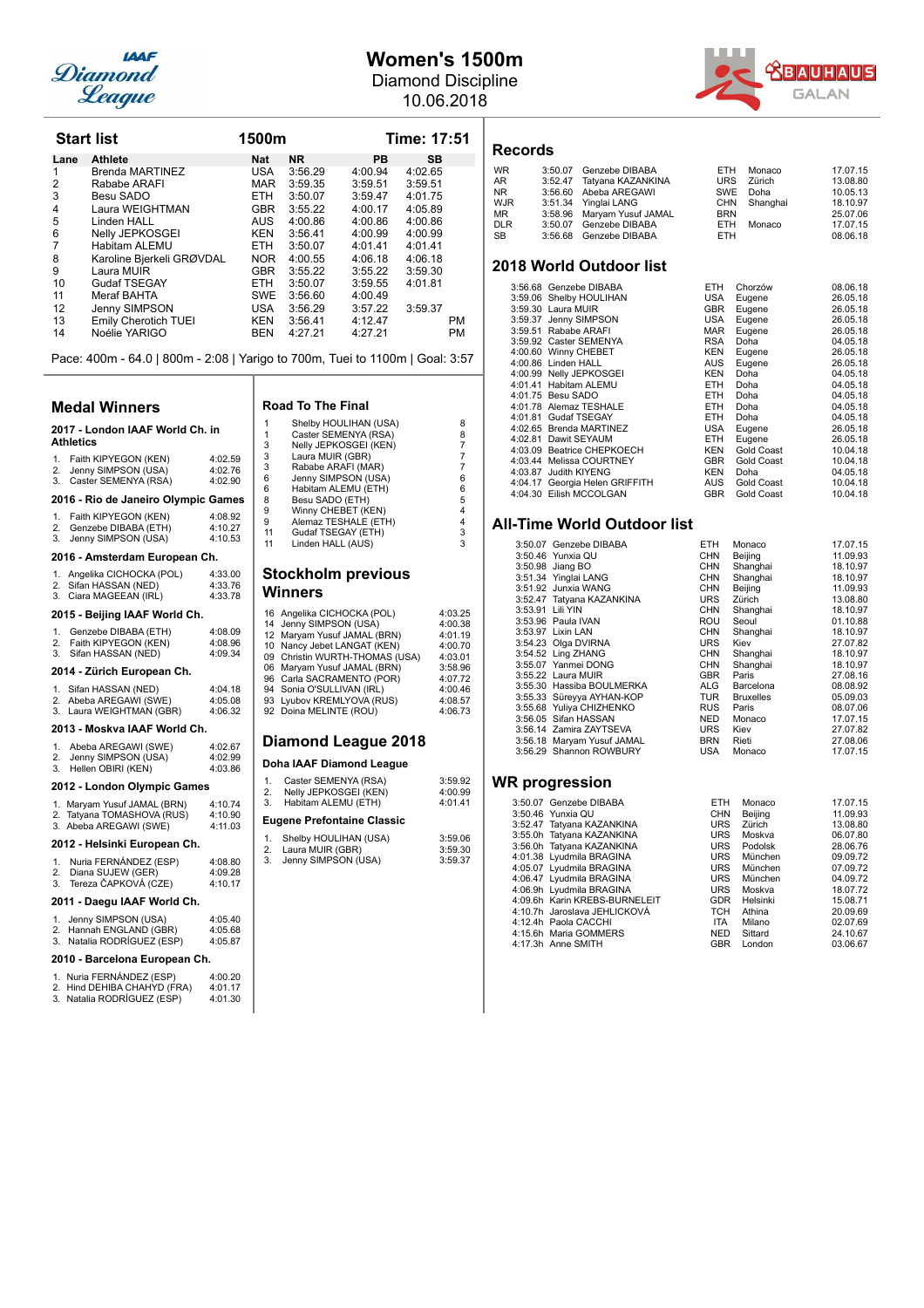| Women's 1500m                                                                                                                                                                                                                                                                                                                                      |                 | <b>Diamond Discipline</b>                                       | 10.06.2018                          |
|----------------------------------------------------------------------------------------------------------------------------------------------------------------------------------------------------------------------------------------------------------------------------------------------------------------------------------------------------|-----------------|-----------------------------------------------------------------|-------------------------------------|
| <b>Brenda MARTINEZ (USA)</b><br>1                                                                                                                                                                                                                                                                                                                  | 30 <sub>V</sub> | SB: 4:02.65 Eugene (USA) 26.05                                  | PB: 4:00.94 Monaco (MON) 19.07.2013 |
| GENERAL: World Championships Silver medallist 800m (13)   IAAF World Relays winner 4x800m (14)                                                                                                                                                                                                                                                     |                 |                                                                 |                                     |
| OTHER PB'S: 1:57.91 800m(13) - 8:01.58 4x800m(14) - 16:55.33 4x1500m(14)   Current Records: 1xAR: AR 16:55.33 4x1500m Nassau(14)<br>HONOURS: World Ch. (1xSilver): 2. 800m Moskva(13) 1:57.91   NICH (1xWin)                                                                                                                                       |                 |                                                                 |                                     |
| 2018: Mile Road Des Moines, IA 2. 4:33.07 - 3000m Des Moines, IA 4. 8:57.30 - 2 Miles Des Moines, IA 3. 9:32.82 - 800m Los Angeles, CA 3. 2:02.03 -<br>1500m Eugene DL 7. 4:02.65 - 800m Oslo DL 6. 2:00.74                                                                                                                                        |                 |                                                                 |                                     |
| INFO: Born in Rancho Cucamonga, California. Was the first member of her family to attend college. Sociology, Law and Society studies at University of California,<br>Riverside. Coached by Joe Vigil and assisted by her husband and former runner Carlos Handler; mentoring youth and hosting summer camps for children.                          |                 |                                                                 |                                     |
| $\mathbf{2}$<br>Rababe ARAFI (MAR)                                                                                                                                                                                                                                                                                                                 | 27y             | SB and PB: 3:59.51 Eugene (USA) 26.05                           |                                     |
| <b>GENERAL:</b> 2 times World Championships finalist 800m (15)   African champion 1500m (12)                                                                                                                                                                                                                                                       |                 |                                                                 |                                     |
| <b>OTHER PB'S:</b> $1:58.55800$ m(15) - $4:23.50$ Mile(15)   Current Records: $1xNR$ : NR $4:23.50$ Mile Bruxelles(15)<br>HONOURS: World Ch. (2xFinal): 4. 800m Beijing(15) 1:58.90 - 8. 1500m London(17) 4:04.35   Afr. Ch. (1xGold, 1xSilver, 1xBronze)   Franc. G. (2xGold)                                                                     |                 |                                                                 |                                     |
| 2018: 800m ind. Val-de-Reuil 1. 2:02.49 - 1500m ind. Madrid 4. 4:08.47 - 1500m ind. Liévin 1. 4:07.23 - 1500m ind. Toruń 1. 4:04.76 - 1500m ind. Birmingham h 4:06.12 -<br>1500m ind. Birmingham 8. 4:14.94 - 1500m Doha DL 7. 4:03.69 - 1500m Eugene DL 4. 3:59.51                                                                                |                 |                                                                 |                                     |
| <b>INFO:</b> Born in Khouribga.                                                                                                                                                                                                                                                                                                                    |                 |                                                                 |                                     |
| 3<br><b>Besu SADO (ETH)</b>                                                                                                                                                                                                                                                                                                                        | 22y             | SB: 4:01.75 Doha (QAT) 04.05                                    | PB: 3:59.47 Zürich (SUI) 01.09.2016 |
| GENERAL: All-African Games Silver medallist 1500m (15)   African U20 Championships Silver medallist 1500m (15)<br><b>OTHER PB'S:</b> 2:02.52 800m(14) - 2:37.73 1000m(15) - 4:25.99 Mile(18)                                                                                                                                                       |                 |                                                                 |                                     |
| HONOURS: All-Afr. G. (1xSilver)   Afr. Jun. Ch. (1xSilver)   NCH (3xWin)                                                                                                                                                                                                                                                                           |                 |                                                                 |                                     |
| 2018: 1500m Addis Abeba NCH 1. 4:12.8h - 1500m Doha DL 4. 4:01.75 - Mile Hengelo 2. 4:25.99                                                                                                                                                                                                                                                        |                 |                                                                 |                                     |
| 4<br>Laura WEIGHTMAN (GBR)<br><b>GENERAL:</b> European Championships Bronze medallist 1500m (14)   Olympic Games finalist                                                                                                                                                                                                                          | 26v             | SB: 4:05.89 Brisbane (AUS) 28.03                                | PB: 4:00.17 Paris (FRA) 05.07.2014  |
| <b>OTHER PB'S:</b> 4:20.88 Mile(17) - 15:08.24 5000m(17) - 4:17.6h Mile Road(17)                                                                                                                                                                                                                                                                   |                 |                                                                 |                                     |
| HONOURS: OG (1xFinal): 7. 1500m London(12) 4:15.60   World Ch. (1xFinal): 6. 1500m London(17) 4:04.11   Eur. Ch. (1xBronze): 3. 1500m Zürich(14) 4:06.32<br>2018: 5 km Road Barrowford 1. 15:25 - 1500m Brisbane 1. 4:05.89 - 5000m Gold Coast CWG 3. 15:25.84 - 1500m Eugene DL 12. 4:07.48                                                       |                 |                                                                 |                                     |
| <b>INFO:</b> Born in Alnwick. Sport and Exercise Science studies at Leeds Metropolitan University. Coached by Steve Cram; her sporting hero is Paula Radcliffe.                                                                                                                                                                                    |                 |                                                                 |                                     |
| 5<br>Linden HALL (AUS)                                                                                                                                                                                                                                                                                                                             | 26v             | SB and PB: 4:00.86 Eugene (USA) 26.05                           |                                     |
| GENERAL: Commonwealth Games finalist 1500m (18)   National champion 1500m (18)<br>OTHER PB'S: 4:23.96 Mile(17) - 4:21.7h Mile Road(17) - 4:31.07 Mile Road(17)   Current Records: 1xAR: AR 4:00.86 1500m Eugene(18)<br><b>HONOURS: NCH (1xWin)</b>                                                                                                 |                 |                                                                 |                                     |
| 2018: 5000m Glendale 1. 15:18.77 - 1500m Canberra 1. 4:09.32 - 800m Melbourne 1. 2:05.7h - 1500m Gold Coast NCH h 4:13.39 - 1500m Gold Coast NCH 1. 4:07.55 -<br>3000m Sydney 1. 8:53.27 - 800m Brisbane 7. 2:04.59 - 1500m Gold Coast CWG h 4:08.64 - 1500m Gold Coast CWG 4. 4:03.67 - 1500m Doha DL 11. 4:07.07 -<br>1500m Eugene DL 6. 4:00.86 |                 |                                                                 |                                     |
| INFO: Born in Sunbury; studies: Florida State University. 3rd fastest Aussie female runner ever on the 1500m; hobbies are dogs, coffee shops and cooking. Dietitian; always<br>jogs for eight minutes 4.5 hours before tha race. Her sporting hero is Aussie Sarah Jamieson.                                                                       |                 |                                                                 |                                     |
| 6<br><b>Nelly JEPKOSGEI (KEN)</b>                                                                                                                                                                                                                                                                                                                  | 26 <sub>V</sub> | SB and PB: 4:00.99 Doha (QAT) 04.05                             |                                     |
| GENERAL: Diamond League meeting winner 1000m (13)   All-African Games finalist 800m (11)<br>OTHER PB'S: 1:58.96 800m(18) - 2:35.43 1000m(13) - 4:25.15 Mile(17)   Current Records: 1xNR: NR 1:14.5h 500m Kisumu(11)                                                                                                                                |                 |                                                                 |                                     |
| <b>HONOURS:</b><br>2018: 1500m ind. Düsseldorf 8. 4:12.51 - 800m ind. Eaubonne 2. 2:02.46 - 800m ind. Metz 1. 2:01.68 - 1500m ind. Liévin 3. 4:09.99 - 800m Nairobi 4. 2:03.56 -                                                                                                                                                                   |                 |                                                                 |                                     |
| 1500m Doha DL 2. 4:00.99 - 800m Cambridge, MA 6. 2:06.81 - 800m Oslo DL 4. 1:58.96<br><b>INFO:</b> Born in Kabirirsang. Sister of the "Eldoret Express", Janeth Jepkosgei.                                                                                                                                                                         |                 |                                                                 |                                     |
| $\overline{7}$<br>Habitam ALEMU (ETH)                                                                                                                                                                                                                                                                                                              | 20y             | SB and PB: 4:01.41 Doha (QAT) 04.05                             |                                     |
| GENERAL: 2 times World Indoor Championships finalist 800m ind. (18)   Diamond League meeting winner 800m (17)                                                                                                                                                                                                                                      |                 |                                                                 |                                     |
| <b>OTHER PB'S:</b> 1:57.05 800m(17)   Current Records: 1xNR: NR 1:57.05 800m Zürich(17)<br><b>HONOURS:</b>                                                                                                                                                                                                                                         |                 |                                                                 |                                     |
| 2018: 800m ind. Eaubonne 1. 2:01.79 - 800m ind. Liévin 1. 1:59.69 - 1500m ind. Toruń 5. 4:05.51 - 800m ind. Birmingham h 2:02.18 - 800m ind. Birmingham 4. 2:01.10 -<br>1500m Doha DL 3. 4:01.41 - 800m Eugene DL 4. 1:57.78 - 800m Oslo DL 3. 1:58.58                                                                                             |                 |                                                                 |                                     |
| 8<br>Karoline Bjerkeli GRØVDAL (NOR)                                                                                                                                                                                                                                                                                                               | 27y             | SB and PB: 4:06.18 Cambridge, MA (USA) 19.05                    |                                     |
| GENERAL: European Championships Bronze medallist 10,000m (16)   Olympic Games finalist<br>OTHER PB'S: 8:37.58 3000m(17) - 9:13.35 3000mSC(17) - 31:25 10 km Road(17)   Current Records: 4xNR: NR 4:26.23 Mile Oslo(16) - NR 5:41.04 2000m Florø(18) -                                                                                              |                 |                                                                 |                                     |
| NR 6:21.39 2000mSC Stavanger(08) - NR 9:13.35 3000mSC Sandnes(17)                                                                                                                                                                                                                                                                                  |                 |                                                                 |                                     |
| HONOURS: OG (1xFinal): 7. 5000m Rio de Janeiro(16) 14:57.53   World Youth Ch. (1xBronze)   Eur. Ch. (1xBronze): 3. 10,000m Amsterdam(16) 31:23.45<br>2018: 1500m Cambridge, MA 3. 4:06.18 - 2000m Florø 1. 5:41.04 - 3000mSC Oslo DL 7. 9:29.94                                                                                                    |                 |                                                                 |                                     |
| <b>INFO:</b> Born in Alesund. Graduation from Norwegian elite sports high school in Lillehammer.                                                                                                                                                                                                                                                   |                 |                                                                 |                                     |
| 9<br>Laura MUIR (GBR)                                                                                                                                                                                                                                                                                                                              | 25v             | SB: 3:59.30 Eugene (USA) 26.05                                  | PB: 3:55.22 Paris (FRA) 27.08.2016  |
| GENERAL: 3 times World Championships finalist 1500m (17)   World Indoor Championships Silver medallist 1500m ind. (18)<br>OTHER PB'S: 4:18.03 Mile(17) - 8:30.64 3000m(17) - 4:18.4h Mile Road(16)   Current Records: 2xAR: AR 2:31.93 1000m ind. Birmingham(17) - AR 8:26.41 3000m<br>ind. Karlsruhe(17) 1xNR: NR 3:55.22 1500m Paris(16)         |                 |                                                                 |                                     |
| HONOURS: OG (1xFinal): 7. 1500m Rio de Janeiro(16) 4:12.88   World Ch. (3xFinal): 4. 1500m London(17) 4:02.97 - 5. 1500m Beijing(15) 4:11.48 - 6. 5000m London(17)<br>14:52.07   World Ind. Ch. (1xSilver, 1xBronze): 2. 1500m ind. Birmingham(18) 4:06.23 - 3. 3000m ind. Birmingham(18) 8:45.78   Eur. Ind. Ch. (2xGold)                         |                 |                                                                 |                                     |
| 2018: 800m ind. Glasgow 1. 1:59.69 - 1500m ind. Glasgow 1. 4:05.37 - 3000m ind. Birmingham 1. 8:46.71 - 3000m ind. Birmingham 3. 8:45.78 - 1500m                                                                                                                                                                                                   |                 |                                                                 |                                     |
| ind. Birmingham h 4:06.54 - 1500m ind. Birmingham 2. 4:06.23 - 1500m Eugene DL 2. 3:59.30 - 800m Oslo DL 5. 1:59.09<br>INFO: Former Female Athlete of the Year by BAWA; Born in Milnathort, Scotland. Veterinary medicine studies at University of Glasgow. Her sporting hero is Jessica Ennis-                                                    |                 |                                                                 |                                     |
| Hill. Her real big dream is to be a vet.                                                                                                                                                                                                                                                                                                           |                 |                                                                 |                                     |
| 10<br><b>Gudaf TSEGAY (ETH)</b><br>GENERAL: World Indoor Championships Bronze medallist 1500m ind. (16)   World U20 Championships Silver medallist 1500m (14)                                                                                                                                                                                      | 21y             | SB: 4:01.81 Doha (QAT) 04.05 PB: 3:59.55 Paris (FRA) 01.07.2017 |                                     |
| OTHER PB'S: 1:59.77 800m(16) - 14:51.30 5000m(18) - 15:37 5 km Road(15)   Current Records: 1xWJR: WJR 4:01.81 1500m ind. Glasgow(16)                                                                                                                                                                                                               |                 |                                                                 |                                     |
| HONOURS: World Ind. Ch. (1xBronze): 3. 1500m ind. Portland, OR(16) 4:05.71   World Jun. Ch. (1xSilver)<br>2018: 1500m ind. Boston, MA 3. 4:05.91 - 1500m Doha DL 6. 4:01.81 - 5000m Eugene DL 4. 14:51.30                                                                                                                                          |                 |                                                                 |                                     |
| 11<br><b>Meraf BAHTA (SWE)</b>                                                                                                                                                                                                                                                                                                                     | 28y             | PB: 4:00.49 Bruxelles (BEL) 01.09.2017                          |                                     |
| GENERAL: European champion 5000m (14)   European Championships Silver medallist 5000m (16)                                                                                                                                                                                                                                                         |                 |                                                                 |                                     |
| OTHER PB'S: 8:37.50 3000m(17) - 14:49.95 5000m(16) - 31:26 10 km Road(16)   Current Records: 5xNR: NR 4:05.11 1500m Heusden-Zolder(13) -<br>NR 8:37.50 3000m Monaco(17) - NR 14:49.95 5000m Rabat(16) - NR 31:13.06 10,000m Palo Alto(17) - NR 31:26 10 km Road Casablanca(16)                                                                     |                 |                                                                 |                                     |
| HONOURS: OG (1xFinal): 6. 1500m Rio de Janeiro(16) 4:12.59   World (Cont.) Cup (1xSilver)   Eur. Ch. (1xGold, 1xSilver): 1. 5000m Zürich(14) 15:31.39 -<br>2. 5000m Amsterdam(16) 15:20.54                                                                                                                                                         |                 |                                                                 |                                     |
| 2018: 3000m ind. Madrid 1. 8:42.46 - 1500m ind. Toruń 2. 4:04.89 - 3000m ind. Birmingham 12. 9:05.94 - 1500m ind. Birmingham h 4:22.40 - 1500m<br>ind. Birmingham 10. 4:23.05 - 5000m Palo Alto 1. 15:15.33 - 5000m Eugene DL 7. 15:10.20 - Mile Hengelo 3. 4:27.03                                                                                |                 |                                                                 |                                     |
| <b>INFO:</b> Eritrean-born athlete; moved to Sweden in 2008. Her mom died in prison in Eritrea in 2009. She was called up for national service in her home country while on training                                                                                                                                                               |                 |                                                                 |                                     |
| camp in Spain in early 2009. She refused to go home and is seen since then as a deserter in Eritrea, which reportedly is equal to harsh prison or death sentence if she returns<br>to her birthplace. Never took great interest in running as a child.                                                                                             |                 |                                                                 |                                     |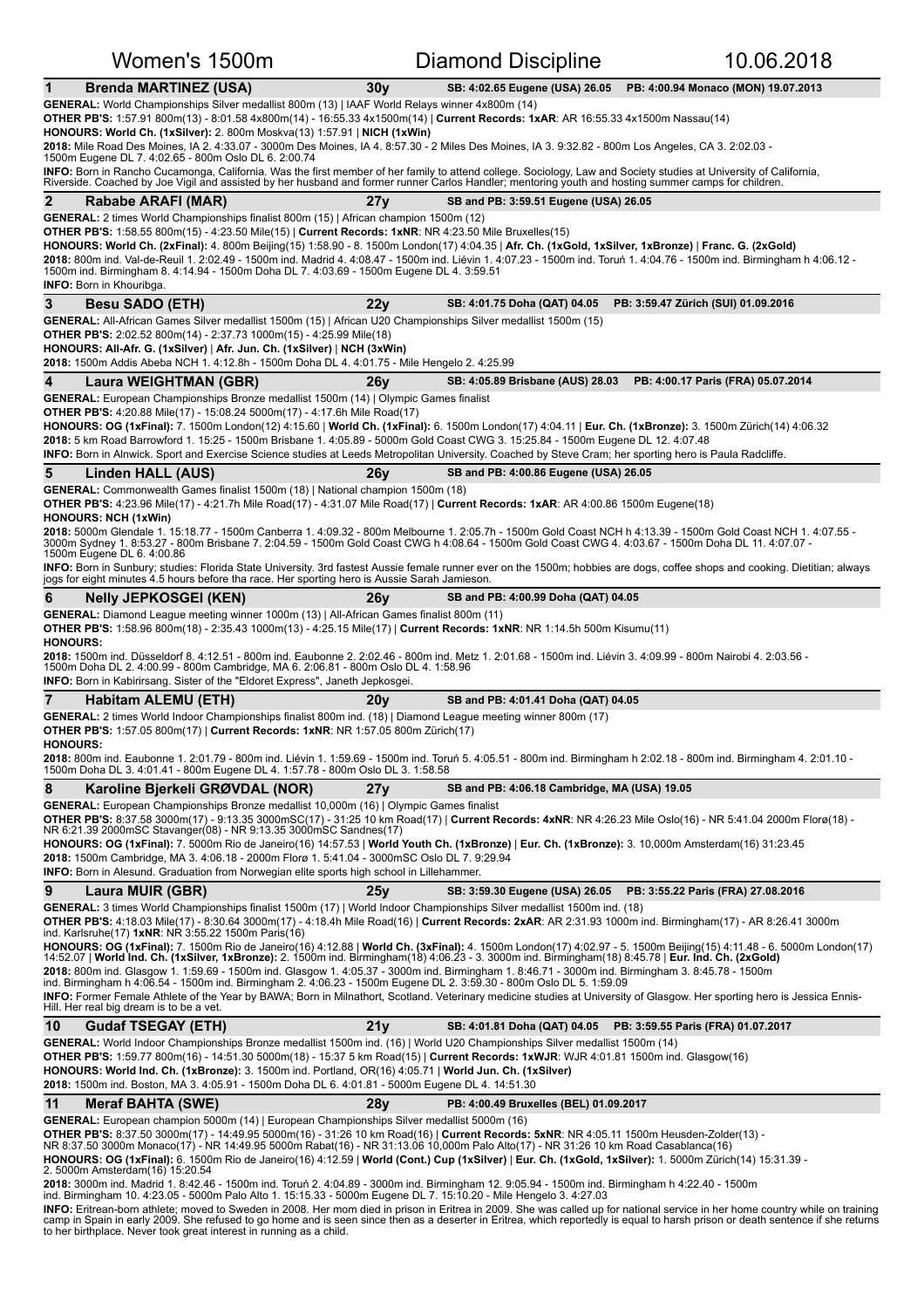### 12 Jenny SIMPSON (USA) 31y SB: 3:59.37 Eugene (USA) 26.05 PB: 3:57.22 Paris (FRA) 05.07.2014

**GENERAL:** World champion 1500m (11) | 2 times World Championships Silver medallist 1500m (17, 13) **OTHER PB'S:** 8:29.58 3000m(14) - 9:12.50 3000mSC(09) - 4:22.3h Mile Road(11) | Current Records: 2xABP: ABP 9:16.78 2 Miles Des Moines, IA(18) - ABP 9:18.35 2 Miles ind. Boston, MA(15)

**HONOURS: OG (1xBronze):** 3. 1500m Rio de Janeiro(16) 4:10.53 | **World Ch. (1xGold, 2xSilver):** 1. 1500m Daegu(11) 4:05.40 - 2. 1500m London(17) 4:02.76 -<br>2. 1500m Moskva(13) 4:02.99 - 4. 3000mSC Berlin(09) 9:12.50 | **NCH** 

**2018:** 3000m ind. Boston, MA 1. 8:40.31 - 3000m Des Moines, IA 1. 8:43.39 - 2 Miles Des Moines, IA 1. 9:16.78 - 3000m Doha DL 4. 8:30.83 - 1500m Eugene DL 3. 3:59.37 -<br>Mile Hengelo 1. 4:25.71

**INFO:** 1st American female athlete to win medal in the OG in 1500m. Born in Webster City, Iowa; daughter of a college professor and a nurse. Political and Economics<br>Studies at University of Colorado; married since 2010. A

### 13 Emily Cherotich TUEI (KEN) 32y PB: 4:12.47 Rovereto (ITA) 06.09.2016

**GENERAL:** African Championships Bronze medallist 800m (16) | Commonwealth Games finalist

**OTHER PB'S:** 1:58.25 800m(18) - 4:29.55 Mile(16) - 8:31.05 4x800m(17)

**HONOURS: Afr. Ch. (1xBronze)**

2018: 800m ind. Reykjavík 1. 2:02.39 - 800m Nairobi 1. 1:58.25 - 800m Gold Coast CWG h 2:00.58 - 800m Gold Coast CWG 7. 2:01.74 - 800m Osaka WC 1. 2:00.22

### **14 Noélie YARIGO (BEN)** 32y PB: 4:27.21 Merksem (BEL) 23.08.2014

**GENERAL:** Francophone Games Silver medallist 800m (17) | 2 times African Championships finalist

**OTHER PB'S:** 1:25.78 600m(17) - 1:59.12 800m(16) - 3:32.62 4x400m(18) | **Current Records: 4xNR**: NR 1:25.78 600m Berlin(17) - NR 1:59.12 800m Rio de Janeiro(16) -<br>NR 2:43.04 1000m Joué-les-Tours(16) - NR 4:27.21 1500m Mer

**HONOURS: Franc. G. (1xSilver)** | NCH (1xWin)

**2018:** 800m ind. Eaubonne 7. 2:07.98 - 800m ind. Liévin 4. 2:02.03 - 800m ind. Liévin h 2:07.82 - 800m ind. Liévin 1. 2:03.52 - 10 km Road Angoulême 3. 36:43 -<br>400m Cognac 1. 55.85 - 800m Montgeron 1. 2:04.51 - 800m Osaka **INFO:** Born in Natitingou. Studies: Parakou University. Serves with the Benin Air Force.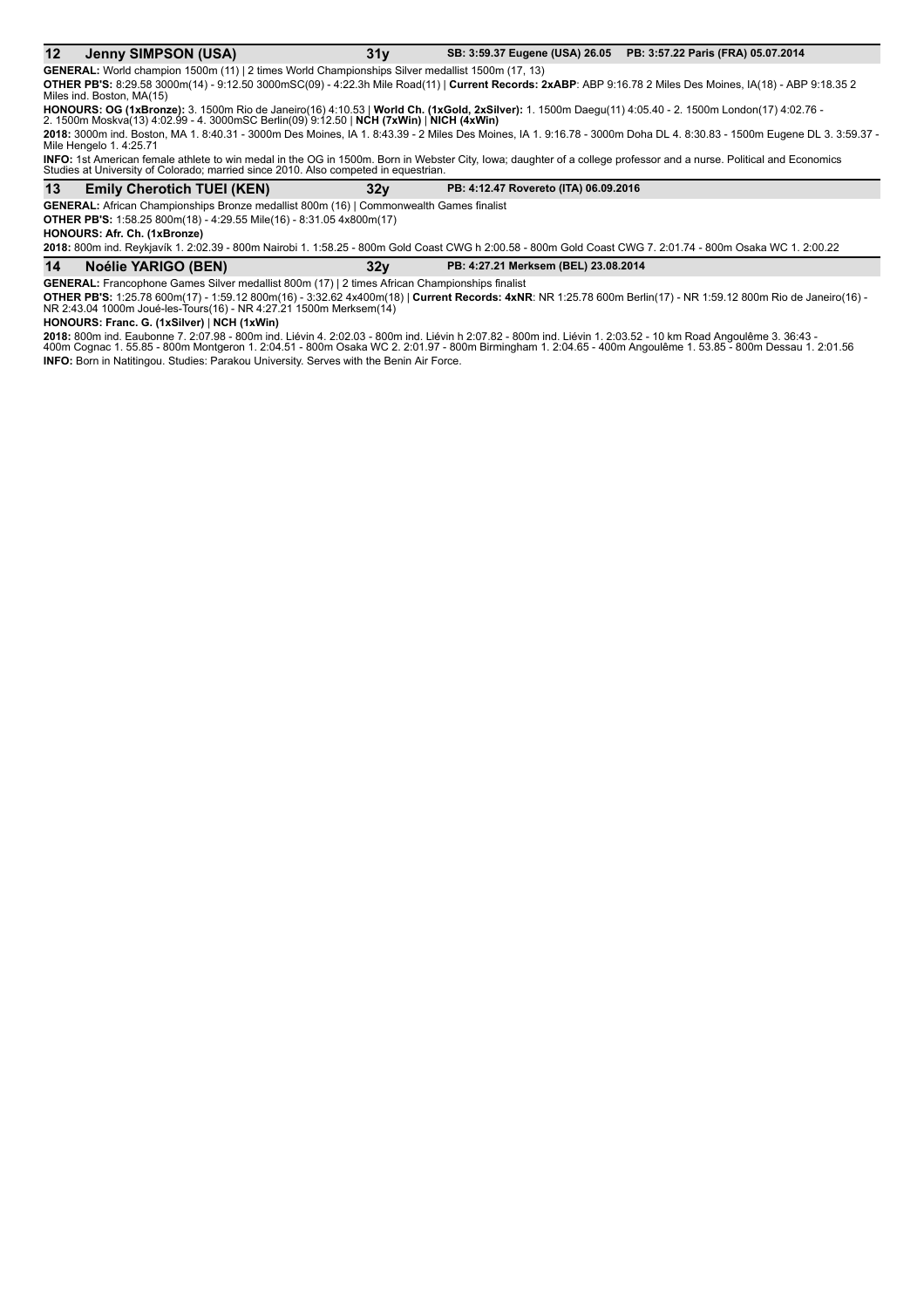

## **Women's 100mH**

Diamond Discipline 10.06.2018



| <b>Start list</b>                                                                                                                                                                                            | 100mH                   |                                                                                  |                                                                                                                                           | Time: 17:15                                                          |                                                                      |
|--------------------------------------------------------------------------------------------------------------------------------------------------------------------------------------------------------------|-------------------------|----------------------------------------------------------------------------------|-------------------------------------------------------------------------------------------------------------------------------------------|----------------------------------------------------------------------|----------------------------------------------------------------------|
| Lane<br><b>Athlete</b>                                                                                                                                                                                       |                         | <b>Nat</b>                                                                       | <b>NR</b>                                                                                                                                 | PB                                                                   | SВ                                                                   |
| Nadine VISSER<br>1<br>2<br><b>Isabelle PEDERSEN</b><br>3<br>Christina MANNING<br>4<br>Alina TALAY<br>5<br><b>Brianna MCNEAL</b><br>6<br>Danielle WILLIAMS<br>7<br>Dawn HARPER-NELSON<br>8<br>Elin WESTERLUND |                         | NED<br><b>NOR</b><br><b>USA</b><br>BLR<br>USA<br>JAM<br><b>USA</b><br><b>SWE</b> | 12.77<br>12.74<br>12.20<br>12.41<br>12.20<br>12.45<br>12.20<br>12.47                                                                      | 12.78<br>12.75<br>12.54<br>12.41<br>12.26<br>12.56<br>12.37<br>13.11 | 12.81<br>12.76<br>12.85<br>12.41<br>12.43<br>12.60<br>12.94<br>13.31 |
| <b>Medal Winners</b>                                                                                                                                                                                         |                         |                                                                                  | <b>Road To The Final</b>                                                                                                                  |                                                                      |                                                                      |
| 2017 - London IAAF World Ch. in<br><b>Athletics</b>                                                                                                                                                          |                         | 1<br>2<br>3                                                                      | Sharika NELVIS (USA)<br>Brianna MCNEAL (USA)<br>Kendra HARRISON (USA)                                                                     |                                                                      | 21<br>15<br>14                                                       |
| 1. Sally PEARSON (AUS)<br>2. Dawn HARPER-NELSON (USA)<br>3. Pamela DUTKIEWICZ (GER)                                                                                                                          | 12.59<br>12.63<br>12.72 | 4<br>5<br>5<br>7                                                                 | Danielle WILLIAMS (JAM)<br>Nadine VISSER (NED)<br>Jasmin STOWERS (USA)<br>Isabelle PEDERSEN (NOR)                                         |                                                                      | 11<br>10<br>10<br>7                                                  |
| 2016 - Rio de Janeiro Olympic Games                                                                                                                                                                          |                         | 8                                                                                | Tobi AMUSAN (NGR)                                                                                                                         |                                                                      | 6                                                                    |
| Brianna MCNEAL (USA)<br>1.<br>Nia ALI (USA)<br>2.<br>3.<br>Kristi CASTLIN (USA)<br>2016 - Amsterdam European Ch.                                                                                             | 12.48<br>12.59<br>12.61 | 9<br>10<br>11<br>11<br>13                                                        | Elvira HERMAN (BLR)<br>Cindy ROLEDER (GER)<br>Laura VALETTE (FRA)<br>Elisa Maria DI LAZZARO (ITA)                                         | Dawn HARPER-NELSON (USA)                                             | 5<br>4<br>$\overline{2}$<br>$\overline{c}$<br>1                      |
| Cindy ROLEDER (GER)<br>1.<br>2.<br>Alina TALAY (BLR)<br>3.<br>Tiffany PORTER (GBR)                                                                                                                           | 12.62<br>12.68<br>12.76 |                                                                                  |                                                                                                                                           | <b>Stockholm previous</b>                                            |                                                                      |
| 2015 - Beijing IAAF World Ch.                                                                                                                                                                                |                         |                                                                                  | Winners                                                                                                                                   |                                                                      |                                                                      |
| 1.<br>Danielle WILLIAMS (JAM)<br>2.<br>Cindy ROLEDER (GER)<br>3.<br>Alina TALAY (BLR)<br>2014 - Zürich European Ch.                                                                                          | 12.57<br>12.59<br>12.66 |                                                                                  | 16 Kendra HARRISON (USA)<br>14 Queen HARRISON (USA)<br>10 Sally PEARSON (AUS)<br>09 Priscilla SCHLIEP (CAN)<br>08 Priscilla SCHLIEP (CAN) | 12 Dawn HARPER-NELSON (USA)                                          | 12.66<br>12.66<br>12.65<br>12.57<br>12.51<br>12.61                   |
| 1.<br>Tiffany PORTER (GBR)<br>2.<br>Cindy BILLAUD (FRA)<br>3.<br>Cindy ROLEDER (GER)<br>2013 - Moskva IAAF World Ch.                                                                                         | 12.76<br>12.79<br>12.82 |                                                                                  | 07 Susanna KALLUR (SWE)<br>06 Michelle PERRY (USA)<br>05 Perdita FELICIEN (CAN)<br>04 Perdita FELICIEN (CAN)                              |                                                                      | 12.66<br>12.60<br>12.77<br>12.61                                     |
| 1.<br>Brianna MCNEAL (USA)                                                                                                                                                                                   | 12.44                   |                                                                                  |                                                                                                                                           |                                                                      |                                                                      |
| 2.<br>Sally PEARSON (AUS)<br>3.<br>Tiffany PORTER (GBR)                                                                                                                                                      | 12.50<br>12.55          |                                                                                  | Doha IAAF Diamond League                                                                                                                  | <b>Diamond League 2018</b>                                           |                                                                      |
| 2012 - London Olympic Games                                                                                                                                                                                  |                         | 1.                                                                               | Kendra HARRISON (USA)                                                                                                                     |                                                                      | 12.53                                                                |
| 1. Sally PEARSON (AUS)<br>2. Dawn HARPER-NELSON (USA)<br>3. Kellie WELLS (USA)                                                                                                                               | 12.35<br>12.37<br>12.48 | 2.<br>3.                                                                         | Brianna MCNEAL (USA)<br>Sharika NELVIS (USA)                                                                                              |                                                                      | 12.58<br>12.75                                                       |
| 2012 - Helsinki European Ch.                                                                                                                                                                                 |                         |                                                                                  |                                                                                                                                           | Shanghai IAAF Diamond League                                         |                                                                      |
| 1. Alina TALAY (BLR)<br>2. Yekaterina POPLAVSKAYA (BLR)<br>3. Beate SCHROTT (AUT)                                                                                                                            | 12.91<br>12.97<br>12.98 | 1.<br>2.<br>3.                                                                   | Brianna MCNEAL (USA)<br>Sharika NELVIS (USA)<br>Kendra HARRISON (USA)                                                                     | Roma Golden Gala - Pietro Mennea                                     | 12.50<br>12.52<br>12.56                                              |
| 2011 - Daegu IAAF World Ch.                                                                                                                                                                                  |                         | 1.                                                                               | Sharika NELVIS (USA)                                                                                                                      |                                                                      | 12.76                                                                |
| 1. Sally PEARSON (AUS)<br>2. Danielle CARRUTHERS (USA)<br>3. Dawn HARPER-NELSON (USA)                                                                                                                        | 12.28<br>12.47<br>12.47 | 2.<br>3.                                                                         | Danielle WILLIAMS (JAM)<br>Tobi AMUSAN (NGR)                                                                                              |                                                                      | 12.82<br>12.86                                                       |
| 2010 - Barcelona European Ch.                                                                                                                                                                                |                         |                                                                                  |                                                                                                                                           |                                                                      |                                                                      |
| 1.<br>Nevin YANIT (TUR)<br>2.<br>Derval O'ROURKE (IRL)<br>3.<br>Carolin DIETRICH (GER)                                                                                                                       | 12.63<br>12.65<br>12.68 |                                                                                  |                                                                                                                                           |                                                                      |                                                                      |

### **Records**

| <b>WR</b>  | 12.20 Kendra HARRISON       | <b>USA</b> | London          | 22.07.16 |
|------------|-----------------------------|------------|-----------------|----------|
| AR         | 12.21 Yordanka DONKOVA      | <b>BUL</b> | Stara Zagora    | 20.08.88 |
| NR.        | 12.47 Ludmila ENGQUIST      |            | SWE Atlanta, GA | 29.07.96 |
| NR         | 12.47 Ludmila ENGQUIST      |            | SWE Sevilla     | 28.08.99 |
| WJR        | 12.84 Aliuska LÓPEZ         | <b>CUB</b> | Zagreb          | 16.07.87 |
| WJR        | 12.84 Tia JONES             | USA        | Clovis          | 25.06.16 |
| WJR        | 12.75 Chanel BRISSETT       |            | USA Palo Alto   | 13.05.18 |
| ΜR         | 12.42 Gail DEVERS           | <b>USA</b> |                 | 16.07.02 |
| <b>DLR</b> | 12.20 Kendra HARRISON       | <b>USA</b> | London          | 22.07.16 |
| SB         | 12.40 Jasmine CAMACHO-QUINN | <b>PUR</b> | Knoxville       | 13.05.18 |
|            |                             |            |                 |          |

### **2018 World Outdoor list**

| 12.40 | +1.2 Jasmine CAMACHO-QUINN  | <b>PUR</b> | Knoxville       | 13.05.18 |
|-------|-----------------------------|------------|-----------------|----------|
| 12.41 | +0.5 Alina TALAY            | <b>BLR</b> | St. Pölten      | 31.05.18 |
| 12.43 | +1.5 Brianna MCNEAL         | <b>USA</b> | Torrance        | 21.04.18 |
| 12.52 | +0.9 Sharika NELVIS         | <b>USA</b> | Shanghai        | 12.05.18 |
| 12.53 | +0.5 Kendra HARRISON        | <b>USA</b> | Doha            | 04.05.18 |
| 12.60 | Danielle WILLIAMS<br>$+1.1$ | <b>JAM</b> | Oslo            | 07.06.18 |
| 12.65 | +0.2 Rushelle BURTON        | <b>JAM</b> | Waco            | 13.05.18 |
| 12.68 | -1.3 Sally PEARSON          | <b>AUS</b> | <b>Brisbane</b> | 04.02.18 |
| 12.68 | +0.2 Tobi AMUSAN            | <b>NGR</b> | Gold Coast      | 13.04.18 |
| 12.69 | +1.0 Elvira HERMAN          | <b>BLR</b> | Praha           | 04.06.18 |
| 12.70 | +1.6 Devynne CHARLTON       | <b>BAH</b> | Baton Rouge, LA | 07.04.18 |
| 12.70 | +2.0 Alaysha JOHNSON        | <b>USA</b> | Eugene          | 07.06.18 |
| 12.71 | +0.9 Jasmin STOWERS         | <b>USA</b> | Shanghai        | 12.05.18 |
| 12.71 | +1.1 Queen HARRISON         | <b>USA</b> | Oslo            | 07.06.18 |
| 12.72 | +0.2 Pedrya SEYMOUR         | BAH        | Waco            | 13.05.18 |
| 12.75 | +1.7 Chanel BRISSETT        | <b>USA</b> | Palo Alto       | 13.05.18 |
| 12.76 | +0.9 Isabelle PEDERSEN      | NOR.       | Shanghai        | 12.05.18 |
| 12.79 | +1.1 Kori CARTER            | USA        | St. George's    | 21.04.18 |
| 12.79 | +1.5 Bridgette OWENS        | <b>USA</b> | Torrance        | 21.04.18 |
| 12.79 | +1.2 Alexis DUNCAN          | USA        | Knoxville       | 13.05.18 |

### **All-Time World Outdoor list**

| 12.20 | +0.3 Kendra HARRISON       | USA        | London         | 22.07.16 |
|-------|----------------------------|------------|----------------|----------|
| 12.21 | +0.7 Yordanka DONKOVA      | <b>BUL</b> | Stara Zagora   | 20.08.88 |
| 12.25 | +1.4 Ginka ZAGORCHEVA      | <b>BUL</b> | Drama          | 08.08.87 |
| 12.26 | +1.7 Ludmila ENGQUIST      | <b>RUS</b> | Sevilla        | 06.06.92 |
| 12.26 | +1.2 Brianna MCNEAL        | USA        | Des Moines, IA | 22.06.13 |
| 12.28 | +1.1 Sally PEARSON         | <b>AUS</b> | Daegu          | 03.09.11 |
| 12.33 | -0.3 Gail DEVERS           | USA        | Sacramento     | 23.07.00 |
| 12.34 | +1.9 Sharika NELVIS        | USA        | Eugene         | 26.06.15 |
| 12.35 | +0.9 Jasmin STOWERS        | USA        | Doha           | 15.05.15 |
| 12.36 | +1.9 Grażyna RABSZTYN      | <b>POL</b> | Warszawa       | 13.06.80 |
| 12.37 | +1.5 Joanna HAYES          | USA        | Athina         | 24.08.04 |
| 12.37 | -0.2 Dawn HARPER-NELSON    | <b>USA</b> | London         | 07.08.12 |
| 12.39 | +1.5 Vera KOMISOVA         | <b>URS</b> | Roma           | 05.08.80 |
| 12.39 | +1.8 Natalya GRIGORYEVA    | <b>URS</b> | Kiev           | 11.07.91 |
| 12.40 | +1.2 Jasmine CAMACHO-QUINN | <b>PUR</b> | Knoxville      | 13.05.18 |
| 12.41 | +0.5 Alina TALAY           | <b>BLR</b> | St. Pölten     | 31.05.18 |
| 12.42 | +1.8 Bettine JAHN          | <b>GDR</b> | Berlin         | 08.06.83 |
| 12.42 | +2.0 Anjanette KIRKLAND    | USA        | Edmonton       | 11.08.01 |
| 12.43 | -0.9 Lucyna LANGER-KALEK   | <b>POL</b> | Hannover       | 19.08.84 |
| 12.43 | -0.3 Michelle PERRY        | USA        | Carson         | 26.06.05 |
|       |                            |            |                |          |

| 12.20 | +0.3 Kendra HARRISON    | USA        | London       | 22.07.16 |
|-------|-------------------------|------------|--------------|----------|
| 12.21 | +0.7 Yordanka DONKOVA   | <b>BUL</b> | Stara Zagora | 20.08.88 |
| 12.25 | +1.4 Ginka ZAGORCHEVA   | <b>BUL</b> | Drama        | 08.08.87 |
| 12.26 | +1.5 Yordanka DONKOVA   | <b>BUL</b> | Ljubljana    | 07.09.86 |
| 12.29 | -0.4 Yordanka DONKOVA   | <b>BUL</b> | Köln         | 17.08.86 |
| 12.35 | +0.1 Yordanka DONKOVA   | <b>BUL</b> | Köln         | 17.08.86 |
| 12.36 | +1.9 Grażyna RABSZTYN   | POL.       | Warszawa     | 13.06.80 |
| 12.48 | +1.9 Grażyna RABSZTYN   | POL        | Fürth        | 10.06.78 |
| 12.59 | -0.6 Anneliese EHRHARDT | GDR        | München      | 08.09.72 |
|       |                         |            |              |          |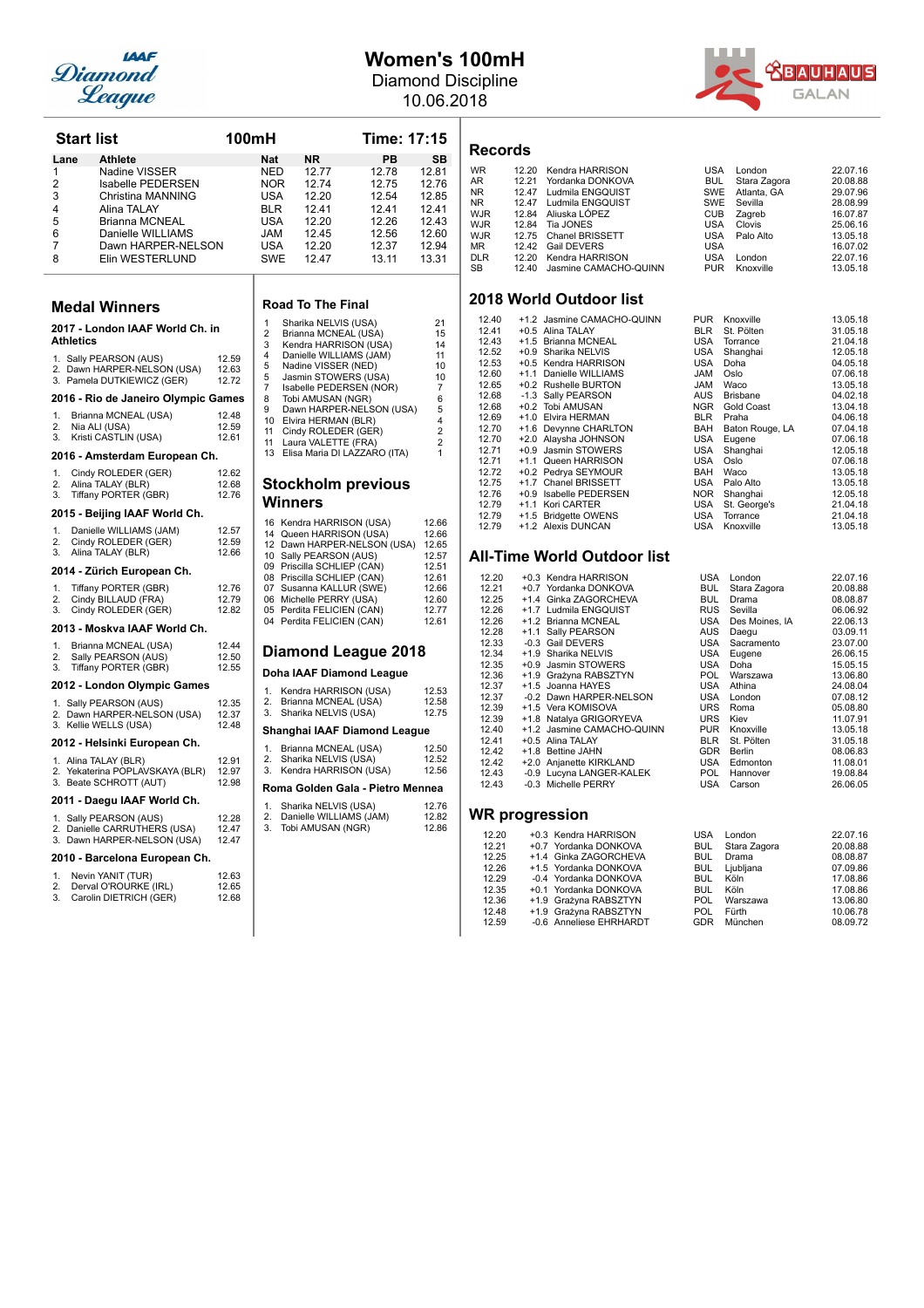|                                                                     |                                | Women's 100mH                                                                                                                                                                                                                                                                                                                                                                                                                |             | Diamond Discipline                                                                                                                                                                                                                                                                                   | 10.06.2018                                                                                                                                                                                                                                                                                                                                                                                                                                                                                                                                                                                                                                                                           |
|---------------------------------------------------------------------|--------------------------------|------------------------------------------------------------------------------------------------------------------------------------------------------------------------------------------------------------------------------------------------------------------------------------------------------------------------------------------------------------------------------------------------------------------------------|-------------|------------------------------------------------------------------------------------------------------------------------------------------------------------------------------------------------------------------------------------------------------------------------------------------------------|--------------------------------------------------------------------------------------------------------------------------------------------------------------------------------------------------------------------------------------------------------------------------------------------------------------------------------------------------------------------------------------------------------------------------------------------------------------------------------------------------------------------------------------------------------------------------------------------------------------------------------------------------------------------------------------|
| $\mathbf{1}$                                                        | <b>Nadine VISSER (NED)</b>     |                                                                                                                                                                                                                                                                                                                                                                                                                              | 23y         | SB: 12.81 Shanghai (CHN) 12.05                                                                                                                                                                                                                                                                       | PB: 12.78 Götzis (AUT) 27.05.2017                                                                                                                                                                                                                                                                                                                                                                                                                                                                                                                                                                                                                                                    |
|                                                                     |                                | GENERAL: 3 times World Championships finalist   World Indoor Championships Bronze medallist 60mH ind. (18)<br><b>OTHER PB'S:</b> 22.83w 200m(17) - 6467 Heptathlon(15) - 42.32 4x100m(15)<br>ind. Birmingham(18) 7.84   World Jun. Ch. (2xBronze)                                                                                                                                                                            |             | 2018: 60mH ind. Berlin h 7.99 - 60mH ind. Berlin 6. 7.98 - 60mH ind. Karlsruhe 6. 7.97 - 60mH ind. Karlsruhe h 7.91 - 60mH ind. Birmingham h 8.01 - 60mH                                                                                                                                             | HONOURS: World Ch. (3xFinal): 7. 100mH London(17) 12.83 - 7. Heptathlon London(17) 6370 - 8. Heptathlon Beijing(15) 6344   World Ind. Ch. (1xBronze): 3. 60mH                                                                                                                                                                                                                                                                                                                                                                                                                                                                                                                        |
|                                                                     |                                | 100mH Roma DL 4. 12.90 - 100mH Hengelo 3. 12.94                                                                                                                                                                                                                                                                                                                                                                              |             | ind. Birmingham 3. 7.84 - 60mH ind. Birmingham sf 7.83 - 100mH Doha DL 7. 12.94 - 100mH Shanghai DL 6. 12.81 - 100mH Boston, MA 3. 12.84 -<br><b>INFO:</b> Born in Hoorn. 175cm / 60kg. Her 1st sports were gymnastics and football. Studies: Wageningen University; focusing on health and society. |                                                                                                                                                                                                                                                                                                                                                                                                                                                                                                                                                                                                                                                                                      |
| $\mathbf{2}$                                                        | <b>Isabelle PEDERSEN (NOR)</b> |                                                                                                                                                                                                                                                                                                                                                                                                                              | 26y         | SB: 12.76 Shanghai (CHN) 12.05 PB: 12.75 Oslo (NOR) 15.06.2017                                                                                                                                                                                                                                       |                                                                                                                                                                                                                                                                                                                                                                                                                                                                                                                                                                                                                                                                                      |
| 100mH Oslo DL 4. 12.78<br><b>INFO:</b> Born in Bergen. 170cm / 61kg |                                | <b>GENERAL:</b> World Junior champion 100mH (10)   World Indoor Championships finalist<br>HONOURS: World Jun. Ch. (1xGold)   World Youth Ch. (1xGold)                                                                                                                                                                                                                                                                        |             | OTHER PB'S: 13.20 100mH (0.76/8.50)(09) - 43.94 4x100m(15) - 52.29 4x100mH Shuttle(13)   Current Records: 1xNR: NR 43.94 4x100m Cheboksary(15)<br>2018: 60mH ind. Toruń h 8.00 - 60mH ind. Toruń 2. 7.94 - 60mH ind. Glasgow h 8.05 - 60mH ind. Glasgow 3. 7.93 - 60mH ind. Birmingham h 7.93 - 60mH | ind. Birmingham 6. 7.94 - 60mH ind. Birmingham sf 7.86 - 100mH Auburn 2. 12.86w - 100mH Doha DL 6. 12.82 - 100mH Shanghai DL 5. 12.76 - 100mH Hengelo 5. 13.04 -                                                                                                                                                                                                                                                                                                                                                                                                                                                                                                                     |
| 3                                                                   | <b>Christina MANNING (USA)</b> |                                                                                                                                                                                                                                                                                                                                                                                                                              | 28 <b>y</b> | <b>SB: 12.85 Lawrence (USA) 21.04</b>                                                                                                                                                                                                                                                                | PB: 12.54 Berlin (GER) 27.08.2017                                                                                                                                                                                                                                                                                                                                                                                                                                                                                                                                                                                                                                                    |
|                                                                     |                                | <b>GENERAL:</b> World Indoor Championships Silver medallist 60mH ind. (18)   World Championships finalist<br><b>OTHER PB'S:</b> 11.29 100m(11) - 43.32 4x100m(17) - 52.62 4x100mH Shuttle(15)<br>ind. Birmingham sf 7.83 - 60mH ind. Birmingham 2.7.79<br>INFO: Hometown: Waldorf. Studies: Ohio State University. Motto: "You could give up and flee or you could".                                                         |             |                                                                                                                                                                                                                                                                                                      | HONOURS: World Ch. (1xFinal): 5. 100mH London(17) 12.74   World Ind. Ch. (1xSilver): 2. 60mH ind. Birmingham(18) 7.79   WUG (1xBronze)   NCAA Ch. (1xWin)<br>2018: 60mH ind. Karlsruhe h 7.84 - 60mH ind. Karlsruhe 2. 7.81 - 60mH ind. Düsseldorf h 7.90 - 60mH ind. Düsseldorf 1. 7.77 - 60mH ind. Boston, MA 2. 7.89 - 60mH<br>ind. Albuquerque, NM h 7.84 - 60mH ind. Albuquerque, NM sf 7.80 - 60mH ind. Albuquerque, NM 3. 7.73 - 60mH ind. Glasgow 1. 7.79 - 60mH ind. Birmingham h 7.96 - 60mH                                                                                                                                                                               |
| 4                                                                   | Alina TALAY (BLR)              |                                                                                                                                                                                                                                                                                                                                                                                                                              | 29y         | SB and PB: 12.41 St. Pölten (AUT) 31.05                                                                                                                                                                                                                                                              |                                                                                                                                                                                                                                                                                                                                                                                                                                                                                                                                                                                                                                                                                      |
| 100mH Oslo DL 2. 12.63                                              |                                |                                                                                                                                                                                                                                                                                                                                                                                                                              |             | <b>OTHER PB'S:</b> 11.48 100m(11) - 23.59 200m(11) - 43.67 4x100m(11)   Current Records: 1xNR: NR 12.41 100mH St. Pölten(18)<br>ind. Portland, OR(16) 8.00   Eur. Ch. (1xGold, 1xSilver): 1. 100mH Helsinki(12) 12.91 - 2. 100mH Amsterdam(16) 12.68 - 5. 100mH Zürich(14) 12.97                     | HONOURS: World Ch. (1xBronze): 3. 100mH Beijing(15) 12.66 - 6. 100mH London(17) 12.81   World Ind. Ch. (1xBronze): 3. 60mH ind. Istanbul(12) 7.97 - 6. 60mH<br>2018: 60mH ind. Berlin 1.7.89 - 60mH ind. Karlsruhe h 7.90 - 60mH ind. Karlsruhe 4.7.88 - 60mH ind. Düsseldorf h 7.90 - 60mH ind. Düsseldorf 5.7.89 - 60mH<br>ind. Mogilyov 1. 7.91 - 60mH ind. Birmingham h 8.11 - 60mH ind. Birmingham sf 8.07 - 100mH Manchester 1. 12.74 - 100mH St. Pölten h 12.61 - 100mH St. Pölten 1. 12.41 -<br>INFO: Former Belarusian Athlete of the Year; currenty trains with American Loren Seagrave at IMG Academy USA. Born in Orsha. 164cm / 54kg. Loves choppers, cars.             |
| 5                                                                   | <b>Brianna MCNEAL (USA)</b>    |                                                                                                                                                                                                                                                                                                                                                                                                                              | 26y         | SB: 12.43 Torrance (USA) 21.04                                                                                                                                                                                                                                                                       | PB: 12.26 Des Moines, IA (USA) 22.06.2013                                                                                                                                                                                                                                                                                                                                                                                                                                                                                                                                                                                                                                            |
|                                                                     |                                | <b>GENERAL:</b> Olympic champion 100mH (16)   World champion 100mH (13)<br><b>OTHER PB'S:</b> 22.94 200m(18) - 43.50 4x100m(12) - 50.50 4x100mH Shuttle(15)<br>2. 60mH ind. Portland, OR(16) 7.82   NACAC U23 Ch. (1xGold)<br>at Clemson University. Loves music huge fan of Rihanna.                                                                                                                                        |             |                                                                                                                                                                                                                                                                                                      | HONOURS: OG (1xGold): 1. 100mH Rio de Janeiro(16) 12.48   World Ch. (1xGold): 1. 100mH Moskva(13) 12.44 - 4. 100mH Beijing(15) 12.67   World Ind. Ch. (1xSilver):<br>2018: 150m Northridge 1. 17.58 - 100m Northridge 1. 11.45 - 200m Northridge 1. 23.10 - 100mH Palo Alto h 12.70 - 100mH Palo Alto 1. 12.62 - 200m Palo Alto 1. 23.12 -<br>200m Long Beach 1. 22.94 - 100mH Torrance 1. 12.43 - 100mH Doha DL 2. 12.58 - 100mH Shanghai DL 1. 12.50 - 100mH Roma DL 9. 15.80 - 100mH Hengelo 1. 12.66<br>INFO: 3rd World Champion who was able to win Olympic gold in W 100mH. Born in Miami; she is the eldest of seven siblings and the only female. Travel and tourism studies |
| 6                                                                   | Danielle WILLIAMS (JAM)        |                                                                                                                                                                                                                                                                                                                                                                                                                              | 25v         | SB: 12.60 Oslo (NOR) 07.06                                                                                                                                                                                                                                                                           | PB: 12.56 Kingston (JAM) 25.06.2017                                                                                                                                                                                                                                                                                                                                                                                                                                                                                                                                                                                                                                                  |
|                                                                     |                                | GENERAL: World champion 100mH (15)   Commonwealth Games Silver medallist 100mH (18)<br><b>OTHER PB'S:</b> 11.24 100m(13) - 22.62 200m(13) - 52.97 4x100mH Shuttle(15)<br>HONOURS: World Ch. (1xGold): 1. 100mH Beijing(15) 12.57   CWG (1xSilver)   WUG (1xGold, 1xBronze)<br>100mH Roma DL 2. 12.82 - 100mH Oslo DL 1. 12.60<br><b>INFO:</b> Born in St.Andrew. Studies: Johnson C. Smith University; majoring in business. |             |                                                                                                                                                                                                                                                                                                      | 2018: 100mH Jacksonville, FL 1. 13.38 - 100mH Gold Coast CWG h 12.69 - 100mH Gold Coast CWG 2. 12.78 - 100mH Doha DL 5. 12.82 - 100mH Boston, MA 2. 12.78 -                                                                                                                                                                                                                                                                                                                                                                                                                                                                                                                          |
| $\overline{7}$                                                      |                                | Dawn HARPER-NELSON (USA)                                                                                                                                                                                                                                                                                                                                                                                                     | 34 v        | SB: 12.94 Shanghai (CHN) 12.05                                                                                                                                                                                                                                                                       | PB: 12.37 London (GBR) 07.08.2012                                                                                                                                                                                                                                                                                                                                                                                                                                                                                                                                                                                                                                                    |
| 8                                                                   | Elin WESTERLUND (SWE)          | GENERAL: Olympic champion 100mH (08)   Olympic Games Silver medallist 100mH (12)<br><b>OTHER PB'S:</b> 42.65 4x100m(12) - 50.50 4x100mH Shuttle(15) - 3:33.25 4x400m(11)<br>100mH Shanghai DL 8. 12.94 - 100mH Roma DL 6. 13.09 - 100mH Hengelo 7. 13.14                                                                                                                                                                     | 28y         | 3. 100mH Daegu(11) 12.47 - 4. 100mH Moskva(13) 12.59 - 7. 100mH Berlin(09) 12.81   World (Cont.) Cup (1xGold)   WAF (1xSilver)<br>Alonzo Nelson was also hurdler, they married in March 2013. She promotes the importance of mentoring and education in the region of St.Louis.                      | HONOURS: OG (1xGold, 1xSilver): 1. 100mH Beijing(08) 12.54 - 2. 100mH London(12) 12.37   World Ch. (1xSilver, 1xBronze): 2. 100mH London(17) 12.63 -<br>2018: 60mH ind. New York, NY 6. 8.18 - 60mH ind. Boston, MA 8. 8.21 - 200m Los Angeles, CA 2. 24.58 - 100mH Des Moines, IA 5. 12.93w - 100mH Doha DL 8. 13.21 -<br>INFO: Announced that 2018 is her last season; born in East St. Louis and has 2 sisters and 2 brothers. Psychology studies at the University of California. Her husband is<br>SB: 13.31 Sollentuna (SWE) 01.06   PB: 13.11 Sollentuna (SWE) 28.06.2016                                                                                                     |
|                                                                     |                                | GENERAL: 3 times National champion 100mH (17, 16, 10)   National Indoor champion 60mH ind. (16)<br><b>OTHER PB'S:</b> 11.70w 100m(16) - 24.72 200m(10) - 44.82 4x100m(16)                                                                                                                                                                                                                                                    |             |                                                                                                                                                                                                                                                                                                      |                                                                                                                                                                                                                                                                                                                                                                                                                                                                                                                                                                                                                                                                                      |

**HONOURS: NCH (3xWin)** | **NICH (1xWin)**

**2018:** 100m Parow 2. 12.16w - 60mH ind. Amsterdam 2. 8.51 - 60mH ind. Amsterdam h 8.35 - 60mH ind. Uppsala 4. 8.25 - 60mH ind. Gävle h 8.34 - 60mH<br>ind. Birmingham h 8.36 - 100mH Lisse 3. 13.58 - 100mH Sollentuna h 13.56 -**INFO:** Born in Karlskrona.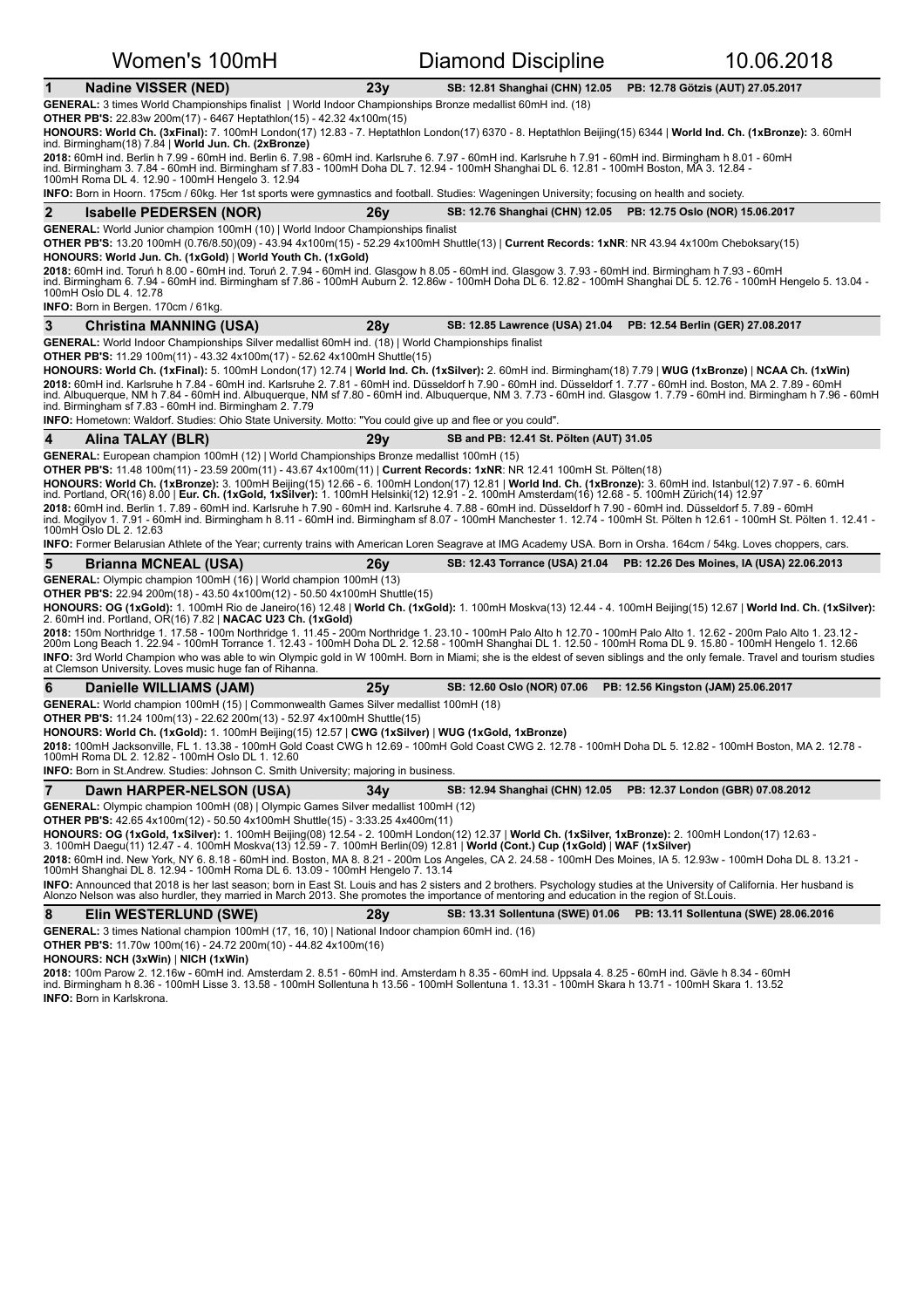

## **Women's High Jump**

Diamond Discipline 10.06.2018



| <b>Start list</b>  |                                                          |              |          | <b>High Jump</b> |                                                   | Time: 15:00                         |                      |
|--------------------|----------------------------------------------------------|--------------|----------|------------------|---------------------------------------------------|-------------------------------------|----------------------|
| Order              | Athlete                                                  |              |          | <b>Nat</b>       | NR.                                               | PB                                  | SВ                   |
| 1                  | Bianca SALMING                                           |              |          | SWE              | 2.06                                              | 1.90                                | 1.88                 |
| $\overline{2}$     | Levern SPENCER                                           |              |          | LCA              | 1.98                                              | 1.98                                | 1.95                 |
| 3                  | Alessia TROST                                            |              |          | ITA.             | 2.03                                              | 1.98                                | 1.88                 |
| 4                  | Morgan LAKE                                              |              |          | GBR              | 1.98                                              | 1.96                                | 1.93                 |
| 5                  | Mirela DEMIREVA                                          |              |          | <b>BUL</b>       | 2.09                                              | 1.97                                | 1.94                 |
| 6                  | Sofie SKOOG                                              |              |          | SWE              | 2.06                                              | 1.94                                | 1.84                 |
| 7                  | Yuliya LEVCHENKO                                         |              |          | UKR              | 2.05                                              | 2.01                                | 1.94                 |
| 8                  | Erika KINSEY                                             |              |          | SWE              | 2.06                                              | 1.97                                | 1.94                 |
| 9                  | Mariya LASITSKENE                                        |              |          | ANA              |                                                   | 2.06                                | 2.03                 |
|                    | <b>Medal Winners</b>                                     |              |          |                  | <b>Road To The Final</b>                          |                                     |                      |
|                    | 2017 - London IAAF World Ch. in                          |              | 1        |                  | Mariya LASITSKENE (ANA)                           |                                     | 16                   |
| Athletics          |                                                          |              | 2<br>3   |                  | Mirela DEMIREVA (BUL)                             |                                     | 14<br>$\overline{7}$ |
|                    |                                                          |              | 4        |                  | Levern SPENCER (LCA)<br>Kateryna TABASHNYK (UKR)  |                                     | 6                    |
|                    | 1. Mariya LASITSKENE (ANA)                               | 2.03<br>2.01 | 4        |                  | Elena VALLORTIGARA (ITA)                          |                                     | 6                    |
|                    | 2. Yuliya LEVCHENKO (UKR)<br>3. Kamila LIČWINKO (POL)    | 1.99         | 4        |                  |                                                   | Marie-Laurence JUNGFLEISCH (GER)    | 6                    |
|                    |                                                          |              | 7        |                  | Oksana OKUNEVA (UKR)                              |                                     | 5                    |
|                    | 2016 - Rio de Janeiro Olympic                            |              | 8        |                  | Yuliya LEVCHENKO (UKR)                            |                                     | 4                    |
| Games              |                                                          |              | 9<br>9   |                  | Alyxandria TREASURE (CAN)                         |                                     | 3                    |
|                    | 1. Ruth BEITIA (ESP)                                     | 1.97         | 9        |                  | Vashti CUNNINGHAM (USA)<br>Yang WANG (CHN)        |                                     | 3<br>3               |
| 2.                 | Mirela DEMIREVA (BUL)                                    | 1.97         |          |                  | 12 Alessia TROST (ITA)                            |                                     | $\overline{2}$       |
| 3.                 | Blanka VLAŠIĆ (CRO)                                      | 1.97         |          |                  |                                                   |                                     |                      |
|                    | 2016 - Amsterdam European Ch.                            | 1.98         |          |                  | <b>Stockholm previous</b>                         |                                     |                      |
| 2.                 | 1. Ruth BEITIA (ESP)<br>Airiné PALŠYTÉ (LTU)             | 1.96         |          | Winners          |                                                   |                                     |                      |
| 2.                 | Mirela DEMIREVA (BUL)                                    | 1.96         |          |                  |                                                   |                                     |                      |
|                    |                                                          |              | 17<br>16 |                  | Mariya LASITSKENE (ANA)<br>Ruth BEITIA (ESP)      |                                     | 2.00<br>1.93         |
|                    | 2015 - Beijing IAAF World Ch.                            |              | 15       |                  | Sofie SKOOG (SWE)                                 |                                     | 1.89                 |
|                    | 1. Mariya LASITSKENE (ANA)                               | 2.01         | 14       |                  | Mariya LASITSKENE (RUS)                           |                                     | 1.94                 |
|                    | 2. Blanka VLAŠIĆ (CRO)                                   | 2.01         | 13       |                  | Svetlana SHKOLINA (RUS)                           |                                     | 1.98                 |
|                    | 3. Anna CHICHEROVA (RUS)                                 | 2.01         | 12       |                  | Anna CHICHEROVA (RUS)                             |                                     | 2.00                 |
|                    | 2014 - Zürich European Ch.                               |              | 10<br>08 |                  | Blanka VLAŠIĆ (CRO)<br>Blanka VLAŠIĆ (CRO)        |                                     | 2.02<br>2.02         |
|                    | 1. Ruth BEITIA (ESP)                                     | 2.01         | 07       |                  | Blanka VLAŠIĆ (CRO)                               |                                     | 2.07                 |
|                    | 2. Mariya LASITSKENE (ANA)                               | 1.99         | 06       |                  | Kajsa BERGQVIST (SWE)                             |                                     | 2.02                 |
| 3. Ana SIMIC (CRO) |                                                          | 1.99         |          |                  |                                                   |                                     |                      |
|                    | 2013 - Moskva IAAF World Ch.                             |              |          |                  |                                                   | Diamond League 2018                 |                      |
|                    | 1. Svetlana SHKOLINA (RUS)                               | 2.03<br>2.00 |          |                  |                                                   | Shanghai IAAF Diamond League        |                      |
|                    | 2. Brigetta BARRETT (USA)<br>3. Ruth BEITIA (ESP)        | 1.97         |          |                  | 1. Mariya LASITSKENE (ANA)                        |                                     | 1.97                 |
|                    | 3. Anna CHICHEROVA (RUS)                                 | 1.97         |          |                  | 2. Mirela DEMIREVA (BUL)                          |                                     | 1.94                 |
|                    | 2012 - London Olympic Games                              |              |          |                  |                                                   | 3. Marie-Laurence JUNGFLEISCH (GER) | 1.88                 |
|                    | 1. Anna CHICHEROVA (RUS)                                 | 2.05         |          |                  |                                                   | Roma Golden Gala - Pietro Mennea    |                      |
|                    | 2. Brigetta BARRETT (USA)                                | 2.03         | 1.       |                  | Mariya LASITSKENE (ANA)                           |                                     | 2.02                 |
|                    | 3. Svetlana SHKOLINA (RUS)                               | 2.03         | 2.<br>3. |                  | Mirela DEMIREVA (BUL)<br>Elena VALLORTIGARA (ITA) |                                     | 1.94<br>1.94         |
|                    | 2012 - Helsinki European Ch.                             |              |          |                  |                                                   |                                     |                      |
| 1.                 | Ruth BEITIA (ESP)<br>Tonje ANGELSEN (NOR)                | 1.97<br>1.97 |          |                  |                                                   |                                     |                      |
| 2.                 | 3. Emma GREEN (SWE)                                      | 1.92         |          |                  |                                                   |                                     |                      |
| 3.                 | Olena HOLOSHA (UKR)                                      | 1.92         |          |                  |                                                   |                                     |                      |
| 3.                 | Irina GORDEYEVA (RUS)                                    | 1.92         |          |                  |                                                   |                                     |                      |
|                    | 2011 - Daegu IAAF World Ch.                              |              |          |                  |                                                   |                                     |                      |
|                    | 1. Anna CHICHEROVA (RUS)                                 | 2.03         |          |                  |                                                   |                                     |                      |
|                    | 2. Blanka VLAŠIĆ (CRO)<br>3. Antonietta DI MARTINO (ITA) | 2.03<br>2.00 |          |                  |                                                   |                                     |                      |
|                    | 2010 - Barcelona European Ch.                            |              |          |                  |                                                   |                                     |                      |
|                    | 1. Blanka VLAŠIĆ (CRO)                                   | 2.03         |          |                  |                                                   |                                     |                      |
|                    | 2. Emma GREEN (SWE)                                      | 2.01         |          |                  |                                                   |                                     |                      |
|                    | 3. Ariane FRIEDRICH (GER)                                | 2.01         |          |                  |                                                   |                                     |                      |

### **Records**

| <b>WR</b>  | 2.09 Stefka KOSTADINOVA | <b>BUL</b> | Roma                       | 30.08.87 |
|------------|-------------------------|------------|----------------------------|----------|
| AR         | 2.09 Stefka KOSTADINOVA | <b>BUL</b> | Roma                       | 30.08.87 |
| NR.        | 2.06 Kajsa BERGQVIST    | SWE        | Eberstadt                  | 26.07.03 |
| WJR.       | 2.01 Olga TURCHAK       | <b>URS</b> | Moskva                     | 07.07.86 |
| WJR        | 2.01 Heike BALCK        |            | <b>GER</b> Karl Marx Stadt | 18.06.89 |
| МR         | 2.07 Blanka VLAŠIĆ      | CRO        |                            | 07.08.07 |
| <b>DLR</b> | 2.06 Mariya LASITSKENE  | ANA        | Lausanne                   | 06.07.17 |
| SB         | 2.03 Mariya LASITSKENE  | <b>ANA</b> |                            | 03.06.18 |
|            |                         |            |                            |          |

### **2018 World Outdoor list**

|      | 2.03 Mariya LASITSKENE         | ANA        | Hengelo            | 03.06.18 |
|------|--------------------------------|------------|--------------------|----------|
| 2.01 | Nafissatou THIAM               | BEL        | Götzis             | 26.05.18 |
|      | 1.96 Elena VALLORTIGARA        | <b>ITA</b> | Zoetermeer         | 06.06.18 |
|      | 1.95 Levern SPENCER            | <b>LCA</b> | Gold Coast         | 14.04.18 |
| 1.94 | Vashti CUNNINGHAM              | USA        | Des Moines, IA     | 27.04.18 |
| 1.94 | Mirela DEMIREVA                | <b>BUL</b> | Shanghai           | 12.05.18 |
|      | 1.94 Kateryna TABASHNYK        | <b>UKR</b> | Roma               | 31.05.18 |
|      | 1.94 Yuliya LEVCHENKO          | <b>UKR</b> | Roma               | 31.05.18 |
|      | 1.94 Erika KINSEY              | <b>SWE</b> | Zoetermeer         | 06.06.18 |
|      | 1.93 Morgan LAKE               | <b>GBR</b> | Gold Coast         | 14.04.18 |
| 1.93 | Imke ONNEN                     | <b>GER</b> | Garbsen            | 13.05.18 |
| 1.91 | Alyxandria TREASURE            | CAN        | Gold Coast         | 14.04.18 |
| 1.91 | Nicola MCDERMOTT               | AUS        | Gold Coast         | 14.04.18 |
| 1.91 | Inika MCPHERSON                | USA        | Des Moines, IA     | 27.04.18 |
| 1.91 | Ximena Lizbeth ESQUIVEL GUZMAN | MEX        | Queretaro          | 29.04.18 |
| 1.91 | Ana ŠIMIĆ                      | <b>CRO</b> | Slovenska Bistrica | 26.05.18 |
| 1.90 | Yang WANG                      | <b>CHN</b> | Jakarta            | 14.02.18 |
| 1.90 | María Fernanda MURILLO         | <b>COL</b> | Medellín           | 28.04.18 |
|      | 1.90 Claire ORCEL              | <b>BEL</b> | Angoulême          | 06.05.18 |
|      | 1.90 Lada PEJCHALOVÁ           | <b>CZE</b> | Praha              | 19.05.18 |

### **All-Time World Outdoor list**

|                              |                         | Roma           | 30.08.87 |
|------------------------------|-------------------------|----------------|----------|
| 2.08 Blanka VLAŠIĆ           | <b>CRO</b>              | Zagreb         | 31.08.09 |
| 2.07 Lyudmila ANDONOVA       | <b>BUL</b>              | Berlin         | 20.07.84 |
| 2.07 Anna CHICHEROVA         | <b>RUS</b>              | Cheboksary     | 22.07.11 |
| 2.06 Kajsa BERGQVIST         | <b>SWE</b>              | Eberstadt      | 26.07.03 |
| 2.06 Hestrie CLOETE          | <b>RSA</b>              | Paris          | 31.08.03 |
| 2.06 Yelena SLESARENKO       | <b>RUS</b>              | Athina         | 28.08.04 |
| 2.06 Ariane FRIEDRICH        | <b>GER</b>              | Berlin         | 14.06.09 |
| 2.06 Mariya LASITSKENE       | ANA                     | Lausanne       | 06.07.17 |
| 2.05 Tamara BYKOVA           | <b>URS</b>              | Kiev           | 22.06.84 |
| 2.05 Heike HENKEL            | <b>GER</b>              | Tokyo          | 31.08.91 |
| 2.05 Inga BABAKOVA           | <b>UKR</b>              | Tokyo          | 15.09.95 |
| 2.05 Tia HELLEBAUT           | BEL.                    | Beijing        | 23.08.08 |
| 2.05 Chaunte LOWE            | USA                     | Des Moines, IA | 26.06.10 |
| 2.04 Silvia COSTA            | <b>CUB</b>              | Barcelona      | 09.09.89 |
| 2.04 Venelina VENEVA-MATEEVA | <b>BUL</b>              | Kalamata       | 02.06.01 |
| 2.04 Irina GORDEYEVA         | <b>RUS</b>              | Eberstadt      | 19.08.12 |
| 2.04 Brigetta BARRETT        |                         | Des Moines, IA | 22.06.13 |
| 2.03 Ulrike MEYFARTH         | <b>FRG</b>              | London         | 21.08.83 |
| 2.03 Louise RITTER           | USA                     | Austin, TX     | 08.07.88 |
|                              | 2.09 Stefka KOSTADINOVA | <b>BUL</b>     | USA      |

| 2.09 Stefka KOSTADINOVA  | <b>BUL</b> | Roma     | 30.08.87 |
|--------------------------|------------|----------|----------|
| 2.08 Stefka KOSTADINOVA  | <b>BUL</b> | Sofia    | 31.05.86 |
| 2.07 Stefka KOSTADINOVA  | <b>BUL</b> | Sofia    | 25.05.86 |
| 2.07 Lyudmila ANDONOVA   | <b>BUL</b> | Berlin   | 20.07.84 |
| 2.05 Tamara BYKOVA       | <b>URS</b> | Kiev     | 22.06.84 |
| 2.04 Tamara BYKOVA       | <b>URS</b> | Pisa     | 25.08.83 |
| 2.03 Ulrike MEYFARTH     | <b>FRG</b> | London   | 21.08.83 |
| 2.03 Tamara BYKOVA       | <b>URS</b> | London   | 21.08.83 |
| 2.02 Ulrike MEYFARTH     | <b>FRG</b> | Athina   | 08.09.82 |
| 2.01 Sara SIMEONI        | <b>ITA</b> | Praha    | 31.08.78 |
| 2.01 Sara SIMEONI        | <b>ITA</b> | Brescia  | 04.08.78 |
| 2.00 Rosemarie ACKERMANN | <b>GDR</b> | Berlin   | 26.08.77 |
| 1.97 Rosemarie ACKERMANN | <b>GDR</b> | Berlin   | 26.08.77 |
| 1.97 Rosemarie ACKERMANN | <b>GDR</b> | Helsinki | 14.08.77 |
| 1.96 Rosemarie ACKERMANN | <b>GDR</b> | Dresden  | 01.07.77 |
| 1.96 Rosemarie ACKERMANN | <b>GDR</b> | Dresden  | 08.05.76 |
| 1.95 Rosemarie ACKERMANN | <b>GDR</b> | Roma     | 08.09.74 |
|                          |            |          |          |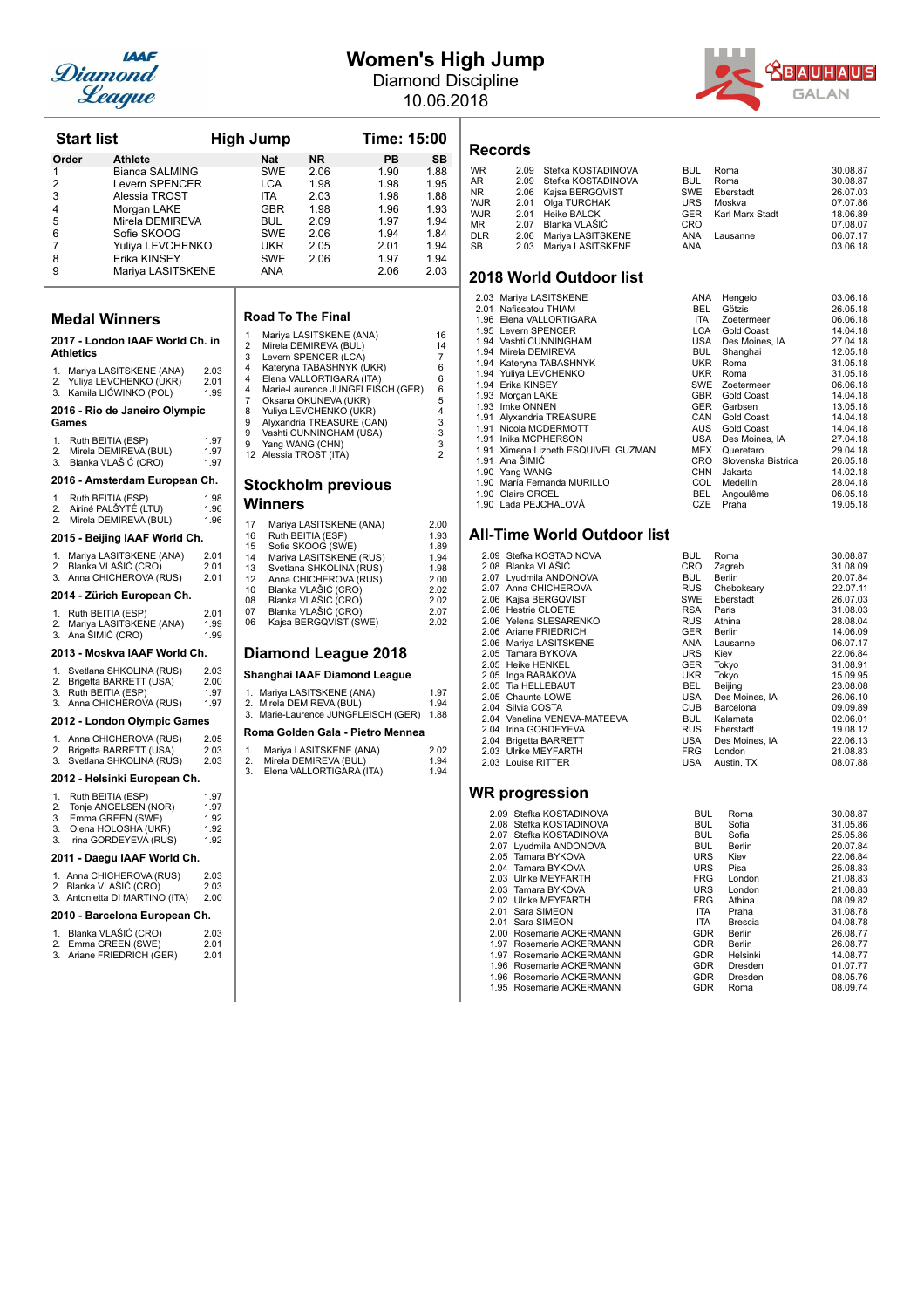|                | Women's High Jump                                                                                                                                                                                                                                                                                                                                                                                                                                                                                                                                                                                                                                                                                                                                                                                                                           |                 | 10.06.2018<br>Diamond Discipline                                     |                                     |                                      |  |
|----------------|---------------------------------------------------------------------------------------------------------------------------------------------------------------------------------------------------------------------------------------------------------------------------------------------------------------------------------------------------------------------------------------------------------------------------------------------------------------------------------------------------------------------------------------------------------------------------------------------------------------------------------------------------------------------------------------------------------------------------------------------------------------------------------------------------------------------------------------------|-----------------|----------------------------------------------------------------------|-------------------------------------|--------------------------------------|--|
| 1              | <b>Bianca SALMING (SWE)</b>                                                                                                                                                                                                                                                                                                                                                                                                                                                                                                                                                                                                                                                                                                                                                                                                                 | 19 <sub>V</sub> | SB: 1.88 Bar (MNE) 01.05                                             | PB: 1.90 Linköping (SWE) 09.09.2017 |                                      |  |
|                | GENERAL: 2 times National champion Heptathlon (17, 16)   World U20 Championships finalist Heptathlon (16)<br><b>OTHER PB'S:</b> 6.13 Long Jump(17) - 5894 Heptathlon(17) - 5703 Heptathlon - U18(15)<br>HONOURS: NCH (2xWin)   NICH (2xWin)<br>2018: High Jump ind. Huddinge 2. 1.75 - 800m ind. Tallinn ce 2:15.71 - High Jump ind. Tallinn ce 1.77 - Pentathlon ind. Tallinn 3. 4234 - 60mH ind. Norrköping ce 9.02 -<br>Pentathlon ind. Norrköping 1. 4303 - High Jump ind. Norrköping ce 1.84 - High Jump ind. Gävle 5. 1.76 - High Jump ind. Uppsala 3. 1.81 - High Jump Bar 1. 1.88 - High<br>Jump Landquart ce 1.78 - Heptathlon Landquart 1. 5775                                                                                                                                                                                   |                 |                                                                      |                                     |                                      |  |
| $\overline{2}$ | <b>Levern SPENCER (LCA)</b>                                                                                                                                                                                                                                                                                                                                                                                                                                                                                                                                                                                                                                                                                                                                                                                                                 | 33y             | SB: 1.95 Gold Coast (AUS) 14.04  PB: 1.98 Athens (USA) 08.05.2010    |                                     |                                      |  |
|                | GENERAL: Commonwealth Games winner High Jump (18)   5 times CAC Championships winner High Jump (13, 11, 09, 08, 05)                                                                                                                                                                                                                                                                                                                                                                                                                                                                                                                                                                                                                                                                                                                         |                 |                                                                      |                                     |                                      |  |
|                | OTHER PB'S: 11.70w 100m(05) - 24.22 200m(05) - 6.08 Long Jump(14)   Current Records: 1xNR: NR 1.98 High Jump Athens(10)                                                                                                                                                                                                                                                                                                                                                                                                                                                                                                                                                                                                                                                                                                                     |                 |                                                                      |                                     |                                      |  |
|                | HONOURS: OG (1xFinal): 6. High Jump Rio de Janeiro(16) 1.93   World (Cont.) Cup (1xBronze)<br>2018: High Jump ind. Clemson, SC 1. 1.90 - High Jump ind. Hustopece 1. 1.93 - High Jump ind. Třinec 1. 1.95 - High Jump ind. Karlsruhe 4. 1.92 - High Jump ind. Banská<br>Bystrica 2. 1.94 - High Jump ind. Eaubonne 2. 1.93 - High Jump ind. Toruń 4. 1.90 - High Jump ind. Birmingham 10. 1.84 - High Jump Gold Coast CWG 1. 1.95 - High<br>Jump Shanghai DL 4. 1.85 - High Jump Roma DL 7. 1.88 - High Jump Hengelo 5. 1.91<br>INFO: 1st athlete of the history of her country to make a final at the Olympic Games. Studies: University of Georgia. Bachelor's degree in Health Promotion and Behavior;                                                                                                                                   |                 |                                                                      |                                     |                                      |  |
|                | majoring in computer science. Daughter of Donald and Anne Marie Spencer; a devout Christian goes to church every Sunday.                                                                                                                                                                                                                                                                                                                                                                                                                                                                                                                                                                                                                                                                                                                    |                 |                                                                      |                                     |                                      |  |
| 3              | Alessia TROST (ITA)<br>GENERAL: World Indoor Championships Bronze medallist High Jump ind. (18)   Olympic Games finalist                                                                                                                                                                                                                                                                                                                                                                                                                                                                                                                                                                                                                                                                                                                    | 25v             | SB: 1.88 Roma (ITA) 31.05 PB: 1.98 Tampere (FIN) 13.07.2013          |                                     |                                      |  |
|                | HONOURS: OG (1xFinal): 5. High Jump Rio de Janeiro(16) 1.93   World Ch. (1xFinal): 7. High Jump Moskva(13) 1.93   World Ind. Ch. (1xBronze): 3. High Jump<br>ind. Birmingham(18) 1.93 - 7. High Jump ind. Portland, OR(16) 1.93   World Jun. Ch. (1xGold)<br>2018: High Jump ind. Hustopece 2. 1.90 - High Jump ind. Karlsruhe 7. 1.89 - High Jump ind. Banská Bystrica 3. 1.91 - High Jump ind. Ancona 1. 1.90 - High Jump<br>ind. Birmingham 3. 1.93 - High Jump Roma DL 7. 1.88                                                                                                                                                                                                                                                                                                                                                          |                 |                                                                      |                                     |                                      |  |
|                | <b>INFO:</b> Born in Pordenone. 188cm / 68kg. Coached by Gianfranco Chessa.                                                                                                                                                                                                                                                                                                                                                                                                                                                                                                                                                                                                                                                                                                                                                                 |                 |                                                                      |                                     |                                      |  |
| 4              | Morgan LAKE (GBR)                                                                                                                                                                                                                                                                                                                                                                                                                                                                                                                                                                                                                                                                                                                                                                                                                           | 21y             | SB: 1.93 Gold Coast (AUS) 14.04 PB: 1.96 Birmingham (GBR) 01.07.2017 |                                     |                                      |  |
|                | GENERAL: 2 times World Junior champion High Jump (14), Heptathlon (14)   2 times World Indoor Championships finalist High Jump ind. (18)<br><b>OTHER PB'S:</b> 6.32 Long Jump(14) - 6148 Heptathlon(14) - 5725 Heptathlon - U18(13)                                                                                                                                                                                                                                                                                                                                                                                                                                                                                                                                                                                                         |                 |                                                                      |                                     |                                      |  |
|                | HONOURS: World Ch. (1xFinal): 6. High Jump London(17) 1.95   World Jun. Ch. (2xGold)   CWG (1xSilver)<br>2018: High Jump ind. Hustopece 3. 1.90 - High Jump ind. Karlsruhe 8. 1.85 - High Jump ind. Madrid 4. 1.85 - High Jump ind. Birmingham 1. 1.88 - High Jump<br>ind. Glasgow 2. 1.92 - High Jump ind. Birmingham 4. 1.93 - High Jump Gold Coast CWG 2. 1.93<br><b>INFO:</b> Born in Reading. Studies: Wellington College.                                                                                                                                                                                                                                                                                                                                                                                                             |                 |                                                                      |                                     |                                      |  |
|                |                                                                                                                                                                                                                                                                                                                                                                                                                                                                                                                                                                                                                                                                                                                                                                                                                                             |                 |                                                                      |                                     |                                      |  |
| 5              | Mirela DEMIREVA (BUL)                                                                                                                                                                                                                                                                                                                                                                                                                                                                                                                                                                                                                                                                                                                                                                                                                       | 28y             | SB: 1.94 Roma (ITA) 31.05 PB: 1.97 Szczecin (POL) 18.06.2016         |                                     |                                      |  |
|                | GENERAL: Olympic Games Silver medallist High Jump (16)   European Championships Silver medallist High Jump (16)<br>HONOURS: OG (1xSilver): 2. High Jump Rio de Janeiro(16) 1.97   World Ch. (1xFinal): 7. High Jump London(17) 1.92   World Jun. Ch. (1xSilver)<br>2018: High Jump ind. Karlsruhe 1. 1.95 - High Jump ind. Banská Bystrica 5. 1.91 - High Jump ind. Gent 2. 1.86 - High Jump ind. Birmingham 6. 1.89 - High<br>Jump Shanghai DL 2. 1.94 - High Jump Roma DL 2. 1.94 - High Jump Hengelo 2. 1.94<br><b>INFO:</b> Her OG silver medal is the 1st Olympic medal for Bulgaria since 2000 Sydney where Tereza Marinova won gold in Triple Jump. Born in Sofia; 180cm / 58kg.                                                                                                                                                     |                 |                                                                      |                                     |                                      |  |
| 6              |                                                                                                                                                                                                                                                                                                                                                                                                                                                                                                                                                                                                                                                                                                                                                                                                                                             | 28v             | SB: 1.84 Roma (ITA) 31.05 PB: 1.94 Rio de Janeiro (BRA) 18.08.2016   |                                     |                                      |  |
|                | Sofie SKOOG (SWE)<br><b>GENERAL:</b> Olympic Games finalist   World Indoor Championships finalist                                                                                                                                                                                                                                                                                                                                                                                                                                                                                                                                                                                                                                                                                                                                           |                 |                                                                      |                                     |                                      |  |
|                | HONOURS: OG (1xFinal): 7. High Jump Rio de Janeiro(16) 1.93   Eur. Team Ch./1st (1xWin)   NCH (3xWin)                                                                                                                                                                                                                                                                                                                                                                                                                                                                                                                                                                                                                                                                                                                                       |                 |                                                                      |                                     |                                      |  |
|                | 2018: High Jump ind. Växjö 1. 1.89 - High Jump ind. Hustopece 4. 1.87 - High Jump ind. Třinec 2. 1.87 - High Jump ind. Banská Bystrica 6. 1.91 - High Jump<br>ind. Uppsala 1. 1.91 - High Jump ind. Gävle 2. 1.90 - High Jump ind. Glasgow 4. 1.84 - High Jump ind. Birmingham 10. 1.84 - High Jump Karlstad 1. 1.82 - High<br>Jump Roma DL 10. 1.84                                                                                                                                                                                                                                                                                                                                                                                                                                                                                        |                 |                                                                      |                                     |                                      |  |
|                | <b>INFO:</b> Motto: "Aim even higher.". Economics studies; born in Ekshärad. Loves being with family, friends, baking and sleeping                                                                                                                                                                                                                                                                                                                                                                                                                                                                                                                                                                                                                                                                                                          |                 |                                                                      |                                     |                                      |  |
| 7              | Yuliya LEVCHENKO (UKR)                                                                                                                                                                                                                                                                                                                                                                                                                                                                                                                                                                                                                                                                                                                                                                                                                      | 20y             | SB: 1.94 Roma (ITA) 31.05 PB: 2.01 London (GBR) 12.08.2017           |                                     |                                      |  |
|                | GENERAL: World Championships Silver medallist High Jump (17)   World Indoor Championships finalist<br>HONOURS: World Ch. (1xSilver): 2. High Jump London(17) 2.01   World Jun. Ch. (1xBronze)   Eur. Ind. Ch. (1xBronze)<br>2018: High Jump ind. Kiev 1, 1.97 - High Jump ind. Cottbus 1, 1.97 - High Jump ind. Karlsruhe 2, 1.92 - High Jump ind. Sumy q 1.80 - High Jump ind. Sumy 1, 1.95 - High<br>Jump ind. Toruń 2. 1.93 - High Jump ind. Kiev 1. 1.95 - High Jump ind. Birmingham 5. 1.89 - High Jump Kiev 1. 1.90 - High Jump Roma DL 5. 1.94<br><b>INFO:</b> Former Female Athlete of the Year in Ukraine.                                                                                                                                                                                                                         |                 |                                                                      |                                     |                                      |  |
| 8              | Erika KINSEY (SWE)                                                                                                                                                                                                                                                                                                                                                                                                                                                                                                                                                                                                                                                                                                                                                                                                                          | 30y             | SB: 1.94 Zoetermeer (NED) 06.06                                      |                                     | PB: 1.97 Cheboksary (RUS) 21.06.2015 |  |
|                | <b>GENERAL:</b> 2 times World Indoor Championships finalist   European Junior champion High Jump (07)<br><b>OTHER PB'S:</b> 6.46w Long Jump(15) - 6.28 Long Jump(15) - 13.11 Triple Jump(15)<br>HONOURS: Eur. Jun. Ch. (1xGold)   NICH (2xWin)<br>2018: High Jump ind. State College, PA 1. 1.88 - High Jump ind. New York, NY 3. 1.85 - High Jump ind. Boston, MA 1. 1.91 - High Jump ind. Torun 3. 1.90 - High Jump<br>ind. Gävle 1. 1.92 - High Jump ind. Birmingham 7. 1.84 - High Jump Austin, TX 2. 1.86 - High Jump Des Moines, IA 4. 1.85 - High Jump Akron, OH 1. 1.93 - High<br>Jump Shanghai DL 10. 1.80 - High Jump Hengelo 3. 1.91 - High Jump Zoetermeer 2. 1.94<br>INFO: Born in Nalden; previously played ice hockey and association football. Studies: University of Central Missouri. Major in P.E. and Coporate Fitness. |                 |                                                                      |                                     |                                      |  |
| 9              | <b>Mariya LASITSKENE (ANA)</b>                                                                                                                                                                                                                                                                                                                                                                                                                                                                                                                                                                                                                                                                                                                                                                                                              | 25y             | SB: 2.03 Hengelo (NED) 03.06                                         | PB: 2.06 Lausanne (SUI) 06.07.2017  |                                      |  |

**2018:** High Jump ind. Chelyabinsk 1. 1.95 - High Jump ind. Moskva 1. 2.01 - High Jump ind. Moskva 1. 1.99 - High Jump ind. Volgograd 1. 2.04 - High Jump ind. Banská<br>Bystrica 1. 2.02 - High Jump ind. Madrid 1. 2.00 - High

**INFO:** Former Sports Woman and Female Athlete of the Year in Russia; Received a title of senior lieutenant by the Russian Ministry of Defence. Born in Prokhladny. 180cm /<br>58kg. Coached by Boris Gorkov and Gennadly Gabrily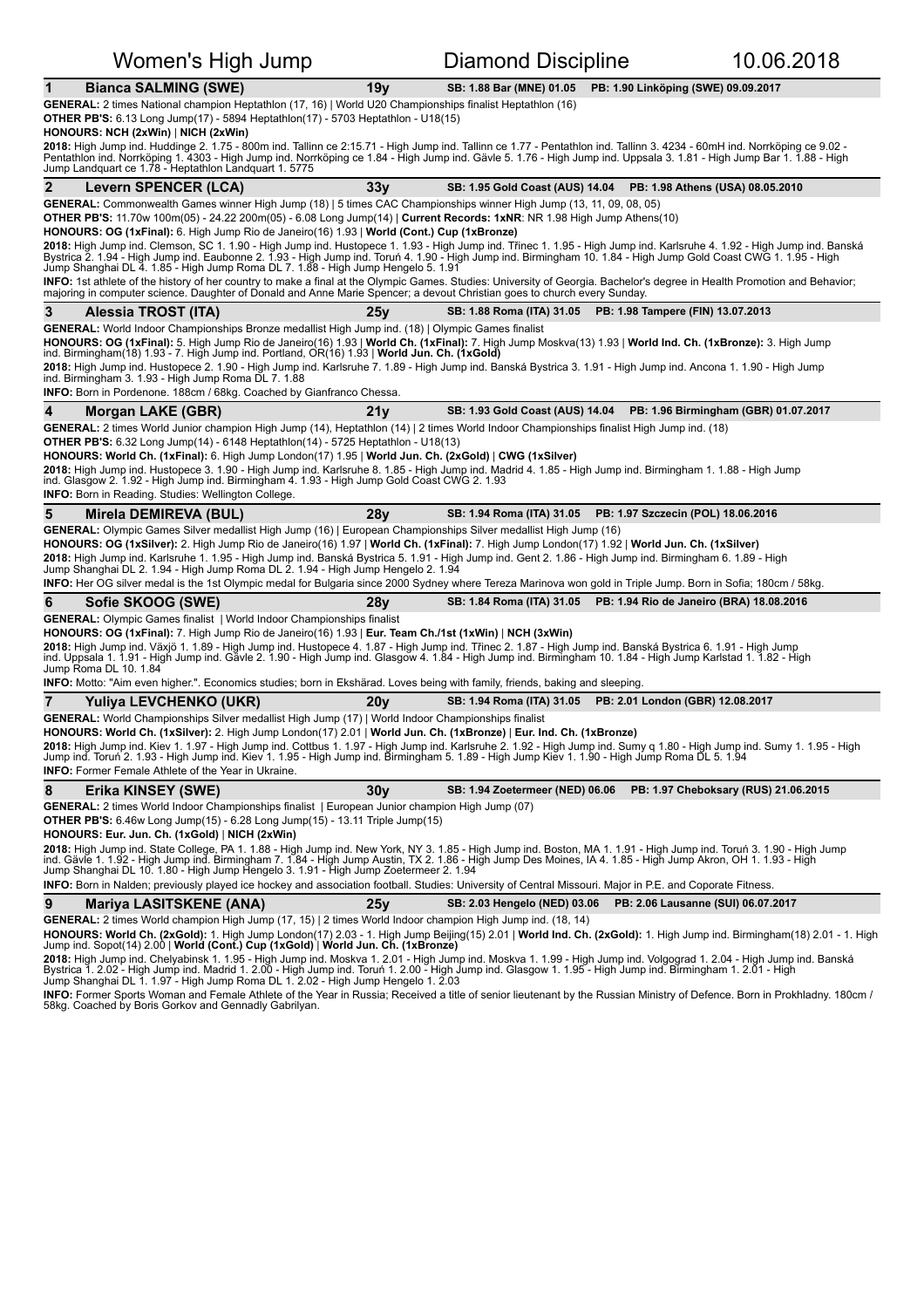

### **Women's Pole Vault**

Promotional 10.06.2018



| <b>Start list</b> |                                                            | <b>Pole Vault</b> |                |            |                                               | Time: 13:25                       |                      |
|-------------------|------------------------------------------------------------|-------------------|----------------|------------|-----------------------------------------------|-----------------------------------|----------------------|
| Order             | <b>Athlete</b>                                             |                   |                | <b>Nat</b> | <b>NR</b>                                     | PB                                | <b>SB</b>            |
|                   | Angelica BENGTSSON                                         |                   |                | <b>SWE</b> | 4.71                                          | 4.70                              | 4.61                 |
|                   | Nikoleta KIRIAKOPOULOU                                     |                   |                | <b>GRE</b> | 4.91                                          | 4.83                              | 4.72                 |
|                   | Maryna KYLYPKO                                             |                   |                | UKR        | 4.65                                          | 4.65                              | 4.45                 |
|                   | Sandi MORRIS                                               |                   |                | USA        | 5.00                                          | 5.00                              | 4.88                 |
|                   | Ellen OLSSON                                               |                   |                | <b>SWE</b> | 4.71                                          | 4.15                              | 4.15                 |
|                   | Iryna ZHUK                                                 |                   |                | <b>BLR</b> | 4.65                                          | 4.60                              | 4.51                 |
|                   | <b>Medal Winners</b>                                       |                   |                |            |                                               | <b>Stockholm previous</b>         |                      |
| Athletics         | 2017 - London IAAF World Ch. in                            |                   | 17             | Winners    | Nicole BÜCHLER (SUI)                          |                                   | 4.65                 |
| 1.                | Katerina STEFANIDI (GRE)                                   | 4.91              | 15             |            | Yarisley SILVA (CUB)                          |                                   | 4.81                 |
| 2.                | Sandi MORRIS (USA)                                         | 4.75              | 13             |            |                                               | Silke SPIEGELBURG (GER)           | 4.69                 |
| 3.                | Robeilys PEINADO (VEN)                                     | 4.65              | 12             |            | Yarisley SILVA (CUB)                          |                                   | 4.70                 |
| 3.                | Yarisley SILVA (CUB)                                       | 4.65              | 11             |            | Yelena ISINBAYEVA (RUS)                       |                                   | 4.76                 |
|                   | 2016 - Rio de Janeiro Olympic Games                        |                   | 10<br>08<br>07 |            | Yelena ISINBAYEVA (RUS)<br>Monika PYREK (POL) | Svetlana FEOFANOVA (RUS)          | 4.71<br>4.85<br>4.70 |
| 1.                | Katerina STEFANIDI (GRE)                                   | 4.85              | 07             |            |                                               | Svetlana FEOFANOVA (RUS)          | 4.70                 |
| 2.<br>3.          | Sandi MORRIS (USA)<br>Eliza MCCARTNEY (NZL)                | 4.85<br>4.80      | 06             |            | Monika PYREK (POL)                            |                                   | 4.62                 |
|                   | 2016 - Amsterdam European Ch.                              |                   |                |            |                                               | <b>Diamond League 2018</b>        |                      |
| 1.                | Katerina STEFANIDI (GRE)                                   | 4.81              |                |            |                                               |                                   |                      |
| 2.<br>3.          | Lisa RYZIH (GER)<br>Angelica BENGTSSON (SWE)               | 4.70<br>4.65      |                |            |                                               | Doha IAAF Diamond League          |                      |
|                   | 2015 - Beijing IAAF World Ch.                              |                   | 1.<br>2.       |            | Sandi MORRIS (USA)<br>Holly BRADSHAW (GBR)    |                                   | 4.84<br>4.64         |
|                   | 1. Yarisley SILVA (CUB)                                    | 4.90              | 3.             |            | Katie NAGEOTTE (USA)                          |                                   | 4.64                 |
|                   | 2. Fabiana MURER (BRA)<br>3. Nikoleta KIRIAKOPOULOU (GRE)  | 4.85<br>4.80      |                |            |                                               | <b>Eugene Prefontaine Classic</b> |                      |
|                   | 2014 - Zürich European Ch.                                 |                   | 1.<br>2.       |            | Jennifer SUHR (USA)<br>Eliza MCCARTNEY (NZL)  |                                   | 4.85<br>4.85         |
| 1.                | Anzhelika SIDOROVA (ANA)                                   | 4.65              | 3.             |            | Sandi MORRIS (USA)                            |                                   | 4.70                 |
| 2.                | Katerina STEFANIDI (GRE)                                   | 4.60              |                |            | Oslo Bislett Games                            |                                   |                      |
| 3.                | Angelina KRASNOVA (RUS)                                    | 4.60              |                |            | 1. Sandi MORRIS (USA)                         |                                   | 4.81                 |
|                   | 2013 - Moskva IAAF World Ch.                               |                   |                |            | 2. Anzhelika SIDOROVA (ANA)                   | 3. Angelica BENGTSSON (SWE)       | 4.71<br>4.61         |
| 1.                | Yelena ISINBAYEVA (RUS)                                    | 4.89              |                |            |                                               |                                   |                      |
| 2.<br>3.          | Jennifer SUHR (USA)<br>Yarisley SILVA (CUB)                | 4.82<br>4.82      |                |            |                                               |                                   |                      |
|                   | 2012 - London Olympic Games                                |                   |                |            |                                               |                                   |                      |
| 1.<br>2.          | Jennifer SUHR (USA)<br>Yarisley SILVA (CUB)                | 4.75<br>4.75      |                |            |                                               |                                   |                      |
| 3.                | Yelena ISINBAYEVA (RUS)<br>2012 - Helsinki European Ch.    | 4.70              |                |            |                                               |                                   |                      |
|                   | 1. Jiřina PTÁČNÍKOVÁ (CZE)                                 | 4.60              |                |            |                                               |                                   |                      |
|                   | 2. Martina STRUTZ (GER)<br>3. Nikoleta KIRIAKOPOULOU (GRE) | 4.60<br>4.60      |                |            |                                               |                                   |                      |
|                   | 2011 - Daegu IAAF World Ch.                                |                   |                |            |                                               |                                   |                      |
| 1.<br>2.          | Fabiana MURER (BRA)<br>Martina STRUTZ (GER)                | 4.85<br>4.80      |                |            |                                               |                                   |                      |
| 3.                | Svetlana FEOFANOVA (RUS)                                   | 4.75              |                |            |                                               |                                   |                      |
|                   | 2010 - Barcelona European Ch.                              |                   |                |            |                                               |                                   |                      |
| 1.                | Svetlana FEOFANOVA (RUS)                                   | 4.75              |                |            |                                               |                                   |                      |
| 2.<br>3.          | Silke SPIEGELBURG (GER)<br>Lisa RYZIH (GER)                | 4.65<br>4.65      |                |            |                                               |                                   |                      |

## **Stockholm previous**

| 17<br>15<br>13<br>12<br>11<br>10<br>80<br>07<br>07<br>06 | Nicole BÜCHLER (SUI)<br>Yarisley SILVA (CUB)<br>Silke SPIEGELBURG (GER)<br>Yarisley SILVA (CUB)<br>Yelena ISINBAYEVA (RUS)<br>Svetlana FEOFANOVA (RUS)<br>Yelena ISINBAYEVA (RUS)<br>Monika PYREK (POL)<br>Svetlana FEOFANOVA (RUS)<br>Monika PYREK (POL) | 4.65<br>4.81<br>4.69<br>4.70<br>4.76<br>4.71<br>4.85<br>4.70<br>4.70<br>4.62 |
|----------------------------------------------------------|-----------------------------------------------------------------------------------------------------------------------------------------------------------------------------------------------------------------------------------------------------------|------------------------------------------------------------------------------|
|                                                          | Diamond League 2018                                                                                                                                                                                                                                       |                                                                              |
|                                                          | Doha IAAF Diamond League                                                                                                                                                                                                                                  |                                                                              |
| 1.<br>2.<br>3.                                           | Sandi MORRIS (USA)<br>Holly BRADSHAW (GBR)<br>Katie NAGEOTTE (USA)                                                                                                                                                                                        | 4.84<br>4.64<br>4.64                                                         |
|                                                          | <b>Eugene Prefontaine Classic</b>                                                                                                                                                                                                                         |                                                                              |
| 1.<br>2.<br>3.                                           | Jennifer SUHR (USA)<br>Eliza MCCARTNEY (NZL)<br>Sandi MORRIS (USA)                                                                                                                                                                                        | 4.85<br>4.85<br>4.70                                                         |
|                                                          | Oslo Bislett Games                                                                                                                                                                                                                                        |                                                                              |
|                                                          | 1. Sandi MORRIS (USA)<br>2. Anzhelika SIDOROVA (ANA)<br>3. Angelica BENGTSSON (SWE)                                                                                                                                                                       | 4.81<br>4.71<br>4.61                                                         |

## **Records**

| WR         | 5.06 Yelena ISINBAYEVA | <b>RUS</b> | Zürich           | 28.08.09 |
|------------|------------------------|------------|------------------|----------|
| AR         | 5.06 Yelena ISINBAYEVA | <b>RUS</b> | Zürich           | 28.08.09 |
| NR.        | 4.71 Michaela MEIJER   |            | SWE Göteborg     | 02.07.17 |
| <b>WJR</b> | 4.71 Wilma MURTO       | FIN        | Zweibrücken      | 31.01.16 |
| MR         | 4.85 Yelena ISINBAYEVA | <b>RUS</b> |                  | 22.07.08 |
| <b>DLR</b> | 5.00 Sandi MORRIS      | <b>USA</b> | <b>Bruxelles</b> | 09.09.16 |
| SB         | 4.93 Jennifer SUHR     | USA        | Austin, TX       | 14.04.18 |

### **2018 World Outdoor list**

| 4.93 Jennifer SUHR          | USA        | Austin, TX       | 14.04.18 |
|-----------------------------|------------|------------------|----------|
| 4.88 Sandi MORRIS           | USA        | Des Moines, IA   | 28.04.18 |
| 4.85 Eliza MCCARTNEY        | NZL        | Eugene           | 26.05.18 |
| 4.75 Alysha NEWMAN          | CAN        | Gold Coast       | 13.04.18 |
| 4.72 Nikoleta KIRIAKOPOULOU | <b>GRE</b> | Chania           | 19.05.18 |
| 4.71 Nina KENNEDY           | <b>AUS</b> | Perth            | 09.02.18 |
| 4.71 Katie NAGEOTTE         | USA        | Chula Vista, CA  | 19.05.18 |
| 4.71 Anzhelika SIDOROVA     | ANA        | Oslo             | 07.06.18 |
| 4.70 Holly BRADSHAW         | <b>GBR</b> | Sippy Downs      | 31.03.18 |
| 4.70 Robeilys PEINADO       | <b>VEN</b> | Cochabamba       | 07.06.18 |
| 4.65 Lexi JACOBUS           | USA        | Knoxville        | 13.05.18 |
| 4.64 Katerina STEFANIDI     | <b>GRE</b> | Doha             | 04.05.18 |
| 4.61 Emily GROVE            | USA        | Chula Vista, CA  | 19.05.18 |
| 4.61 Kristen HIXSON         | USA        | Osaka            | 20.05.18 |
| 4.61 Angelica BENGTSSON     | <b>SWE</b> | Oslo             | 07.06.18 |
| 4.60 Lisa GUNNARSSON        | <b>SWE</b> | Austin, TX       | 31.03.18 |
| 4.60 Morgann LELEUX ROMERO  | USA        | Hammond, LA      | 13.04.18 |
| 4.55 Ninon GUILLON-ROMARIN  | FRA        | Aulnay-sous-Bois | 30.05.18 |
| 4.55 Olivia GRUVER          | USA        | Eugene           | 07.06.18 |
| 4.51 Tori HOGGARD           | USA        | Fayetteville     | 28.04.18 |

### **All-Time World Outdoor list**

| 5.06 | Yelena ISINBAYEVA       |
|------|-------------------------|
|      | 5.00 Sandi MORRIS       |
|      | 4.93 Jennifer SUHR      |
|      | 4.91 Yarisley SILVA     |
| 4.91 | Katerina STEFANIDI      |
|      | 4.88 Svetlana FEOFANOVA |
|      | 4.87 Fabiana MURER      |
|      | 4.85 Anzhelika SIDOROVA |
| 4.85 | Eliza MCCARTNEY         |
| 4.83 | <b>Stacy DRAGILA</b>    |
| 4.83 | Anna ROGOWSKA           |
| 4.83 | Nikoleta KIRIAKOPOULOU  |
|      | 4.82 Monika PYREK       |
|      | 4.82 Silke SPIEGELBURG  |
|      | 4.81 Alana BOYD         |
| 4.81 | <b>Holly BRADSHAW</b>   |
| 4.80 | Martina STRUTZ          |
| 4.78 | Tatyana POLNOVA         |
| 4.78 | Nicole BÜCHLER          |
|      | 4.77 Annika BECKER      |
|      |                         |
|      |                         |

| 5 06  | Yelena ISINBAYEVA  |
|-------|--------------------|
| 5.05  | Yelena ISINBAYEVA  |
| 5.04  | Yelena ISINBAYEVA  |
| 5.03  | Yelena ISINBAYEVA  |
| 5.01  | Yelena ISINBAYEVA  |
| 5.00  | Yelena ISINBAYEVA  |
| 4.96  | Yelena ISINBAYEVA  |
| 4.95  | Yelena ISINBAYEVA  |
| 4 9 3 | Yelena ISINBAYEVA  |
| 4.92  | Yelena ISINBAYEVA  |
| 4 91  | Yelena ISINBAYEVA  |
| 4.90  | Yelena ISINBAYEVA  |
| 4.89  | Yelena ISINBAYEVA  |
| 4.88  | Svetlana FEOFANOVA |
|       |                    |

| 5.06 Yelena ISINBAYEVA      | RUS        | Zürich                | 28.08.09 |
|-----------------------------|------------|-----------------------|----------|
| 5.00 Sandi MORRIS           | USA        | <b>Bruxelles</b>      | 09.09.16 |
| 4.93 Jennifer SUHR          | <b>USA</b> | Austin, TX            | 14.04.18 |
| 4.91 Yarisley SILVA         | <b>CUB</b> | Beckum                | 02.08.15 |
| 4.91 Katerina STEFANIDI     | <b>GRE</b> | London                | 06.08.17 |
| 4.88 Svetlana FEOFANOVA     | <b>RUS</b> | Herakleion            | 04.07.04 |
| 4.87 Fabiana MURER          | <b>BRA</b> | Sao Bernardo do Campo | 03.07.16 |
| 4.85 Anzhelika SIDOROVA     | <b>RUS</b> | Cheboksary            | 21.06.16 |
| 4.85 Eliza MCCARTNEY        | NZL.       | Eugene                | 26.05.18 |
| 4.83 Stacy DRAGILA          | <b>USA</b> | Ostrava               | 08.06.04 |
| 4.83 Anna ROGOWSKA          | <b>POL</b> | <b>Bruxelles</b>      | 26.08.05 |
| 4.83 Nikoleta KIRIAKOPOULOU | <b>GRE</b> | Paris                 | 04.07.15 |
| 4.82 Monika PYREK           | <b>POL</b> | Stuttgart             | 22.09.07 |
| 4.82 Silke SPIEGELBURG      | <b>GER</b> | Monaco                | 20.07.12 |
| 4.81 Alana BOYD             | <b>AUS</b> | Sunshine Coast        | 02.07.16 |
| 4.81 Holly BRADSHAW         | <b>GBR</b> | Rottach-Egern         | 15.07.17 |
| 4.80 Martina STRUTZ         | <b>GER</b> | Daegu                 | 30.08.11 |
| 4.78 Tatyana POLNOVA        | <b>RUS</b> | Monaco                | 19.09.04 |
| 4.78 Nicole BÜCHLER         | SUI        | Doha                  | 06.05.16 |
| 4.77 Annika BECKER          | GER        | Bochum-Wattenscheid   | 07.07.02 |

| 5.06 Yelena ISINBAYEVA  | <b>RUS</b> | Zürich           | 28.08.09 |
|-------------------------|------------|------------------|----------|
| 5.05 Yelena ISINBAYEVA  | <b>RUS</b> | Beijing          | 18.08.08 |
| 5.04 Yelena ISINBAYEVA  | <b>RUS</b> | Monaco           | 29.07.08 |
| 5.03 Yelena ISINBAYEVA  | <b>RUS</b> | Roma             | 11.07.08 |
| 5.01 Yelena ISINBAYEVA  | <b>RUS</b> | Helsinki         | 12.08.05 |
| 5.00 Yelena ISINBAYEVA  | <b>RUS</b> | London           | 22.07.05 |
| 4.96 Yelena ISINBAYEVA  | <b>RUS</b> | London           | 22.07.05 |
| 4.95 Yelena ISINBAYEVA  | <b>RUS</b> | Madrid           | 16.07.05 |
| 4.93 Yelena ISINBAYEVA  | <b>RUS</b> | Lausanne         | 05.07.05 |
| 4.92 Yelena ISINBAYEVA  | <b>RUS</b> | <b>Bruxelles</b> | 03.09.04 |
| 4.91 Yelena ISINBAYEVA  | <b>RUS</b> | Athina           | 24.08.04 |
| 4.90 Yelena ISINBAYEVA  | <b>RUS</b> | London           | 30.07.04 |
| 4.89 Yelena ISINBAYEVA  | <b>RUS</b> | Birmingham       | 25.07.04 |
| 4.88 Svetlana FEOFANOVA | <b>RUS</b> | Herakleion       | 04.07.04 |
| 4.87 Yelena ISINBAYEVA  | <b>RUS</b> | Gateshead        | 27.06.04 |
|                         |            |                  |          |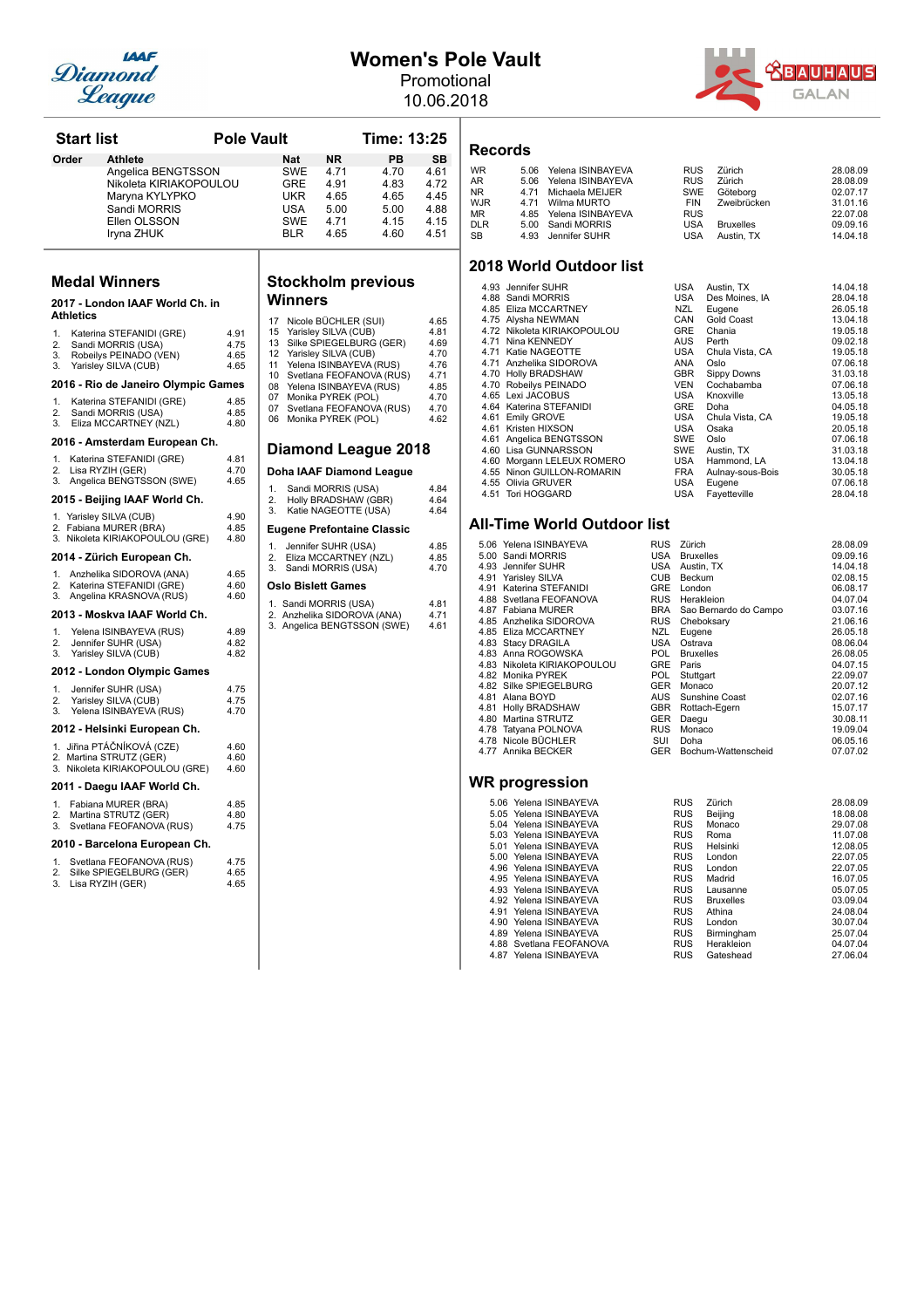### Angelica BENGTSSON (SWE) 24y SB: 4.61 Oslo (NOR) 07.06 PB: 4.70 Beijing (CHN) 26.08.2015

## **GENERAL:** 2 times World Junior champion Pole Vault (12, 10) | European Championships Bronze medallist Pole Vault (16)

HONOURS: World Ch. (1xFinal): 4. Pole Vault Beijing(15) 4.70 | World Jun. Ch. (2xGold) | World Youth Ch. (1xGold) | Eur. Ch. (1xBronze): 3. Pole Vault Amsterdam(16) 4.65 - 5. Pole Vault Zürich(14) 4.45

2018: Pole Vault ind. Birmingham 11. 4.50 - Pole Vault Oslo DL 3. 4.61

INFO: Born in Vackelsang. 163cm / 51kg. Started out in gymnastics and javelin thow; based in France. Loves football, fan of French club PSG.

| Nikoleta KIRIAKOPOULOU (GRE)                                                                                                                                                                                                                                                                                                                                                                     | 32 <sub>V</sub> |                                            | SB: 4.72 Chania (GRE) 19.05 PB: 4.83 Paris (FRA) 04.07.2015 |  |
|--------------------------------------------------------------------------------------------------------------------------------------------------------------------------------------------------------------------------------------------------------------------------------------------------------------------------------------------------------------------------------------------------|-----------------|--------------------------------------------|-------------------------------------------------------------|--|
| GENERAL: World Championships Bronze medallist Pole Vault (15)   European Championships Bronze medallist Pole Vault (12)                                                                                                                                                                                                                                                                          |                 |                                            |                                                             |  |
| HONOURS: World Ch. (1xBronze): 3. Pole Vault Beijing(15) 4.80 - 8. Pole Vault Daegu(11) 4.65   Eur. Ch. (1xBronze): 3. Pole Vault Helsinki(12) 4.60 - 4. Pole<br>Vault Amsterdam(16) 4.55 - 7. Pole Vault Zürich(14) 4.35                                                                                                                                                                        |                 |                                            |                                                             |  |
| 2018: Pole Vault ind. Orléans 2. 4.60 - Pole Vault ind. Paris 2. 4.61 - Pole Vault ind. Rouen 3. 4.50 - Pole Vault ind. Istanbul 1. 4.50 - Pole Vault ind. Glasgow 2. 4.65 - Pole<br>Vault Doha DL 4, 4.64 - Pole Vault Rhodes 1, 3.80 - Pole Vault Chania 1, 4.72 - Pole Vault Turku 1, 4.51                                                                                                    |                 |                                            |                                                             |  |
| INFO: Born in Athens; 1.67m / 55kg. Snapped her pole and seriously injured her hand at the 2014 Manchester City Games and needed a plastic surgery. Her motto: "Never<br>give up"; her daughter was born in 2017.                                                                                                                                                                                |                 |                                            |                                                             |  |
| Maryna KYLYPKO (UKR)                                                                                                                                                                                                                                                                                                                                                                             | 22v             |                                            | SB: 4.45 Turku (FIN) 05.06 PB: 4.65 Trani (ITA) 03.09.2016  |  |
| GENERAL: European U23 Championships Silver medallist Pole Vault (17)   European Indoor Championships Bronze medallist Pole Vault ind. (17)                                                                                                                                                                                                                                                       |                 |                                            |                                                             |  |
| <b>Current Records: 1xNR: NR 4.65 Pole Vault Trani(16)</b>                                                                                                                                                                                                                                                                                                                                       |                 |                                            |                                                             |  |
| HONOURS: Eur. Ind. Ch. (1xBronze)   Eur. U23 Ch. (1xSilver)   NCH (3xWin)   NICH (3xWin)                                                                                                                                                                                                                                                                                                         |                 |                                            |                                                             |  |
| 2018: Pole Vault ind. Sumy 1. 4.50 - Pole Vault ind. Mondeville 3. 4.30 - Pole Vault ind. Paris 3. 4.46 - Pole Vault ind. Sumy 1. 4.50 - Pole Vault ind. Liévin 5. 4.30 - Pole Vault<br>ind. Clermont-Ferrand 4, 4.62 - Pole Vault Osaka WC 5, 4.41 - Pole Vault Innsbruck 1, 4.25 - Pole Vault Turku 3, 4.45                                                                                    |                 |                                            |                                                             |  |
| Sandi MORRIS (USA)                                                                                                                                                                                                                                                                                                                                                                               | 25v             | <b>SB: 4.88 Des Moines, IA (USA) 28.04</b> | PB: 5.00 Bruxelles (BEL) 09.09.2016                         |  |
| GENERAL: Olympic Games Silver medallist Pole Vault (16)   World Championships Silver medallist Pole Vault (17)                                                                                                                                                                                                                                                                                   |                 |                                            |                                                             |  |
| <b>Current Records: 1xAR: AR 5.00 Pole Vault Bruxelles(16)</b>                                                                                                                                                                                                                                                                                                                                   |                 |                                            |                                                             |  |
| HONOURS: OG (1xSilver): 2. Pole Vault Rio de Janeiro(16) 4.85   World Ch. (1xSilver): 2. Pole Vault London(17) 4.75 - 4. Pole Vault Beijing(15) 4.70   World Ind. Ch.<br>(1xGold, 1xSilver): 1. Pole Vault ind. Birmingham(18) 4.95 - 2. Pole Vault ind. Portland, OR(16) 4.85   NACAC U23 Ch. (1xGold)                                                                                          |                 |                                            |                                                             |  |
| 2018: Pole Vault ind. Reno, NV 1.4.90 - Pole Vault ind. Albuquerque, NM 2.4.86 - Pole Vault ind. Birmingham 1.4.95 - Pole Vault ind. Des Moines, IA 3.4.70 - Pole Vault Des<br>Moines, IA 1, 4.88 - Pole Vault Doha DL 1, 4.84 - Pole Vault Eugene DL 3, 4.70 - Pole Vault Oslo DL 1, 4.81                                                                                                       |                 |                                            |                                                             |  |
| INFO: After 2018 Doha DL opener said her new motto is: "You are not out until you miss out three times ina row"; Won in 2018 Birmingham WICH with competition<br>record. South Carolina native; animal lover her favourites are reptiles she owned a red-tail boa. Has 2 siblings; hobbies are editing, playing acoustic guitar. Studies: University<br>of Arkansas; Broadcast journalism major. |                 |                                            |                                                             |  |
| Ellen OLSSON (SWE)                                                                                                                                                                                                                                                                                                                                                                               | 21v             | SB and PB: 4.15 Rehlingen (GER) 20.05      |                                                             |  |

2018: Pole Vault ind. Växjö 1. 3.70 - Pole Vault ind. Göteborg 4. 3.70 - Pole Vault ind. Uppsala 1. 3.97 - Pole Vault Rehlingen 8. 4.15 - Pole Vault Göteborg 1. 4.10

**Iryna ZHUK (BLR)** 25y SB: 4.51 Osaka (JPN) 20.05 PB: 4.60 Lille (FRA) 24.06.2017

GENERAL: World University Games winner Pole Vault (17) | 4 times National champion Pole Vault (17, 16, 15, 13)

**HONOURS: Eur. Team Ch. (1xSilver)** | **WUG (1xGold)** | **NCH (4xWin)** | **NICH (5xWin)**

**2018:** Pole Vault ind. Potsdam 1. 4.51 - Pole Vault ind. Mogilyov 1. 4.35 - Pole Vault ind. Gomel 1. 4.50 - Pole Vault ind. Eaubonne 3. 4.35 - Pole Vault ind. Szczecin 2. 4.31 -<br>Pole Vault ind. Mogilyov 1. 4.57 - Pole Vau

**INFO:** Born in Hrodna. Studies: Yanka Kupala State University of Grodno.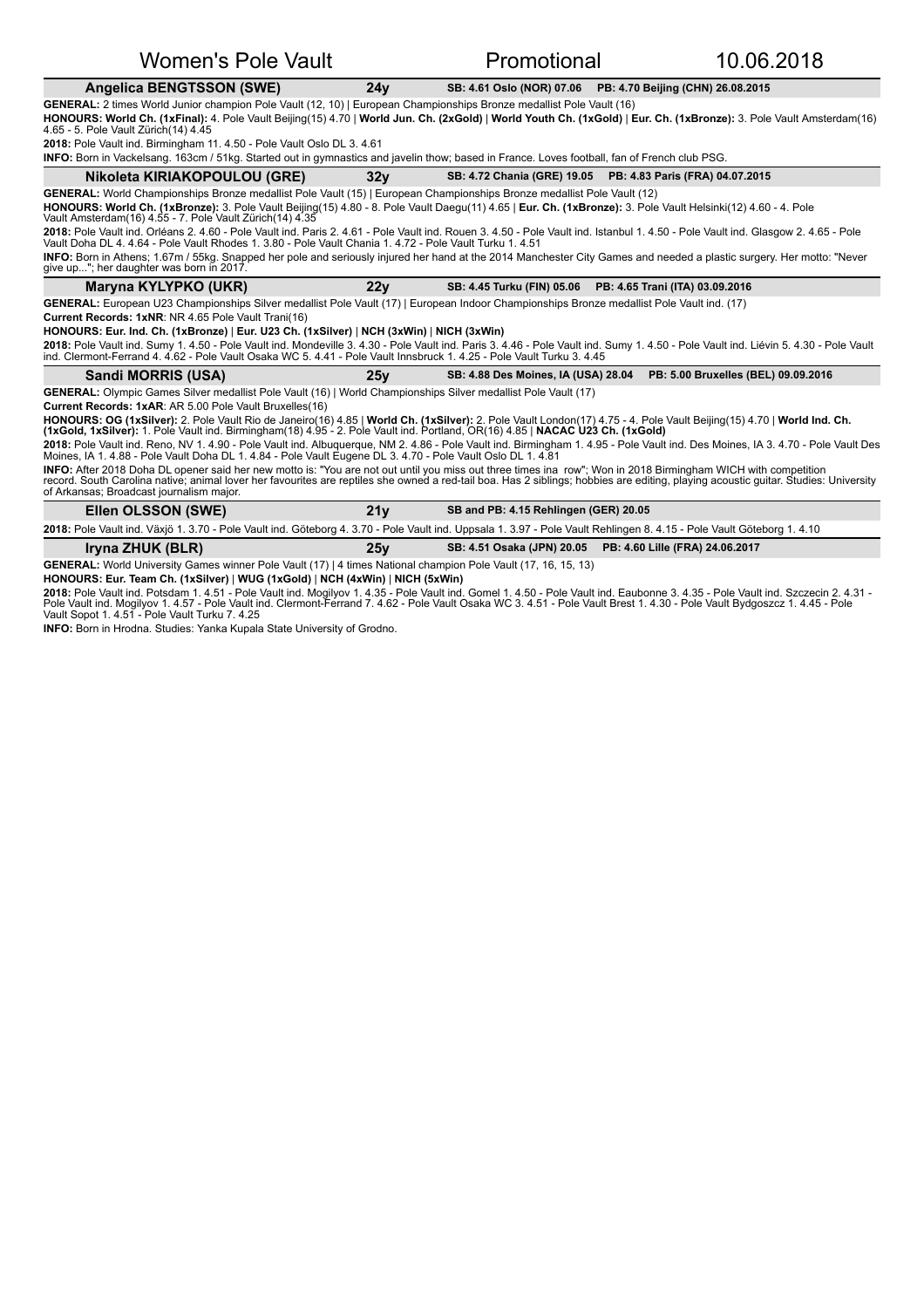

## **Women's Long Jump**

Diamond Discipline 10.06.2018



| <b>Start list</b>                                               |                                                              | Long Jump    |          |                          | Time: 16:45                                      |                                |              |
|-----------------------------------------------------------------|--------------------------------------------------------------|--------------|----------|--------------------------|--------------------------------------------------|--------------------------------|--------------|
|                                                                 | Order<br><b>Athlete</b>                                      |              |          | Nat                      | <b>NR</b>                                        | PB                             | <b>SB</b>    |
| 1                                                               | Shakeela SAUNDERS                                            |              |          | USA                      | 7.49                                             | 6.89                           | 6.65         |
| 2<br>3                                                          | Erica JARDER<br>Quanesha BURKS                               |              |          | <b>SWE</b><br><b>USA</b> | 6.99<br>7.49                                     | 6.70<br>6.93                   | 6.54         |
| 4                                                               | <b>Christabel NETTEY</b>                                     |              |          | CAN                      | 6.99                                             | 6.99                           | 6.92         |
| 5                                                               | Sosthene MOGUENARA-TAROUM                                    |              |          | GER                      | 7.48                                             | 7.16                           | 6.84         |
| 6                                                               | Lorraine UGEN                                                |              |          | <b>GBR</b>               | 7.07                                             | 6.92                           | 6.69         |
| 7                                                               | Tianna BARTOLETTA                                            |              |          | USA                      | 7.49                                             | 7.17                           | 6.53         |
| 8<br>9                                                          | Malaika MIHAMBO<br>Ivana ŠPANOVIĆ                            |              |          | GER<br><b>SRB</b>        | 7.48<br>7.10                                     | 6.99<br>7.10                   | 6.99<br>6.92 |
|                                                                 |                                                              |              |          |                          |                                                  |                                |              |
|                                                                 | <b>Medal Winners</b>                                         |              |          |                          |                                                  | <b>Stockholm previous</b>      |              |
|                                                                 | 2017 - London IAAF World Ch. in Athletics                    |              |          | Winners                  |                                                  |                                |              |
| 1.                                                              | Brittney REESE (USA)                                         | 7.02         |          |                          | 16 Ivana ŠPANOVIĆ (SRB)                          |                                | 6.90         |
| 2.<br>3.                                                        | Darya KLISHINA (RUS)<br>Tianna BARTOLETTA (USA)              | 7.00<br>6.97 | 15<br>14 |                          | Jana VELĎÁKOVÁ (SVK)                             | Tianna BARTOLETTA (USA)        | 6.60<br>6.98 |
|                                                                 |                                                              |              |          |                          | 13 Ivana SPANOVIC (SRB)                          |                                | 6.64         |
|                                                                 | 2016 - Rio de Janeiro Olympic Games                          |              | 12       |                          | Yelena SOKOLOVA (RUS)<br>10 Darya KLISHINA (RUS) |                                | 6.82<br>6.78 |
| 1.<br>2.                                                        | Tianna BARTOLETTA (USA)<br>Brittney REESE (USA)              | 7.17<br>7.15 | 09       |                          | Yelena SOKOLOVA (RUS)                            |                                | 6.84         |
| 3.                                                              | Ivana ŠPANOVIĆ (SRB)                                         | 7.08         |          |                          | 08 Naide GOMES (POR)                             |                                | 7.04         |
|                                                                 | 2016 - Amsterdam European Ch.                                |              |          |                          | 07 Carolina KLÜFT (SWE)                          | 06 Oksana UDMURTOVA (RUS) 6.74 | 6.65         |
| 1.                                                              | Ivana ŠPANOVIĆ (SRB)                                         | 6.94         |          |                          |                                                  |                                |              |
| 2.                                                              | Jazmin SAWYERS (GBR)                                         | 6.86         |          |                          |                                                  |                                |              |
| 3.                                                              | Malaika MIHAMBO (GER)                                        | 6.65         |          |                          |                                                  |                                |              |
|                                                                 | 2015 - Beijing IAAF World Ch.                                |              |          |                          |                                                  |                                |              |
| 1.<br>2.                                                        | Tianna BARTOLETTA (USA)<br>Shara PROCTOR (GBR)               | 7.14<br>7.07 |          |                          |                                                  |                                |              |
| 3.                                                              | Ivana SPANOVIC (SRB)                                         | 7.01         |          |                          |                                                  |                                |              |
|                                                                 | 2014 - Zürich European Ch.                                   |              |          |                          |                                                  |                                |              |
| 1.                                                              | Éloyse LESUEUR (FRA)                                         | 6.85         |          |                          |                                                  |                                |              |
| 2.<br>3.                                                        | Ivana ŠPANOVIĆ (SRB)<br>Darya KLISHINA (RUS)                 | 6.81<br>6.65 |          |                          |                                                  |                                |              |
|                                                                 | 2013 - Moskva IAAF World Ch.                                 |              |          |                          |                                                  |                                |              |
|                                                                 | 1. Brittney REESE (USA)                                      | 7.01         |          |                          |                                                  |                                |              |
|                                                                 | 2. B. OKAGBARE-IGHOTEGUONOR (NGR)<br>3. Ivana SPANOVIC (SRB) | 6.99<br>6.82 |          |                          |                                                  |                                |              |
|                                                                 | 2012 - London Olympic Games                                  |              |          |                          |                                                  |                                |              |
| 1.                                                              | Brittney REESE (USA)                                         | 7.12         |          |                          |                                                  |                                |              |
| 2.                                                              | Yelena SOKOLOVA (RUS)                                        | 7.07         |          |                          |                                                  |                                |              |
| 3                                                               | Janay DELOACH (USA)                                          | 6.89         |          |                          |                                                  |                                |              |
|                                                                 | 2012 - Helsinki European Ch.                                 |              |          |                          |                                                  |                                |              |
| 1.<br>2.                                                        | Eloyse LESUEUR (FRA)<br>Olga SUDARAVA (BLR)                  | 6.81<br>6.74 |          |                          |                                                  |                                |              |
| 3.                                                              | Margrethe RENSTRØM (NOR)                                     | 6.67         |          |                          |                                                  |                                |              |
|                                                                 | 2011 - Daegu IAAF World Ch.                                  |              |          |                          |                                                  |                                |              |
|                                                                 | 1. Brittney REESE (USA)                                      | 6.82         |          |                          |                                                  |                                |              |
| 2. Ineta RADEVIĈA (LAT)<br>3. Nastassia MIRONCHYK-IVANOVA (BLR) |                                                              | 6.76<br>6.74 |          |                          |                                                  |                                |              |
|                                                                 | 2010 - Barcelona European Ch.                                |              |          |                          |                                                  |                                |              |
| 1.                                                              | Ineta RADEVIĈA (LAT)                                         | 6.92         |          |                          |                                                  |                                |              |
| 2.                                                              | Naide GOMES (POR)                                            | 6.92         |          |                          |                                                  |                                |              |
| 3.                                                              | Olga KUCHERENKO (RUS)                                        | 6.84         |          |                          |                                                  |                                |              |
|                                                                 |                                                              |              |          |                          |                                                  |                                |              |

## **Solm** previous

|                                                          | vvinners                                                                                                                                                                                                                                         |                                                                              |
|----------------------------------------------------------|--------------------------------------------------------------------------------------------------------------------------------------------------------------------------------------------------------------------------------------------------|------------------------------------------------------------------------------|
| 16<br>15<br>14<br>13<br>12<br>10<br>09<br>80<br>07<br>06 | Ivana ŠPANOVIĆ (SRB)<br>Jana VELĎÁKOVÁ (SVK)<br>Tianna BARTOLETTA (USA)<br>Ivana ŠPANOVIĆ (SRB)<br>Yelena SOKOLOVA (RUS)<br>Darya KLISHINA (RUS)<br>Yelena SOKOLOVA (RUS)<br>Naide GOMES (POR)<br>Carolina KLÜFT (SWE)<br>Oksana UDMURTOVA (RUS) | 6.90<br>6.60<br>6.98<br>6.64<br>6.82<br>6.78<br>6.84<br>7.04<br>6.65<br>6.74 |
|                                                          |                                                                                                                                                                                                                                                  |                                                                              |
|                                                          |                                                                                                                                                                                                                                                  |                                                                              |
|                                                          |                                                                                                                                                                                                                                                  |                                                                              |
|                                                          |                                                                                                                                                                                                                                                  |                                                                              |
|                                                          |                                                                                                                                                                                                                                                  |                                                                              |

### **Records**

# WR 7.52 Galina CHISTYAKOVA URS Leningrad 11.06.88<br>
AR 7.52 Galina CHISTYAKOVA URS Leningrad 11.06.88<br>
AR 6.99 Erica JOHANSSON SWE Lausanne 05.07.00<br>
WJR 7.14 Heike DRECHSLER GDR Bratislava 04.06.83<br>
MR 7.05 Galina CHISTYAK

### **2018 World Outdoor list**

| 6.99 |        | +0.6 Malaika MIHAMBO           | <b>GER</b> | Weinheim        | 26.05.18 |
|------|--------|--------------------------------|------------|-----------------|----------|
| 6.92 |        | +1.8 Christabel NETTEY         | CAN        | <b>Brisbane</b> | 28.03.18 |
| 6.92 |        | +2.0 Ivana ŠPANOVIĆ            | <b>SRB</b> | Athina          | 26.05.18 |
| 6.89 |        | +0.0 Shara PROCTOR             | <b>GBR</b> | Gold Coast      | 11.04.18 |
| 6.88 | $+1.9$ | <b>Brooke STRATTON</b>         | AUS        | <b>Brisbane</b> | 28.03.18 |
| 6.87 |        | +0.7 Brittney REESE            | USA        | Chorzów         | 08.06.18 |
| 6.84 |        | +1.6 Sosthene MOGUENARA-TAROUM | <b>GER</b> | Weinheim        | 26.05.18 |
| 6.82 |        | +0.2 Ese BRUME                 | <b>NGR</b> | Kingston        | 19.05.18 |
| 6.81 |        | +0.8 Keturah ORJI              | <b>USA</b> | Knoxville       | 12.05.18 |
| 6.78 |        | +1.2 Taliyah BROOKS            | USA        | Fayetteville    | 24.03.18 |
| 6.77 |        | +2.0 Kylie PRICE               | <b>USA</b> | Chula Vista, CA | 19.05.18 |
| 6.75 |        | +0.0 Chanice PORTER            | <b>JAM</b> | Athens          | 05.05.18 |
| 6.74 | $+0.1$ | <b>Bianca STUART</b>           | BAH        | Atlanta. GA     | 27.05.18 |
| 6.71 |        | +0.6 Éloyse LESUEUR            | <b>FRA</b> | Pierre-Bénite   | 08.06.18 |
| 6.70 |        | +0.4 Nadja KÄTHER              | <b>GER</b> | Weinheim        | 26.05.18 |
| 6.69 |        | +0.2 Lorraine UGEN             | <b>GBR</b> | Gold Coast      | 12.04.18 |
| 6.69 |        | +0.8 Eliane MARTINS            | <b>BRA</b> | Medellín        | 28.04.18 |
| 6.69 |        | -0.5 Florentina Costina IUSCO  | <b>ROU</b> | Bucuresti       | 13.05.18 |
| 6.69 |        | +1.3 Kendell WILLIAMS          | <b>USA</b> | Chula Vista, CA | 19.05.18 |
| 6.67 |        | +0.7 Yanis Esmeralda DAVID     | <b>FRA</b> | Knoxville       | 12.05.18 |

### **All-Time World Outdoor list**

| 7.52 |        | +1.4 Galina CHISTYAKOVA      | URS        | Leningrad        | 11.06.88 |
|------|--------|------------------------------|------------|------------------|----------|
| 7.49 |        | +1.3 Jackie JOYNER-KERSEE    | USA        | New York, NY     | 22.05.94 |
| 7.48 |        | +1.2 Heike DRECHSLER         | <b>GDR</b> | Neubrandenburg   | 09.07.88 |
| 7.43 |        | +1.4 Anisoara CUSMIR-STANCIU | ROU        | <b>Bucuresti</b> | 04.06.83 |
| 7.42 |        | +2.0 Tatyana KOTOVA          | <b>RUS</b> | Annecy           | 23.06.02 |
| 7.39 |        | +0.5 Yelena BELEVSKAYA       | <b>URS</b> | Bryansk          | 18.07.87 |
| 7.37 |        | Inessa KRAVETS               | <b>UKR</b> | Kiev             | 13.06.92 |
| 7.33 |        | +0.4 Tatyana LEBEDEVA        | <b>RUS</b> | Tula             | 31.07.04 |
| 7.31 |        | +1.5 Olena KHLOPOTNOVA       | <b>URS</b> | Almaty           | 12.09.85 |
| 7.31 |        | +1.9 Marion JONES            | USA        | Eugene           | 31.05.98 |
| 7.31 |        | +1.7 Brittney REESE          | USA        | Eugene           | 02.07.16 |
| 7.27 |        | -0.4 Irina MELESHINA         | <b>RUS</b> | Tula             | 31.07.04 |
| 7.26 |        | +1.8 Maurren Higa MAGGI      | <b>BRA</b> | Bogotá           | 25.06.99 |
| 7.24 |        | +1.0 Larisa BEREZHNAYA       | <b>URS</b> | Granada          | 25.05.91 |
| 7.21 |        | +1.6 Helga RADTKE            | <b>GDR</b> | Dresden          | 26.07.84 |
| 7.21 |        | +1.9 Lyudmila KOLCHANOVA     | <b>RUS</b> | Sochi            | 27.05.07 |
| 7.20 |        | -0.5 Valy IONESCU-CONSTANTIN | ROU        | Bucuresti        | 01.08.82 |
| 7.20 |        | +2.0 Irena OZHENKO           | <b>URS</b> | Budapest         | 12.09.86 |
| 7.20 |        | +0.8 Yelena SINCHUKOVA       | <b>URS</b> | Budapest         | 20.06.91 |
| 7.20 | $+0.7$ | Irina MUSHAYILOVA            | <b>RUS</b> | St. Petersburg   | 14.07.94 |
|      |        |                              |            |                  |          |
|      |        |                              |            |                  |          |

| 7.52 | +1.4 Galina CHISTYAKOVA      | <b>URS</b> | Leningrad        | 11.06.88 |
|------|------------------------------|------------|------------------|----------|
| 7.45 | +1.0 Galina CHISTYAKOVA      | <b>URS</b> | Leningrad        | 11.06.88 |
| 7.45 | +0.6 Jackie JOYNER-KERSEE    | USA        | Indianapolis, IN | 13.08.87 |
| 7.45 | +1.1 Heike DRECHSLER         | <b>GDR</b> | Dresden          | 03.07.86 |
| 7.45 | +0.9 Heike DRECHSLER         | <b>GDR</b> | Tallinn          | 21.06.86 |
| 7.44 | +2.0 Heike DRECHSLER         | <b>GDR</b> | Berlin           | 22.09.85 |
| 7.43 | +1.4 Anisoara CUSMIR-STANCIU | ROU        | Bucuresti        | 04.06.83 |
| 7.27 | +0.6 Anisoara CUSMIR-STANCIU | <b>ROU</b> | Bucuresti        | 04.06.83 |
| 7.21 | +0.6 Anisoara CUSMIR-STANCIU | ROU        | <b>Bucuresti</b> | 15.05.83 |
| 7.20 | -0.5 Valy IONESCU-CONSTANTIN | ROU        | Bucuresti        | 01.08.82 |
| 7.15 | +0.3 Anisoara CUSMIR-STANCIU | <b>ROU</b> | Bucuresti        | 01.08.82 |
| 7.09 | 0.0 Vilma BARDAUSKIENÉ       | <b>URS</b> | Praha            | 29.08.78 |
| 7.07 | +1.9 Vilma BARDAUSKIENÉ      | URS        | Chisinau         | 18.08.78 |
| 6.99 | +2.0 Sigrun SIEGL            | <b>GDR</b> | <b>Dresden</b>   | 19.05.76 |
| 6.92 | +1.6 Angela VOIGT            | <b>GDR</b> | Dresden          | 09.05.76 |
| 6.84 | 0.0 Heidemarie ROSENDAHL     | <b>GER</b> | Torino           | 03.09.70 |
| 6.82 | 0.0 Viorica VISCOPOLEANU     | ROU        | Ciudad de México | 14.10.68 |
| 6.76 | -1.7 Mary RAND               | <b>GBR</b> | Tokyo            | 14.10.64 |
|      |                              |            |                  |          |